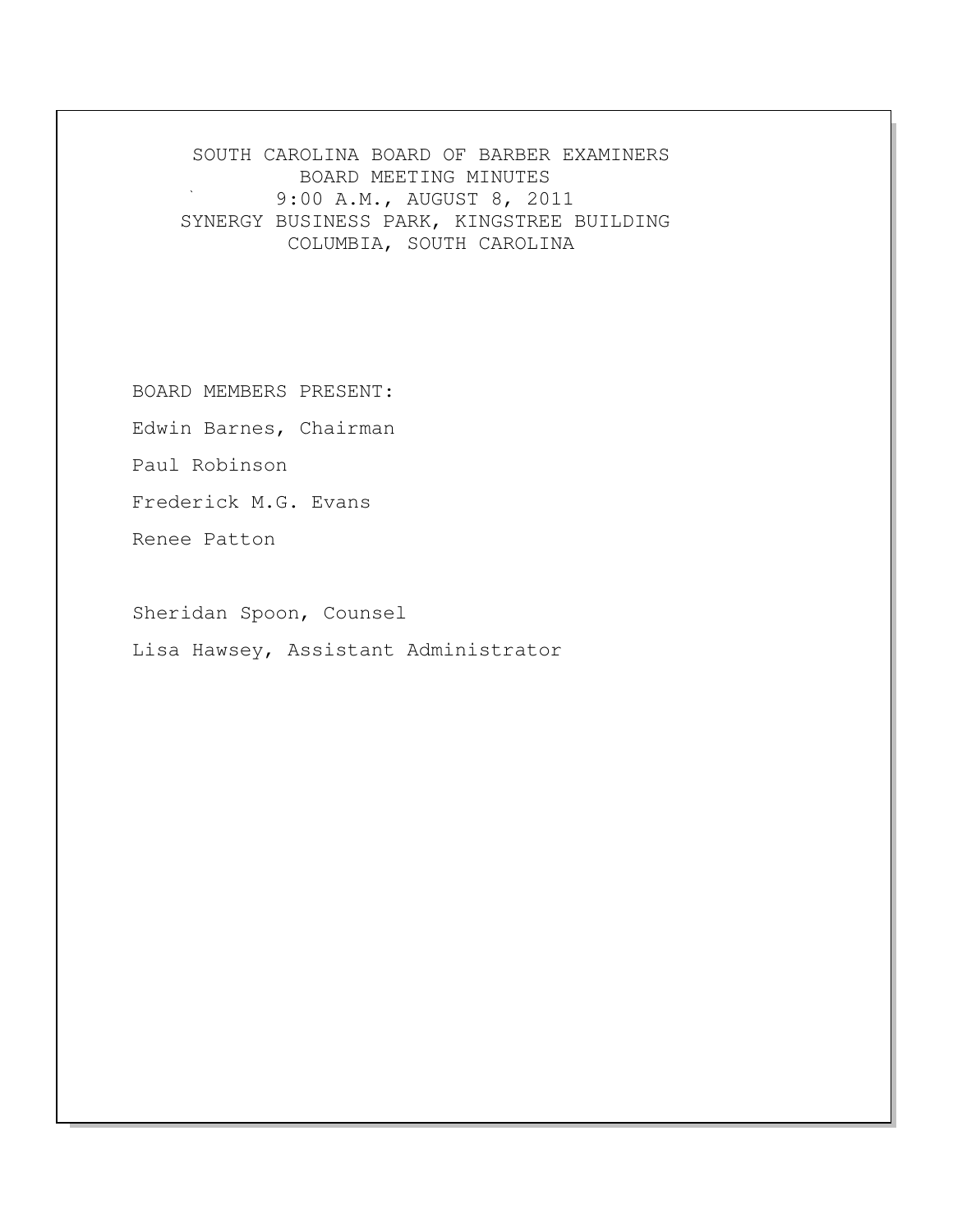| $\mathbf 1$    | CONTENTS                                                                      |                         |  |
|----------------|-------------------------------------------------------------------------------|-------------------------|--|
| 2              | Meeting called to order                                                       | 3                       |  |
| 3              | Advisory Opinions                                                             | 8                       |  |
| $\overline{4}$ | Legislative Update                                                            | 10                      |  |
|                |                                                                               |                         |  |
| 5              | OIE Report                                                                    | 10                      |  |
| $\epsilon$     | OGC                                                                           | 8                       |  |
| 7              | Inspection Report                                                             | 11                      |  |
| $8\,$          | New Business                                                                  |                         |  |
| 9              | Approval of DRC Report                                                        | 51                      |  |
| 10             | Approval of New School                                                        |                         |  |
| 11             | Rodrick Samuels                                                               | 55                      |  |
| 12             | Approval of Third Student Permit                                              |                         |  |
| 13<br>14       | Jonathan Oakman<br>Tony Hall<br>Blake A. Green                                | 61<br>67<br>75          |  |
| 15<br>16       | Approval of Apprentice Registered/Master<br>Haircare Application              |                         |  |
| 17<br>18       | Rodney Talbert<br>Christopher W. Mullen<br>Jai A. Ferguson<br>Marcus J. Fripp | 81<br>106<br>114<br>133 |  |
| 19             | Executive Session                                                             | 137                     |  |
| 20             | Certificate of Reporter                                                       | 153                     |  |
| 21             |                                                                               |                         |  |
| 22             |                                                                               |                         |  |
| 23             |                                                                               |                         |  |
| 24             |                                                                               |                         |  |
| 25             |                                                                               |                         |  |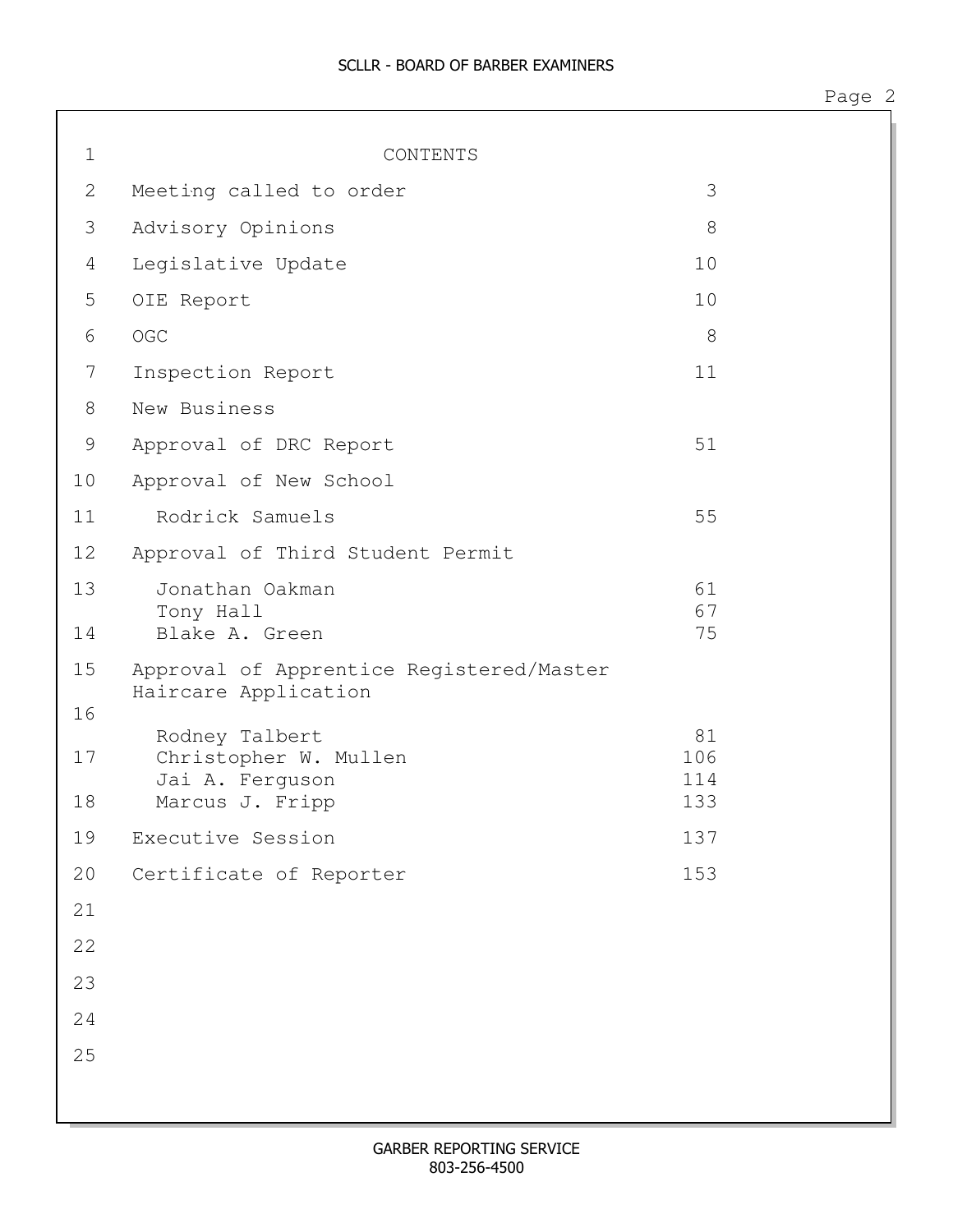1 9:00 a.m. 2 MR. CHAIRMAN: Public notice of 3 this meeting was properly posted at the South 4 Carolina Board of Barbers Examiners Office, 5 Synergy Business Office, Kingstree Building, and 6 provided to all requesting persons, organizations 7 and news media in compliance with Section 30-4-80 8 of the South Carolina Freedom of Information Act. 9 Let's stand and pledge allegiance 10 to the flag. 11 (Pledge of Allegiance) 12 MR. CHAIRMAN: Approval of the June 13 13th, 2011 minutes. Do we have any questions 14 about that? 15 MR. EVANS: Just one correction, 16 Mr. Chairman. 17 MR. CHAIRMAN: Okay. What number? 18 MR. EVANS: Line 11. My last name 19 should be reflected as Evans, E-v-a-n-s, as 20 opposed to McEvans. 21 MR. CHAIRMAN: Oh, look at this. 22 You got a new name change. I think we asked for 23 these for clarification for the appointment of 24 Mr. Norris and Mr. Stewart for the Disciplinary 25 Review Committee. On line 127, there's a question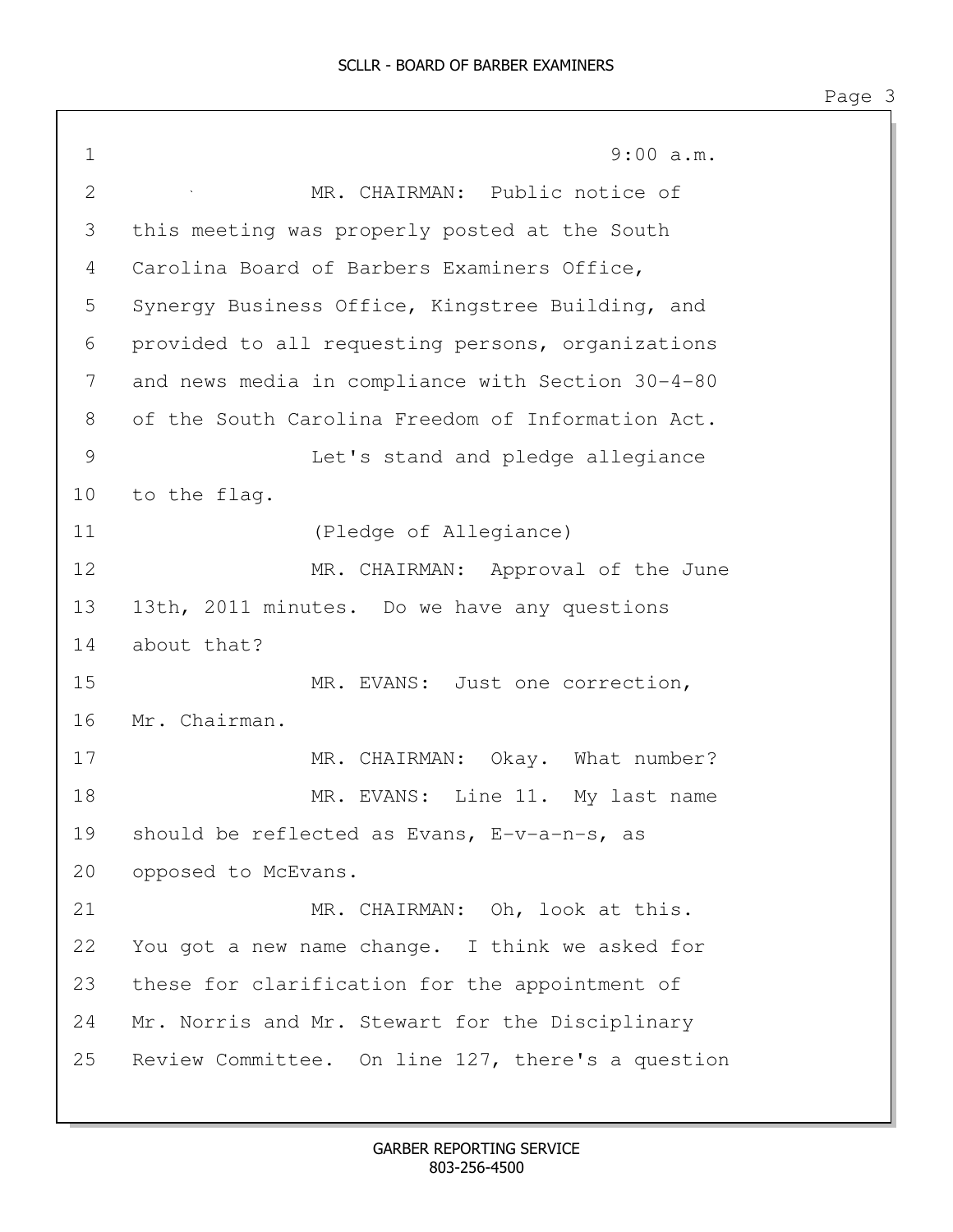1 as to whether or not they were doing the 2 contacting and when they would begin their service 3 at the last meeting, and it was requested that the 4 record be clarified on that as unfinished 5 business. 6 Ms. Hawsey, do you remember 7 anything? Do you know anything about that? 8 MS. HAWSEY: Whether they were 9 contacted? 10 MR. CHAIRMAN: Yes. 11 MS. HAWSEY: Yes. But I do have a 12 report on DRC, which I'll give in just a moment. 13 MR. CHAIRMAN: Okay. But have they 14 already begun their service? 15 MS. HAWSEY: But they have been 16 notified. 17 MR. ROBINSON: Mr. Chairman, I make 18 a motion that we accept the Board meeting minutes 19 of June 13th with the correction on line 11 as 20 information. 21 MS. PATTON: I second. 22 MR. CHAIRMAN: All in favor? 23 (Response) 24 MR. CHAIRMAN: All right. Well, 25 there's been a lot of changes going on around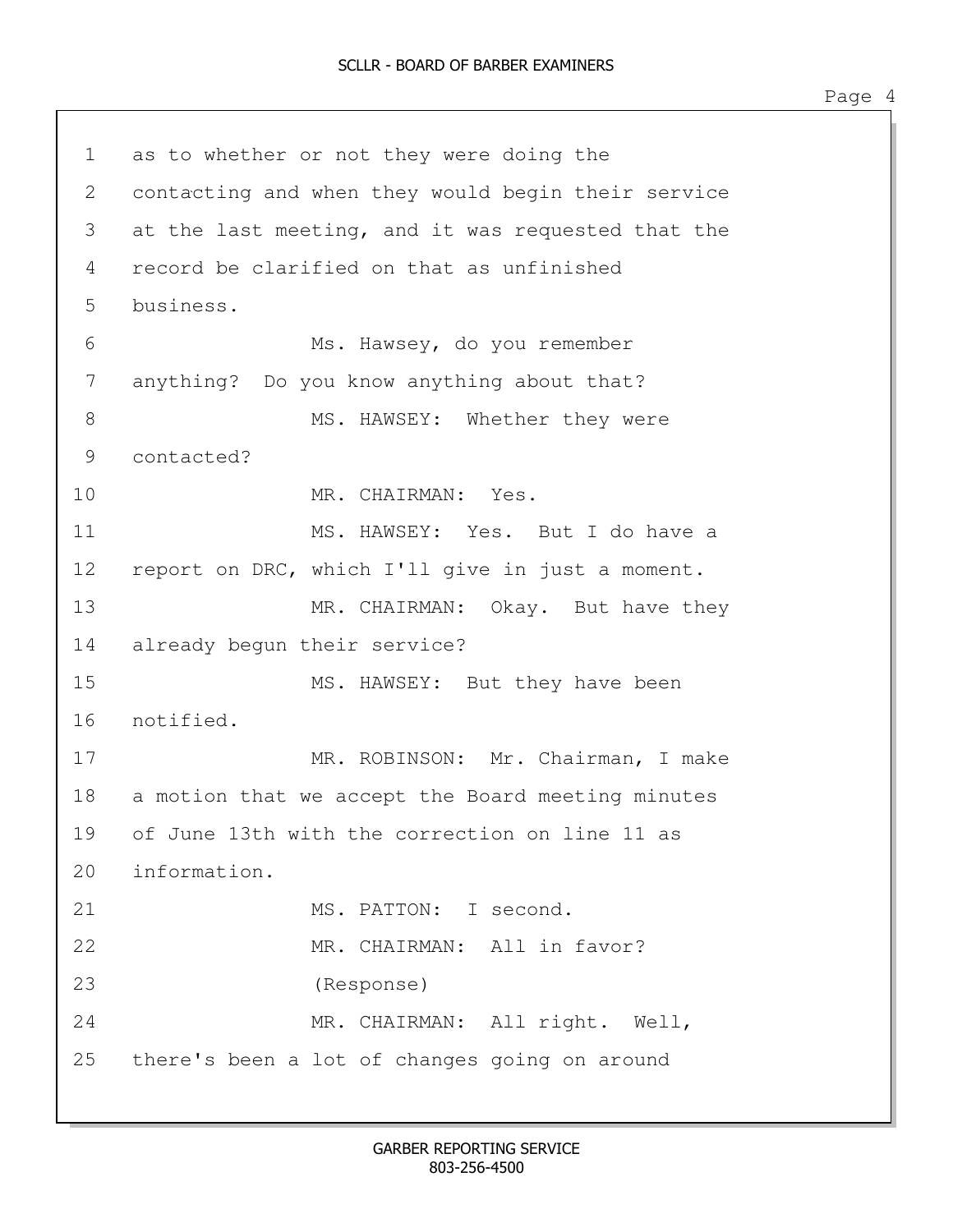| 1  | here, I understand, so a lot's happening. And as   |
|----|----------------------------------------------------|
| 2  | we well know, Mr. Jones is not with us today and   |
| 3  | we're really going to miss him. And I just wanted  |
| 4  | to go on record as saying he's been really, really |
| 5  | good to the Barber Board and I really appreciate   |
| 6  | everything he's done to assist us and to help us   |
| 7  | progress as we have in the last few years under    |
| 8  | his direction.                                     |
| 9  | I think Ms. Hawsey has assumed the                 |
| 10 | interim at this particular moment. Am I correct,   |
| 11 | Ms. Hawsey?                                        |
| 12 | MS. HAWSEY: Yes.                                   |
| 13 | MR. CHAIRMAN: Okay. And we                         |
| 14 | welcome you. And, of course, you and I have been   |
| 15 | around this Barber Board for quite some time and   |
| 16 | it's not like she doesn't know what's going on     |
| 17 | around here. She does. So I guess any questions,   |
| 18 | we will direct towards Ms. Hawsey since we do not  |
| 19 | have Mr. Jones anymore.                            |
| 20 | The 2011 National Convention, which                |
| 21 | we are hosting in the State of South Carolina, is  |
| 22 | coming close. We're a month away from the          |
| 23 | beginning of it as I speak. Eddie was supposed to  |
| 24 | check to see if the rooms could be prepaid. I      |
| 25 | don't know if he ever got around to it. I think    |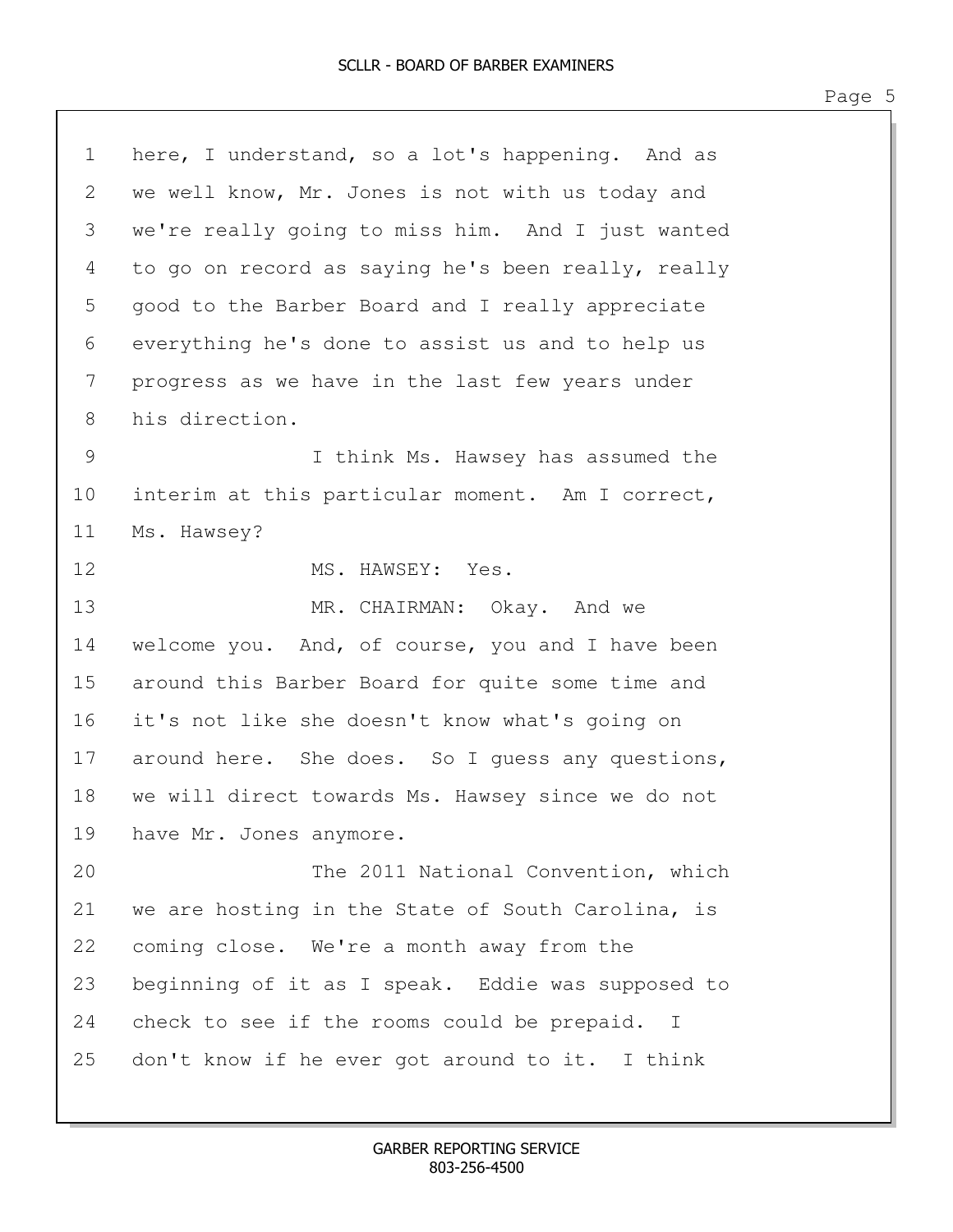1 it was a request from Mr. Evans. 2 MR. EVANS: That's correct. 3 MR. CHAIRMAN: Okay. I was wanting 4 to make sure we followed up on that. And 5 everybody, I think, is going to plan on being down 6 there for the starting on Saturday or Sunday, I 7 don't know which, but you can with each person. I 8 start on Saturday and I will go through Thursday 9 myself. Actually, I'll be going in on Friday 10 night because the national president is going to 11 be there and asked me to be there so we could go 12 over some stuff Friday night to get there. So 13 I'll be there on Friday to get that taken care of 14 with him. 15 Then Saturday, we'll start 16 welcoming people come in, hopefully. I don't have 17 a clue at this point how many people. We've got 18 speakers lined up. I think Mr. Evans has a 19 gentlemen I think who's scheduled for Wednesday; 20 is that correct? 21 MR. EVANS: That's correct. 22 MR. CHAIRMAN: Okay. What time are 23 we talking about? 24 MR. EVANS: It's set between 9:30 25 and 10:30.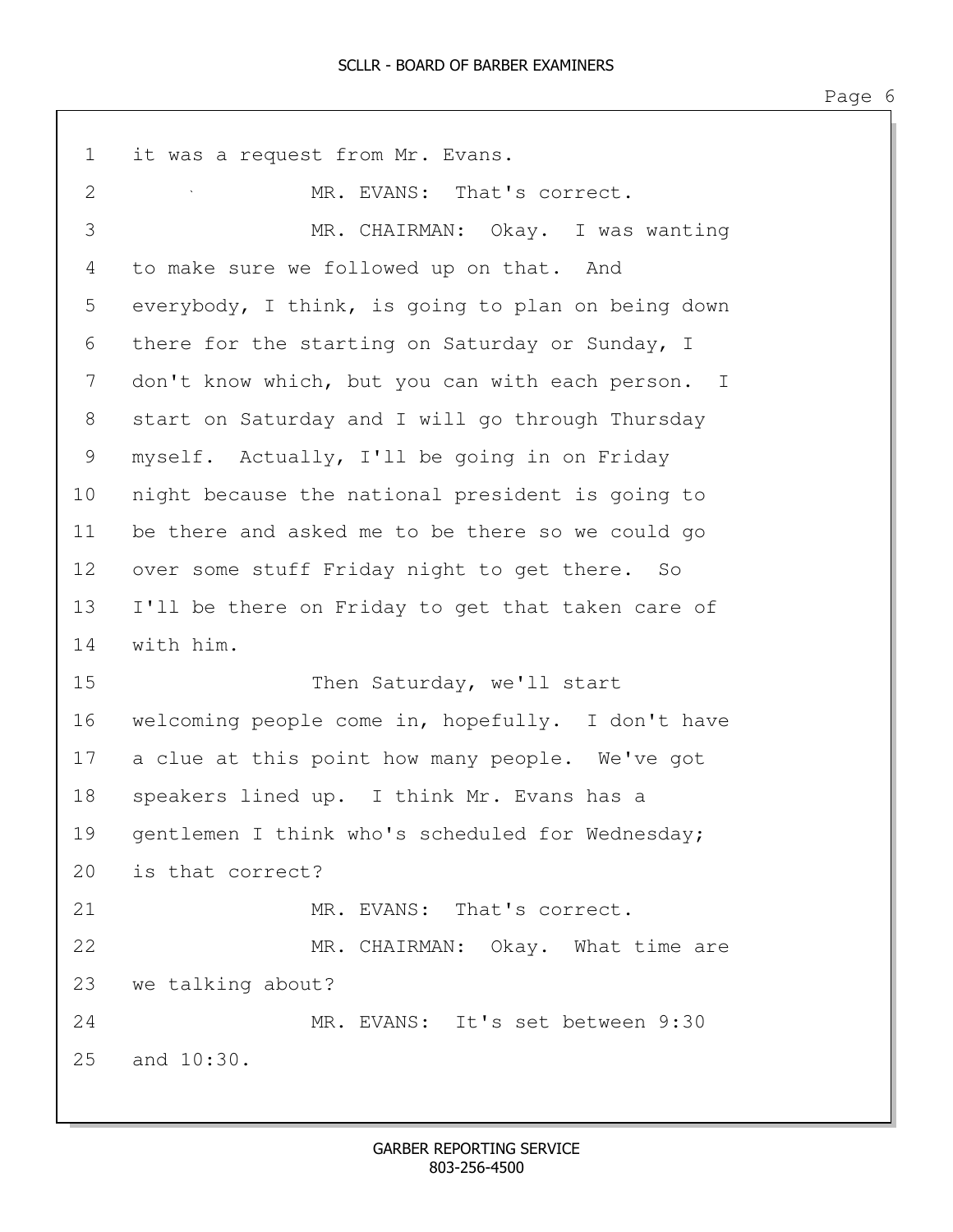1 MR. CHAIRMAN: All right. Just 2 make sure, because I will let you introduce him, 3 that you guys bio on that, if you will? 4 MR. EVANS: Sure. 5 MR. CHAIRMAN: I assume, but I 6 don't have a clue what he's going to speak on, but 7 it's something to do with college, I would think, 8 something in that neighborhood? 9 MR. EVANS: Yes. In South 10 Carolina, yes. 11 MR. CHAIRMAN: All right. So we're 12 looking forward to that. I have several other 13 speakers. House member Grady Brown, I'm going to 14 have him come down. I'm not sure what day yet. 15 We're still working on that. Hopefully, he'll be 16 able to come on the day. We've got Monday, we've 17 got several things going on with speakers. 18 I've got a call into the Chamber of 19 Commerce to make sure that they can help me with 20 the opening ceremony of having high the ROTC, high 21 school ROTC come in and present the flag. So I'm 22 working as diligent as I can to take care of all 23 this so it'll be a successful conference. 24 So I don't have any idea how much 25 staff that we're going to be able to bring to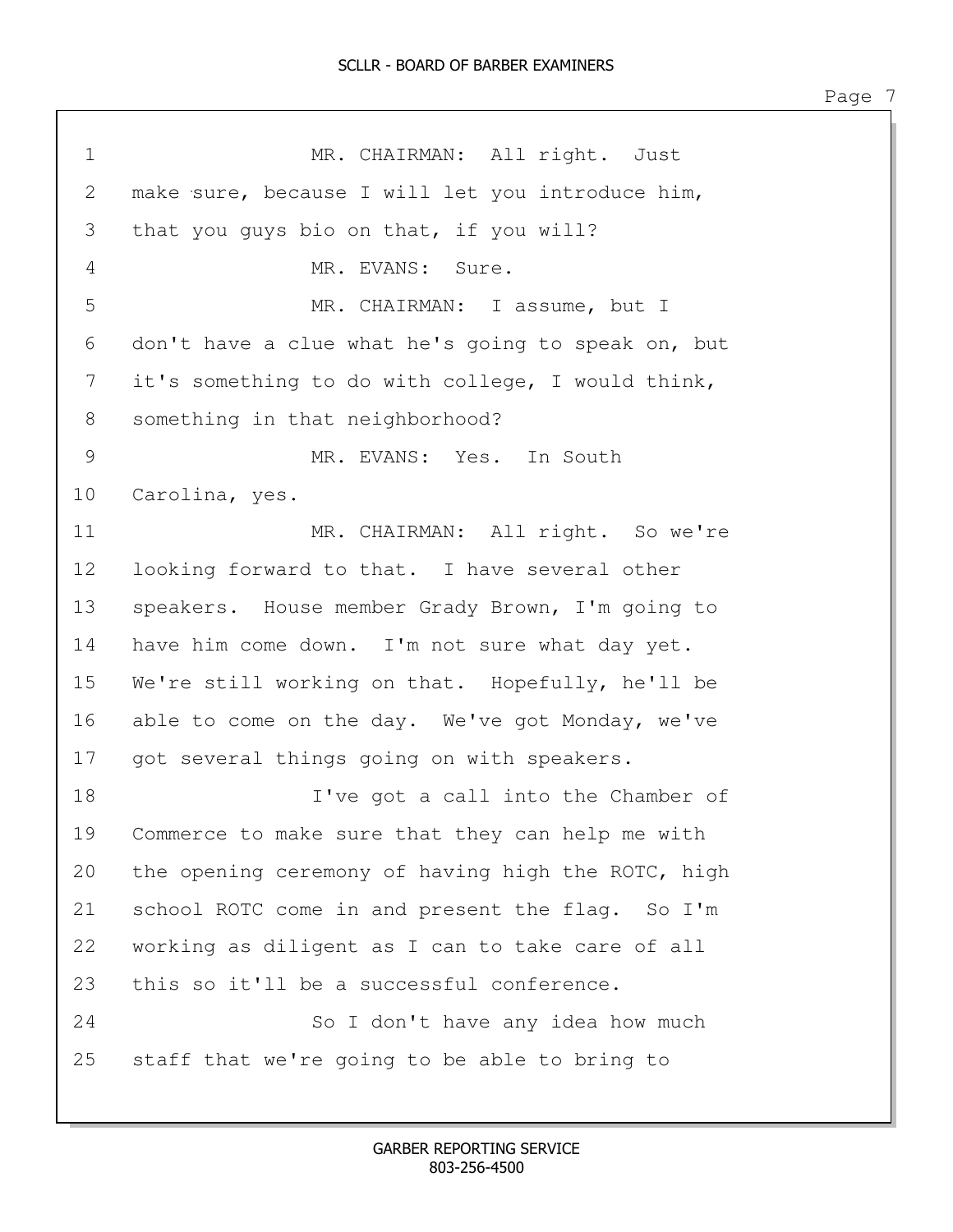1 help, but it's something we need to know about 2 because it had been requested from the National to 3 have a couple of people helping with the desk as 4 far as the people registering, and I need to make 5 sure I've got a couple of people down there to 6 help us. That would be on Sunday and Monday. The 7 registration will go on Sunday and Monday. Monday 8 morning or Sunday. It'll start Sunday afternoon 9 sometime around three o'clock, I believe it is. 10 So I need somebody there to assist the National 11 Board. And Eddie had talked to the National Board 12 previously about that, so I need to get that 13 clarified that I'm going to have some help down 14 there at that particular time. So if you will 15 help with that, I'd appreciate it. 16 Other than that, I don't have any 17 other remarks. Do any of y'all have any remarks 18 about anything? 19 (No response) 20 MR. CHAIRMAN: All right. Advisory 21 general counsel, we don't have anything going on, 22 I don't think, do we? 23 MR. SPOON: No, sir. 24 MR. CHAIRMAN: Would you like to 25 introduce yourself?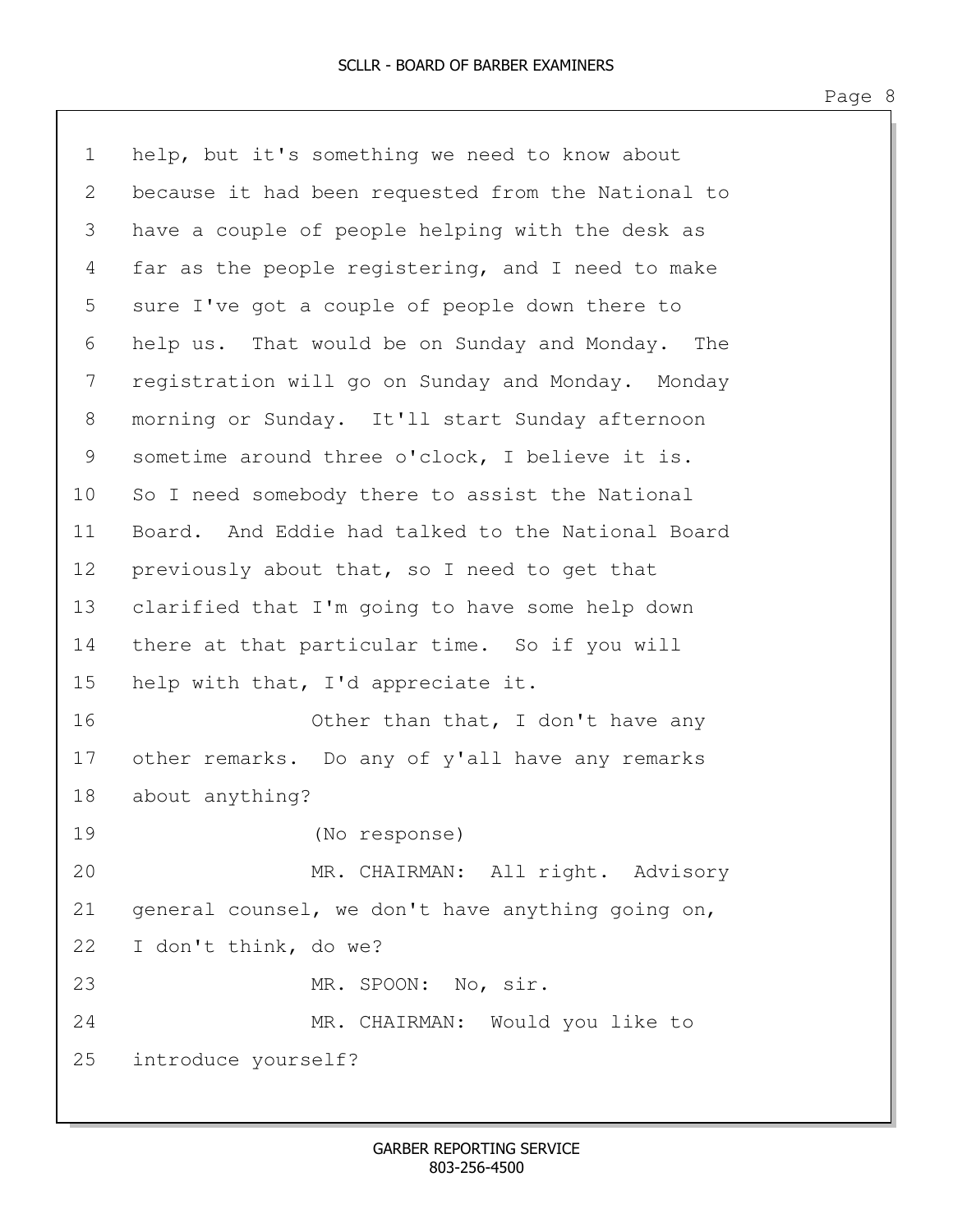1 MR. SPOON: I don't have any 2 advisory opinions. We had a reconfiguration of 3 the advice function such that there are three 4 attorneys who will be serving as the advice 5 attorneys for all Boards. Each attorney has a 6 primary group of Boards or programs that they're 7 assigned to. 8 Each attorney has roughly 15 or 16 9 Boards that they'll have primary assignment for 10 and, of course, you always have two that can back 11 up whereas previously, you only had one under the 12 other arrangement. And we have two attorneys that 13 can back up in the absence of the primary 14 attorney. And so I'm looking forward to working 15 with you. 16 I have once filled in once or 17 twice, I think, in some meetings over the last 18 couple of years, and I've always enjoyed it so I'm 19 looking forward to being your primary attorney. 20 I'll be here for your entire meeting, be it a 21 disciplinary case or a licensing case, pretty much 22 the entire meeting. 23 MR. CHAIRMAN: Did you introduce 24 yourself? 25 MR. SPOON: Oh, I'm sorry. My name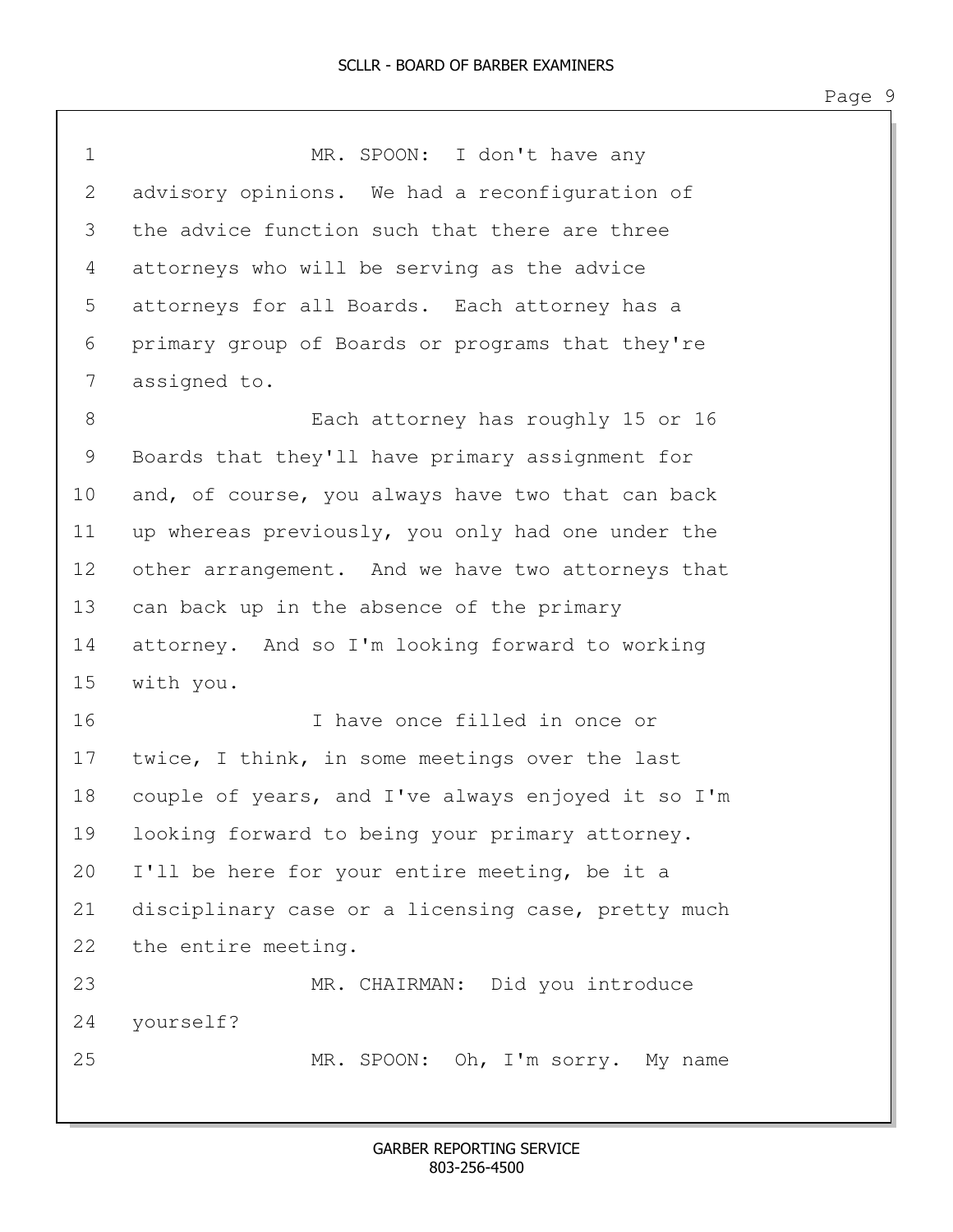| $\mathbf 1$    | is Sheridon Spoon. I apologize.                    |
|----------------|----------------------------------------------------|
| $\overline{2}$ | MR. CHAIRMAN: Okay. I understand                   |
| 3              | the Legislature is not in so we don't have any     |
| 4              | legislative announcements, other than the fact     |
| 5              | that, you know, things are really changing in this |
| 6              | state as far as the economy goes and a lot is      |
| 7              | happening, it really is, with the Legislature and  |
| 8              | the Governor's office and so forth.                |
| 9              | Okay. OIE report?                                  |
| 10             | MR. TAYLOR: Good morning.                          |
| 11             | MR. CHAIRMAN: Good morning.                        |
| 12             | MR. TAYLOR: Vonnie Taylor from                     |
| 13             | Investigations and Enforcement. Since January 1,   |
| 14             | we have received twelve complaints and as of       |
| 15             | today, we've been able to close four of those      |
| 16             | complaints. And for Board consideration today, we  |
| 17             | have five additional; 200117 and 200118 are both   |
| 18             | dismissals. These were hair braiders and both      |
| 19             | were properly licensed. 201025, formal complaint,  |
| 20             | consent agreement was issued.                      |
| 21             | MR. CHAIRMAN: Do you have a copy                   |
| 22             | of that, Mr. Taylor?                               |
| 23             | MR. TAYLOR: Do I have a copy? I                    |
| 24             | do.                                                |
| 25             | MR. CHAIRMAN: Do the members have                  |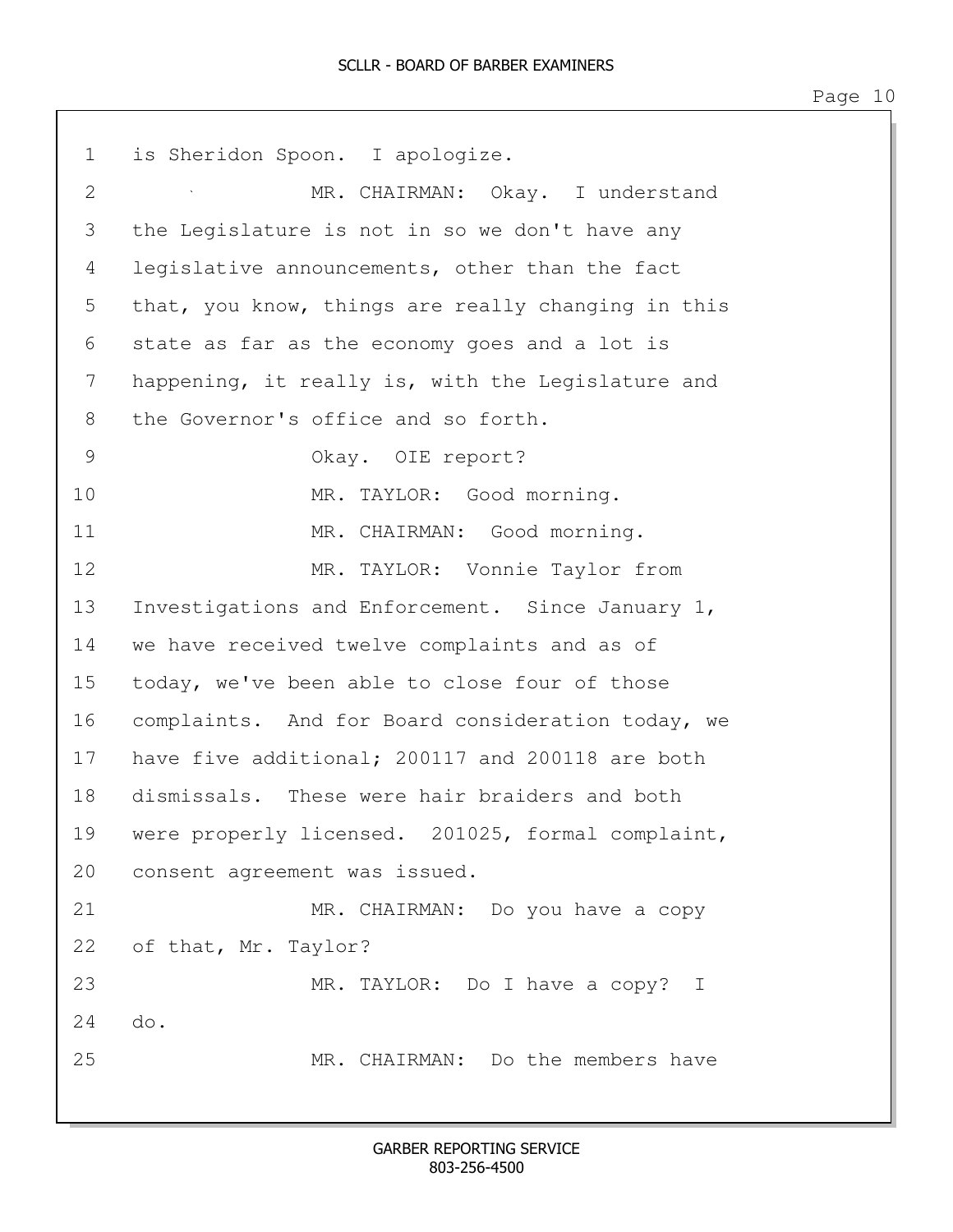1 a copy? 2 MR. TAYLOR: I don't have a copy 3 for everybody. 4 MR. CHAIRMAN: I was looking for 5 it, but  $--$ 6 MR. TAYLOR: I've got my copy, but 7 I don't have copies for each one of you. I 8 apologize. I can run and make some copies. 9 MR. CHAIRMAN: Let's do that. 10 MR. TAYLOR: Before we go forward, 11 I've got 201025 and 20114 and 20116. Do you have 12 copies of those? You don't have copies of any of 13 them? 14 MR. CHAIRMAN: I do not. We'll 15 call you right back just as soon as she gets the 16 copies done -- 17 MR. TAYLOR: All right. 18 MR. CHAIRMAN: -- so we can move 19 on. The inspection report, who's got that? 20 MS. HAWSEY: I guess I will take 21 over there. 22 MR. CHAIRMAN: All right, 23 Ms. Hawsey, you take over there. 24 MS. HAWSEY: Okay. There's been a 25 few changes in the inspection area as I've been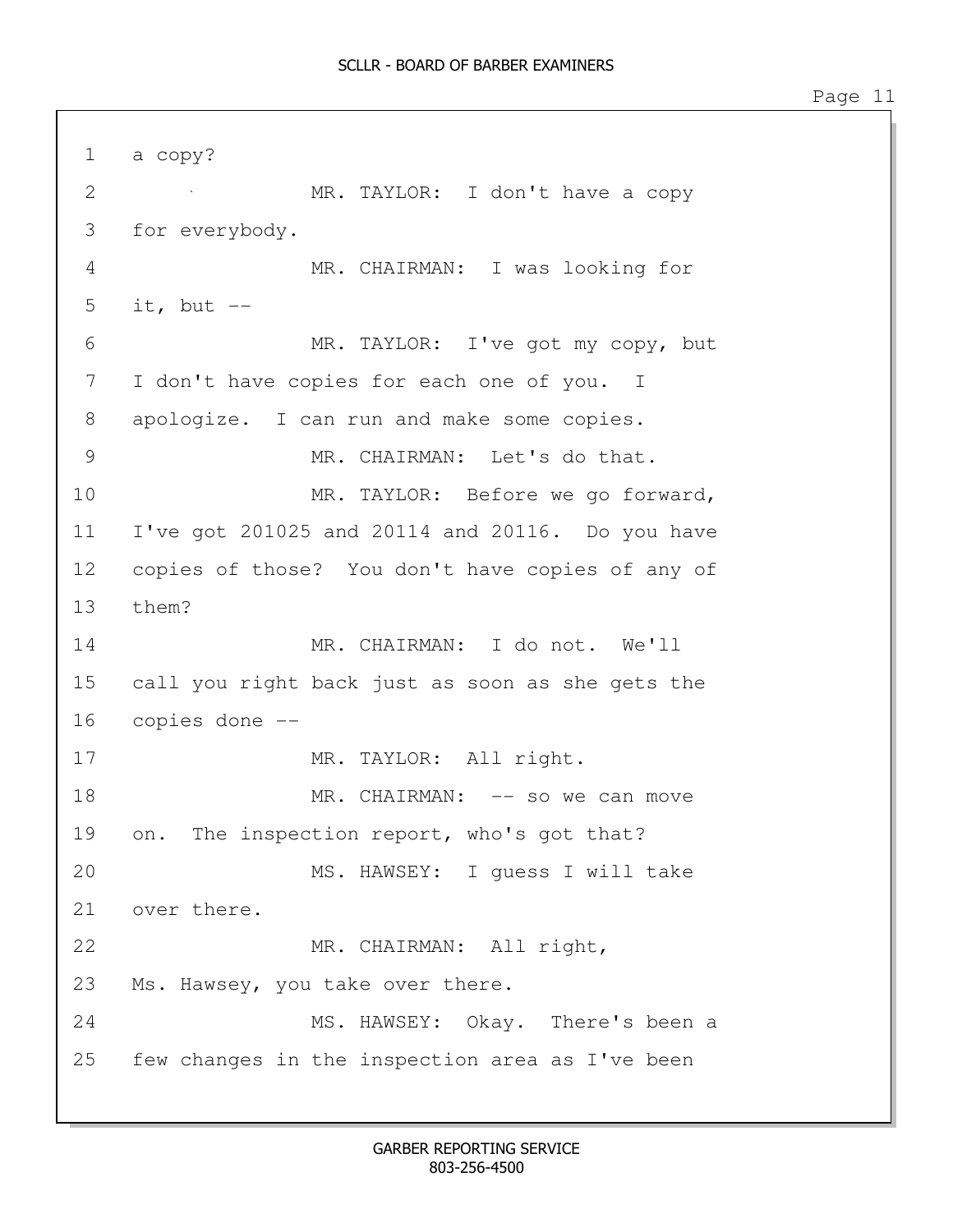1 told, so I do not have an inspection report from 2 that area. With that said, as of July the 18th, 3 2011, our office was notified that the Office of 4 General Counsel will no longer allow the 5 inspectors to charge fines for violations that 6 have occurred in barbershops, beauty salons, et 7 cetera. They will be just the finders of the 8 facts, is what they've told me, and bring those 9 back to the Administrator or the Board, whichever 10 it may be. That's all I've been told at this 11 time, so that's a change. 12 MR. CHAIRMAN: How is that? 13 MS. HAWSEY: They're saying that 14 our statute does not provide for a fine schedule.  $15$  We have not  $-$ 16 MR. CHAIRMAN: I thought it was in 17 the Engine Bill that we could fine -- 18 MR. SPOON: Were we going to get a 19 report from anybody on that directly? Okay. 20 MS. HAWSEY: No. I was told that 21 they would not be attending meetings any longer 22 either. 23 MR. CHAIRMAN: I don't know if I 24 understand what's going on here. 25 MR. SPOON: We'll get you some more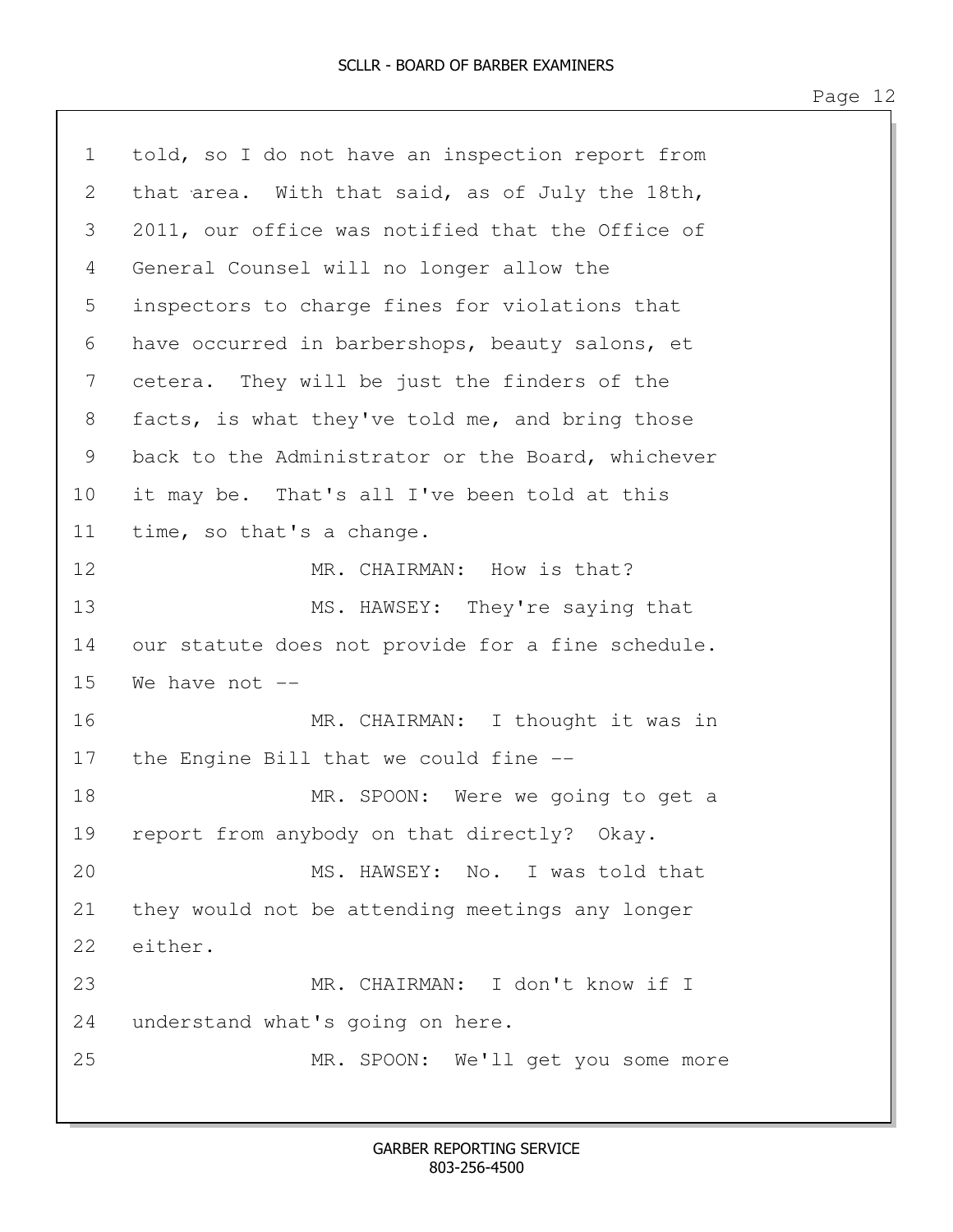1 information on that as far as the citation. I 2 think what Ms. Hawsey is saying is accurate. It's 3 just that I know that you want to hear that from 4 OGC as far as what their rationale was. 5 My understanding was that the 6 citation process is not in your statute. Now, you 7 as a Board can -- it's just simply a question of 8 the inspectors themselves issuing citations. Is 9 that right? 10 MS. HAWSEY: That's the way we 11 understand it. 12 MR. SPOON: So it's not something 13 that the Barber Board itself cannot do. It's just 14 a matter of there's no specific provision in your 15 practice act for an inspector to go out and write 16 a citation. 17 MS. PATTON: So they would bring 18 the information to us? 19 MR. SPOON: Yes, ma'am. 20 MR. CHAIRMAN: The information 21 would come to us? 22 MR. SPOON: That's right. That's 23 right. 24 MR. CHAIRMAN: And then we would 25 make the fine --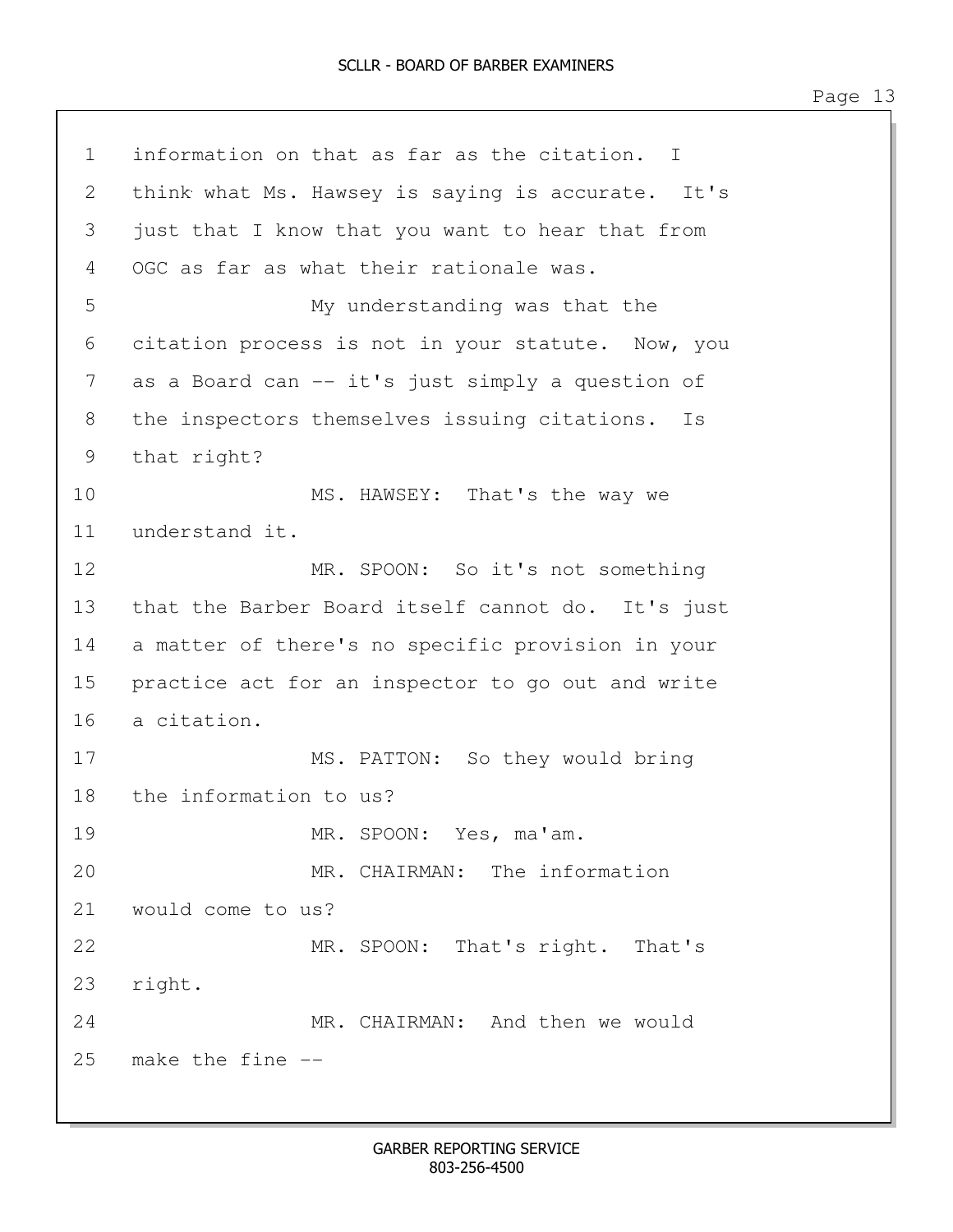| $\mathbf 1$       | MR. SPOON: Doing the inspections                   |
|-------------------|----------------------------------------------------|
| 2                 | or -- still, that's in your practice act. And the  |
| 3                 | inspectors themselves can do what they do.<br>It's |
| 4                 | just that the specific paper citation itself,      |
| 5                 | there was nothing in your -- there's nothing in    |
| 6                 | your practice act to permit you to do that. So     |
| 7                 | what you'll see is, you'll still see those         |
| 8                 | inspections being done and those places being      |
| 9                 | subject to being fined or disciplined, or whatever |
| 10                | as the case may be. It's just that it'll be        |
| 11                | something that the Board is taking action directly |
| $12 \overline{ }$ | for.                                               |
| 13                | MR. CHAIRMAN: All right. Would                     |
| 14                | that go under this IRC to make the decision of how |
| 15                | much had been found? In other words, the person    |
| 16                | we have in charge of the $-$ -                     |
| 17                | MS. HAWSEY: He's the IRC --                        |
| 18                | MR. CHAIRMAN: Oh, yeah. What's                     |
| 19                | the other one?                                     |
| 20                | MS. HAWSEY: DRC.                                   |
| 21                | MR. CHAIRMAN: Yeah. Who makes the                  |
| 22                | decision?                                          |
| 23                | MR. SPOON: I don't know if it                      |
| 24                | would DRC or IRC. I have to apologize. Those are   |
| 25                | basically the same thing. When you have a          |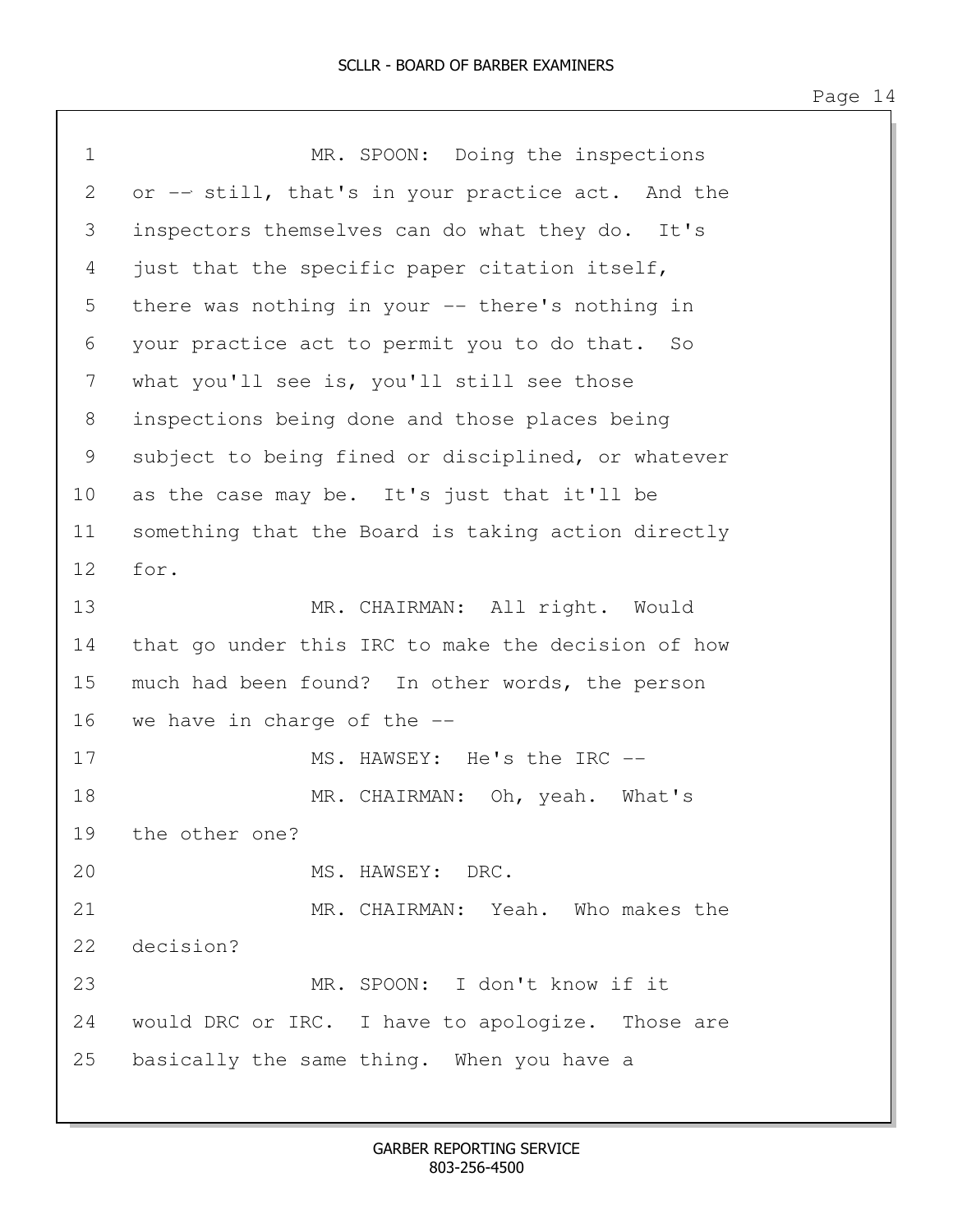1 complaint -- 2 MR. CHAIRMAN: I know. 3 MR. SPOON: I mean, that's just a 4 terminology thing. It's basically the same thing. 5 But, yeah, those investigations would go to your 6 IRC -- I'll just use IRC. Those investigations 7 would go to your IRC, just as you heard from Mr. 8 Taylor, and they would be subject to a range of 9 discipline from you that you can do under your 10 practice act. 11 MR. CHAIRMAN: All right. So the 12 IRC person that we appointed will make the 13 determination of basically what's going to happen 14 with the fine or whatever? 15 MR. SPOON: Right. 16 MR. CHAIRMAN: Then it comes to us  $17$ 18 MR. SPOON: As a recommendation to 19 you, yes. 20 MR. CHAIRMAN: Make a 21 recommendation to us that it be fined \$500 and 22 then we either say yes or no -- 23 MR. SPOON: You would authorize 24 that as a formal complaint. And, at that point, 25 the licensee can either have a hearing or they may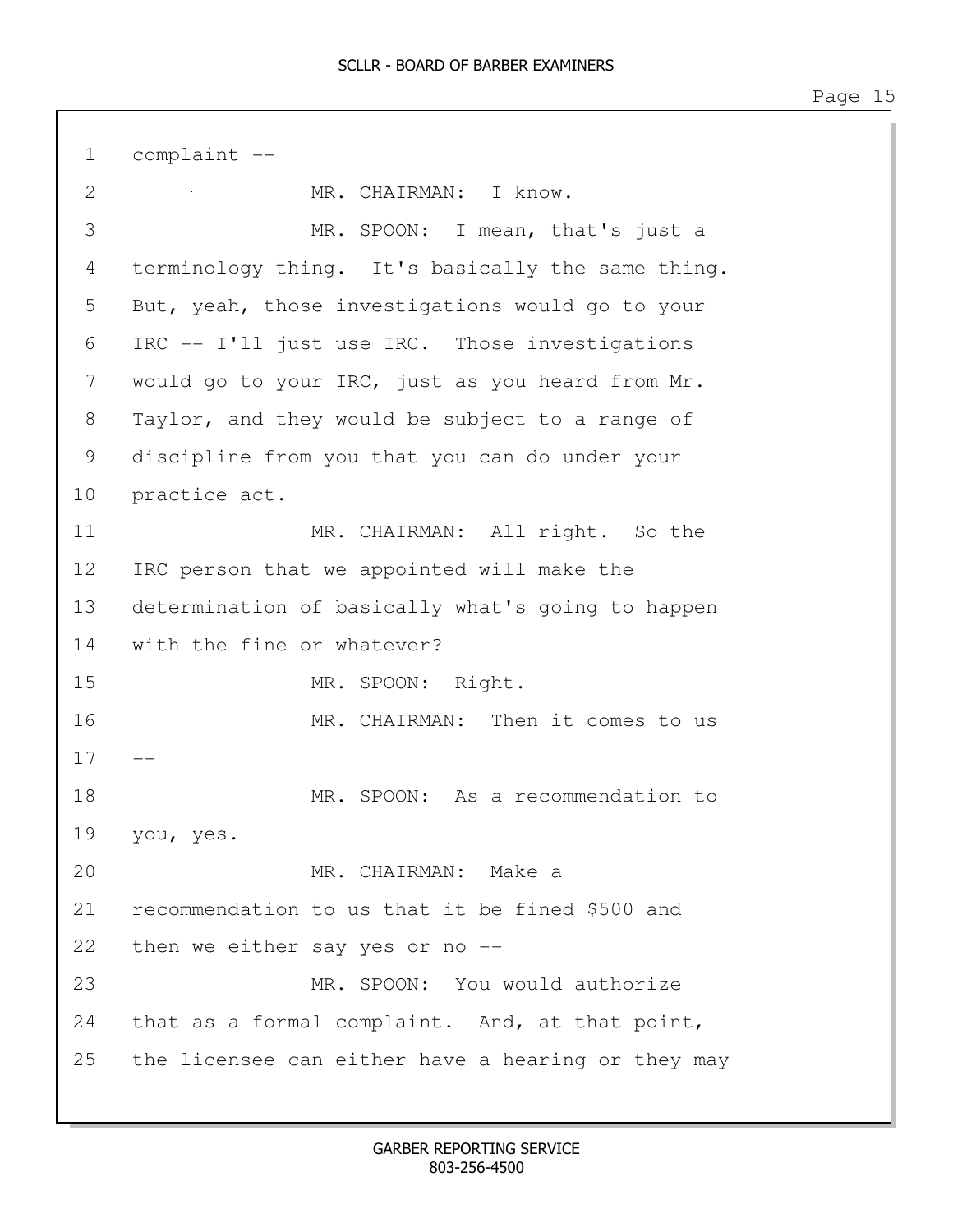| $\mathbf 1$ | enter into a consent agreement by which they agree |
|-------------|----------------------------------------------------|
| 2           | that there is a violation and they agree to a      |
| 3           | stipulated sanction. And, again, you sort of       |
| 4           | determine what those parameters for those          |
| 5           | sanctions are back to the IRC.                     |
| 6           | MR. CHAIRMAN: Okay. Well, here's                   |
| 7           | my problem with that, okay? And I don't know if    |
| 8           | the rest of you -- we don't have a clue, you know. |
| 9           | It's normally the person that gets up here that    |
| 10          | tells us, yes, there was an unlicensed act. We     |
| 11          | had this going on in the shop, we had this going   |
| 12          | on in the shop. But we're not going to have        |
| 13          | anybody to tell us what actually happened?         |
| 14          | MR. SPOON: You would have several                  |
| 15          | sources of that information. The information       |
| 16          | would be presented to the IRC that you have        |
| 17          | appointed. So that information from the            |
| 18          | investigation or that inspection would be          |
| 19          | presented to the IRC and they will make a          |
| 20          | determination. And then that information, if it    |
| 21          | is authorized by you as a formal complaint,        |
| 22          | something other than a dismissal, it's authorized  |
| 23          | by you as a formal complaint, then you would hear  |
| 24          | either in the form of a consent agreement, which   |
| 25          | is basically like a settlement where the person    |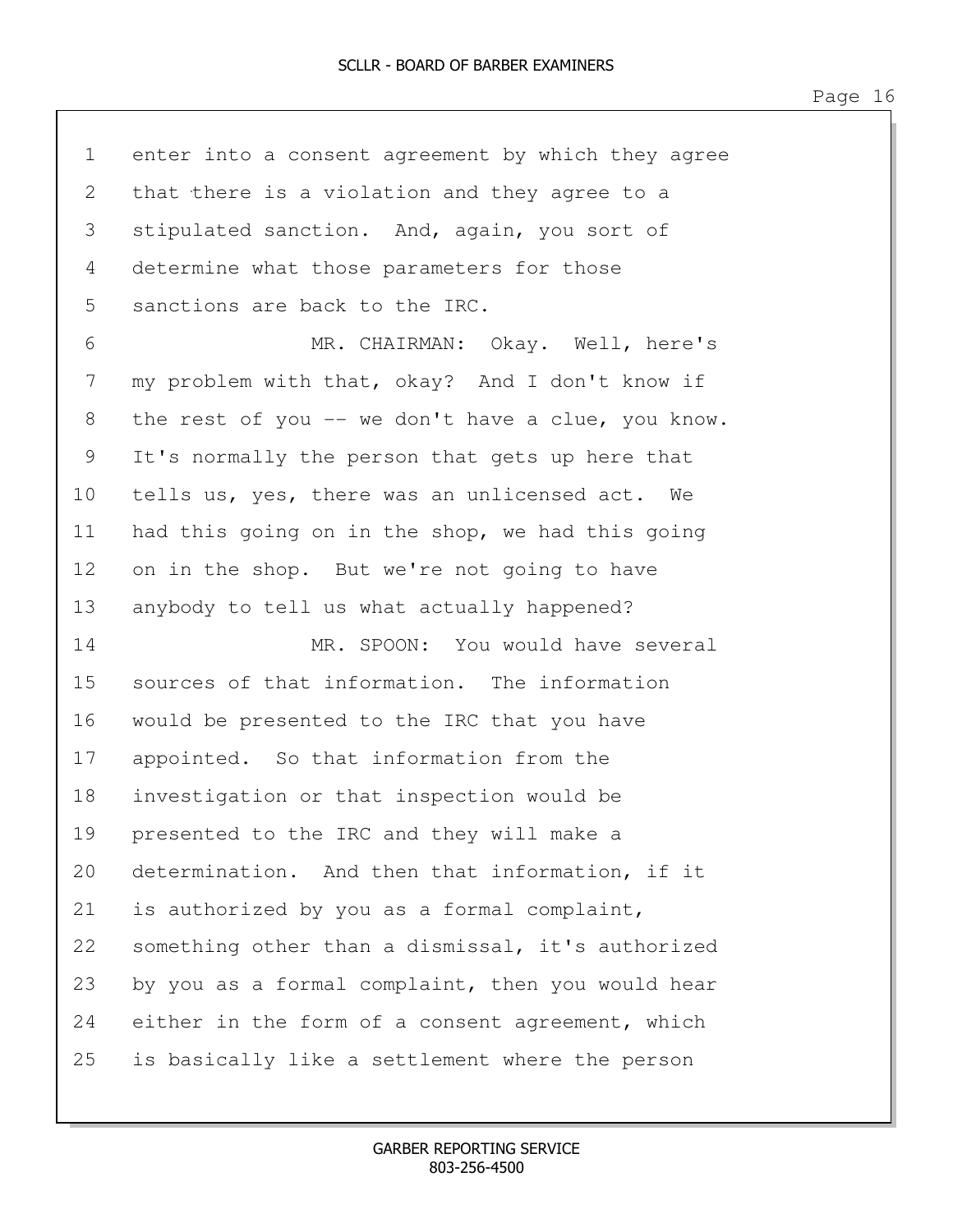1 admits that there's this violation. 2 But let's just say that they didn't 3 enter into a consent agreement and they had a 4 hearing, they would have a hearing here the Board 5 if it was something that was done by a licensee. 6 And if it's something that was done by an 7 unlicensed person, then you would have your 8 authority to issue a cease and desist, an order to 9 cease and desist. 10 MR. CHAIRMAN: Do all of you 11 understand? 12 MR. ROBINSON: Not completely, but 13 a little bit. 14 MR. CHAIRMAN: Have I asked enough 15 questions to give enough clarity to all of you? 16 MR. EVANS: Well, I understand what 17 he's saying. Naturally, I respect counsel's 18 guidance here, but it goes back to the question 19 that I posed several years ago along this same 20 line. And the response that we have received at 21 that time from legal counsel was, the Board has 22 the authority to impose such powers on the 23 investigative unit to levy or to make the 24 determination; however, not to exceed the amount 25 as stipulated in our guidelines, if you will. And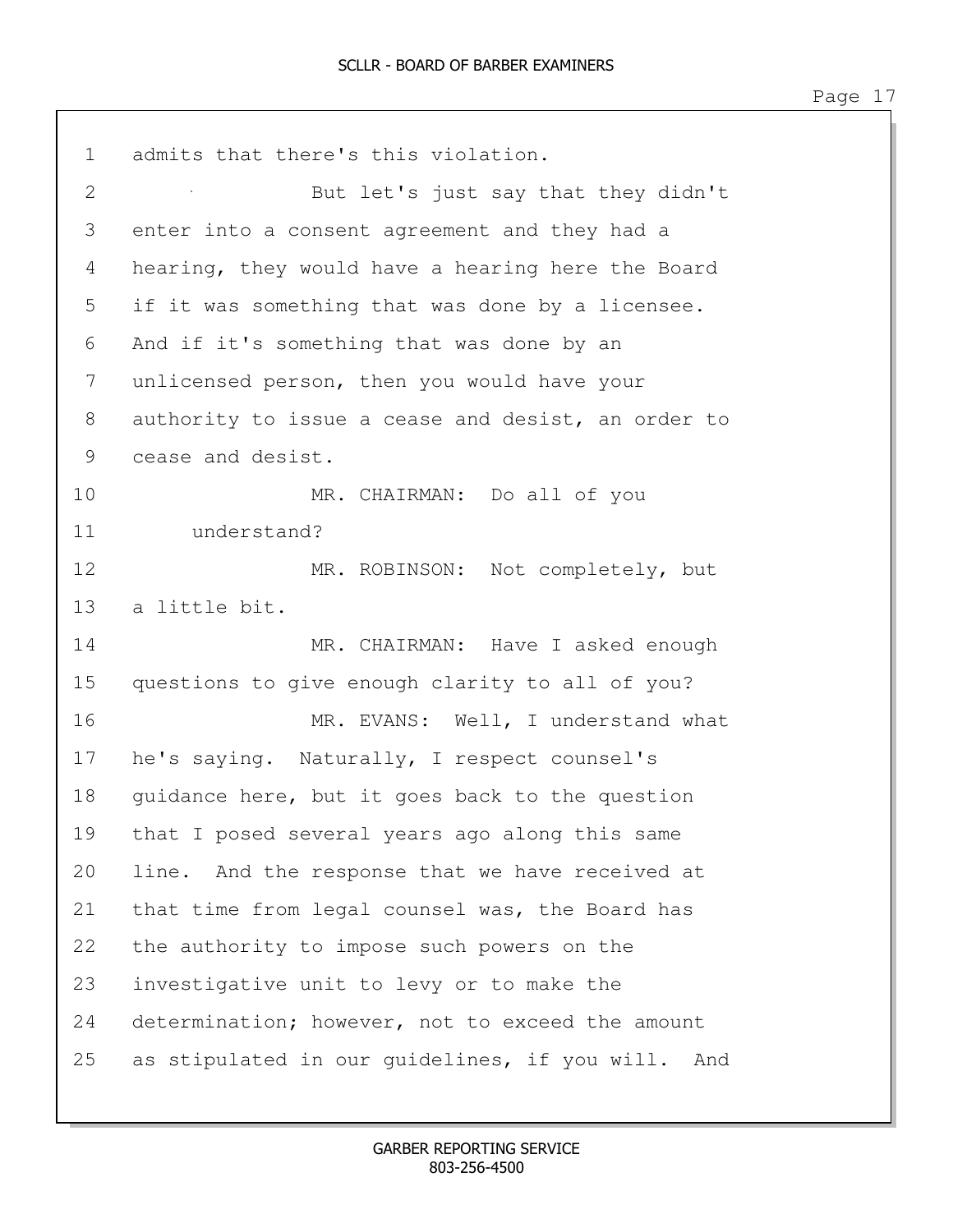1 I think that is still true. I think it's just 2 simply a change in the form that that takes. So 3 as opposed to the investigators writing a citation  $\overline{4}$ 5 MR. SPOON: And as I understand it 6 -- and, again, I haven't worked with the 7 inspectors for the Barber Board directly -- but, 8 as I understand it -- and I know this to be true 9 for a couple of other Boards as well -- there are 10 several practice acts in which there is explicit 11 language in the statute in your practice act which 12 is State law that says the investigator issues a 13 citation basically on the spot. And then the 14 majority of those practice acts, you don't have 15 that. 16 So in the cases where you don't 17 have that, a way to get to there, the way to get 18 to where you want to get to, is not with the 19 citation, again, because it's not in the law, but 20 rather through the IRC process. And then the 21 other alternative is, of course, take that up 22 through the Legislative process, to go ahead and 23 suggest or put forth a change to the statute 24 itself. 25 MR. EVANS: Now, it was my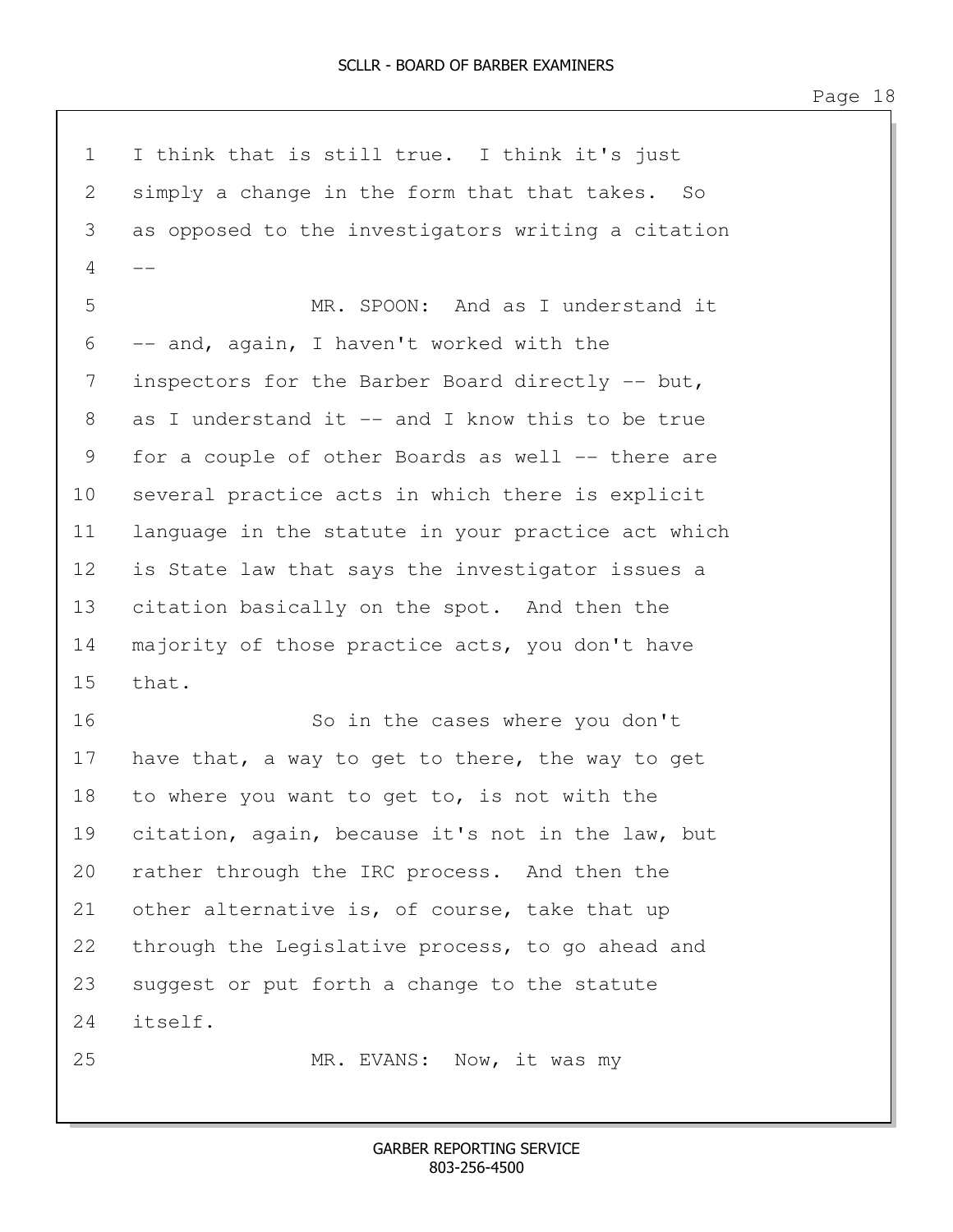1 understanding further that the IRC process was the 2 Board's check and balance. 3 MR. SPOON: What the IRC does is  $4$  they  $-$ 5 MR. EVANS: As it pertains to the 6 levy. Well, the fines, we call it. 7 MR. SPOON: That's right. And what 8 the IRC is doing on your behalf is looking at the 9 results of the completed investigation and using 10 some parameters that you've set forth and 11 delegated back to them to propose to the licensee. 12 It's not discipline at that point, but they can 13 certainly be proposed parameters in the form of a 14 consent agreement. 15 A licensee could then choose, you 16 know, under all the components of due process, to 17 either enter into the consent agreement or say 18 that I contest the charges and have a hearing. So 19 you're still getting to where you want to be with 20 discipline of a licensee for a violation of the 21 act. 22 It's just simply, unfortunately, a 23 matter of something -- and to be candid, I mean, I 24 agree with this. If it's not in your practice 25 act, then it may be something that you'll run into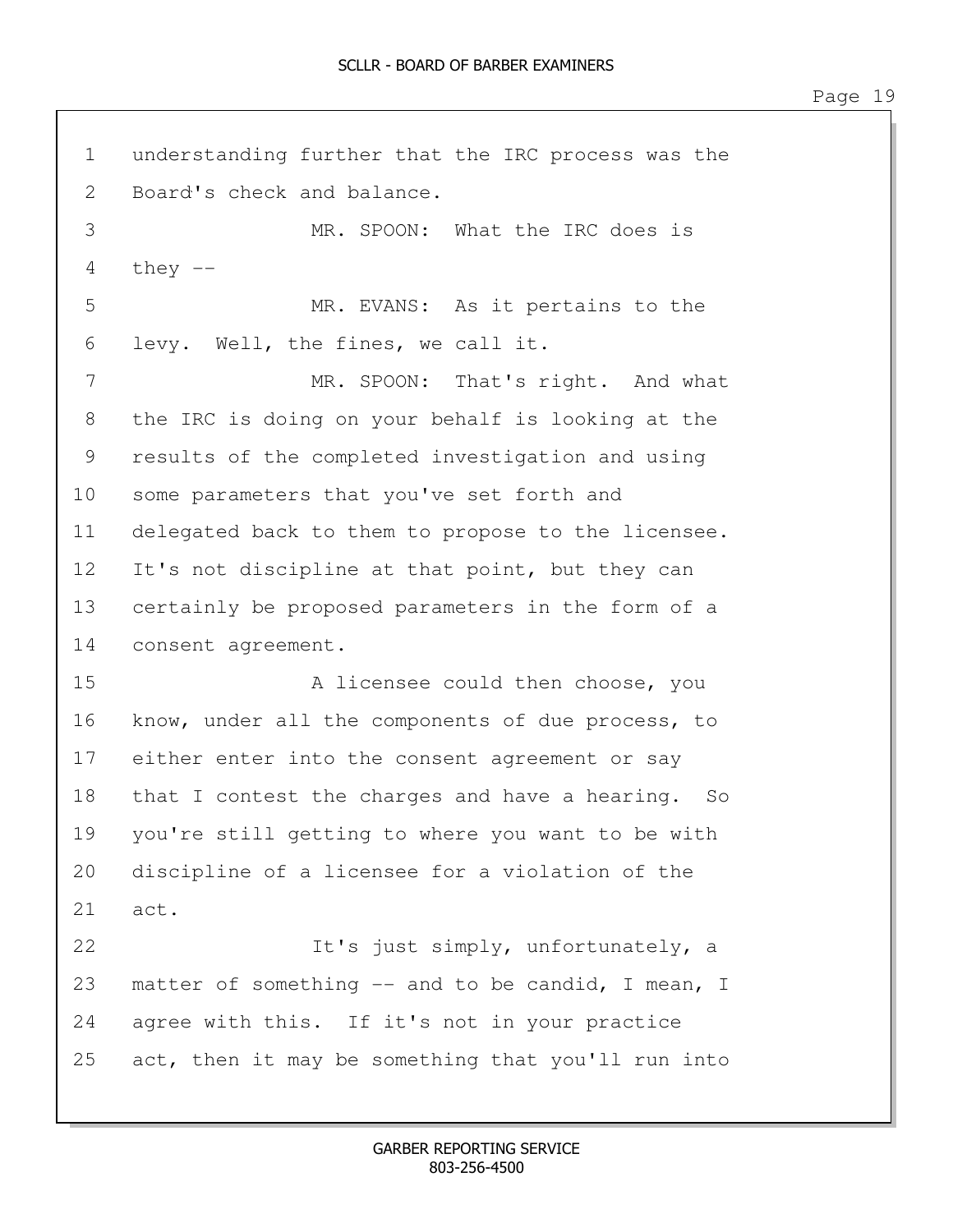1 a problem later on about someone challenging that, 2 and it really isn't necessary in this case. You 3 can get to that same place without having that 4 actual citation process that would subject to 5 challenge. 6 MR. EVANS: Okay. I just have, I 7 guess, one other question or observation. So does 8 that mean that now the case load, if you will, for 9 IRC will include every barber that's been cited? 10 MR. SPOON: I don't know how it 11 would affect a case load. It's not going to 12 necessarily -- and I don't want to speculate -- 13 it's not going to necessarily affect the number of 14 inspections that are done. 15 MR. EVANS: No. For every 16 inspection where there's a violation, that means 17 that that barber must appear before the IRC 18 Committee. 19 MR. SPOON: No, they don't. The 20 licensees do not appear before the IRC. The IRC 21 consists of -- your IRC consists of your public 22 member, your administrator, your investigator and 23 your litigation attorney. I'm your advice 24 attorney, not your litigation attorney. 25 MR. EVANS: Correct.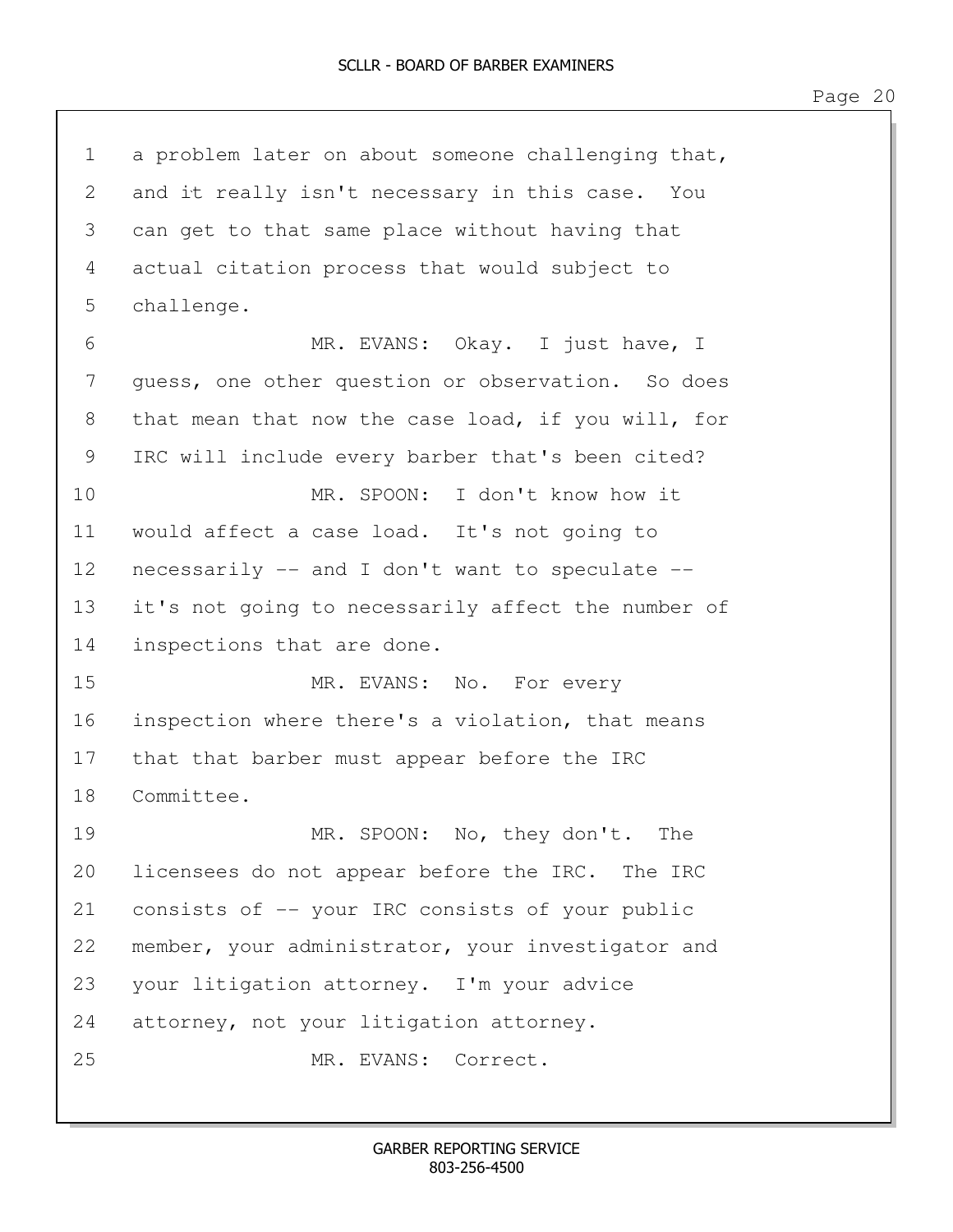| $\mathbf 1$ | MR. SPOON: So that's the four                      |
|-------------|----------------------------------------------------|
| 2           | components of the IRC. The licensee does not       |
| 3           | appear or have any sort of a hearing because we're |
| 4           | not there yet, actually. The IRC is making a       |
| 5           | recommendation to you to authorize the disposition |
| 6           | of a case, be it a dismissal, a letter of caution  |
| 7           | or a formal complaint.                             |
| 8           | For that percentage of cases that                  |
| 9           | they say, this needs to be a formal complaint and  |
| 10          | you agree, then that's where the licensee's due    |
| 11          | process -- that's where the charges get made, so   |
| 12          | that's where they're faced with either entering    |
| 13          | into a consent agreement -- a consent agreement    |
| 14          | basically says, I agree that these are the facts   |
| 15          | and I agree that these facts are a violation of    |
| 16          | your practice act and I'm willing to accept a      |
| 17          | stipulated sanction.                               |
| 18          | The consent agreement then comes                   |
| 19          | before you for approval, but you don't have to     |
| 20          | accept the consent agreement necessarily. In most  |
| 21          | cases, it is accepted because it's within the      |
| 22          | parameters that you had already set forth.<br>But  |
| 23          | that's when the person is entitled to make the     |
| 24          | appearance. That's when they make the appearance.  |
| 25          | MR. EVANS: So, therefore, as                       |
|             |                                                    |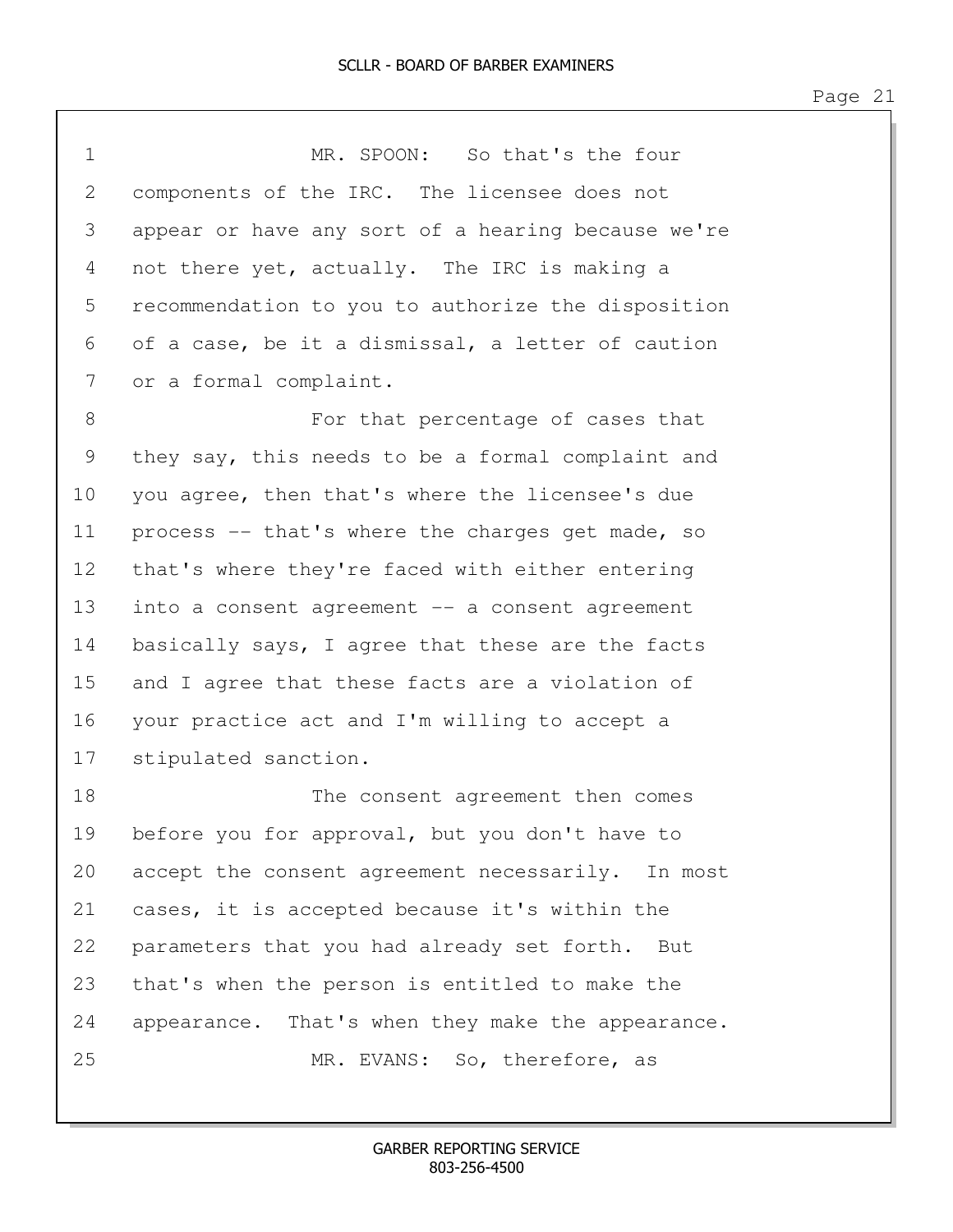| $\mathbf 1$     | opposed to the individual appearing, their         |
|-----------------|----------------------------------------------------|
| 2               | paperwork will appear before the committee is what |
| 3               | you're telling us?                                 |
| 4               | MR. SPOON: That's right. And I                     |
| 5               | don't know that that really -- I don't know that   |
| 6               | that aspect of it really represents a change. I    |
| 7               | think the change comes in where the actual         |
| 8               | physical citation -- I mean, it is -- and I don't  |
| 9               | want to down play it because I understand your     |
| 10              | concerns. I'm not trying to down play it at all.   |
| 11              | It's just that I do think that, for the most part, |
| 12 <sup>°</sup> | it is an administrative sort of which form and     |
| 13              | which set of paperwork do we use, rather than      |
| 14              | altering the authority of the Board to discipline  |
| 15              | licensees.                                         |
| 16              | I mean, it's clearly an                            |
| 17              | administrative change. It's based on the fact      |
| 18              | that the citation process is not in this           |
| 19              | particular practice act.                           |
| 20              | In closing here -- and you may want                |
| 21              | to talk about it, you know, some more at some      |
| 22              | point. You don't have to close the issue out       |
| 23              | today.                                             |
| 24              | MR. EVANS: Well, just as a public                  |
| 25              | member, I just wanted just to say, if the          |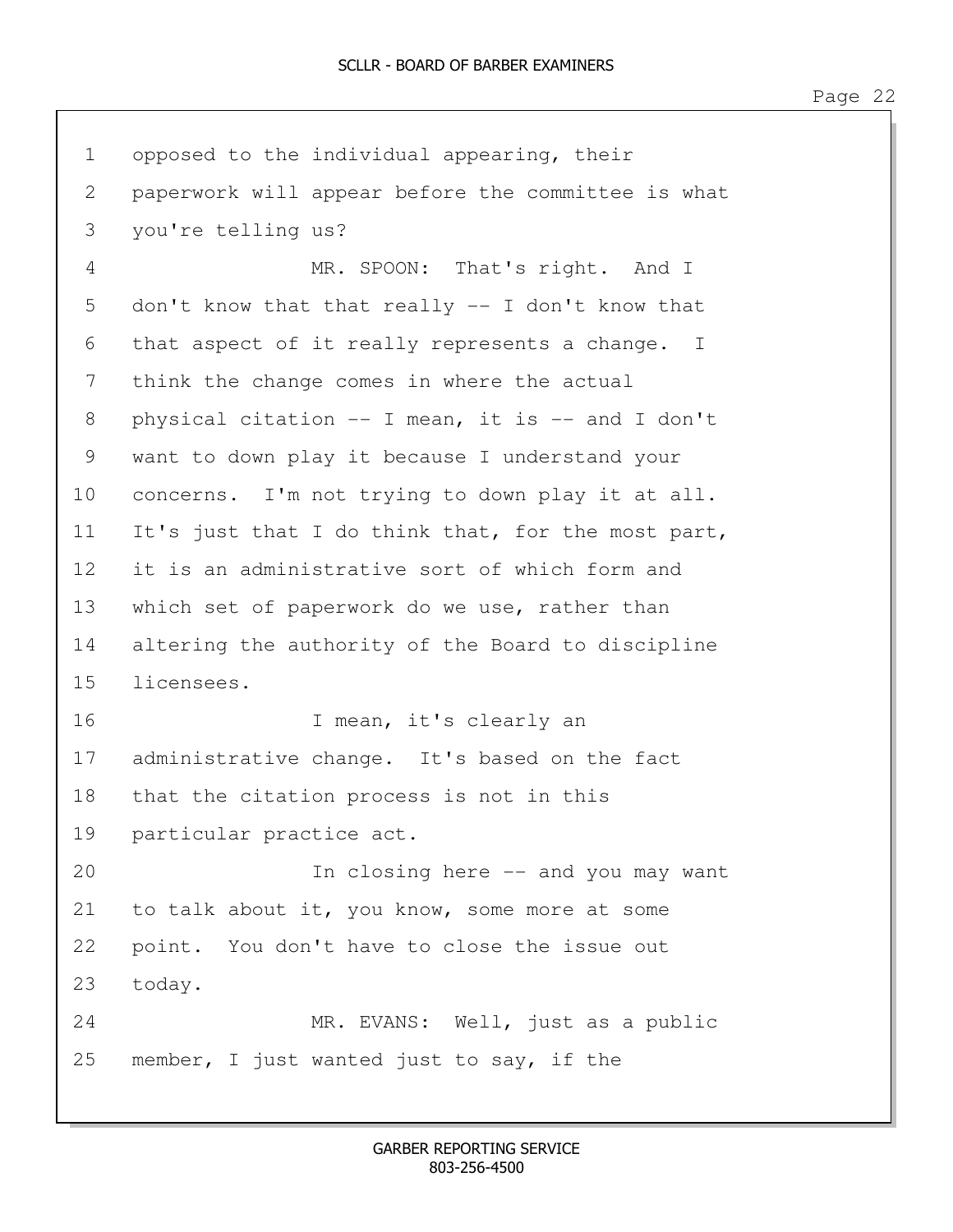| $\mathbf 1$ | investigators, if they do not have leverage to     |
|-------------|----------------------------------------------------|
| 2           | fine on the spot, then there is no true            |
| 3           | enforcement immediately. I agree there's           |
| 4           | enforcement on the back end, but -- there is       |
| 5           | something out of sync with this, is what I'm       |
| 6           | saying. I'm not advocating that we go around       |
| 7           | fining everyone.                                   |
| 8           | MR. SPOON: There are concern                       |
| 9           | Boards where that citation process is spelled out  |
| 10          | in law and there are a number that aren't.<br>The  |
| 11          | majority, I believe, are not, which there's        |
| 12          | nothing specific in this practice act, for         |
| 13          | whatever reason. So, I mean, one option is always  |
| 14          | to change the law.                                 |
| 15          | MR. CHAIRMAN: But I thought ours                   |
| 16          | had that right in our practice act. Am I wrong?    |
| 17          | I am wrong?                                        |
| 18          | MR. SPOON: Lisa lives with this                    |
| 19          | practice act every day.                            |
| 20          | MS. HAWSEY: I've reviewed it. I                    |
| 21          | don't see anything in there now. I know when we    |
| 22          | had our practice act many years ago, Mr. Barnes,   |
| 23          | you probably remember, I think there was something |
| 24          | in that old, old, old statute about --             |
| 25          | MR. CHAIRMAN: But the statutes                     |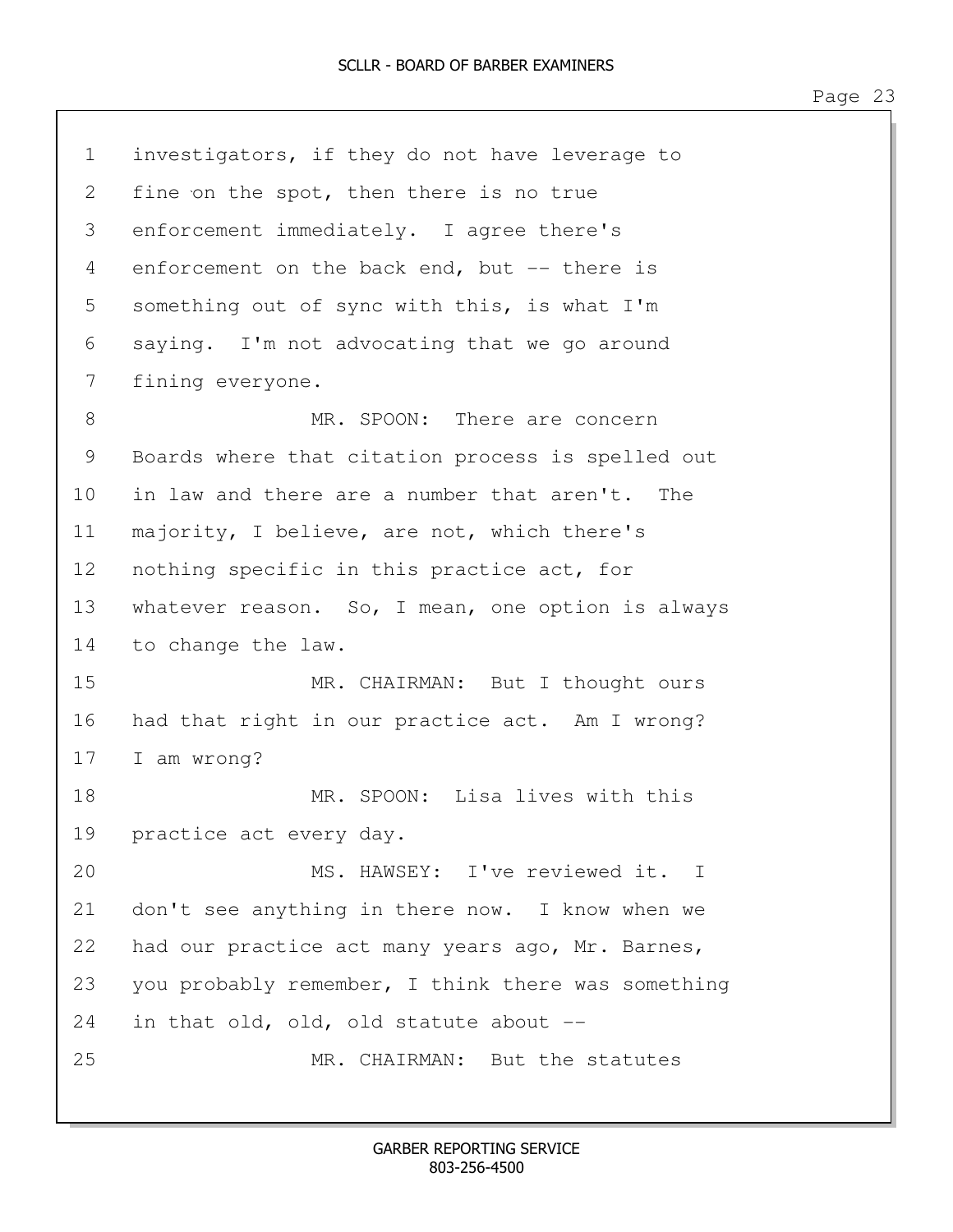1 haven't been changed, though. 2 MS. HAWSEY: It wasn't very 3 specific. Not changed? 4 MR. CHAIRMAN: Maybe I'm just going 5 back to the old times, so --6 MS. HAWSEY: I think we're thinking 7 back to that --8 MR. BARNES: Obviously, I've been 9 here too long. 10 MR. SPOON: Well, I mean, like most 11 practice acts, what your practice act does have in 12 Section 80 is the section that deals with 13 investigation of complaint -- let start over. 14 Results of investigation to be presented to Board 15 hearing. That section -- really, sections 80 and 16 90 of your act. And I could give you an example 17 of a different act under the Residential Builders 18 where there's different language and it's spelled 19 out clearly that the investigators do have the 20 authority to issue a citation. 21 They are not, even with that Board 22 -- and I don't want to single out the Residential 23 Builders -- but even with that Board, an 24 investigator for the Residential Builders 25 Commission is not the, by law, is not the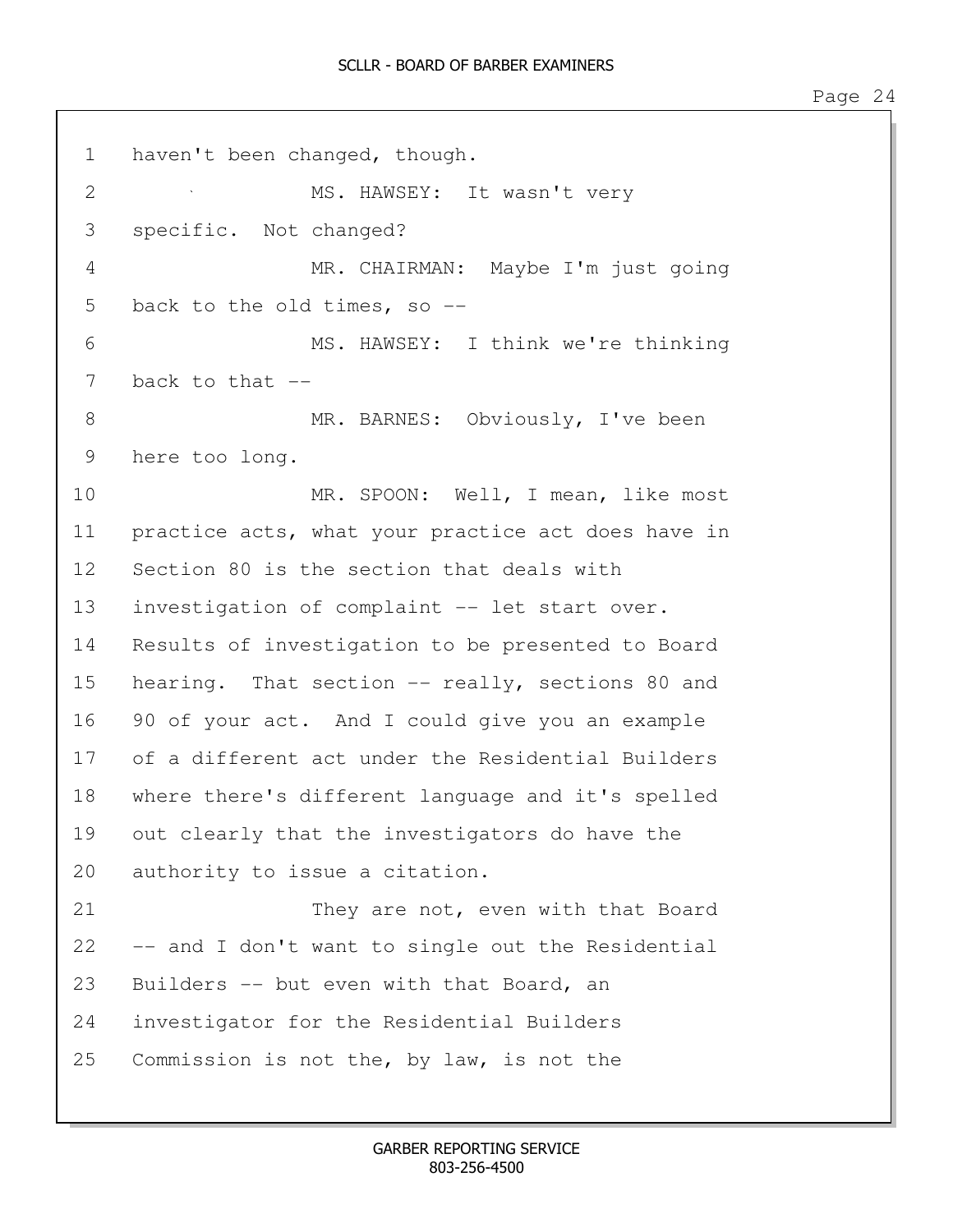| $\mathbf 1$ | individual that is imposing discipline on that     |
|-------------|----------------------------------------------------|
| 2           | licensee. Only the Board can do that.              |
| 3           | Now, it is very similar in my mind                 |
| 4           | to when, if you drive on Broad River Road very     |
| 5           | much, you might get pulled over for not wearing    |
| 6           | your seat belt and you may get a citation for that |
| 7           | or you may get a ticket for speeding or something  |
| 8           | of that nature. That is a charge. That is not      |
| 9           | something the trooper there who is issuing that    |
| 10          | citation, is not finding you guilty or not guilty  |
| 11          | of anything. That is a charge and there's a court  |
| 12          | date written on the back of the ticket, et cetera, |
| 13          | et cetera. So it's much more similar to that.      |
| 14          | But the investigator, even if you                  |
| 15          | had a citation process, your investigator is not   |
| 16          | handing out discipline because that would be --    |
| 17          | and there's some fairly strong case law on this    |
| 18          | that talks about the conflict between those two    |
| 19          | functions where you have an investigator           |
| 20          | investigating and also adjudicating.               |
| 21          | Now, you have a true legal conflict                |
| 22          | there and that's part of, I think, what the aim    |
| 23          | is, to try to avoid that.                          |
| 24          | MR. CHAIRMAN: We have a downside                   |
| 25          | and we have an upside.                             |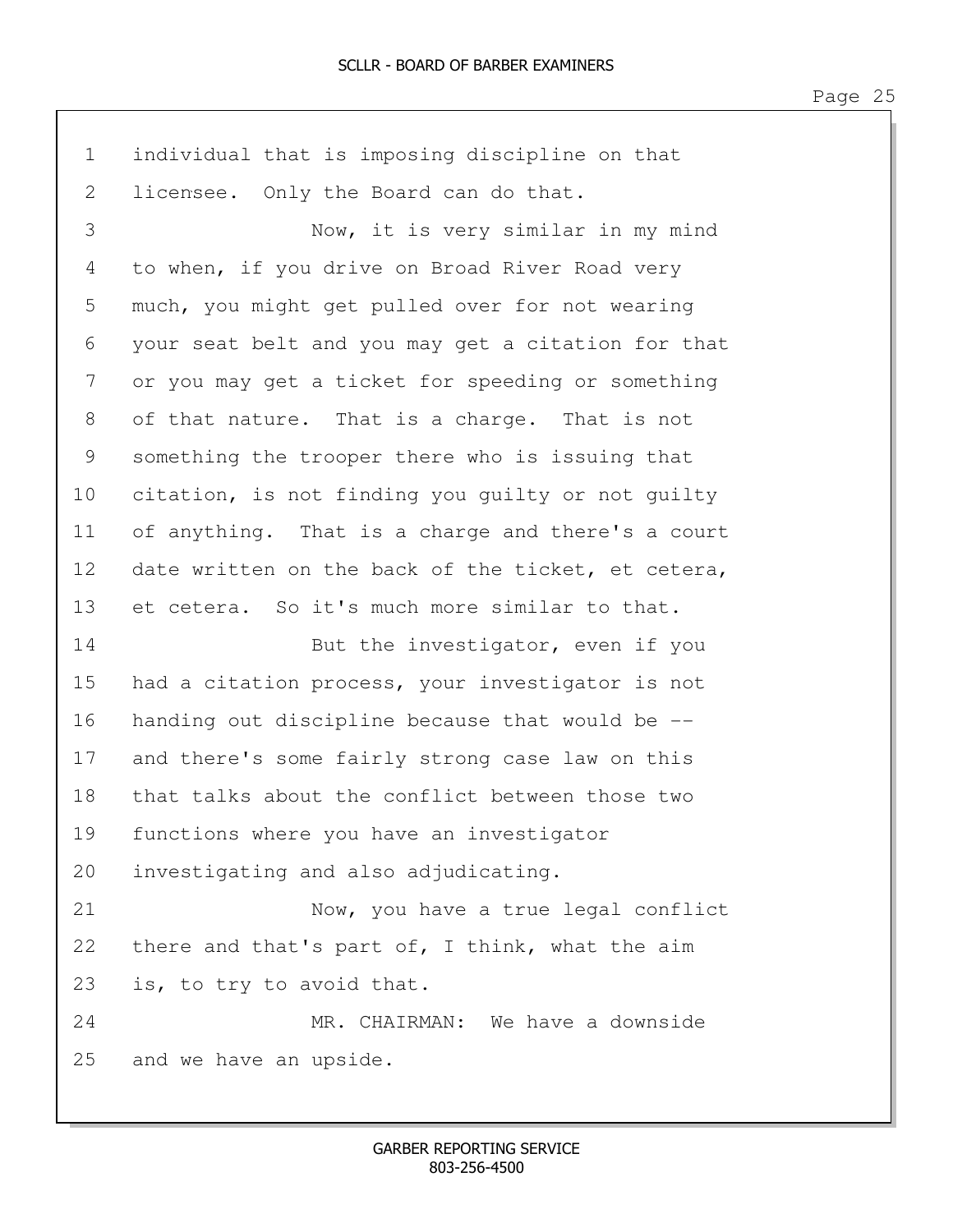1 MR. SPOON: That is true. 2 MR. CHAIRMAN: We have a down side 3 here and we have a upside, too. I'm not sure 4 which is -- because we're so accustomed to doing 5 it one way, I'm not sure which is what's 6 happening. But the inspector being able to go in 7 and he still writes the citation, is the way I'm 8 getting it? He still would write a citation or 9 something with no fine on it? 10 MR. SPOON: No. They'd do an 11 investigation. 12 MR. CHAIRMAN: They'd just go in 13 and investigate and then they have to come to our 14 guy and say -- I'm just trying to get this in my 15 brain. 16 MR. SPOON: It is essentially like 17 a complaint that we might receive from the public. 18 I mean, the source of it may be different. We may 19 have gone out on a routine schedule of inspections 20 of that nature, but that's where the similarity 21 ends. It becomes a potential complaint or a 22 potential violation of your statute. 23 So I think the change is merely 24 that the form or the paperwork that says citation 25 is not issued, it's not used. And, again, that's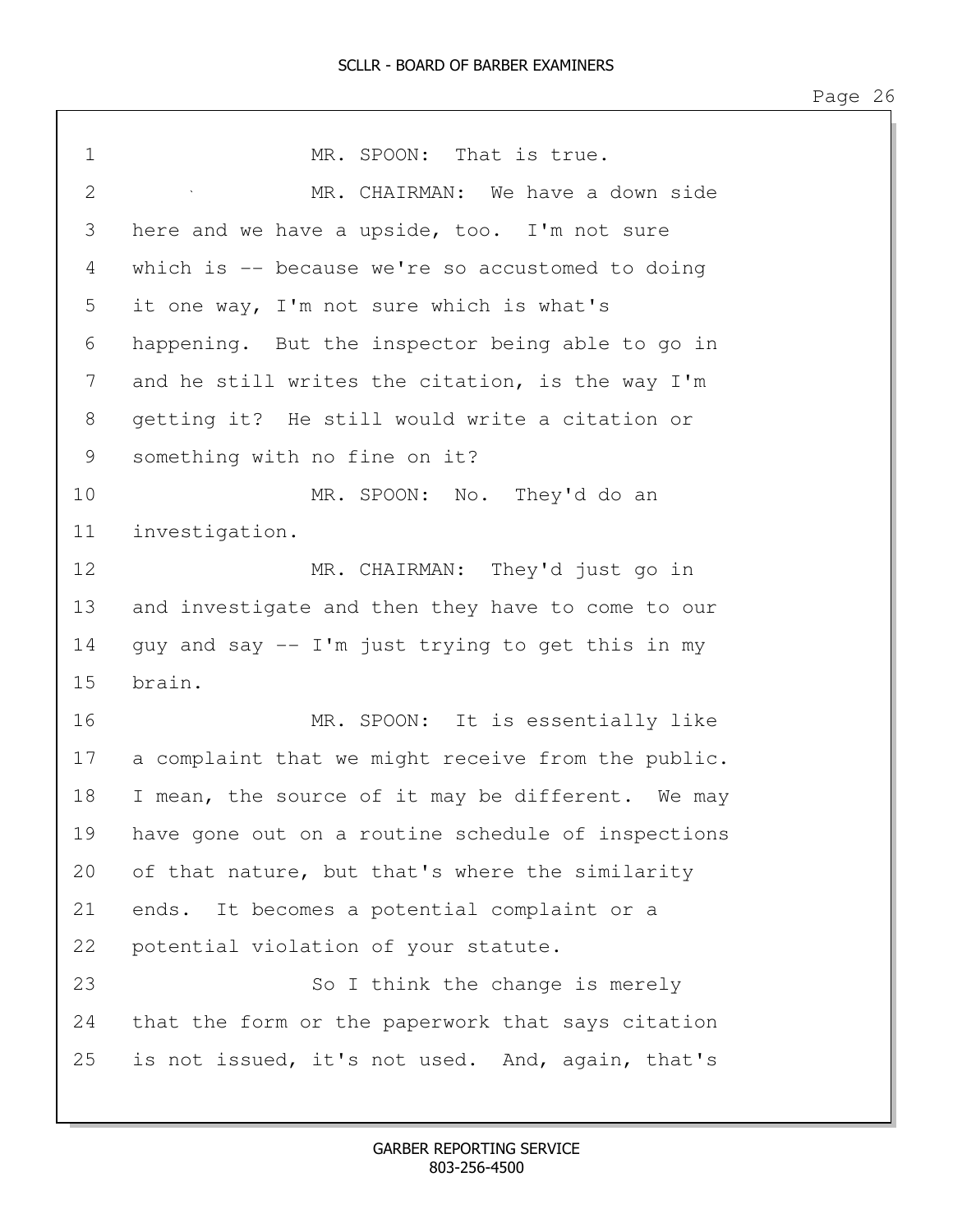| $\mathbf 1$ | because we don't have the statutory authority to   |
|-------------|----------------------------------------------------|
| 2           | actually do that. You do, of course, have the      |
| 3           | statutory authority always to discipline that same |
| 4           | person or that same shop or whatever the case may  |
| 5           | be. It's just you're using a more, a process       |
| 6           | that's a little bit more consistent with what is   |
| 7           | and is not in the statute.                         |
| 8           | MS. PATTON: So some walks into my                  |
| 9           | shop and I'm doing something that I'm not supposed |
| 10          | to be doing. Unbeknown to me, I've done the        |
| 11          | inspection. I have no knowledge that I'm doing     |
| 12          | something that I shouldn't be doing. The           |
| 13          | inspector doesn't inform me of that. He just goes  |
| 14          | back and files it with a complain?                 |
| 15          | MR. SPOON: I don't think that your                 |
| 16          | knowledge of whether or not there's an inspection  |
| 17          | that's taking place, I don't think that that       |
| 18          | aspect of it changes. Am I correct?                |
| 19          | MS. HAWSEY: I'm assuming we'd know                 |
| 20          | the inspector was there. If there's a problem, I   |
| 21          | would know.                                        |
| 22          | MR. SPOON: You have the right to                   |
| 23          | be present, you have the right to $-$ -            |
| 24          | MS. PATTON: No, no. He comes in                    |
| 25          | to my shop. I know he's there. He's the            |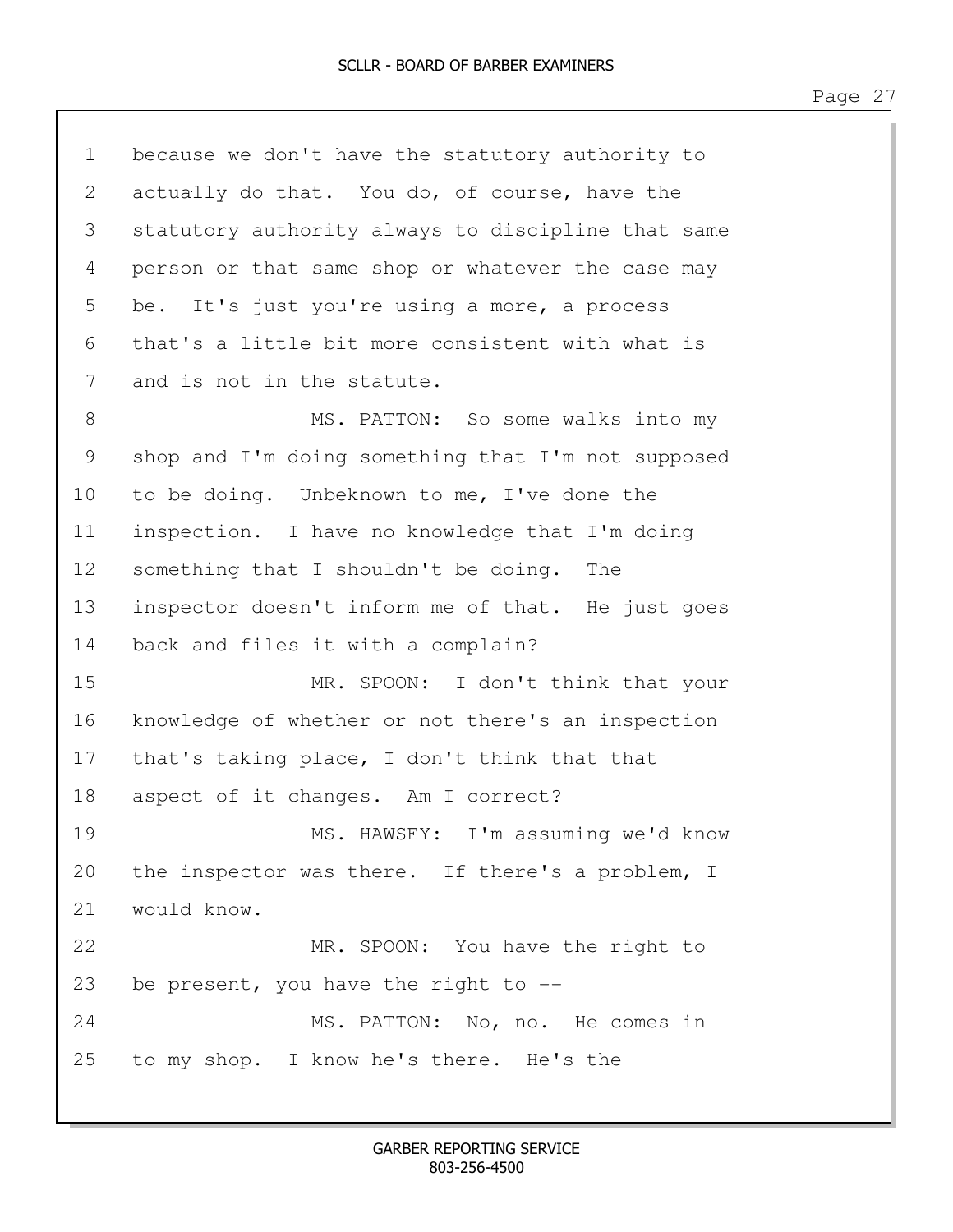1 inspector. He does his little thing and he 2 leaves. 3 MR. SPOON: Well, as I understand, 4 again, I think you have a right to be present 5 during the inspection and you have the right to 6 know what the results of the inspection were and 7 what happened after that. 8 MR. CHAIRMAN: So if he finds a 9 mistake in her shop and he does not inform her 10 that there's something here -- 11 MR. SPOON: I don't think that 12 aspect of it would change. 13 MR. CHAIRMAN: So he would inform 14 her? 15 MR. SPOON: He would say, these are 16 the results of my inspection and my -- 17 MS. HAWSEY: I believe that is 18 correct. 19 MR. SPOON: It's just the act of 20 the issuance of the citation. 21 MR. CHAIRMAN: So once he informs 22 her that something is wrong -- this is what I've 23 been trying to get at -- 24 MR. SPOON: Okay. 25 MR. CHAIRMAN: -- and then she can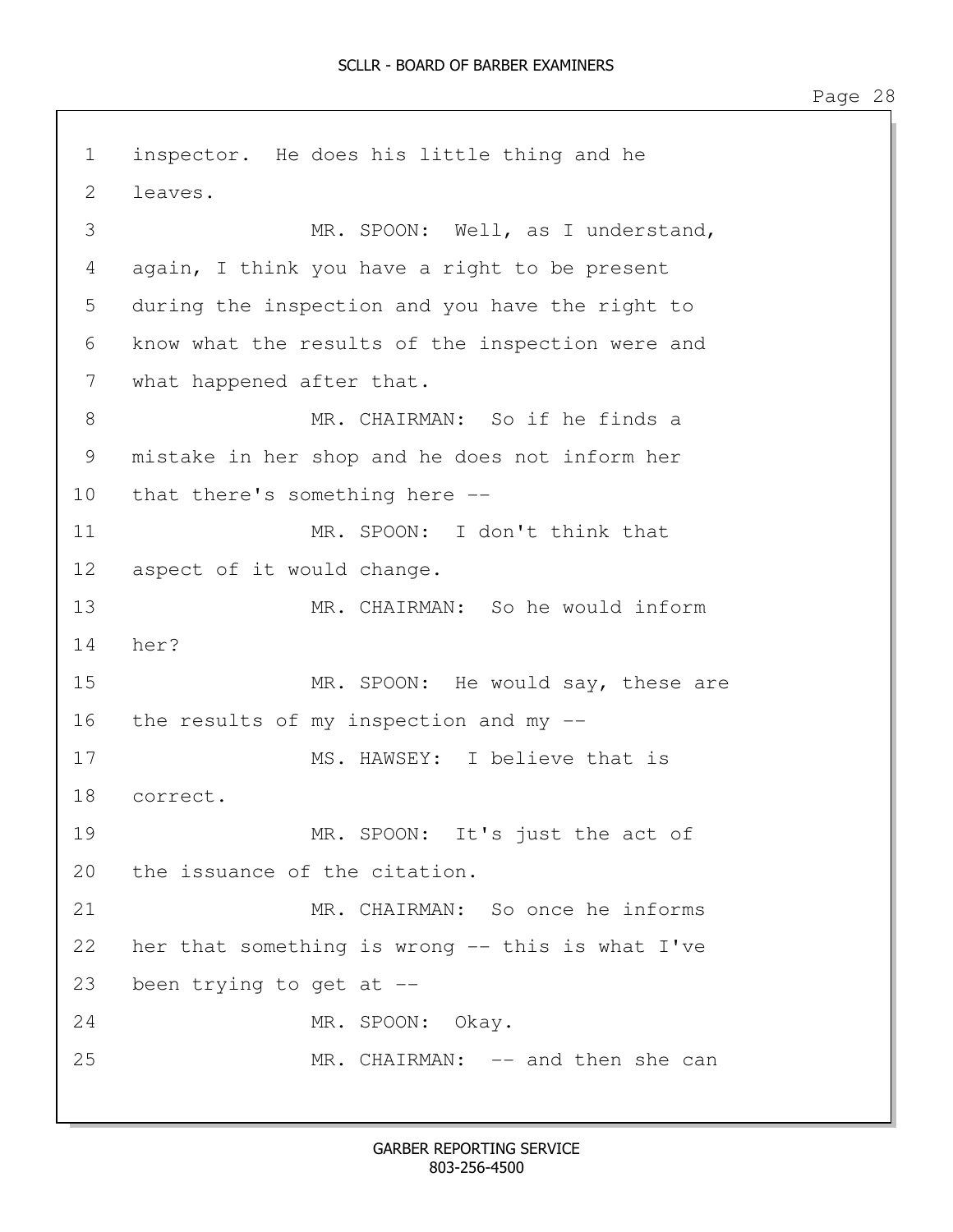| $\mathbf 1$                                               | expect something to happen down the road?          |
|-----------------------------------------------------------|----------------------------------------------------|
| $\mathbf{2}$                                              | MR. SPOON: Uh-huh. Just like                       |
| 3                                                         | anyone who would be the subject of the compliant,  |
| 4                                                         | they have the right to be in communication with    |
| 5                                                         | the inspector/investigator to provide a response.  |
| 6                                                         | MS. PATTON: So we're creating a                    |
| 7                                                         | paper trail, a longer one. So here I'm in the      |
| $8\,$                                                     | shadow. I know something is fixing to come down    |
| $\mathcal{G}% _{M_{1},M_{2}}^{\alpha,\beta}(\mathcal{A})$ | the pike to months, three months, four months      |
| 10                                                        | later it may be. But, yet, I can still continue,   |
| 11                                                        | if I chose to, the path that I'm on?               |
| 12                                                        | MR. CHAIRMAN: That's the problem I                 |
| 13                                                        | see with it.                                       |
| 14                                                        | MR. SPOON: Okay.                                   |
| 15                                                        | MR. CHAIRMAN: Do you see where                     |
| 16                                                        | we're going with it?                               |
| 17                                                        | MR. SPOON: I do see that. But,                     |
| 18                                                        | again, I think it would require to get back to     |
| 19                                                        | where you have been with this and it would require |
| 20                                                        | that you $-$ and, again, it's not the end of the   |
| 21                                                        | discussion today -- but, again, I think you'd have |
| 22                                                        | to ultimately change the practice act itself in    |
| 23                                                        | order to have them more clearly define it than to  |
| 24                                                        | actually issue a citation on the spot.             |
| 25                                                        | And I think -- and I don't want to                 |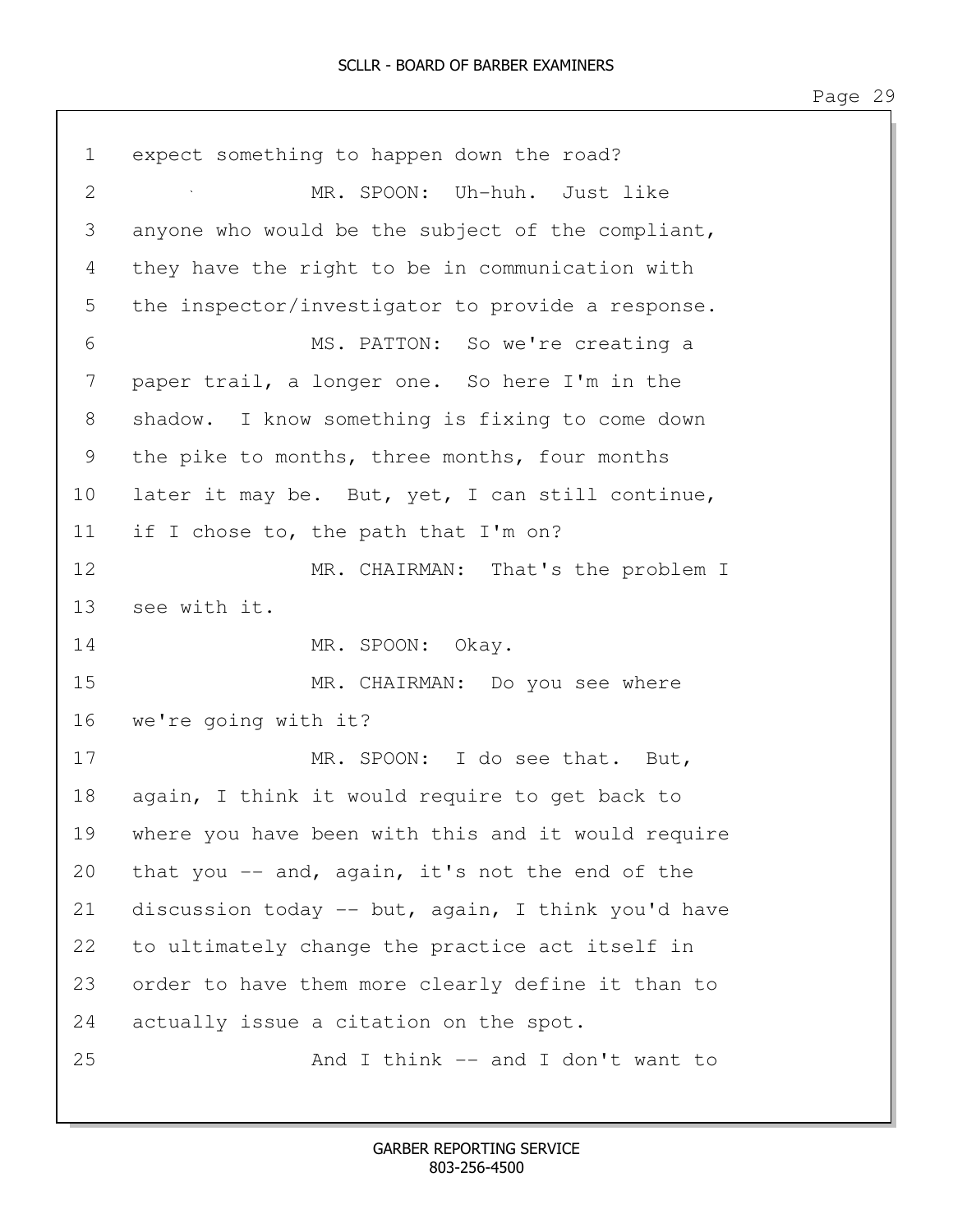1 go out on too far of a limb here -- but I think 2 even if you were to issue a citation as you have 3 been, the individual who receives the citation has 4 the right to contest that. 5 MR. CHAIRMAN: Sure. Sure. We 6 understand that. 7 MR. SPOON: And that's the only 8 change. 9 MR. CHAIRMAN: Okay. My only 10 problem was, that that person could continue to do 11 -- if they fine a person and allow somebody to 12 work without a license, they honestly can't do 13 anything, is what you're telling me, at that 14 particular point, until we get back with our 15 person and then -- 16 MR. SPOON: Well, in any case of 17 unlicensed practice where you have an individual 18 -- again, I know how this is an issue for both the 19 entity and the individual -- but in any case, you 20 always have that authority under current law to 21 issue an order to cease and desist. 22 MS. PATTON: And the Board to do 23 that, not the inspector. 24 MR. SPOON: And the Board. 25 MR. CHAIRMAN: So we'd have to wait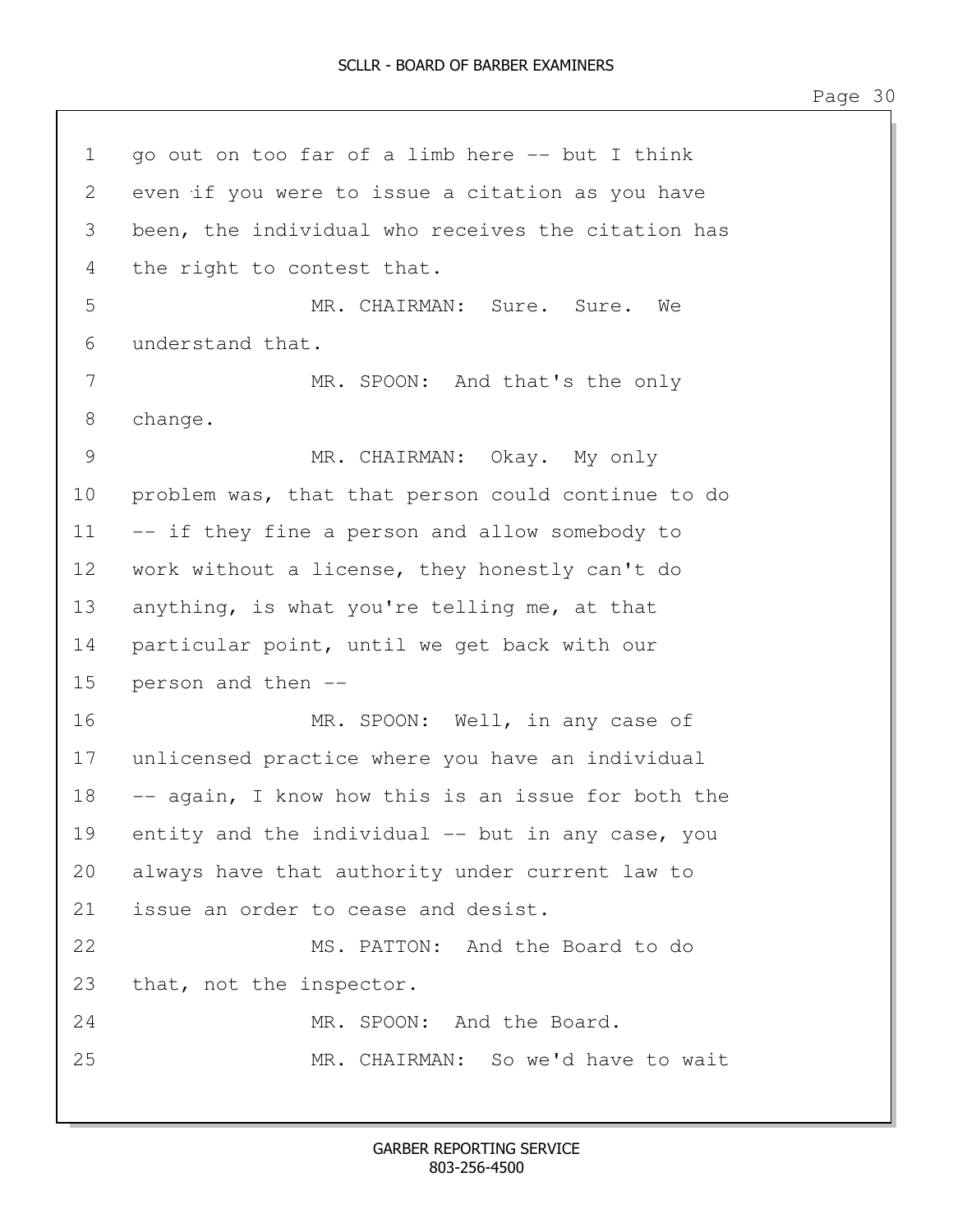1 till we met, or can they notify the chairman or  $2 - -$ 3 MR. SPOON: I believe that the 4 orders to cease and desist have been done sort of 5 as you go, as they come about. Not necessarily 6 having to wait, if we're talking about an order to 7 cease and desist. I believe. And I'll have to 8 get clarification on that part of it. 9 MS. PATTON: A cease and desist can 10 be administered by the Administrator. 11 MR. SPOON: That's right. That's 12 why I say, that's not something that you would 13 have to wait -- 14 MR. CHAIRMAN: Okay. So they would 15 call Lisa at that particular point and say that 16 she's doing the interim and that she could say, 17 yes, let's stop it right now. 18 MR. SPOON: As I understand it. 19 MR. CHAIRMAN: But the fine for 20 that figure would wait and come to us two months 21 later or a month later or whatever? 22 MR. SPOON: Right. 23 MR. EVANS: Now, Counsel, I'm not 24 going to drag this out, but what's the difference 25 if Ms. Hawsey issues a cease and desist to a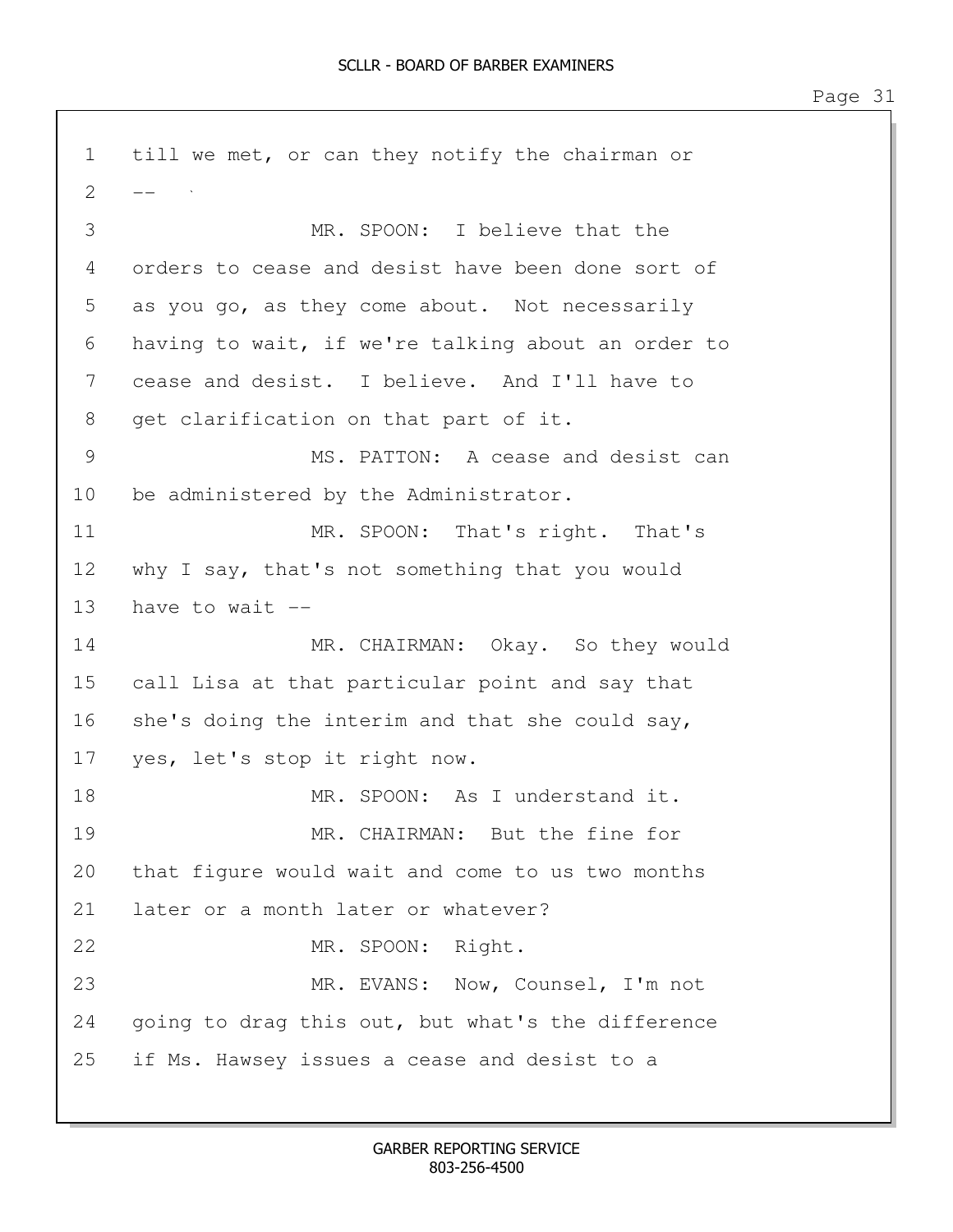1 barber that impact financial gain versus an 2 inspector levying a fine? Because it carries a 3 monetary value to a licensee. 4 MR. SPOON: I think there's two 5 differences. One of them is authorized by your 6 practice act and one does not appear to be, one 7 isn't. 8 MR. EVANS: Good answer. 9 MR. SPOON: And I'm almost sure I'm 10 right about this. I'm right at least twice a 11 week. Then that is actually two different things. 12 You have people that are licensed and you have 13 people that are not licensed. The people that are 14 licensed, you have a different set of tools 15 available at your disposal called disciplinary 16 sanctions. People that are not licensed, what you 17 have is a process that starts with an order to 18 cease and desist. 19 **If I say that I'm not Mr. Spoon, my** 20 name is Dr. Spoon, then I'm probably going to get 21 a cease and desist from the Medical Board, for 22 instance. I don't have a medical license. That's 23 what they can do to me initially. Should I 24 continue with that, you know, holding out as a 25 physician, say, then -- and, again, it's in your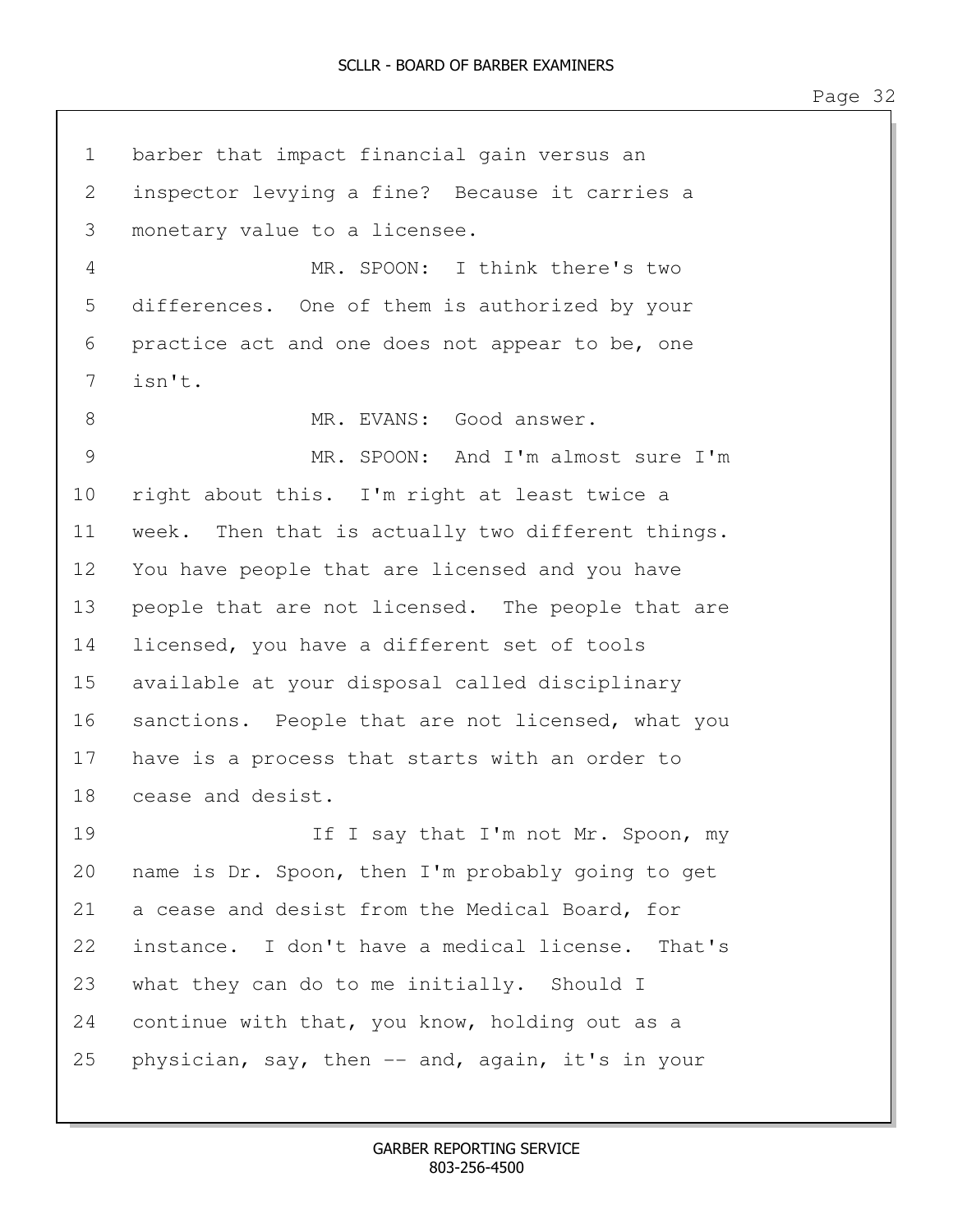1 engine and your act -- that issue goes directly to 2 the Administrative Law Court for an injunction, 3 and there are fines associated with that that can 4 be imposed by the Administrative Law Court. So I 5 don't know if that helped. 6 MR. EVANS: I understand what 7 you're saying. But I think this will require, if 8 the Board is in agreement, more discussion and 9 conversation. 10 MR. SPOON: Sure. 11 MR. CHAIRMAN: Without question. 12 Do you want to continue, Ms. Hawsey? 13 MS. HAWSEY: I have no further 14 comments. 15 MR. CHAIRMAN: You were the one 16 that started this. Weren't you giving a report of 17 something? 18 MS. HAWSEY: No. I do not have an 19 inspector's report. 20 MR. CHAIRMAN: Okay. 21 MR. EVANS: So this is effective 22 immediately? 23 MS. HAWSEY: That process is. 24 MR. EVANS: So in layman's terms, 25 what do we tell the public? What are we saying in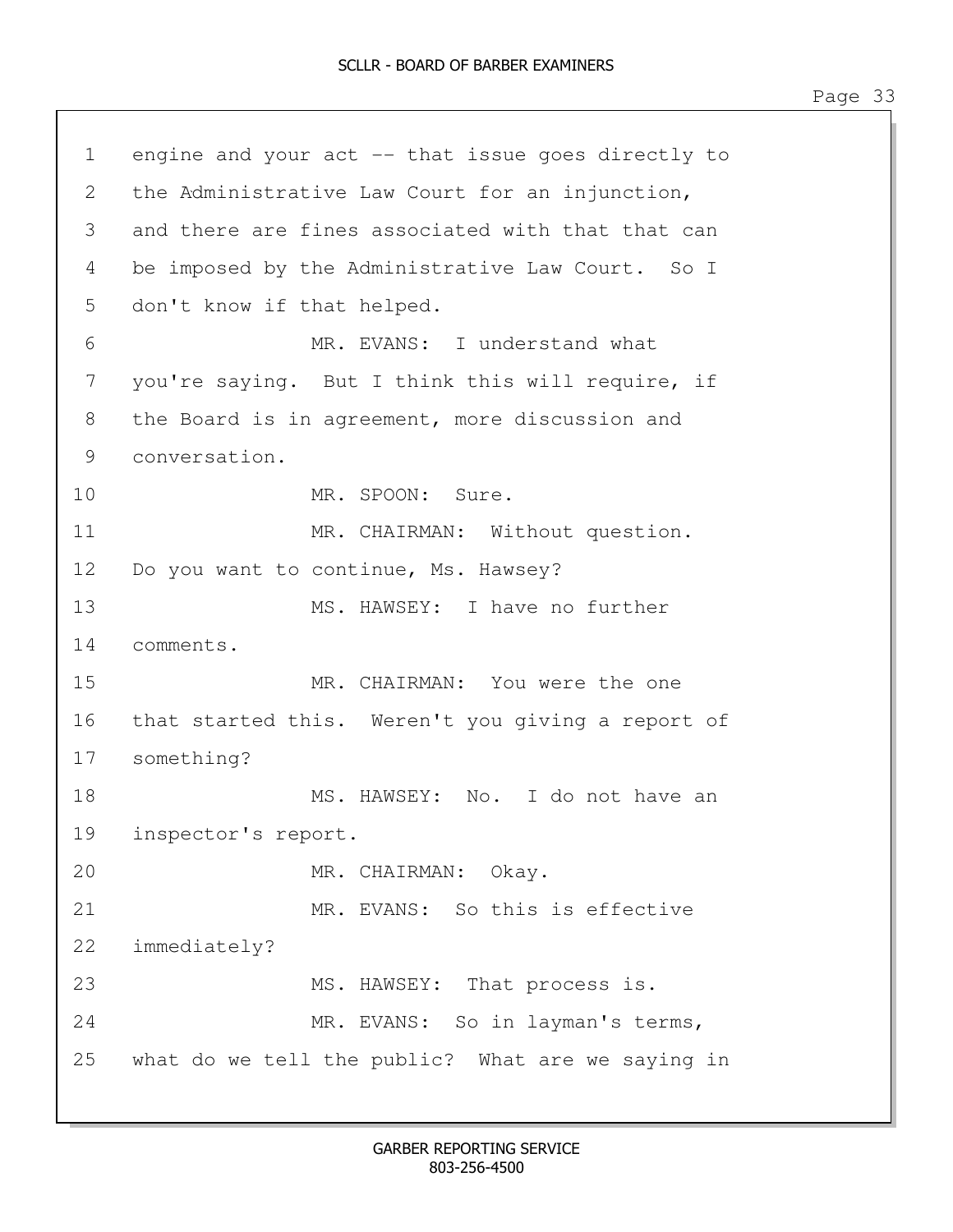1 layman's terms? I mean, we had a nice 2 discussion. 3 MS. HAWSEY: There are no citations 4 being written by inspectors and -- 5 MR. EVANS: So when inspectors go 6 out, no citations will be written? 7 MS. HAWSEY: No fines or assists 8 at this time by them. 9 MR. EVANS: By the  $-$ 10 MS. HAWSEY: Right. 11 MR. EVANS: Okay. 12 MS. HAWSEY: Because we have had 13 calls and that's what we were told to tell the 14 licensee when they called. 15 MR. EVANS: Okay. So then the 16 inspectors will then write up their findings -- 17 MS. HAWSEY: And present it to us. 18 MR. EVANS: Okay. And then in 19 return, it goes before the IRC? 20 MS. HAWSEY: That is what I 21 understand. We have not even gotten that far in 22 the process yet. We haven't had an IRC meeting 23 that this has occurred, but that is what I 24 understand. 25 MR. EVANS: So do you think that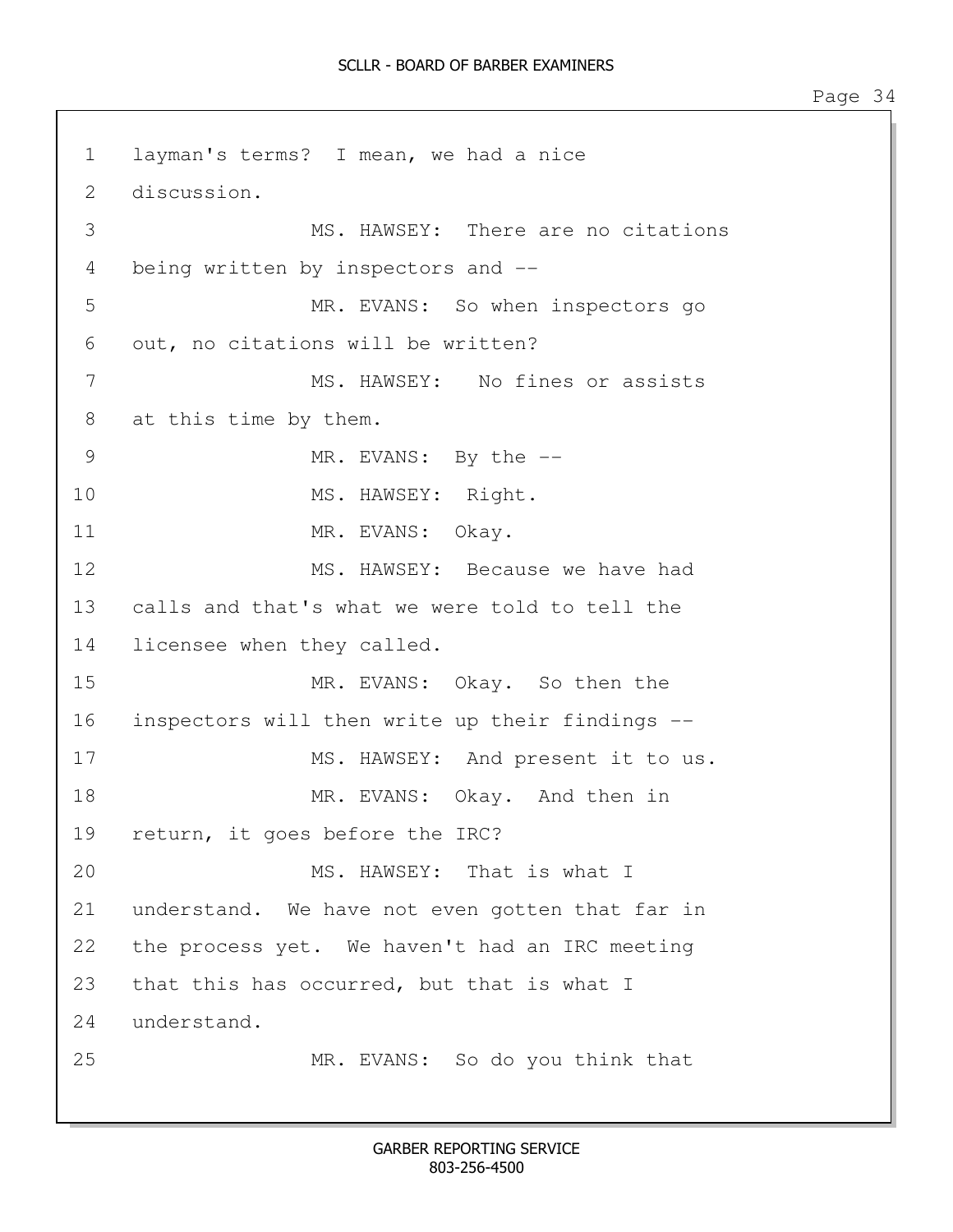| $\mathbf{1}$    | the Board will be in order to suspending all       |
|-----------------|----------------------------------------------------|
| 2               | inspections until we have a process intact?        |
| 3               | MR. SPOON: Uh-huh.                                 |
| 4               | MR. EVANS: My only fear as a Board                 |
| 5               | member is the liability and accountability if we   |
| 6               | do not have a clear system intact. And going out,  |
| 7               | quessing, I'd like to be in compliance, as you've  |
| 8               | stated, with our statutes and practices and we all |
| 9               | understand our boundaries.                         |
| 10              | MR. SPOON: Well, to be candid, I                   |
| 11              | wouldn't advise you to suspend the activities, and |
| 12 <sup>°</sup> | I'd have to even research as to whether you have   |
| 13              | the authority to do that. But I wouldn't advise    |
| 14              | you to suspend the activities of the State         |
| 15              | inspectors, assuming you can even do that. But I   |
| 16              | don't think that that would be --                  |
| 17              | MR. CHAIRMAN: Well, I think he's                   |
| 18              | concerned a little bit about the liability towards |
| 19              | this Board, but he wouldn't be under no liability  |
| 20              | himself, would he?                                 |
| 21              | MR. SPOON: No.                                     |
| 22              | MR. EVANS: Okay. Let the record                    |
| 23              | reflect that Frederick Evans will not be under any |
| 24              | liability.                                         |
| 25              | MR. CHAIRMAN: That's the reason I                  |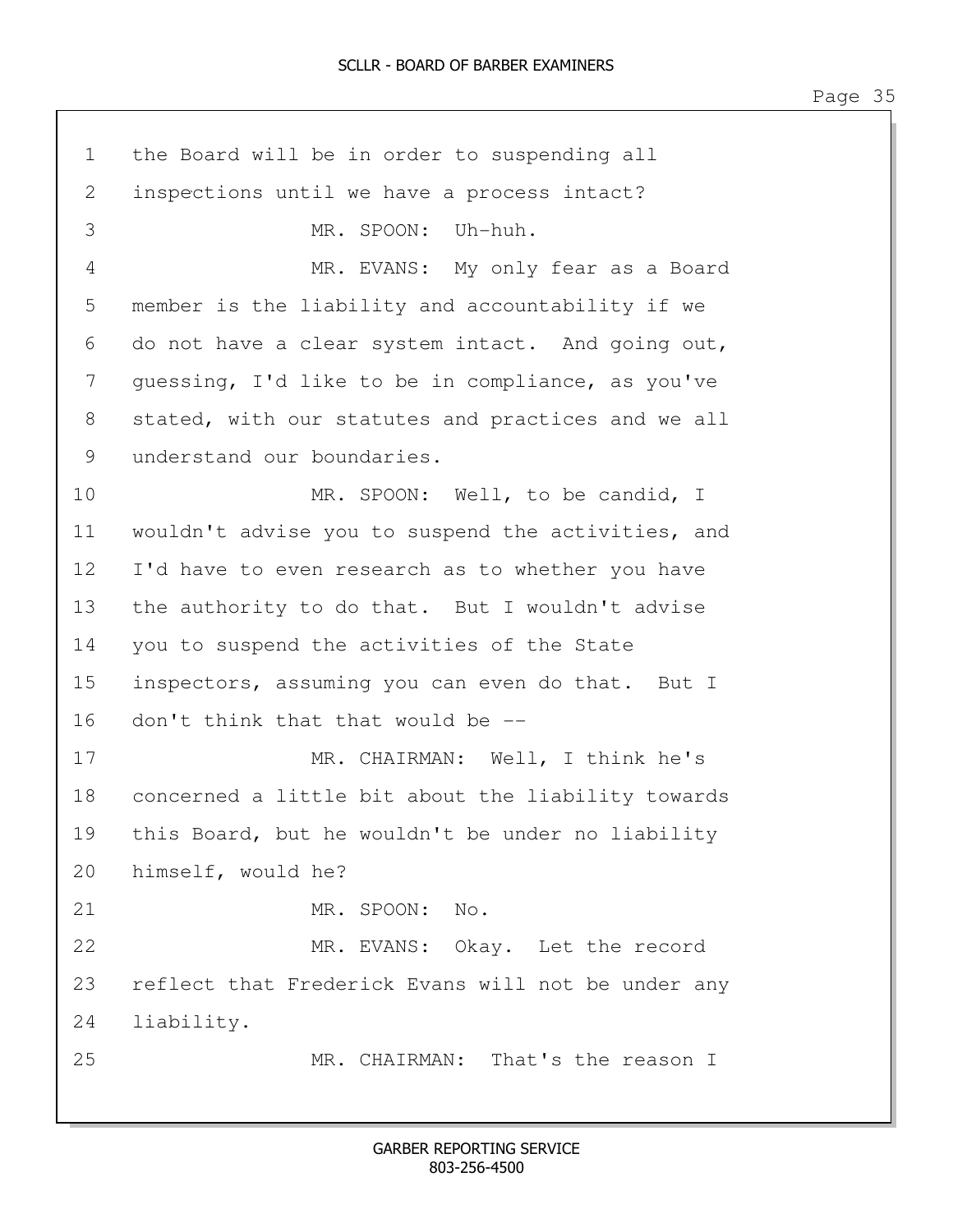1 brought that up. 2 MR. EVANS: Okay. I have no 3 further questions. 4 MR. CHAIRMAN: It's always good to 5 protect yourself. But I think that's something 6 that concerns everybody is the liability thing. 7 The think I'm still really kind of confused on 8 this issue. 9 I kind of understand it, but I kind 10 of don't. In other words, I don't understand 11 what's going on, but now we've got the IRC coming 12 back up here and I'm not sure of when I'm reading 13 here, it says no violation, statute violations, 14 issue a strong letter of caution. But we can --15 those are things that we can change if we want to, 16 if what I'm gathering you're telling me; is that 17 right? 18 MR. SPOON: Okay. Well, you've got 19 a case on here which, this is your IRC process 20 that met on the 22nd of June and there was a 21 complaint, obviously, that was received and 22 investigated and the IRC logic was for a letter of 23 caution. Cases that get disposed with a letter of 24 caution tend to be cases that present a single 25 issue, not multiple issues. And they tend to be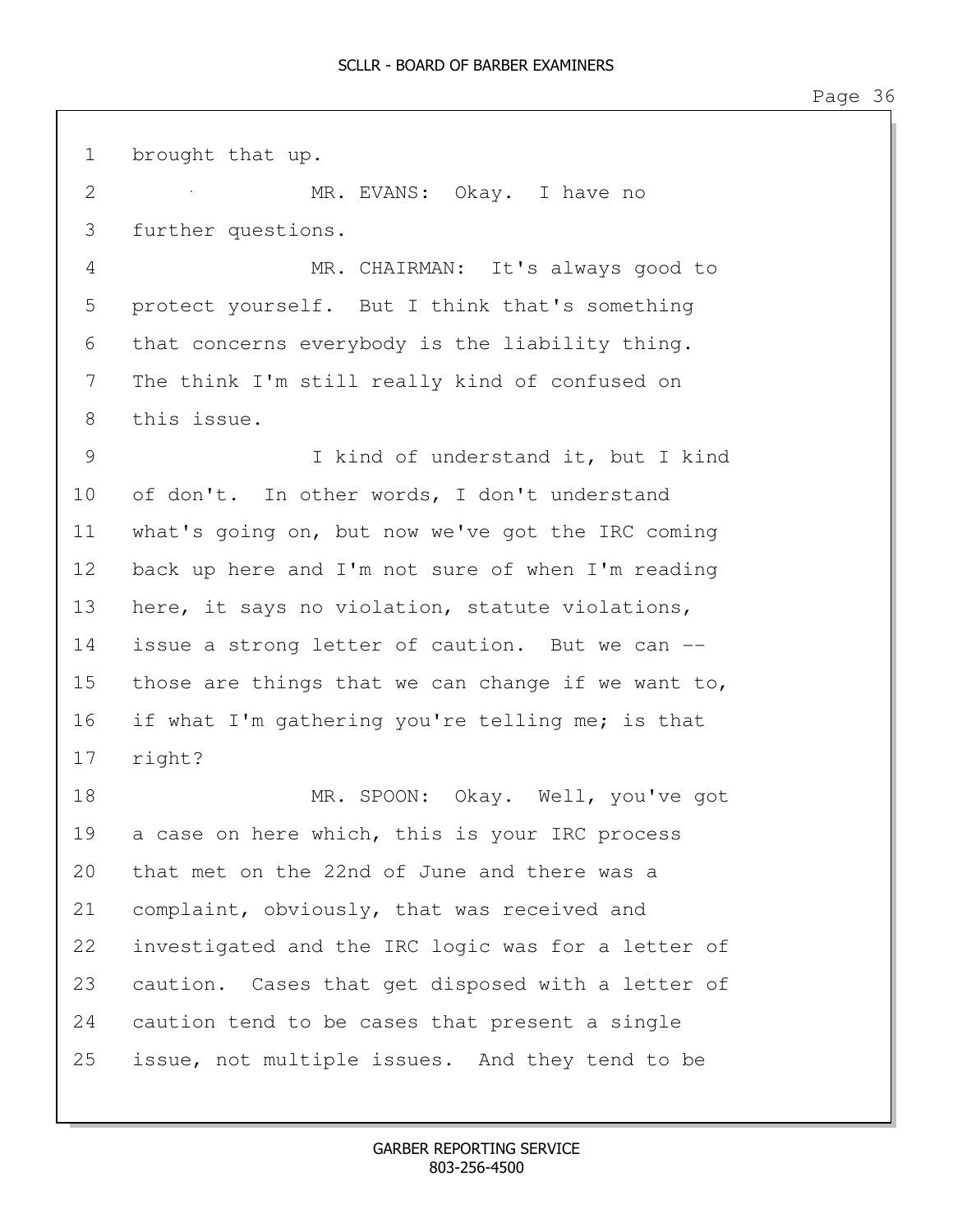1 cases that are not outright dismissals, but they 2 come close to be being a violation. And, as you 3 know, a letter of caution is a form of dismissal. 4 It is a type of a dismissal. 5 MR. CHAIRMAN: But we have the 6 right to change that. 7 MR. SPOON: You would. You would 8 have the right to either request more information 9 or, I should say, the investigator collect more 10 information before you make a determination and 11 maybe hold that case open until they do that. 12 MR. CHAIRMAN: Well, the same thing 13 if this says, unlicensed practice, no violation, 14 properly licensed, what does that mean? 15 MR. SPOON: I would have to let 16 Mr. Taylor help me out with that. 17 MR. CHAIRMAN: So, Mr. Taylor, will 18 you come back up, please? 19 MR. TAYLOR: Yes. Those were cases 20 involving hair braiders. The individuals that 21 went into these shops to have their hair braided 22 did not see a license posted. And most of these 23 people are African people and they speak very 24 little English, or if they speak English it's not 25 good English, so they're not able to communicate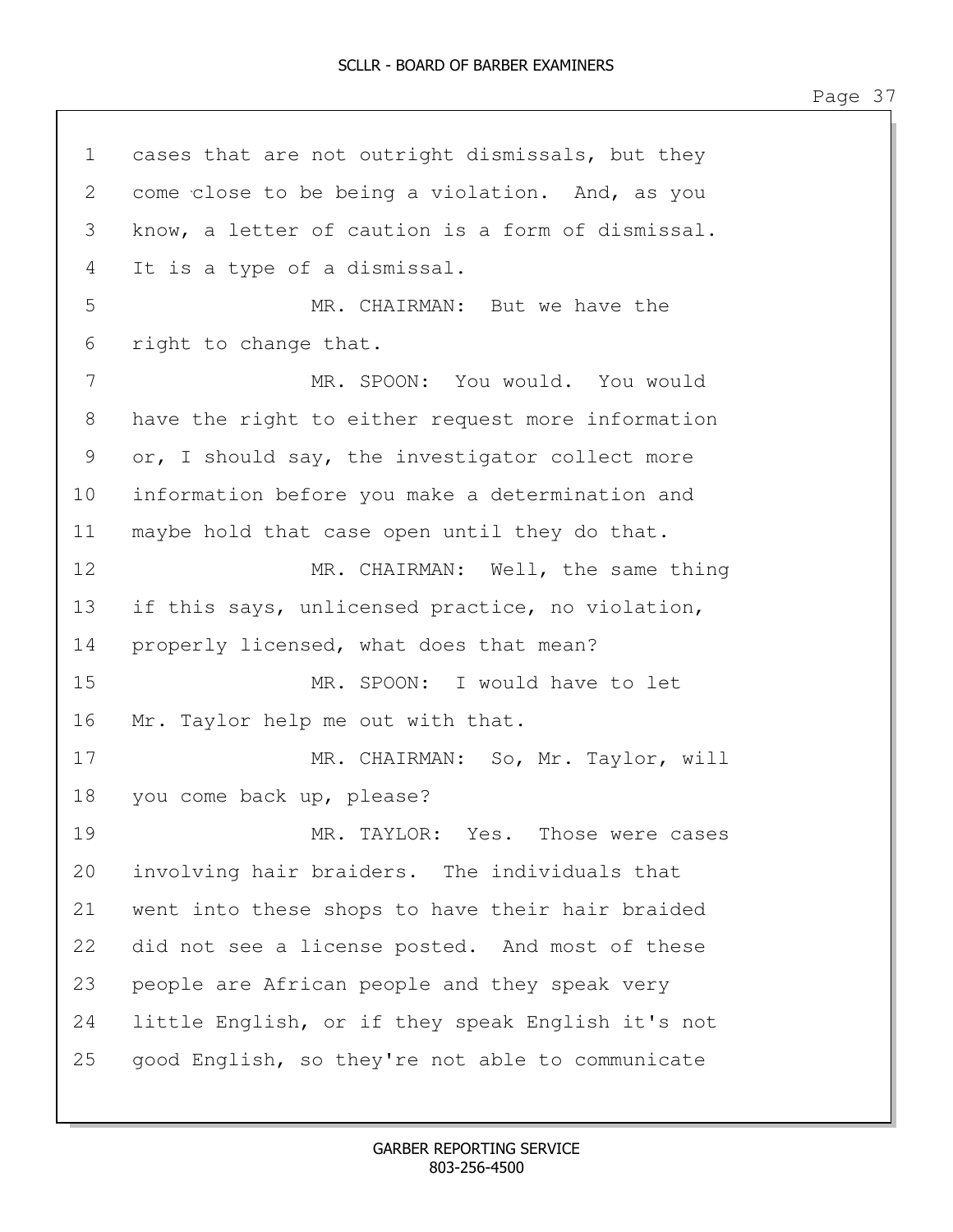| $\mathbf 1$ | with the customers the way we feel they need to.   |
|-------------|----------------------------------------------------|
| 2           | In other words, these folks go in,                 |
| 3           | get their hair braided, didn't see a license, they |
| 4           | sent in a complaint. I got my hair braided, I      |
| 5           | didn't see a license, check it out. That's the     |
| 6           | meat and potatoes of the complaint. We go in and   |
| 7           | we ask these people for their license. They        |
| 8           | present the license so we ask for a dismissal      |
| 9           | because they were properly licensed.               |
| 10          | MR. CHAIRMAN: They did not have                    |
| 11          | them in $-$                                        |
| 12          | MR. TAYLOR: Just didn't have them                  |
| 13          | displayed where these folks could see them. We     |
| 14          | explained to them that they have to be out in      |
| 15          | plain view where they can be seen. In both of      |
| 16          | these cases, both of these individuals were        |
| 17          | properly licensed but just did not have the        |
| 18          | license out where it could be seen. Once they      |
| 19          | post it on the wall, not a problem.                |
| 20          | MR. CHAIRMAN: So in this essence,                  |
| 21          | if we wanted to override what he said, no          |
| 22          | violation and to us it's a violation, I could say  |
| 23          | we're going to fine these people?                  |
| 24          | MR. SPOON: I believe that you                      |
| 25          | could -- you have to authorize the disposition of  |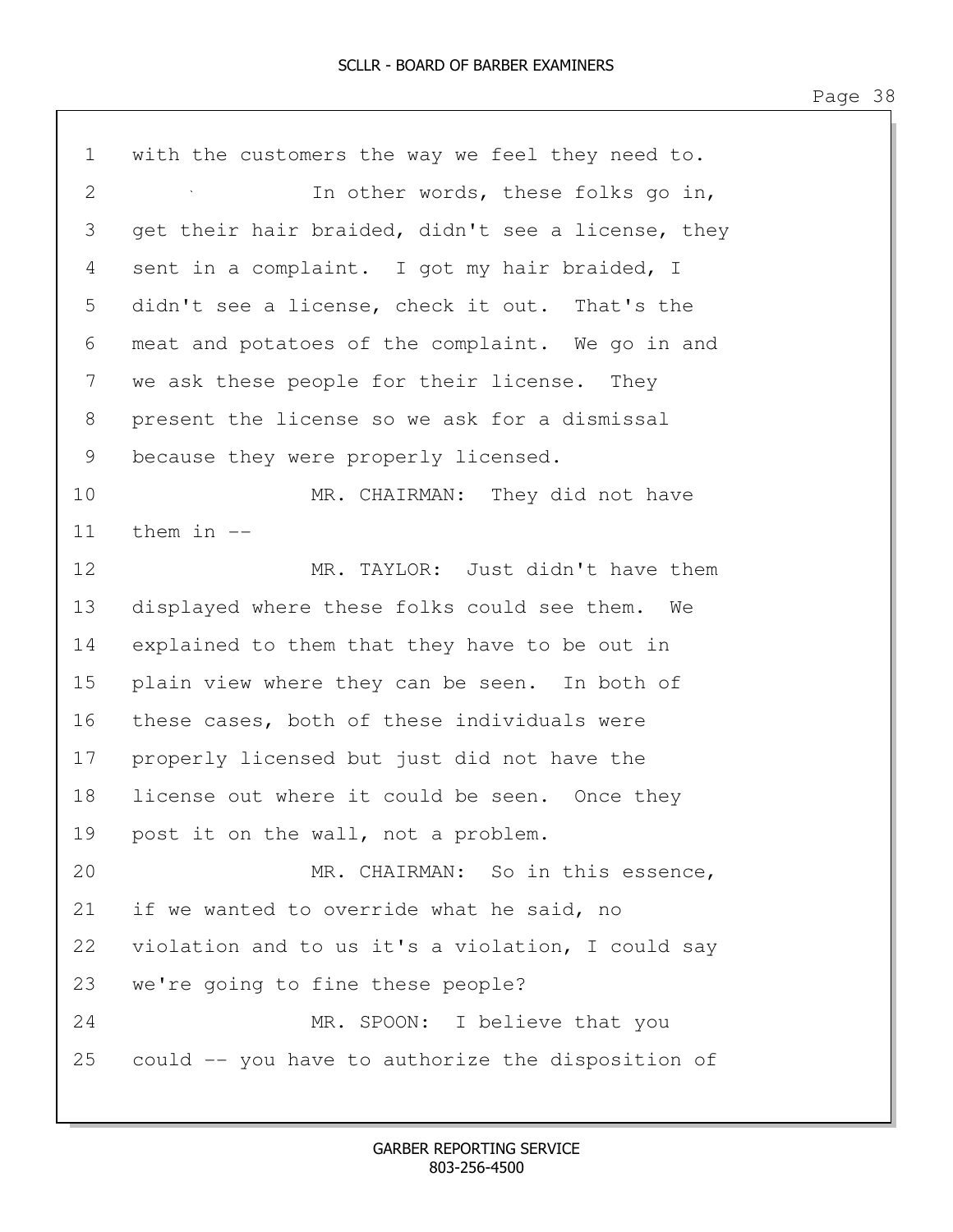1 the case that the IRC makes. The IRC makes a 2 recommendation to you. 3 MR. CHAIRMAN: But we don't have to 4 accept it, though. 5 MR. SPOON: If you, in a given 6 case, decide that, for whatever reason, you're not 7 going to -- to cut to the chase, I mean, if you 8 said, no, we think that's a violation, then you 9 could authorize that to be a formal complaint 10 rather than a dismissal and the person would be 11 entitled to those procedural due process things 12 that I talked about earlier about the hearing -- 13 MR. CHAIRMAN: But I just want to 14 make sure that we're retaining that right. 15 MR. SPOON: Yes. 16 MR. CHAIRMAN: I mean, I don't have 17 a problem with this, but I'm just using that as a 18 for instance. 19 MR. SPOON: Right. That's how the 20 process works. And the IRC exists because there's 21 a need for there to be some evaluation of the 22 numbers of complaints that come in, and that there 23 has to be a sort of way to evaluate those things 24 that doesn't create a situation where the Board 25 members would have to then, could not be able to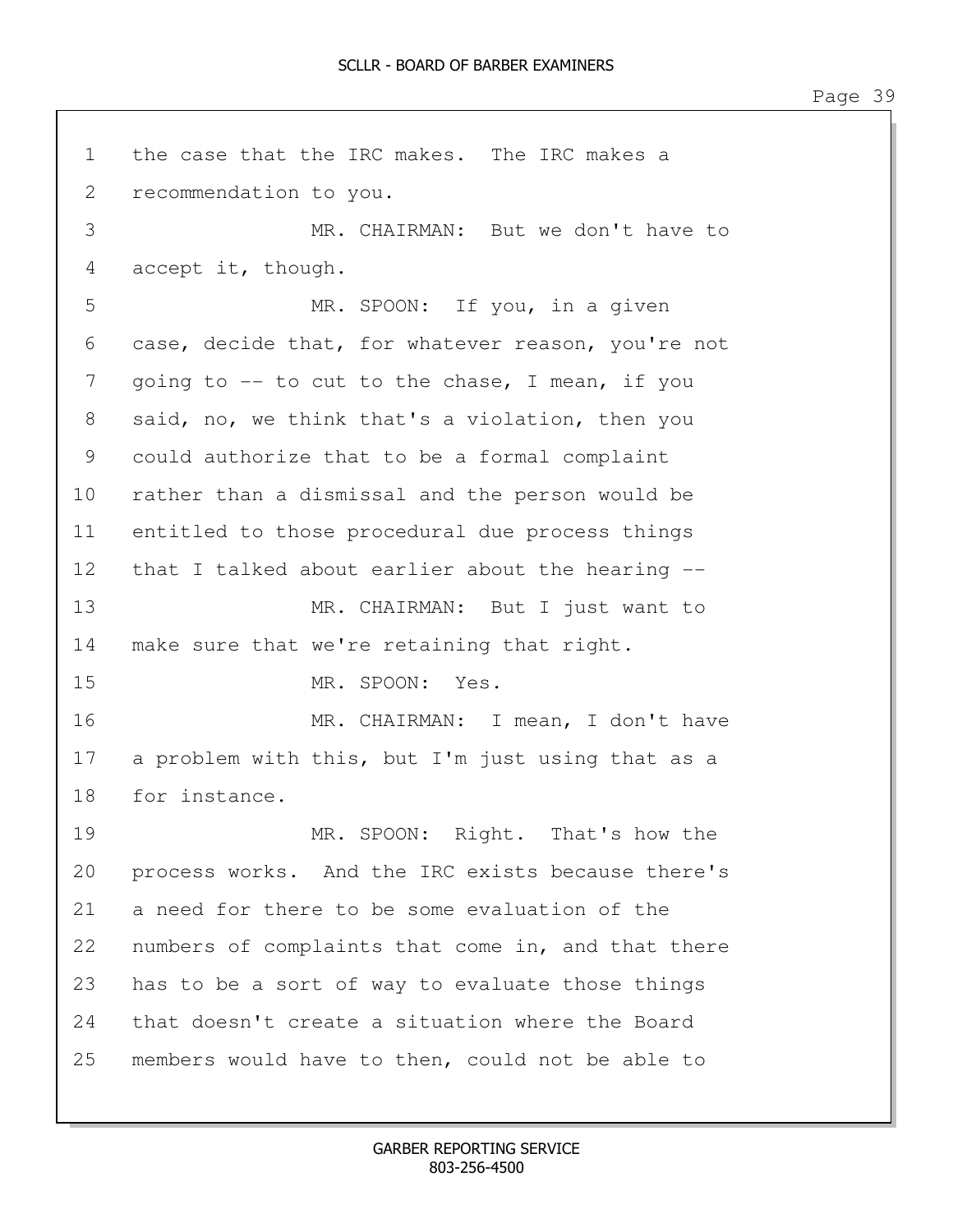1 hear the case, would have to recuse themselves. 2 So that's why the IRC process has been used. 3 MR. CHAIRMAN: Well, like I say, we 4 have no clue who this is. But if we decide, no, 5 we're not going to accept that, that it should be 6 at least a fifty dollar violation, we could impose 7 that right now. 8 MR. SPOON: No. You could not 9 impose that right now. You would recommend that 10 they be charged accordingly. 11 MR. CHAIRMAN: Right. 12 MR. SPOON: You could not 13 discipline the individuals that are associated 14 with those two cases here today, no, you could 15 not. 16 MR. CHAIRMAN: Okay. So we could 17 say that they need more what, now? 18 MR. SPOON: More information if you 19 want to hold it open or -- 20 MR. CHAIRMAN: But if we said there 21 is a violation that needs to be fined and it's up 22 to the determination of who? Our IRC? 23 MR. SPOON: Then you would have to 24 say that rather than authorizing those two cases 25 as dismissals, you authorize those as either a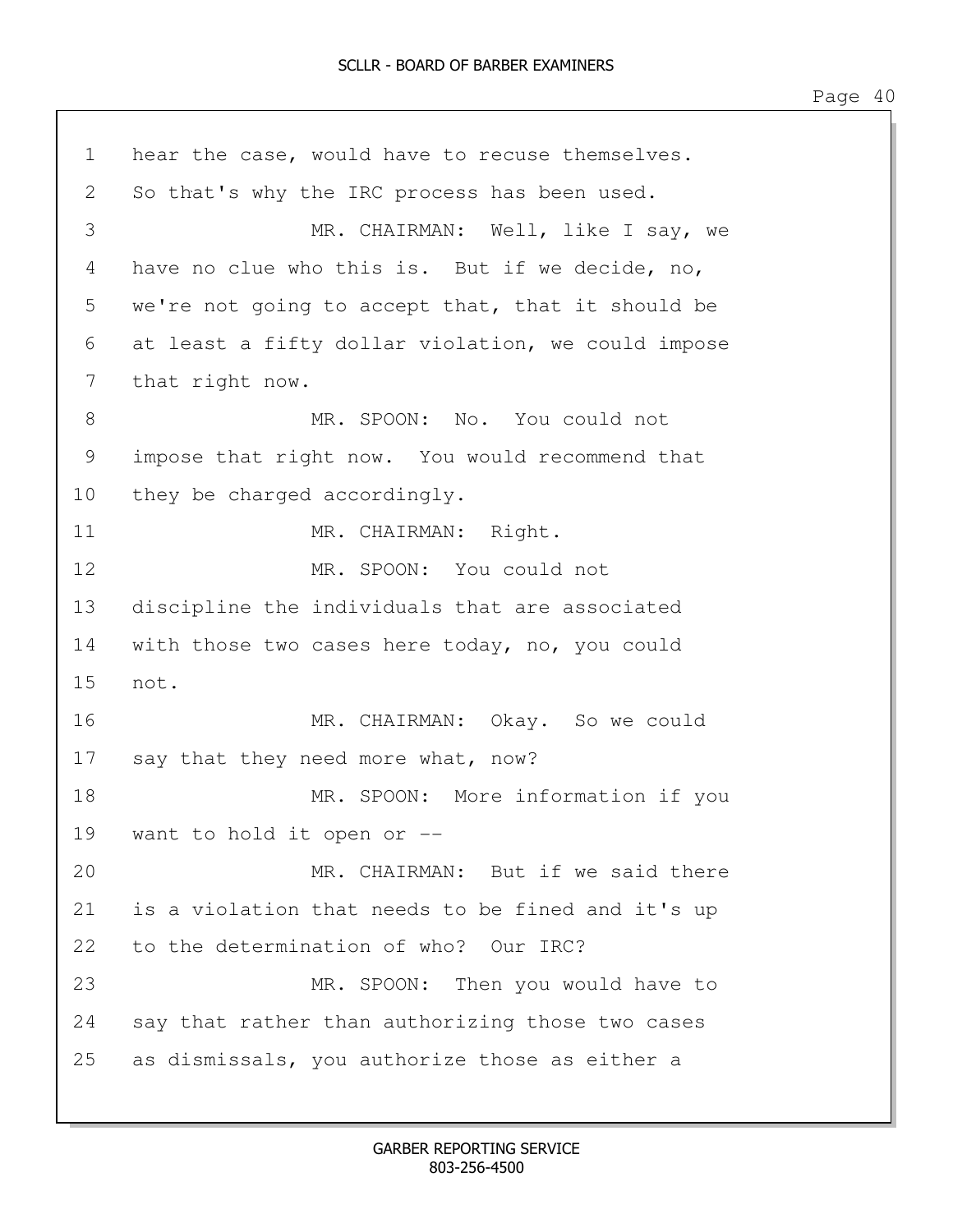1 formal complaint or a letter of caution. Those 2 are the three choices. 3 MR. CHAIRMAN: Two choices, 4 rather. 5 MR. SPOON: Yes, sir. 6 MR. EVANS: Counsel, you're such a 7 nice person and I hate to make it seem like you're 8 in a hot seat here with all these questions, but  $9 - -$ 10 MR. SPOON: It's just a seat, it's 11 not a hot seat. 12 MR. EVANS: But this is where I 13 have my problem. And, of course, no offense to 14 Investigator Taylor here, but to present this to 15 the Board and then we say yea or nay, I don't have 16 anything to read. 17 MR. SPOON: That's right. 18 MR. EVANS: I don't know what I'm 19 making a decision on. 20 MR. SPOON: That's right. 21 MR. EVANS: And we have a 22 responsibility as a Board, and so -- I mean,it 23 goes back to the new changes, even with the 24 investigator not being able to levy fines. So 25 we're going to literally -- there are six words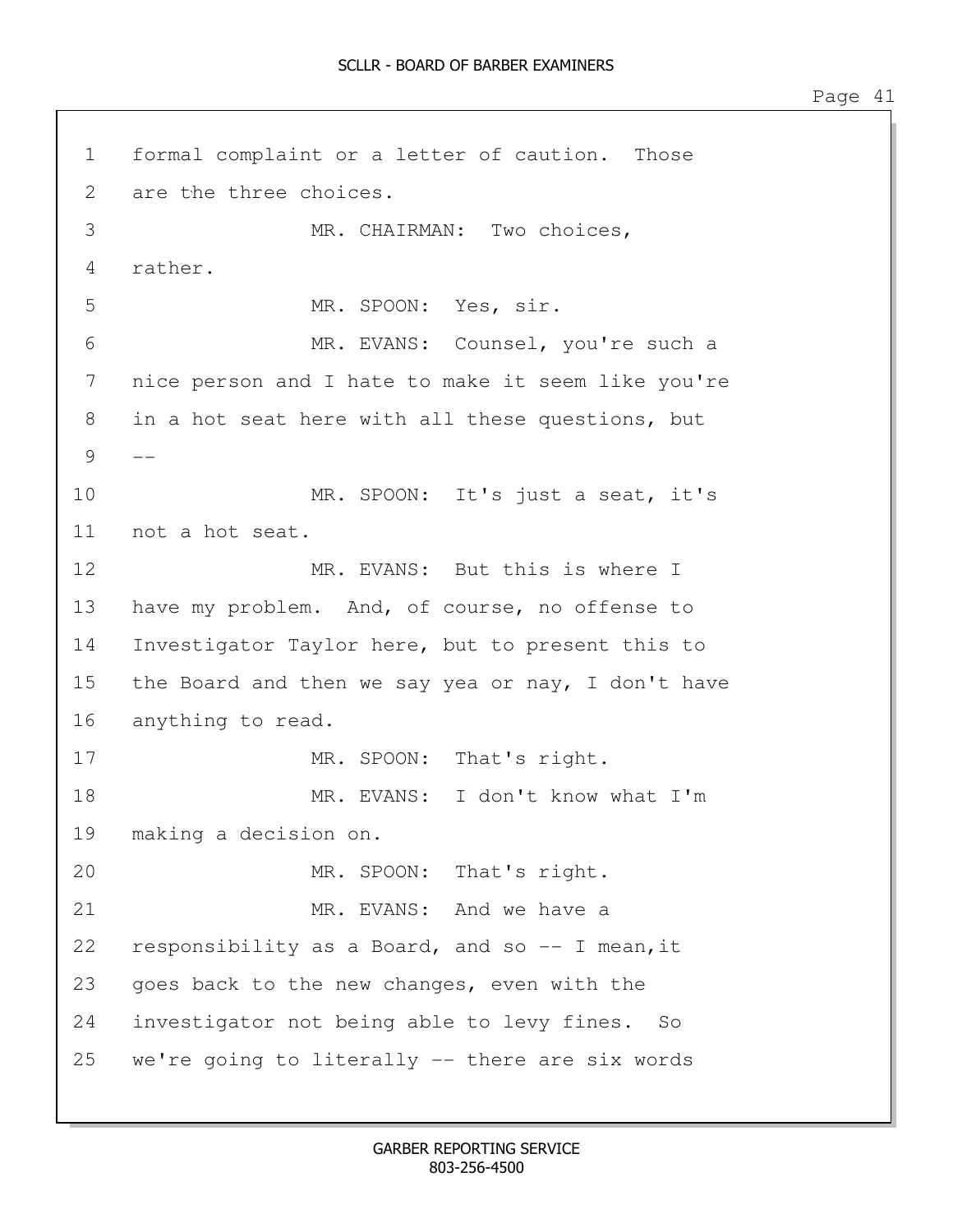1 and I'm going to cast a vote yes or no that we 2 impact someone. 3 MR. SPOON: And I don't disagree 4 with that at all. And I would add that my 5 understanding of how the IRC process works is a 6 delegation based on the statute that says the 7 results of the investigation must be presented to 8 the Board and use the IRC process to avoid 9 conflict of interest issues and problems where you 10 would ultimately have to recuse yourself from 11 hearing a case. 12 Similar to what you -- what this 13 Board has, and many others have done is, of 14 course, you have investigators and then you use 15 the IRC which is the folks that you have appointed 16 as a Board to do that for you, to hear the 17 results, to have the investigator present the 18 results of the investigation and say, I went out 19 there, this is what I found, et cetera, and they 20 get into a lot more detail, obviously, at the IRC 21 meeting. They get into all of the details of the 22 investigation and then the IRS is making that 23 recommendation that's here before you now. 24 MR. EVANS: Okay. I promise you I 25 will be quiet, but that's exactly what I wanted to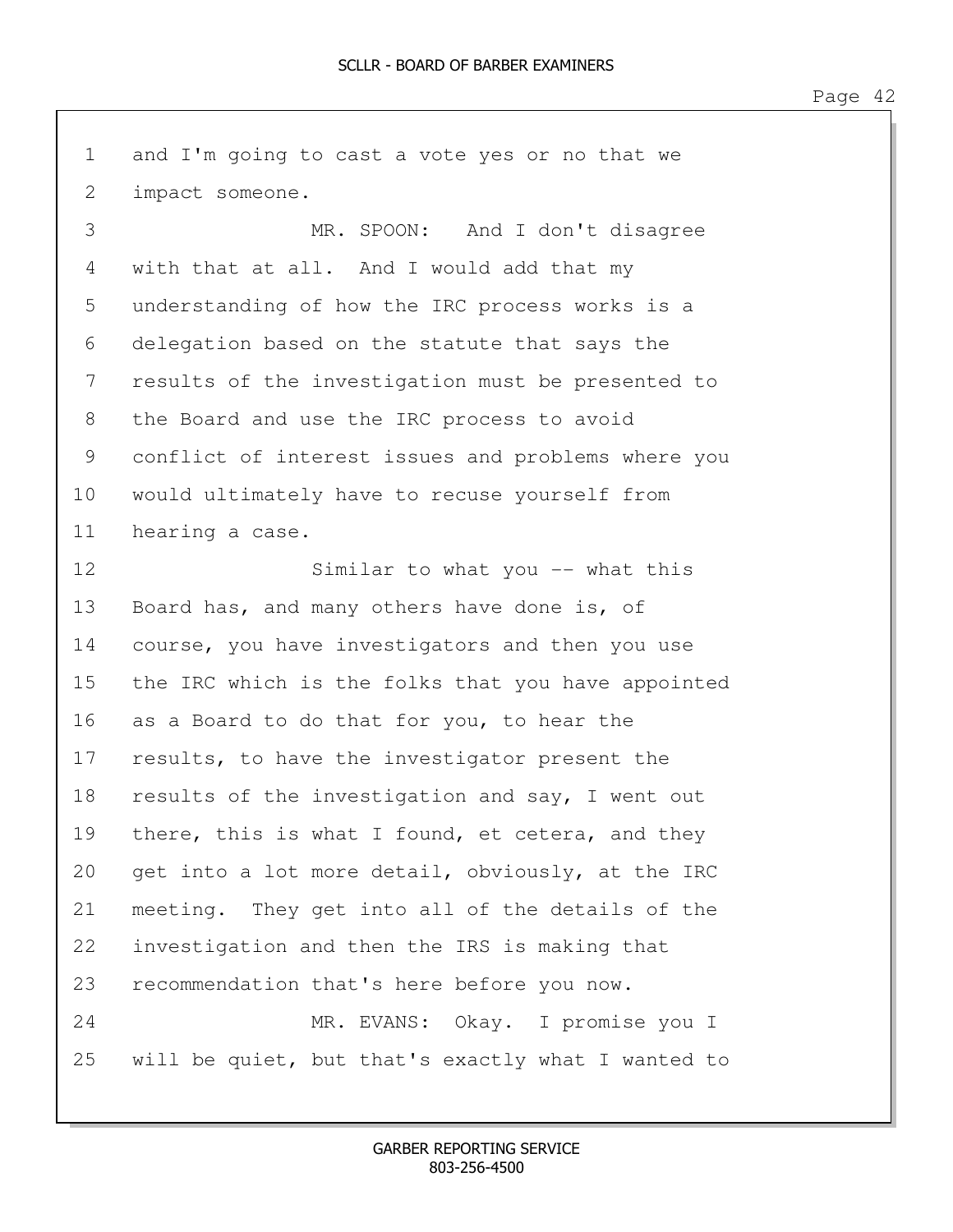1 hear, is that the Board appointed the IRC 2 Committee. They're acting on behalf of the 3 Board. 4 MR. SPOON: They are. 5 MR. EVANS: Such as, the 6 investigator. 7 MR. SPOON: It's your investigator 8 9 MR. EVANS: They're acting on 10 behalf of the Board. 11 MR. SPOON: -- the Administrator, 12 the public member, the litigation attorney who 13 will ultimately have to handle that case if a 14 formal complaint is authorized. 15 MR. EVANS: Okay. Very good. 16 Thank you. 17 MR. TAYLOR: But also within 18 parameters of the question, once you see these 19 things on our recommendations, you can ask 20 questions. If you said six words, if that's not 21 enough, you can ask for additional information. 22 And within certain parameters, I can give you 23 additional information. We wouldn't name names or 24 things of that nature. But I could give you more 25 information as to how we came about this dismissal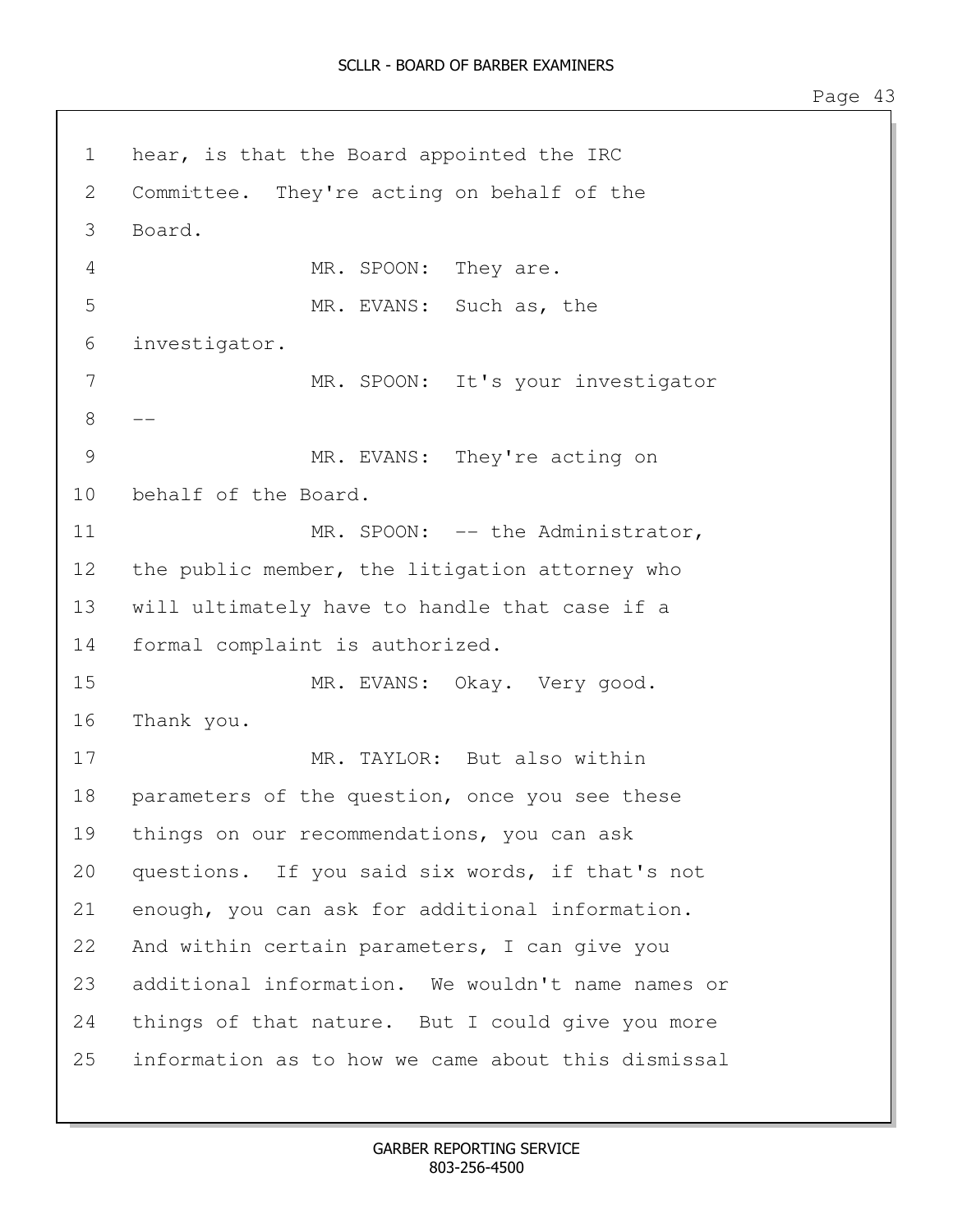1 or formal complaint or whatnot. What our findings 2 were, in other words. 3 MR. EVANS: I think that a finding 4 of the facts would be nice, you know, in a summary 5 format so we can pretty much understand the nature  $6$  of the  $-$ 7 MR. SPOON: You'd like to see a bit 8 more detail under the IRC logic section. 9 MR. EVANS: Yes. 10 MR. CHAIRMAN: Would that be a 11 problem, Mr. Taylor? 12 MR. TAYLOR: Excuse me? 13 MR. CHAIRMAN: Would that be a 14 problem? 15 MR. TAYLOR: I don't have any input 16 as to that. I'm not the one that puts that in 17 there, you know. My superior is sort of the one 18 that puts that there. The Board can ask for it, 19 and I wouldn't see a problem with it myself. But, 20 again, the people that put that in this, that 21 wrote this down are not here so I can't answer for 22 them. 23 MR. CHAIRMAN: Okay. So do we need 24 just a directive or just -- 25 MR. SPOON: Yeah. I would, you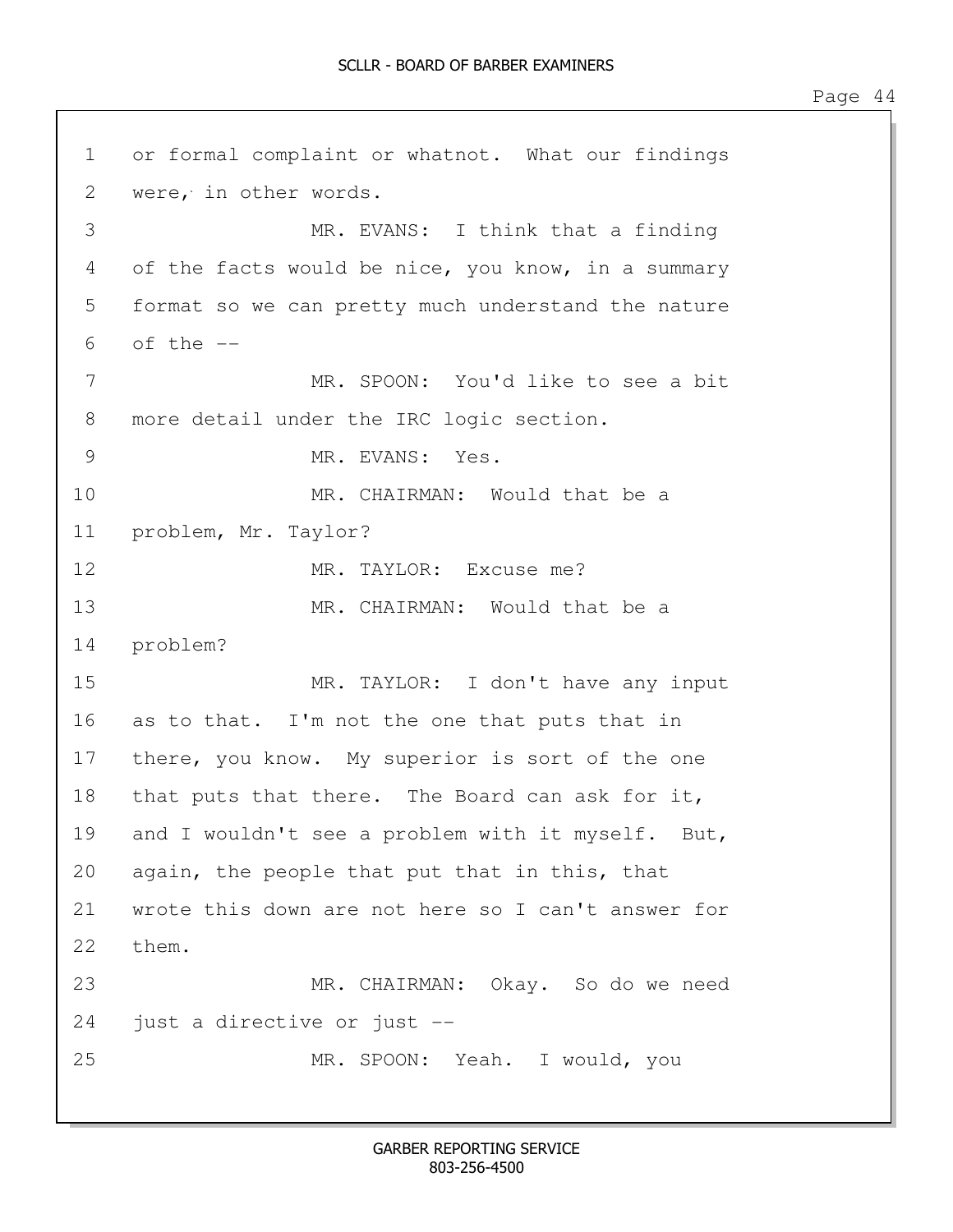| $\cup$ |  |
|--------|--|
|        |  |

 $1$  know  $-$ 2 MR. CHAIRMAN: Do you all agree? 3 MR. SPOON: The investigator is 4 here so that he -- and he did sort of flush it out 5 verbally. But I think that we can carry that word 6 back to OIE -- 7 MR. CHAIRMAN: There don't need to 8 be a motion or anything? 9 MR. SPOON: No. 10 MR. CHAIRMAN: Okay. 11 MR. SPOON: I think we can carry 12 that word back to OIE. And, again, it's always a 13 fine line, I agree with Mr. Taylor about, you need 14 to know what the basics, the objective facts were, 15 what the complaint alleged, what sort of basic 16 investigation was took place and what the end 17 result was that the investigator uncovered. And 18 the investigators are basically going out there as 19 fact-finders, you know. Fact-finders in an 20 investigative sense. You're the fact-finders in 21 the disciplinary sense, but they are collecting 22 facts and evidence, documents, et cetera. 23 But then when they've completed the 24 investigation, they lay it out for the IRC and the 25 IRC, especially the professional member component,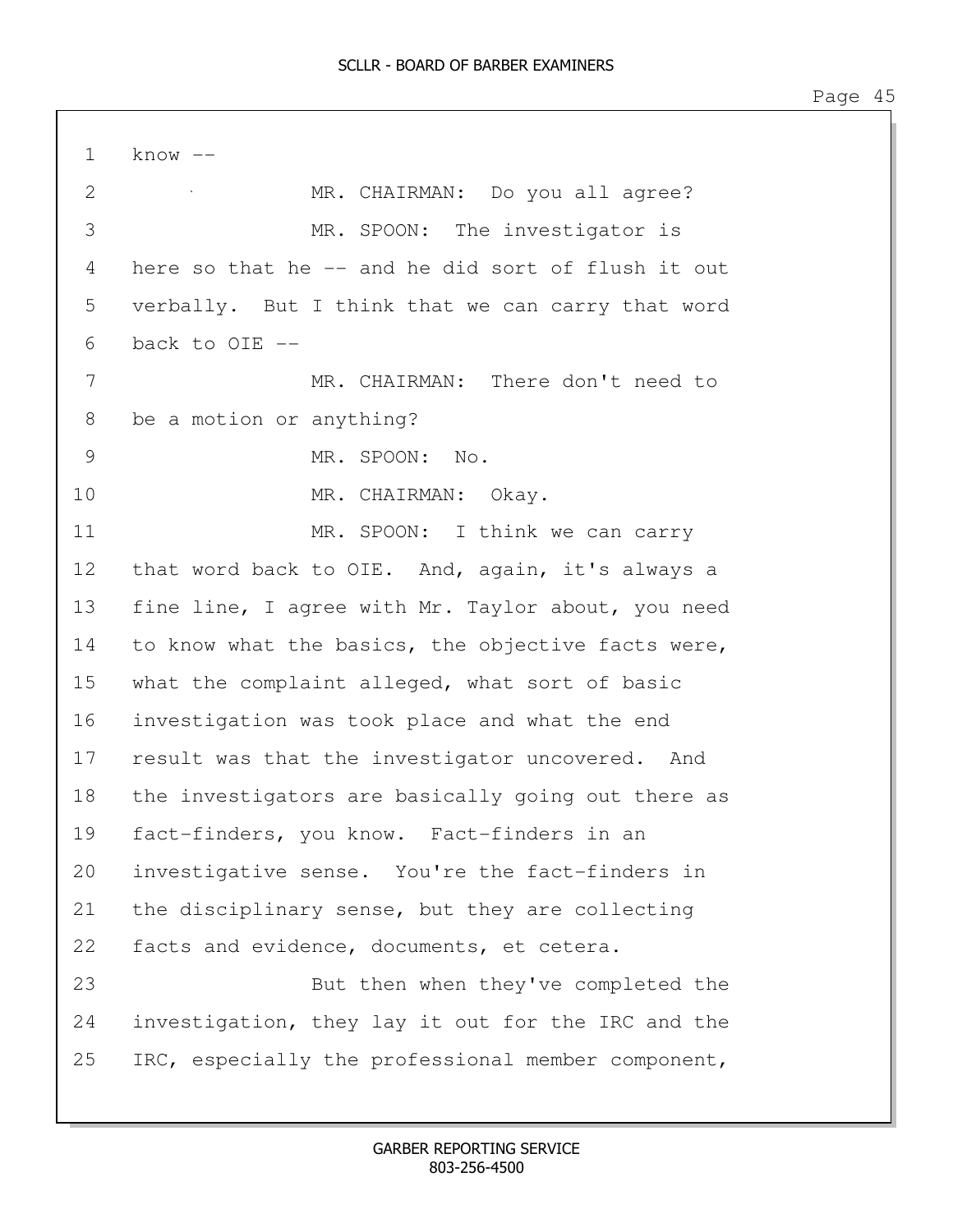1 that's the person that you have identified or 2 appointed to do that. So, I mean, in layman's 3 terms, and I know you've probably heard this 4 before, but you kind of have to have a certain 5 level of trust with your IRC. 6 MR. CHAIRMAN: We've got the first 7 two. What's the next one? 8 MR. TAYLOR: The dismissals. The 9 formal complaint, these folks were issued a 10 consent agreement. The consent agreement being 11 two years' probation, a \$500 fine and quarterly 12 inspections. 13 MR. CHAIRMAN: Is it on 14 22102511-4? 15 MR. TAYLOR: 2011-4. That was the 16 investigative review committee's recommendation, 17 two years' probation, a \$500 fine and quarterly 18 inspections. And then 2011-6, this individual was 19 issued a letter of caution, just cautioning to be 20 more careful. And it's spelled out in that 21 letter. 22 MR. CHAIRMAN: I've got to stop 23 with this one. 24 MR. TAYLOR: Okay. 25 MR. CHAIRMAN: We've had a big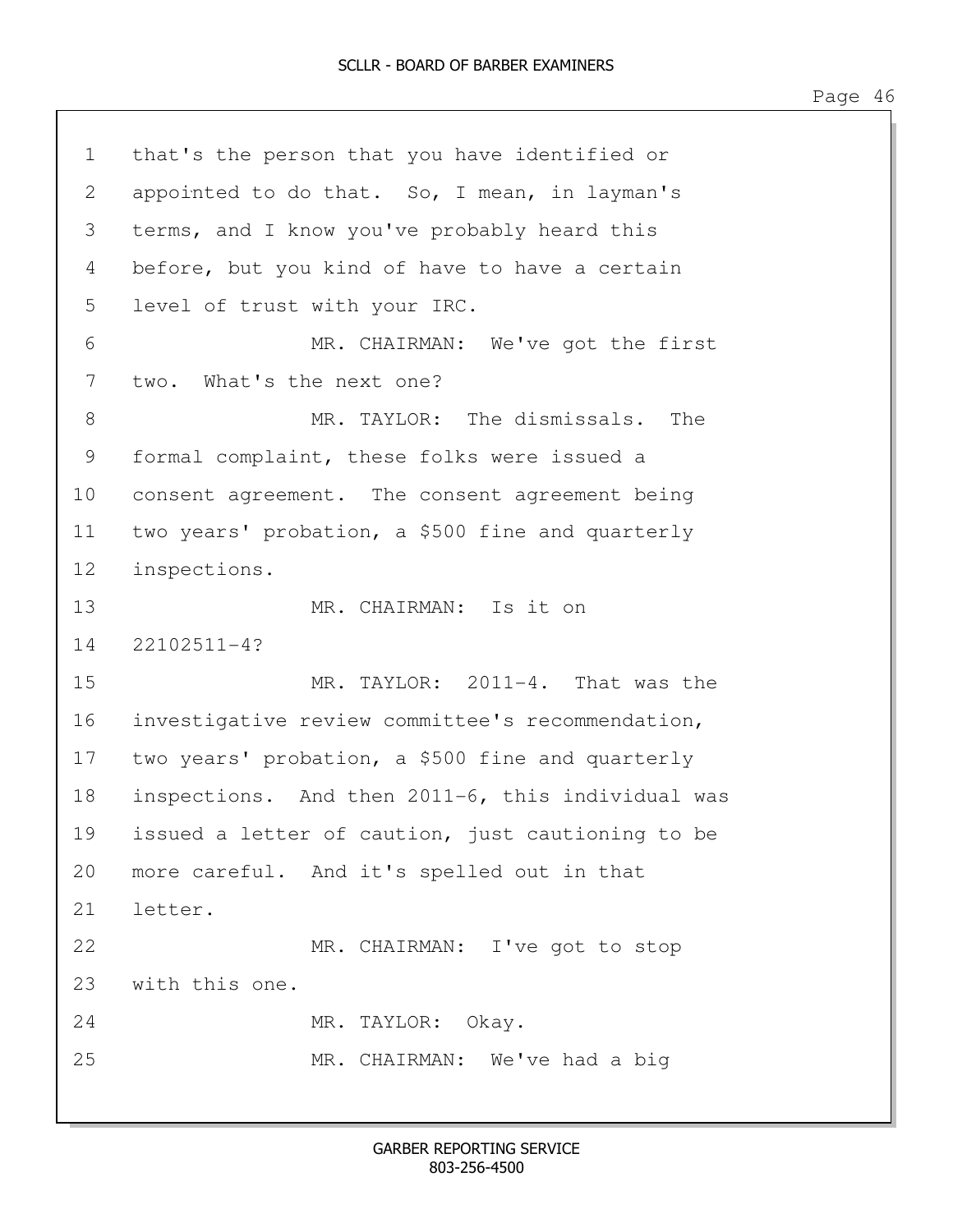| $\mathbf 1$ | problem with people in the industry out there not  |
|-------------|----------------------------------------------------|
| 2           | doing these students' transcripts as they should.  |
| 3           | They're not providing the hours that they should.  |
| 4           | Well, now, a big thing with the high schools not   |
| 5           | too long ago, as we well know, and I don't agree   |
| 6           | with that one.                                     |
| 7           | MR. TAYLOR: Well, there, again,                    |
| 8           | let me expand just a little. And, again, I have    |
| 9           | to stay within parameters.                         |
| 10          | MR. CHAIRMAN: Right.                               |
| 11          | MR. TAYLOR: This student requested                 |
| 12          | his transcripts. The instructor had the            |
| 13          | transcripts ready to give to him. They had to be   |
| 14          | notarized. He did not have a notary present, so    |
| 15          | he asked the student to meet him at his local bank |
| 16          | where there was a notary present. The student did  |
| 17          | not want to go. He says, I go to school here. I    |
| 18          | don't go to that bank. He left, sent us a          |
| 19          | complaint.                                         |
| 20          | That's the meat and potatoes of it.                |
| 21          | The instructor had the notarized transcript -- I   |
| 22          | mean, that the transcripts ready to go. It just    |
| 23          | needed to be notarized. And the student didn't     |
| 24          | want to meet him at the bank. And that's where we  |
| 25          | were on that.                                      |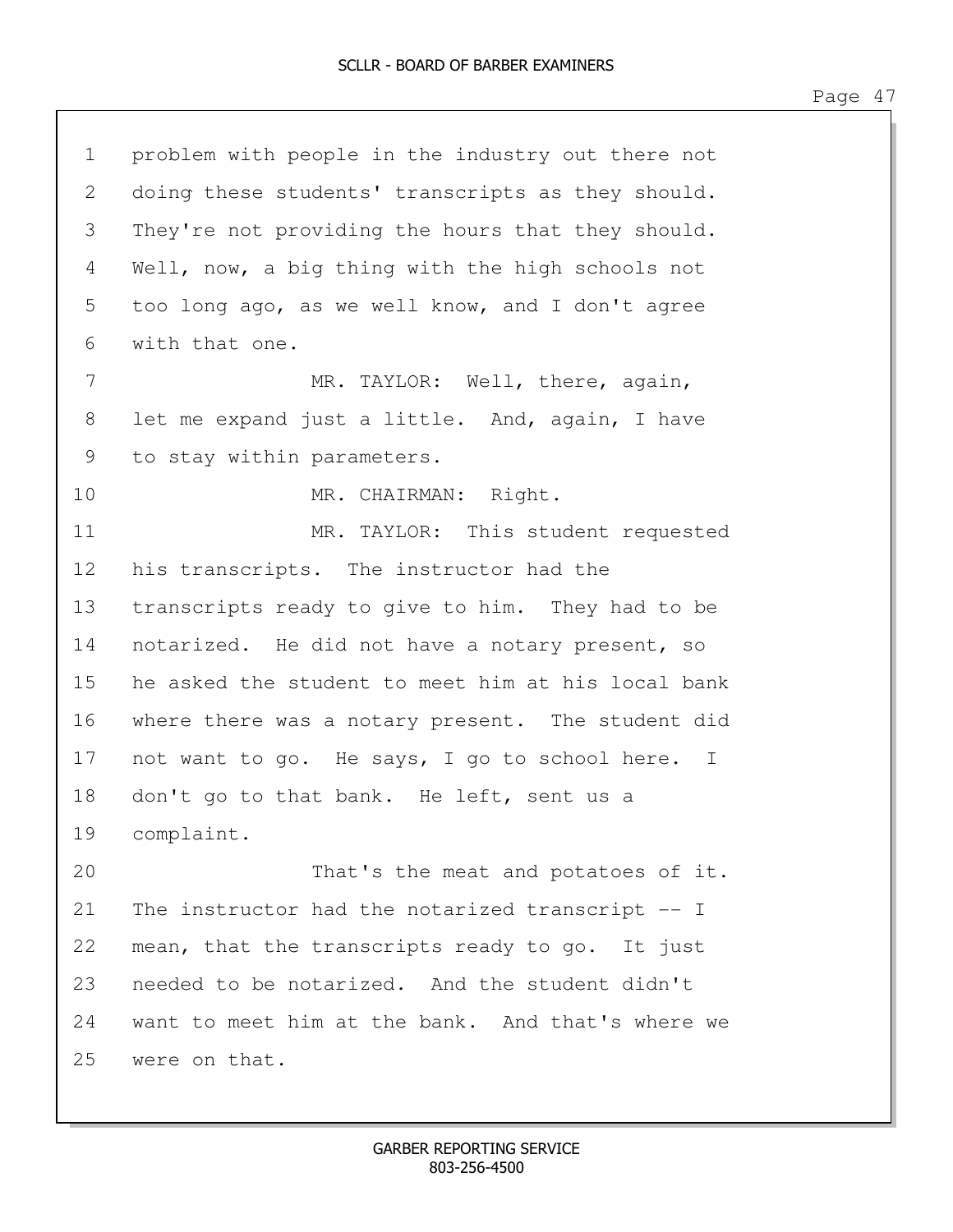1 MR. CHAIRMAN: You know, when I 2 read that, I'm going, wait a minute. 3 MR. TAYLOR: Right. 4 MR. CHAIRMAN: Because anybody that 5 doesn't get them in now, I would strongly suggest 6 we fine them, unless it's something that's just 7 not -- 8 MR. TAYLOR: But that's not the 9 case here, and I'm able to tell you that. 10 MR. CHAIRMAN: Okay. Do you all 11 have any questions? We don't vote on this, do 12 we? 13 MR. SPOON: If there are not any 14 questions about the IRC report, then you can have 15 a motion to approve it. 16 MR. EVANS: How about the fine 17 part? Do you recommend that -- 18 MR. CHAIRMAN: Request \$500. 19 MR. EVANS: Now, on the second one, 20 I heard a two-year probation. 21 MR. TAYLOR: Right. Two-year 22 probation, a \$500 fine and quarterly inspections. 23 MR. SPOON: Yeah. And, again, what 24 that is, I think, is the IRC is applying the 25 parameters to those facts of that case, the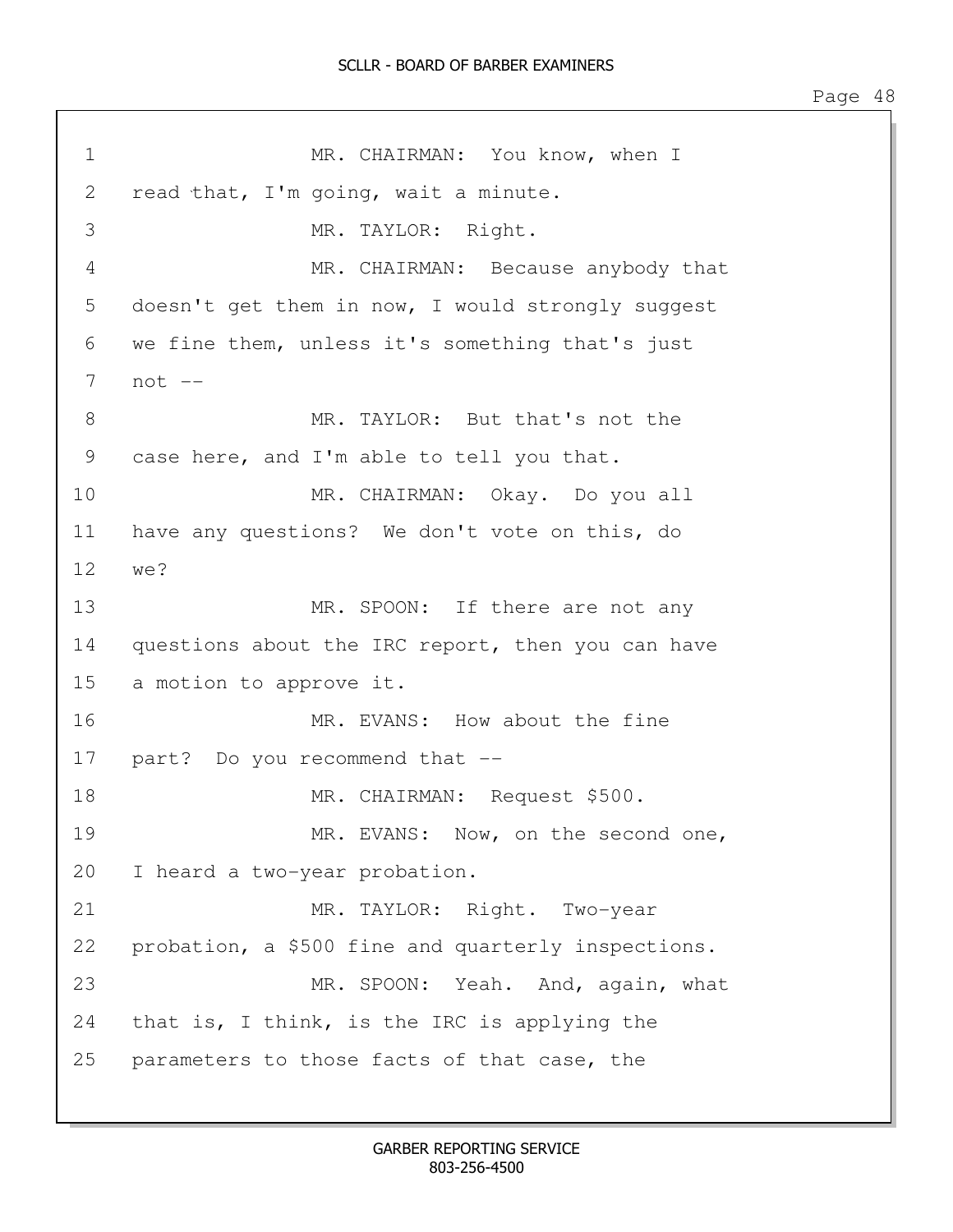| $1 -$ | parameters that they have from you. And, again,    |
|-------|----------------------------------------------------|
| 2     | that's not something that this person or those two |
| 3     | individuals under formal complaints, they have not |
| 4     | been disciplined. Those are the parameters that    |
| 5     | will appear in their consent agreement which they  |
| 6     | can decline or accept. They can sign it or not     |
| 7     | sign it. If they don't sign it, they could be      |
| 8     | entitled to a hearing.                             |
| 9     | MR. CHAIRMAN: Were there priors on                 |
| 10    | that?                                              |
| 11    | MR. TAYLOR: Yes.                                   |
| 12    | MR. EVANS: Oh, okay. Well, then                    |
| 13    | that answers that. Thank you.                      |
| 14    | MR. CHAIRMAN: I need a motion.                     |
| 15    | MS. PATTON: I make a motion that                   |
| 16    | we accept the IRC report.                          |
| 17    | MR. EVANS: Second.                                 |
| 18    | MR. CHAIRMAN: All in favor?                        |
| 19    | (Responds)                                         |
| 20    | MR. CHAIRMAN: All right. Any                       |
| 21    | unfinished business?                               |
| 22    | (No response)                                      |
| 23    | MR. CHAIRMAN: None?                                |
| 24    | MR. EVANS: Are the rules going to                  |
| 25    | be paid for?                                       |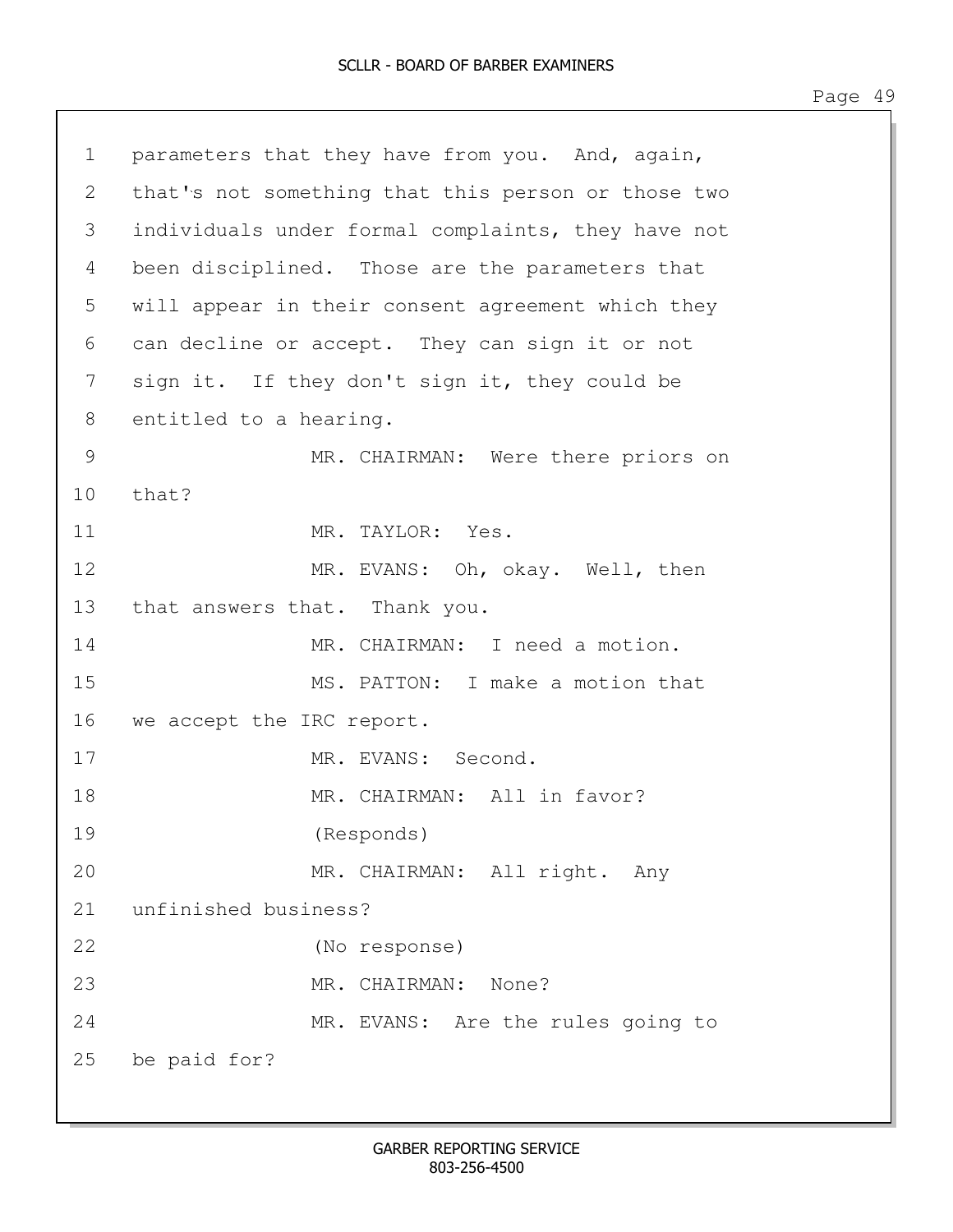1 MR. CHAIRMAN: I don't know. She's 2 checking. 3 MS. HAWSEY: I'll have to check 4 into that. 5 MR. CHAIRMAN: See, when Eddie was 6 supposed to be looking into it and let us know -- 7 MR. ROBINSON: He called me about 8 it personally. 9 MS. HAWSEY: It was submitted. 10 MR. CHAIRMAN: It's been submitted? 11 Okay. So when will we know an answer? 12 MS. HAWSEY: I'll have to check 13 with finance on that. 14 MR. SPOON: Are you talking about 15 the registrations of something? 16 MR. CHAIRMAN: Our convention and 17 registration and, also, the rooms because it takes 18 so long to get our money back. 19 MS. HAWSEY: Now, I wasn't involved 20 in this in the beginning, but did each of you tell 21 Mr. Jones what days y'all were going to be 22 checking in and checking out? 23 MR. ROBINSON: He called me back 24 because I was able to stay the entire time, up 25 through Wednesday night, as opposed to a shorter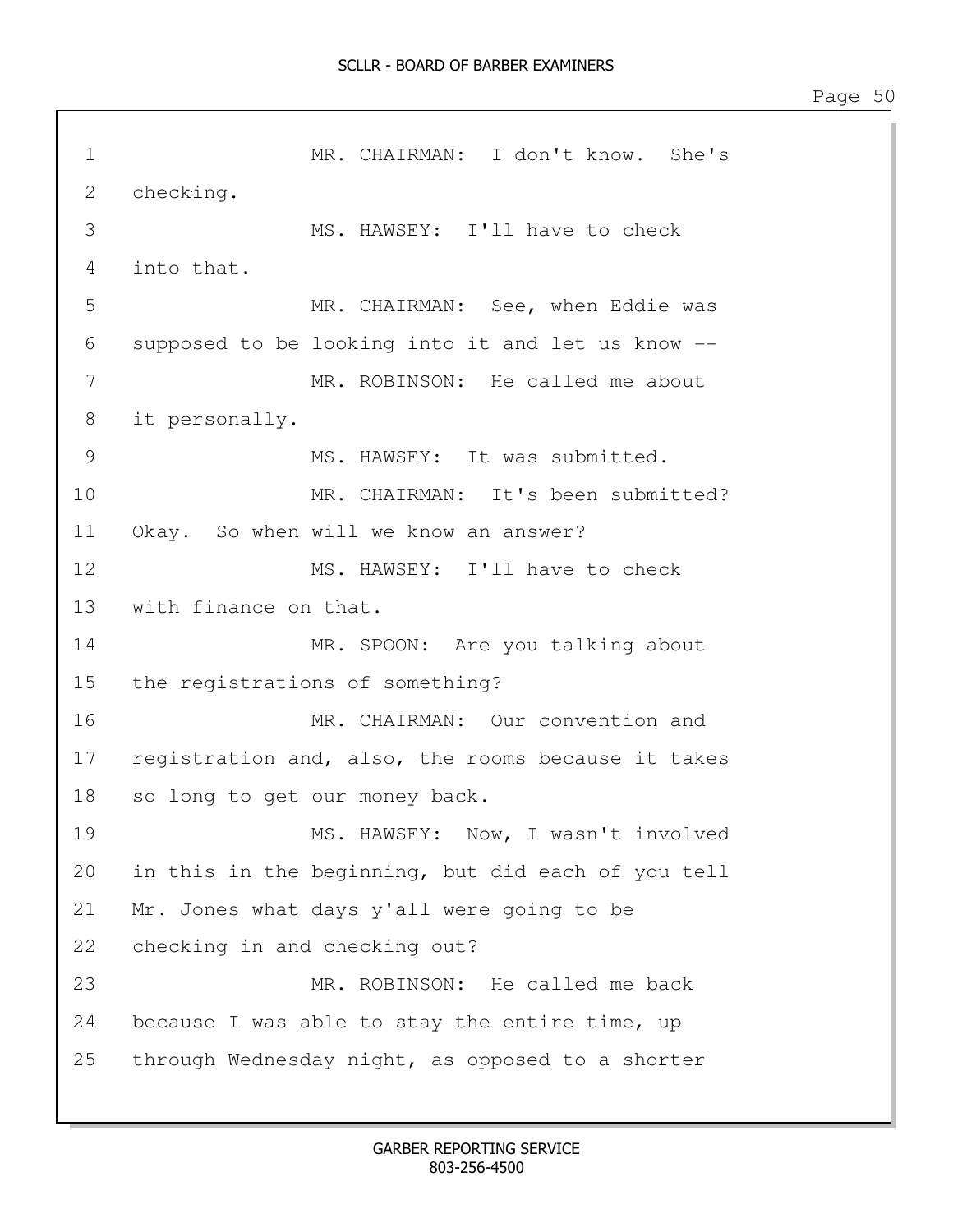1 time, so that's why he called me, to verify it. 2 MS. HAWSEY: Okay. 3 MR. CHAIRMAN: All right. DRC 4 report. 5 MS. HAWSEY: You have that in your 6 packet. And we do not have a representative to 7 present it to you. 8 MR. CHAIRMAN: Oh? Well, we're not 9 going to approve it, then, if we don't have 10 anybody to present it to us. Who's supposed to 11 present it? 12 MS. HAWSEY: This is the way they 13 handled it last time. 14 MR. CHAIRMAN: Did they? 15 MS. HAWSEY: You're to review it 16 and -- 17 MR. SPOON: So what is this again, 18 Lisa? How does this differ from the IRC? Are 19 these cases that have already been closed? 20 MS. HAWSEY: It's my understanding 21 these are cases that the investigator presented to 22 the DRC Chairman and -- 23 MR. CHAIRMAN: What's his name? 24 MS. HAWSEY: Nathaniel Stewart. 25 MR. CHAIRMAN: Yeah, Mr. Stewart.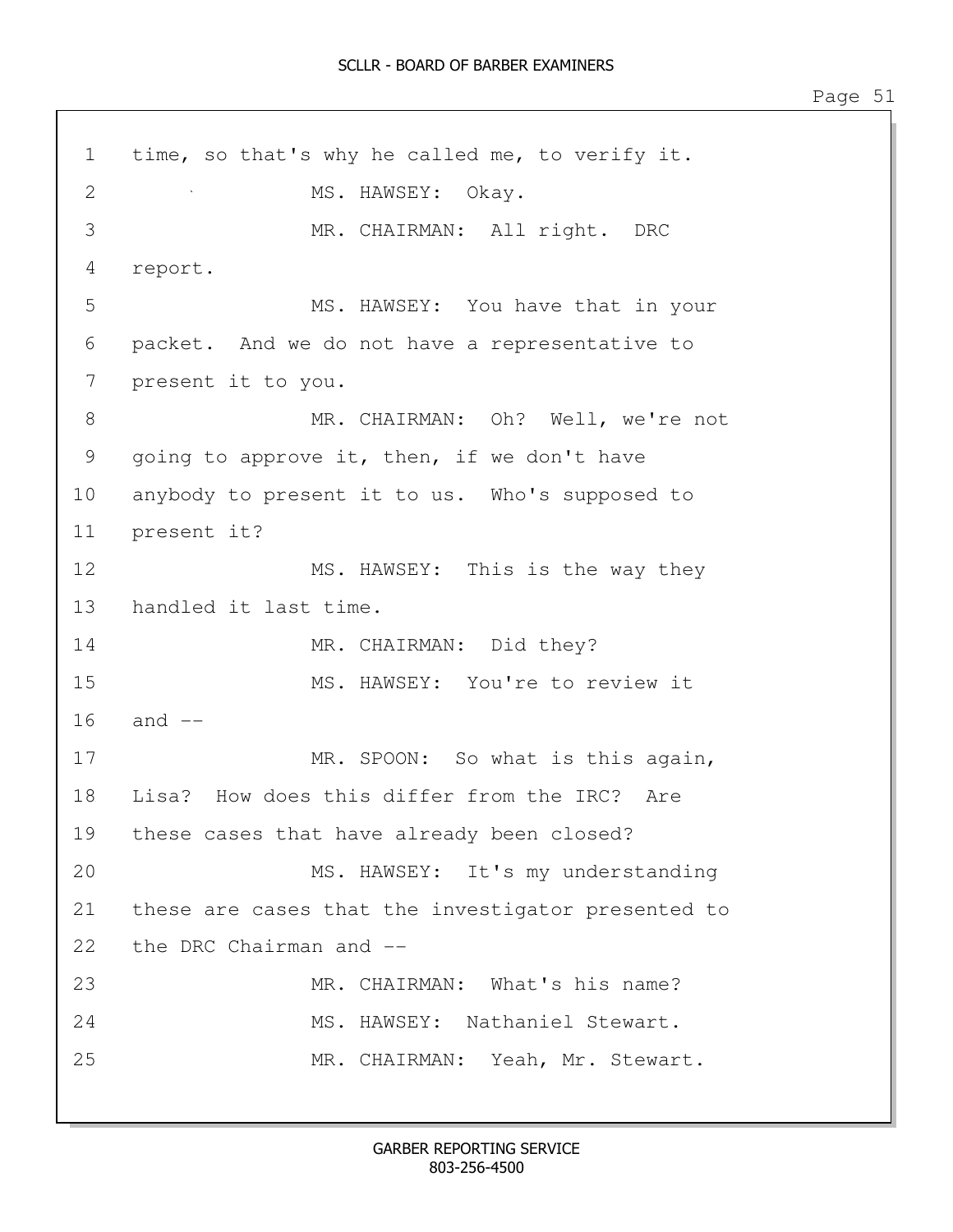1 Okay. 2 MS. HAWSEY: And this is a result 3 of those findings in that meeting. 4 MS. PATTON: So they can issue 5 penalties in this? 6 MS. HAWSEY: The DRC process can. 7 And, see, this happened on June the 13th. 8 MS. PATTON: So this won't be any 9 different than it's always been? 10 MS. HAWSEY: Right. 11 MR. CHAIRMAN: So we won't have 12 this anymore? 13 MS. HAWSEY: That, I'm not sure. 14 We haven't gotten that far in the process. We are 15 still discussing that. I have asked that question 16 and I have not gotten a complete answer yet. 17 MR. ROBINSON: Well, when you all 18 figure it out, can y'all let us know? 19 MR. SPOON: This differs from the 20 IRC report that was just discussed, in that these 21 are coming off of the citations. So this is 22 related to the other discussion about citations. 23 MR. CHAIRMAN: This won't happen 24 anymore? 25 MR. SPOON: Correct.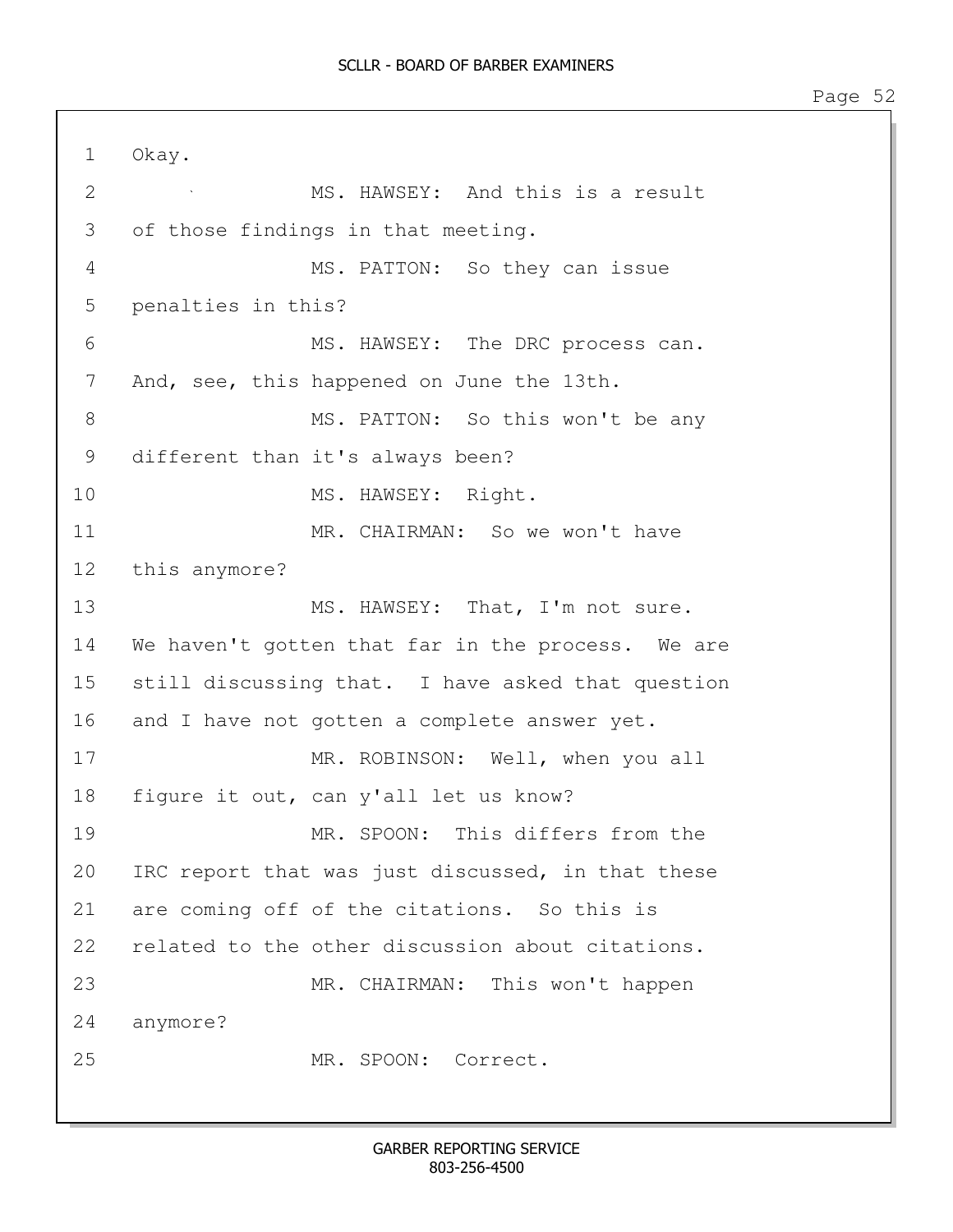1 MR. ROBINSON: Not at all or this 2 happens after the IRC? 3 MR. SPOON: It will happen. It 4 will simply, the terminology will be different. 5 And, again, I'm not trying to down play it, but 6 it's really the same process and the same result 7 will happen. 8 MR. ROBINSON: We'll just be 9 sharing this information, in other words? 10 MR. SPOON: Uh-huh. So this is 11 basically a carry-over of some citations that were 12 issued. I don't see the dates they were issued on 13 here. But, basically, that's what this is. 14 MS. HAWSEY: Prior to the changes? 15 MR. SPOON: Yes, ma'am. 16 MR. ROBINSON: When were the 17 parameters set for the fines by the Board? 18 MR. CHAIRMAN: \$500 is all we can. 19 I mean, I know I've never seen it. We've actually 20 never done that. In other words, we always left 21 enough. And if we wanted to change it, we could 22 change it. And under these guidelines is the way 23 I always understood it, that we were allowed to 24 change it. We still don't much about who it is or 25 anything else. So that if we had it here and all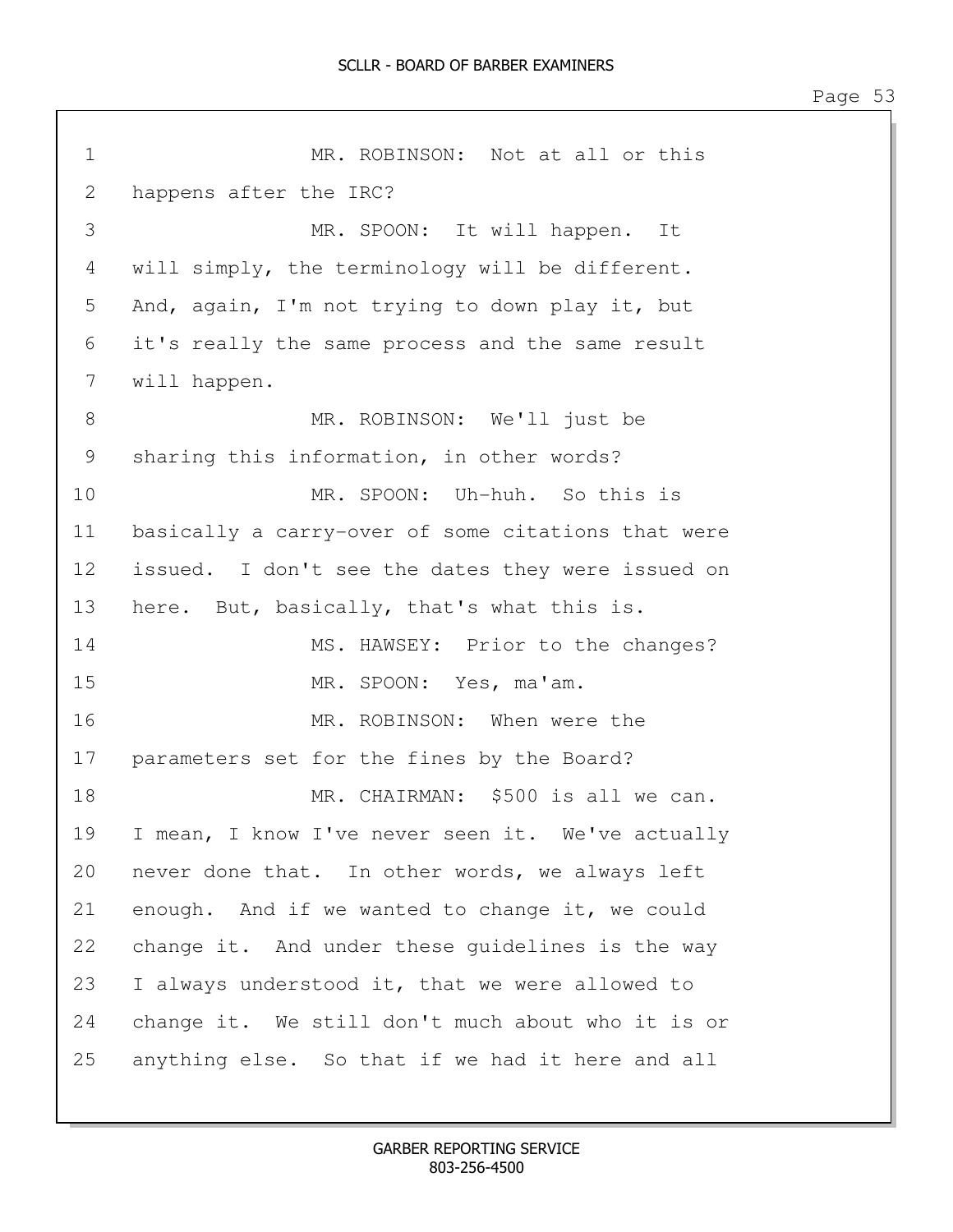1 -- we could have it here, correct? The way it was 2 in the past? 3 MR. SPOON: As I understand it. 4 MR. ROBINSON: So why are we 5 changing? Can we review the parameters for the 6 fines? 7 MR. SPOON: For the IRC? Yes. 8 MR. ROBINSON: Right. 9 MR. CHAIRMAN: But engine bill only 10 allows you \$500. 11 MR. SPOON: You would use the 12 engine, the amount that's in the engine unless you 13 have a different amount in your practice act, in 14 Chapter 7 in your practice act. 15 MR. CHAIRMAN: If we have to do 16 each violation, we could be -- five violations we 17 could do \$2500. 18 MS. PATTON: It has the potential 19 of being more hands on. 20 MR. EVANS: 40-1-120. 21 MR. CHAIRMAN: Okay. So we don't 22 vote on this? 23 MR. SPOON: This would be for 24 information. 25 MR. CHAIRMAN: Okay. I'd like to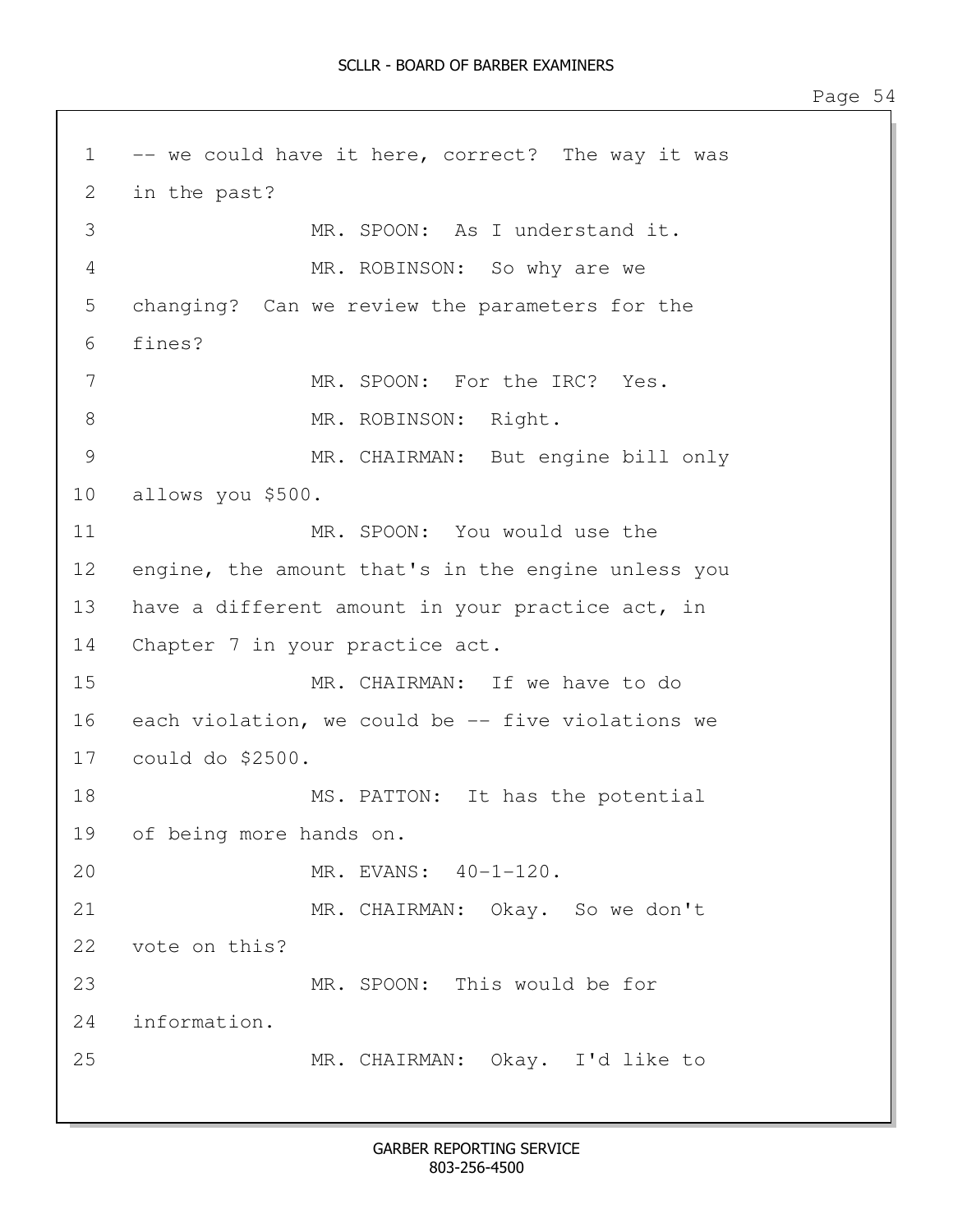1 ask questions to Mary Ann about it. So this is 2 already gone and done. 3 MR. EVANS: I would like to make a 4 motion that this very report of Monday, June 13th, 5 2011, will be accepted as information. 6 MS. PATTON: I second. 7 MR. CHAIRMAN: All in favor? 8 (Response) 9 MR. CHAIRMAN: Okay. Approval of 10 new school, Rodrick Samuels, Profile Barber 11 Institute. Is he here? Hello, Mr. Samuels. 12 MR. SAMUELS: Good morning. How 13 are y'all? 14 MR. CHAIRMAN: Tell us why you're 15 here, sir. 16 MR. SAMUELS: To get a school -- 17 MR. CHAIRMAN: Will you give your 18 full name for her please? 19 MR. SAMUELS: I'm sorry. Rodrick 20 Samuels, Profile Barber Institute. And I'm here 21 to get a school application approved. 22 MR. SPOON: Do you have your little 23 script, Mr. Barnes? The little sort of format for 24 the application hearing? 25 MR. CHAIRMAN: Are you talking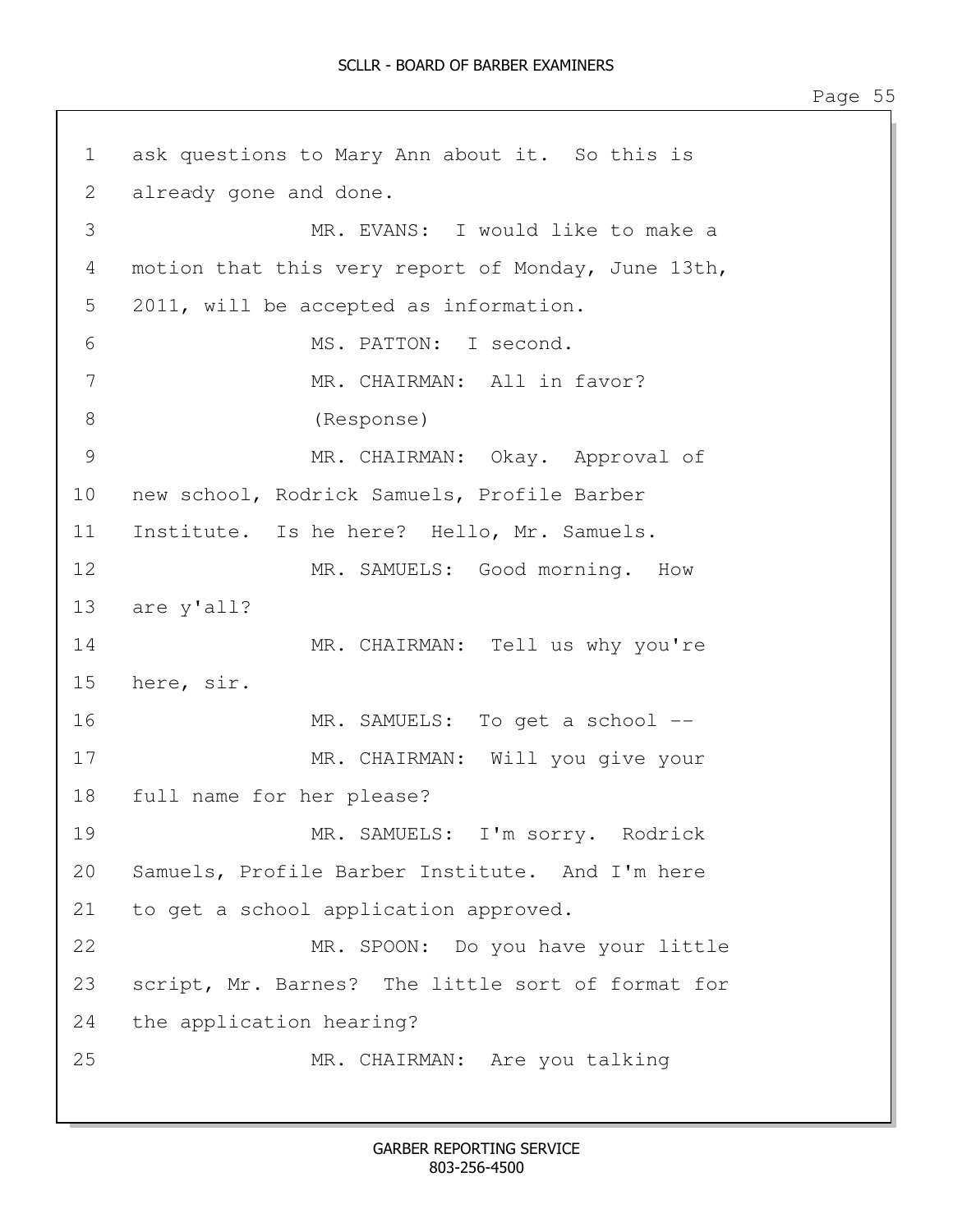1 about in here? No. 2 MR. SPOON: It's just a half a page 3 little format. I'm sure you've probably used it 4 before without -- 5 MR. CHAIRMAN: I don't remember 6 it. 7 MS. HAWSEY: No. The Barber Board 8 has not. 9 MR. SPOON: Okay. Well, we'll get 10 that to you. It's helpful. 11 MR. CHAIRMAN: All right. 12 MR. SPOON: And you would want to, 13 Mr. Samuels, also be sworn in. There's a court 14 reporter that can swear you in. 15 Rodrick Samuels, having been duly 16 sworn and cautioned to speak the truth, the 17 whole truth and nothing but the truth, 18 testified as follows: 19 MR. CHAIRMAN: And would you 20 restate what you are here for, sir? 21 MR. SAMUELS: Approval of the 22 application. 23 MR. CHAIRMAN: Do y'all have 24 questions for Mr. Samuels? 25 MR. ROBINSON: Mr. Samuels, what is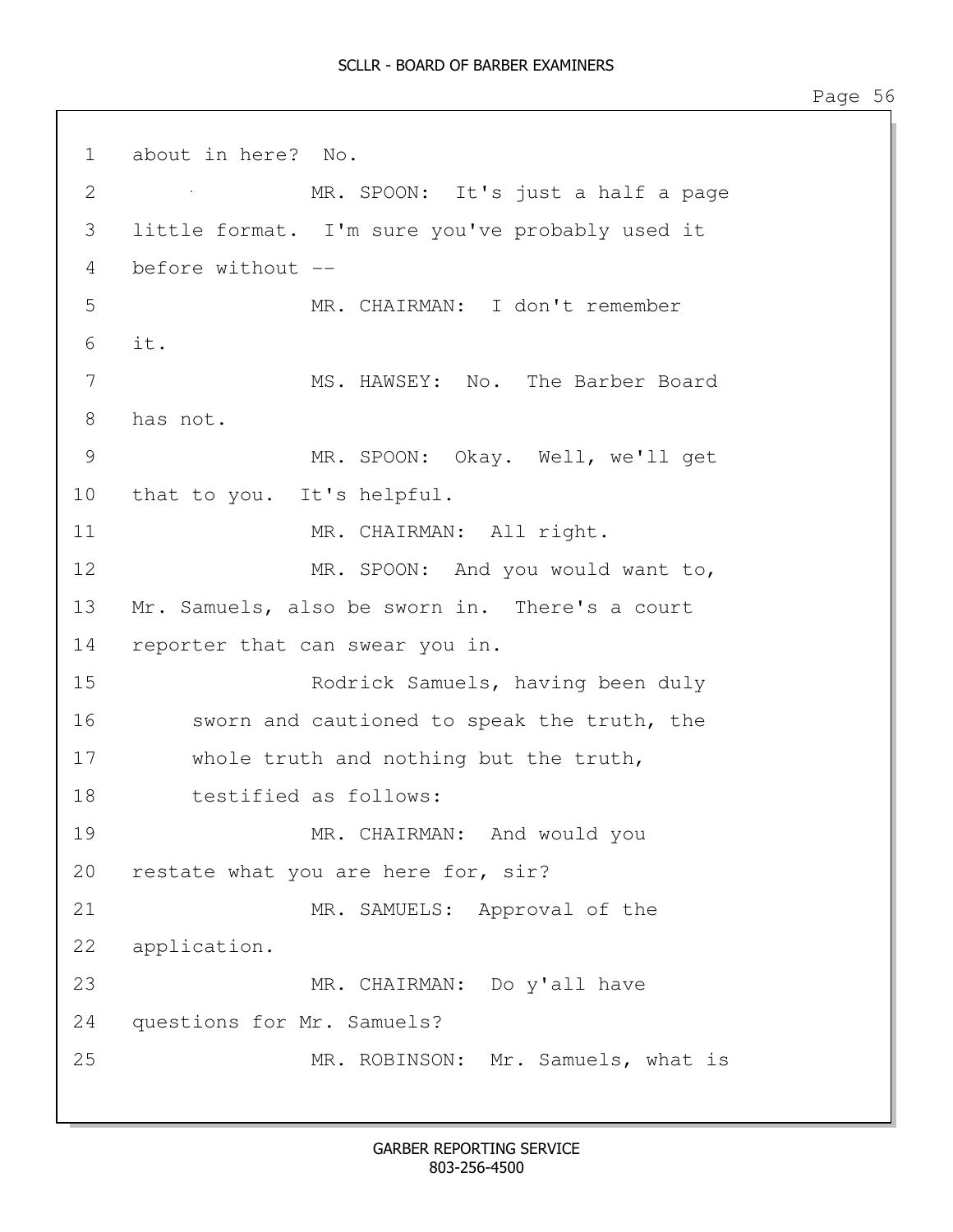1 the Academy of Cosmetology? 2 MR. SAMUELS: What is it? 3 MR. ROBINSON: Yes, sir. 4 MR. SAMUELS: The Academy of 5 Cosmetology is a place where I used to be 6 employed. 7 MR. ROBINSON: So your reference to 8 it in your application under management is just 9 that? 10 MR. SAMUELS: Yes, sir. 11 MR. ROBINSON: Okay. 12 MR. CHAIRMAN: And under your 13 heading over here, you've got me as Chairman, but 14 everybody else is -- other than Administrator 15 would be Lisa Hawsey. 16 MR. SAMUELS: That could be an old 17 one. 18 MR. CHAIRMAN: Okay. I mean, 19 Napoleon Rogers has been gone for how many years? 20 MS. HAWSEY: A long time. 21 MR. ROBINSON: How many instructors 22 do you intend to have, Mr. Samuels? 23 MR. SAMUELS: Two. 24 MR. ROBINSON: Okay. Who's the 25 second one?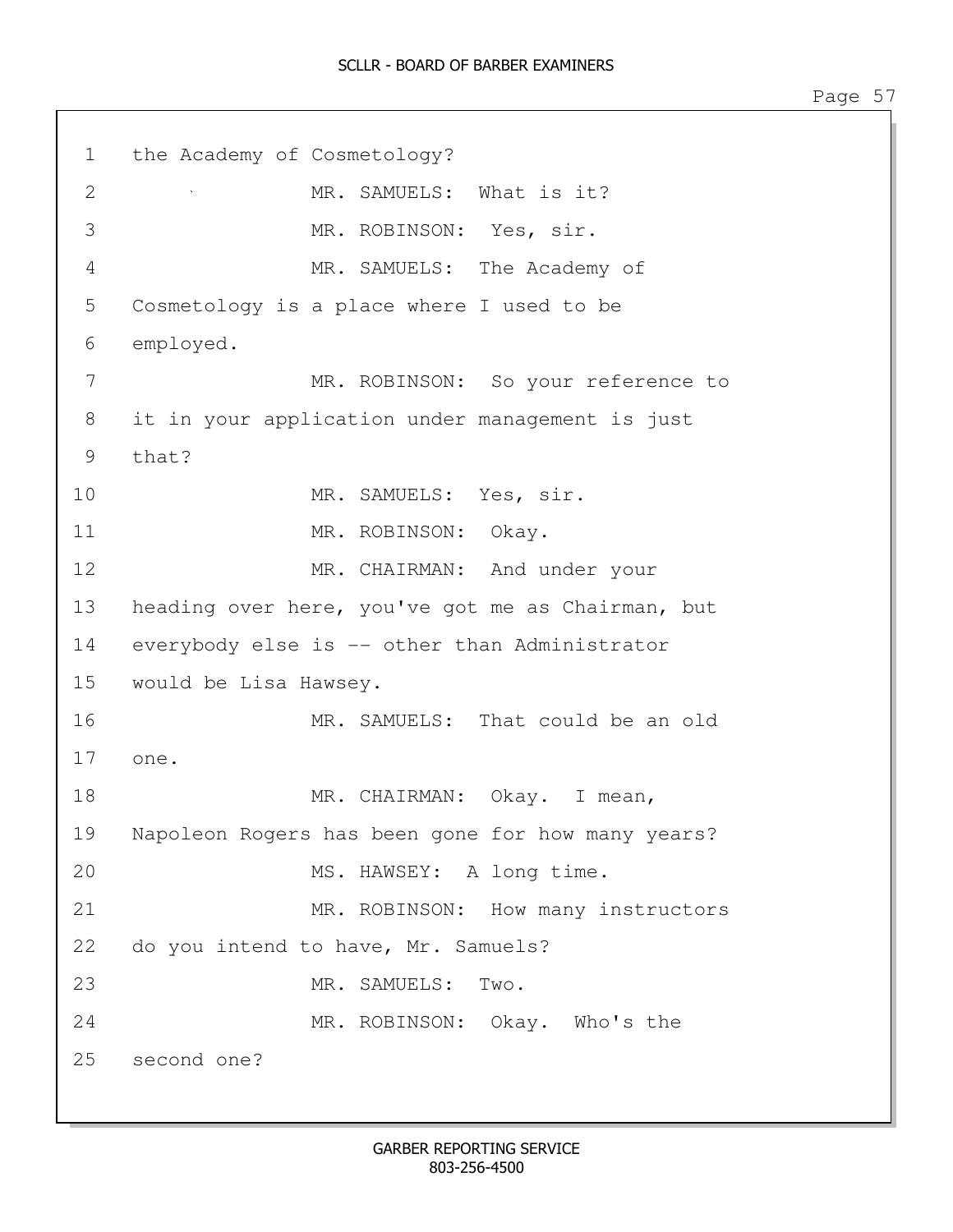1 MR. SAMUELS: Ms. Shenquia Riley. 2 MR. ROBINSON: The first name 3 again, please? 4 MR. SAMUELS: Shenquia, 5 S-h-e-n-q-u-i-a. 6 MR. ROBINSON: And she's currently 7 licensed by the Barber Board? 8 MR. SAMUELS: Yes, sir. 9 MR. ROBINSON: Can we find out 10 whether she has any violations on her license 11 currently? And the same for Mr. Samuels, please. 12 Who in your business will be 13 responsible for maintaining student hours? 14 MR. SAMUELS: I go to an outsource 15 staff. I have hired a secretary to handle that 16 part of the operation. Well, I haven't hired a 17 secretary yet, but that is in the works, sir, 18 contingent upon approval today. 19 MR. CHAIRMAN: Do y'all have that 20 on record? Has there been any violations or 21 anything at this point for either one of them? 22 Okay. Do y'all have any other questions for him 23 at this point? 24 MR. ROBINSON: Do you understand 25 that it is the obligation of the instructor, it is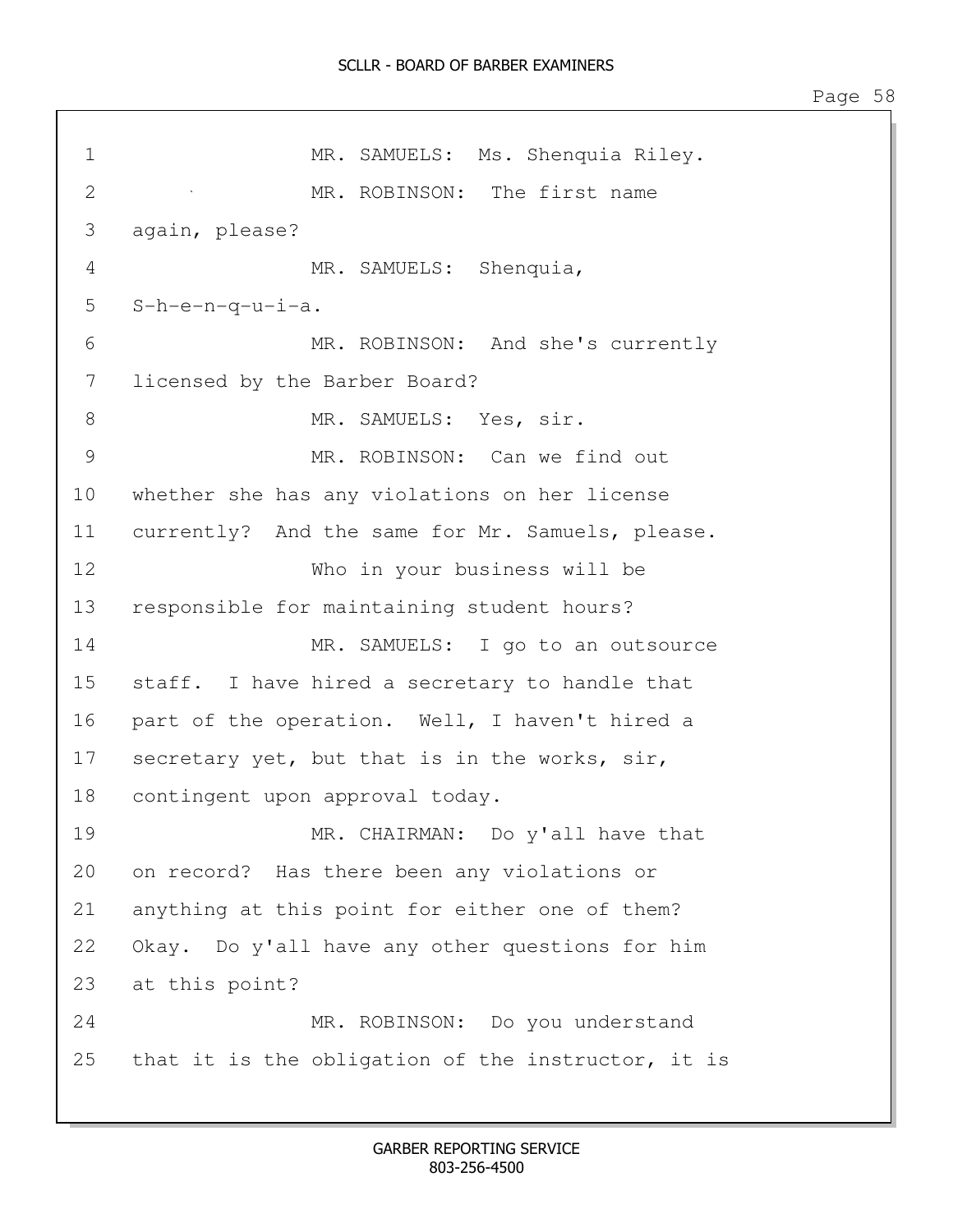1 the responsibility of the instructor to track 2 student hours? 3 MR. SAMUELS: Yes, sir. 4 MR. ROBINSON: Do you plan to 5 delegate that to a secretary? 6 MR. SAMUEL: Well, you know, 7 through training. But, you know, I know that for 8 me having to do the instruction as well as, you 9 know, take care of the necessary paperwork, it 10 will be overseen by me. 11 MR. CHAIRMAN: Have you owned a 12 school before? 13 MR. SAMUELS: Yes, sir. 14 MS. PATTON: Now, with these hours, 15 do you give each student a copy -- 16 MR. SAMUELS: Yes, ma'am. 17 MS. PATTON:  $--$  monthly? 18 MR. SAMUELS: Absolutely. 19 MR. ROBINSON: Mr. Chairman, I make 20 a recommendation that we review Mr. Rodrick 21 Samuels' application under Executive Session. 22 MR. SPOON: A motion is on the 23 floor. 24 MS. PATTON: I second. 25 MR. CHAIRMAN: All right.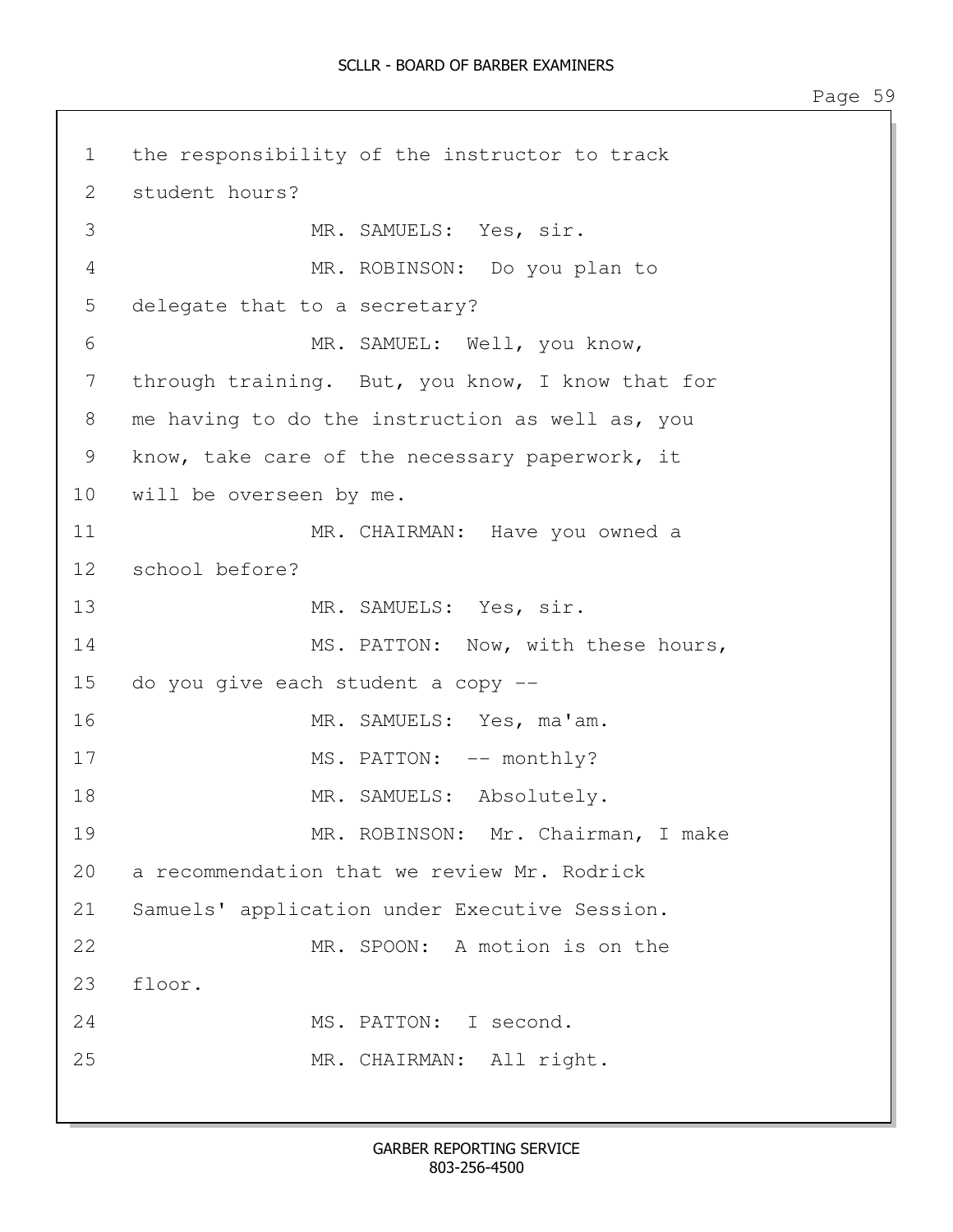1 MR. SPOON: Any further questions 2 for the applicant before -- 3 MR. EVANS: It's an impressive 4 packet. 5 MR. SAMUELS: Thank you. 6 MR. CHAIRMAN: All right. We'll 7 get back with you. All in favor? 8 (Respond) 9 MR. CHAIRMAN: Okay. We'll get 10 back to you in just a little bit. We'll clear the 11 room in a little bit, but don't leave the building 12 because we'll have to go in Executive Session and 13 then we'll get more information from her, so it'll 14 be just a little while, okay? 15 MR. SAMUELS: Okay. 16 MR. SPOON: Are we going to go into 17 Executive Session now on this application or are 18 you going to wait until -- 19 MR. CHAIRMAN: No. We're going to 20 wait and go all at one time. Okay? 21 MR. SAMUELS: Thank you. 22 MR. CHAIRMAN: Is that all right, 23 sir? 24 MR. SPOON: Yes, sir. I just 25 didn't know how you were going to do all of those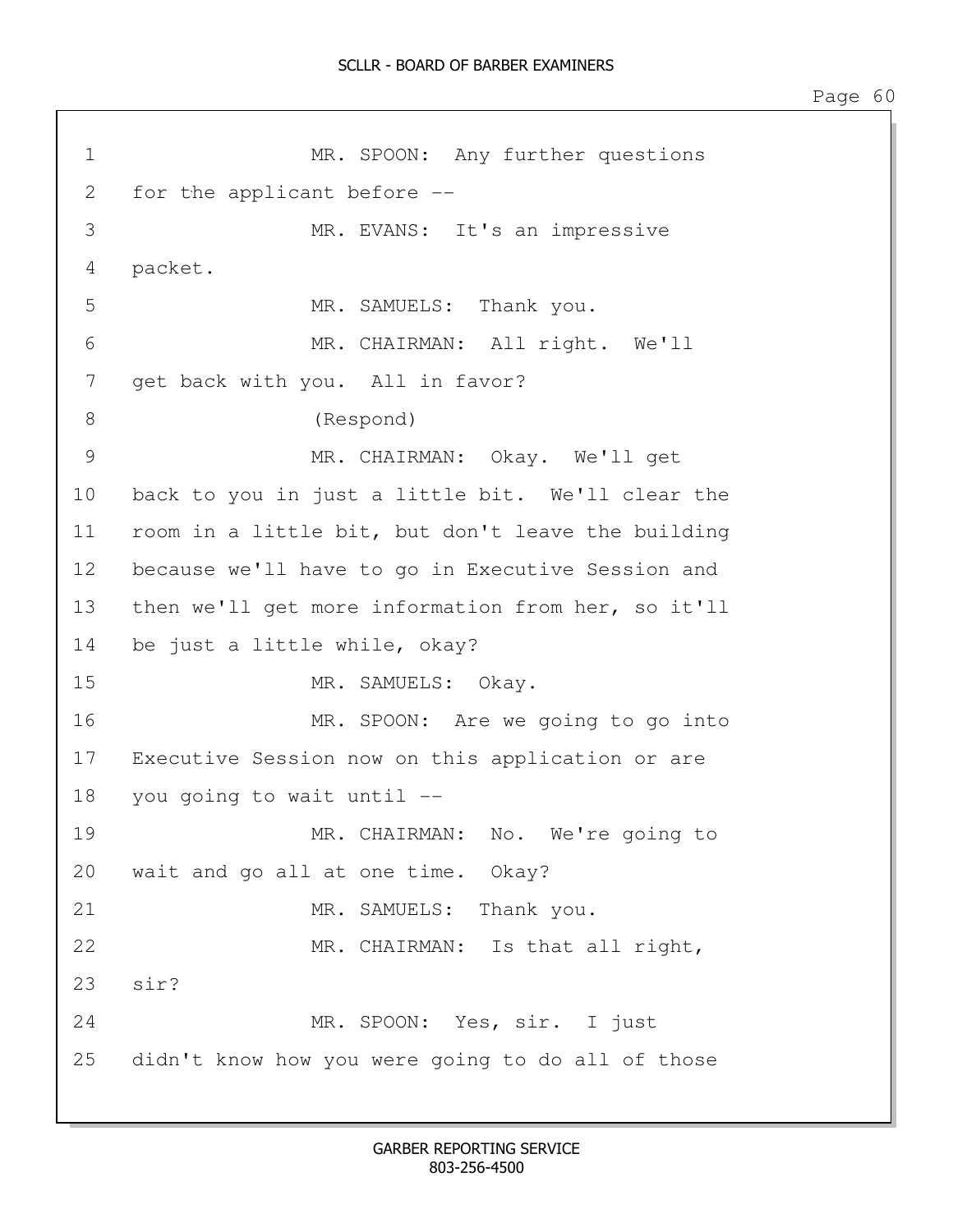1 at once. 2 MR. CHAIRMAN: Approval of third 3 student permit, Jonathan Oakman. 4 MR. OAKMAN: My name is Jonathan 5 Oakman and I'm here to apply for my third student 6 permit because the first school that I went to was 7 Neeses Barber College in Camden, South Carolina. 8 MR. SPOON: I'm sorry, Mr. Oakman. 9 Could we swear you in as well? 10 MR. OAKMAN: Oh, I'm sorry. 11 MR. CHAIRMAN: State your full name 12 first. 13 MR. OAKMAN: Jonathan Oakman. 14 Jonathan Oakman, having been duly 15 sworn and cautioned to speak the truth, the 16 whole truth and nothing but the truth, 17 testified as follows: 18 MR. OAKMAN: And I attended Neeses 19 Barber College. I started there April 1st of 20 2010. While I was going there, we lost our 21 instructor because -- I guess because they weren't 22 paying the lady like they were supposed to and so 23 she left. And we went for about a month without 24 an instructor, so I didn't know where my hours 25 were going.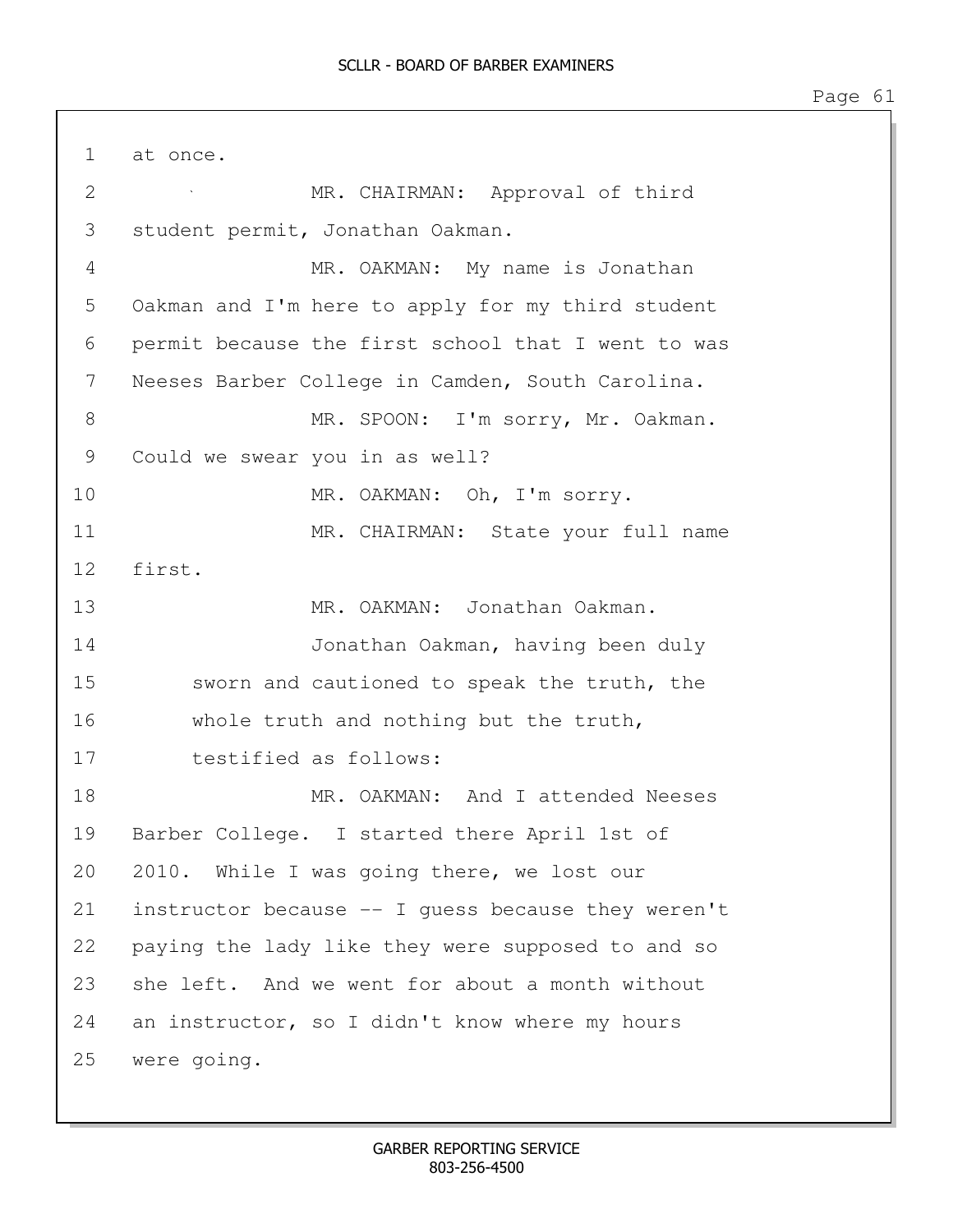```
1 So I decided to go to Ms. Shirley
2 White's school in Sumter, South Carolina, which is
3 Business Institute of Hair.
4 MR. CHAIRMAN: When did you go 
5 there?
6 MR. OAKMAN: I went there in 
7 November of 2010. I started there in November of 
8 2010.
9 MR. CHAIRMAN: So you started on 
10 April 1st of 2010 --
11 MR. OAKMAN: Yes, sir.
12 MR. CHAIRMAN: -- that was the
13 first place, and then you went to the other one 
14 and you stayed there until --
15 MR. OAKMAN: Until November. 
16 Because when I first got there, they said that we
17 had a instructor and the instructor was never 
18 there. He was never there. I had never met him 
19 until probably like a month or two down the line. 
20 And then after he left --
21 MR. CHAIRMAN: Now, would you stop
22 there a minute, please.
23 MR. OAKMAN: Yes, sir.
24 MR. CHAIRMAN: This is on record, 
25 now. You were saying that you went to this school
```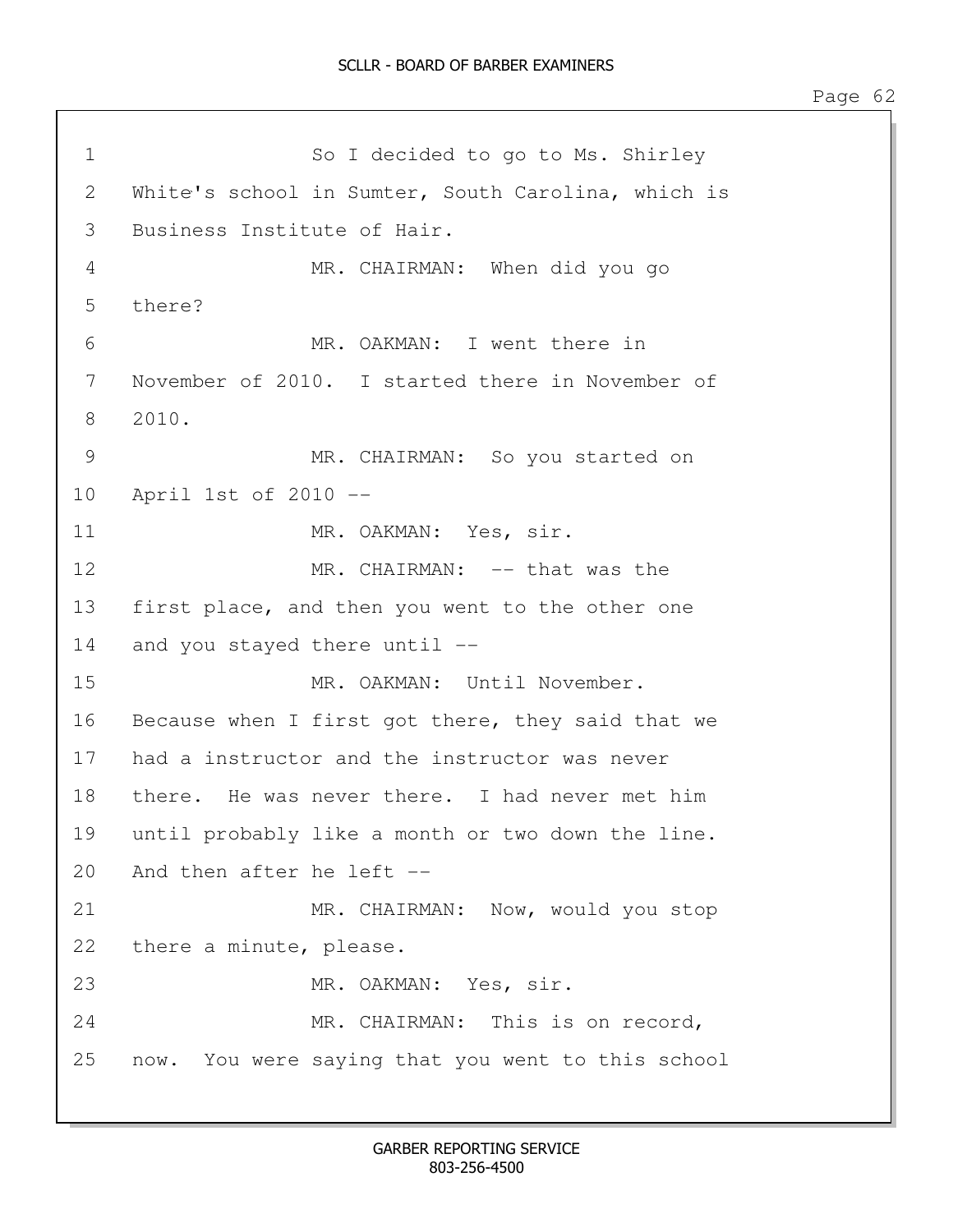1 from November the 1st, 2010 and you did not see an 2 instructor until -- 3 MR. OAKMAN: No, sir. I'm saying 4 that when I went to Neeses -- 5 MR. CHAIRMAN: The first place? 6 MR. OAKMAN: Yes, sir. The first 7 place. 8 MR. CHAIRMAN: Okay. 9 MR. OAKMAN: The second place I 10 went to was Visions Institute of Hair in Sumter, 11 South Carolina. I started there in November of 12 2010 and I've been going there ever since. But 13 the reason why I'm here today to ask for this 14 third permit is because my wife, she's had a 15 newborn -- we got a newborn and then my daughter 16 came from Atlanta, Georgia to live with me and 17 it's just been -- it's just, you know, kind of 18 taxing on us right now, because my wife had a 19 surgery and I just feel like I need to be closer 20 to them. So that's why I'm asking the Harley's 21 Institute of Barbering in Columbia, South Carolina 22 because I actually reside in Irmo, South Carolina. 23 MR. CHAIRMAN: All right. How many 24 hours do you have presently? 25 MR. OAKMAN: Approximately 1,000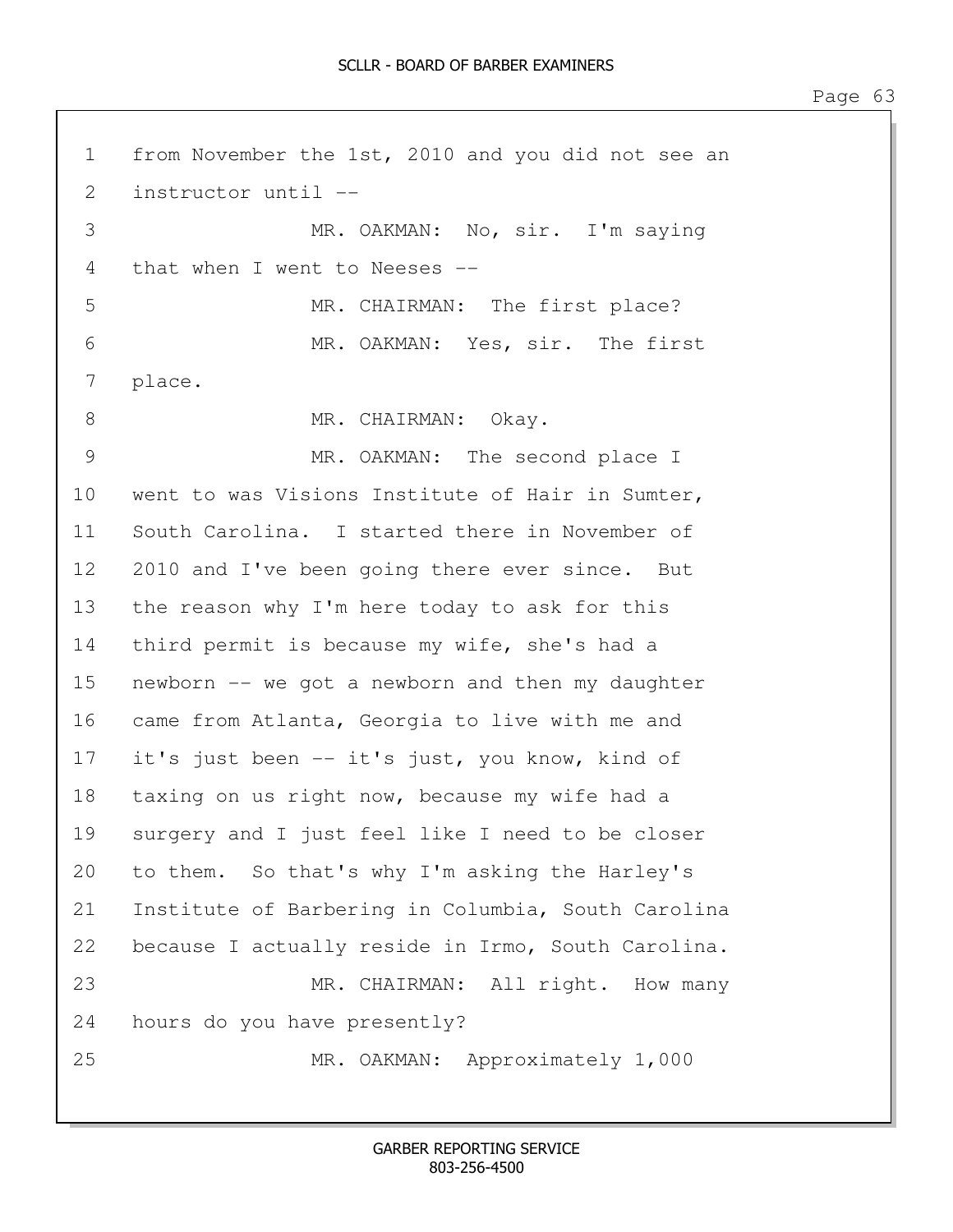1 hours. 2 MR. CHAIRMAN: Approximately 1,000 3 hours? 4 MR. OAKMAN: Yes, sir. 5 MR. CHAIRMAN: Do you have your 6 sheets with you of how many you actually have? 7 MR. OAKMAN: No, sir, I do not. 8 MR. CHAIRMAN: All right. Under 9 the suggestion that we make to you and under the 10 quidelines that we present to these instructors, 11 they are to give you a copy. When you sign off on 12 your hours, they are supposed to give you a copy. 13 MR. OAKMAN: We never get a copy. 14 I've never gotten a copy. 15 MR. CHAIRMAN: Well, you just stand 16 there until you get one and then if they say 17 something, you say, well, the Chairman of the 18 Barber Board said you have to give me a copy. 19 MR. OAKMAN: Yes, sir. 20 MR. CHAIRMAN: So I don't care 21 where you go from this point on, so you should 22 know exactly how many hours you have. 23 MR. OAKMAN: Yes, sir. 24 MR. CHAIRMAN: And everybody else 25 in the room can hear that, too. You need to know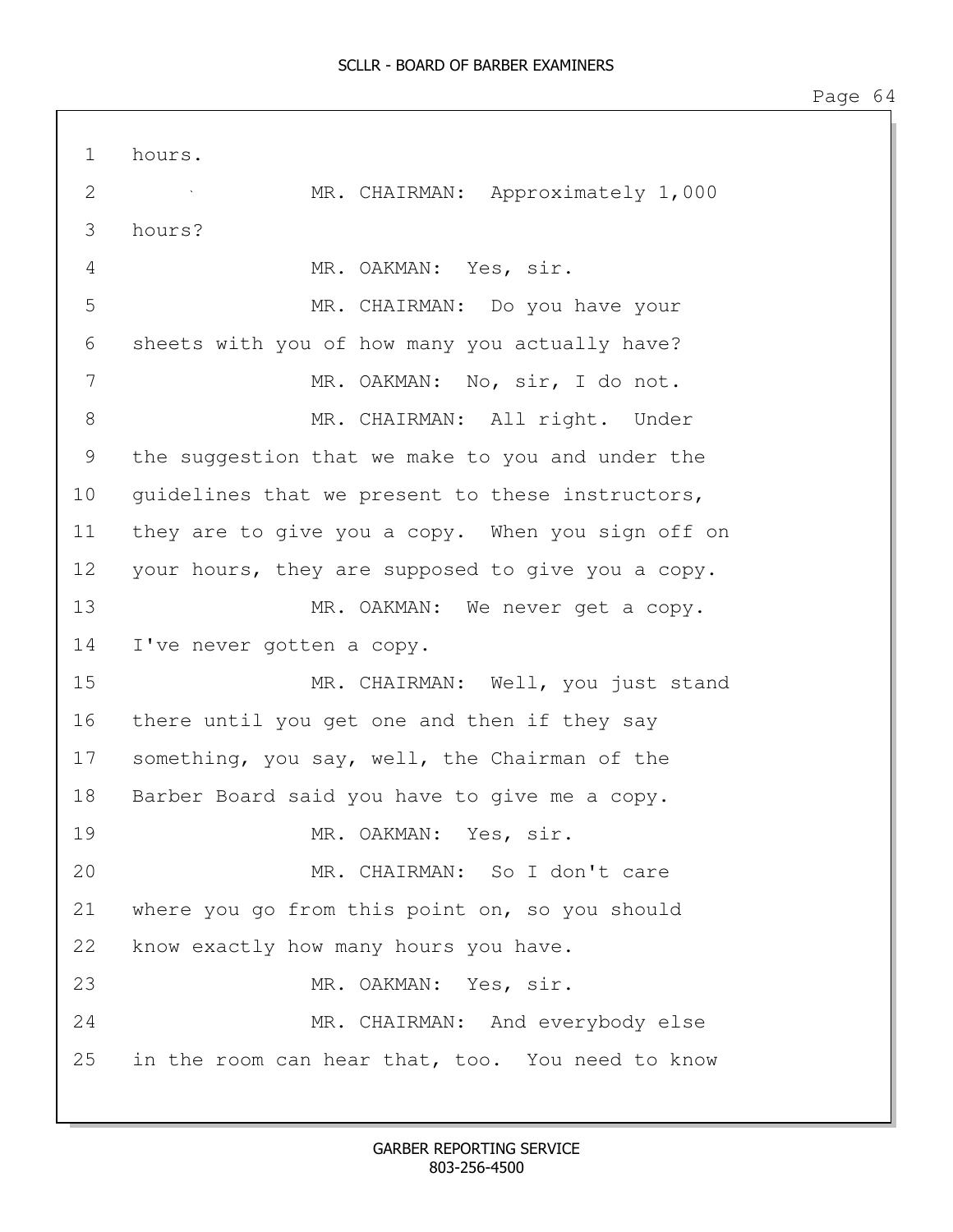1 how many hours you have. And that instructor 2 hands you a copy for you to sign, correct? 3 MR. OAKMAN: Yes, sir. 4 MR. CHAIRMAN: You can ask them to 5 hand you one to sign and you say, well, I want a 6 copy of this, please, and you get one. 7 MR. OAKMAN: Yes, sir. 8 MR. CHAIRMAN: And that way, you 9 don't have to say approximately how many hours, 10 you could tell me how many hours. And I know you 11 just happen to be the first one up here, but 12 that's -- I'm not coming down on you, but we have 13 this all the time. 14 MR. OAKMAN: Yes, sir. 15 MR. CHAIRMAN: And, actually, they 16 did a video of me doing this one time, a 17 suggestion. I'm not even sure this video even 18 exists anymore. But, anyway, so make sure we get 19 that done, please. 20 MR. OAKMAN: Yes, sir. 21 MR. CHAIRMAN: Is this a school or 22 on-the-job training? 23 MR. OAKMAN: No. It's a school, 24 sir. 25 MR. CHAIRMAN: It's a school. So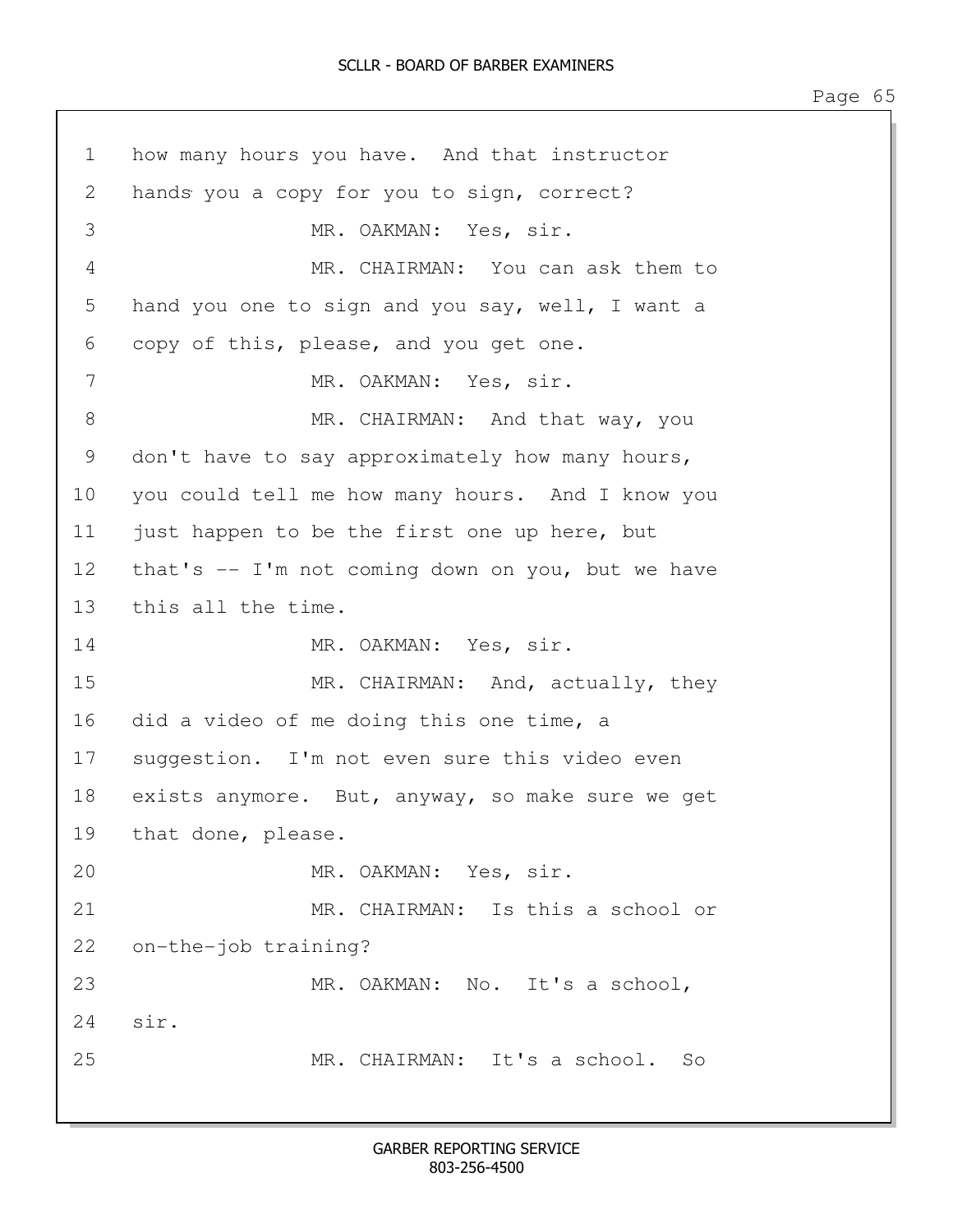| 1  | you have approximately 500 more hours?         |
|----|------------------------------------------------|
| 2  | MR. OAKMAN: Yes, sir.                          |
| 3  | MR. CHAIRMAN: Do you realize the               |
| 4  | fact that we do not give four permits?         |
| 5  | MR. OAKMAN: Yes, sir.                          |
| 6  | MR. CHAIRMAN: You're got to make               |
| 7  | sure this is going to be done.                 |
| 8  | MR. OAKMAN: Yes, sir.                          |
| 9  | MR. CHAIRMAN: And within the                   |
| 10 | parameters of the 500 hours that we give you,  |
| 11 | you'll have approximately a year to get it in. |
| 12 | MR. OAKMAN: Yes, sir.                          |
| 13 | MR. CHAIRMAN: Which you'll have                |
| 14 | plenty of time to do 500 hours, okay?          |
| 15 | MR. OAKMAN: Yes, sir.                          |
| 16 | MR. CHAIRMAN: Do you all have any              |
| 17 | other questions for him?                       |
| 18 | MR. EVANS: I'd like to make a                  |
| 19 | motion that Mr. Oakman be granted his third    |
| 20 | permit.                                        |
| 21 | MR. ROBINSON: Second.                          |
| 22 | MR. CHAIRMAN: All in favor?                    |
| 23 | (Response)                                     |
| 24 | MR. CHAIRMAN: Okay. Good luck,                 |
| 25 | sir.                                           |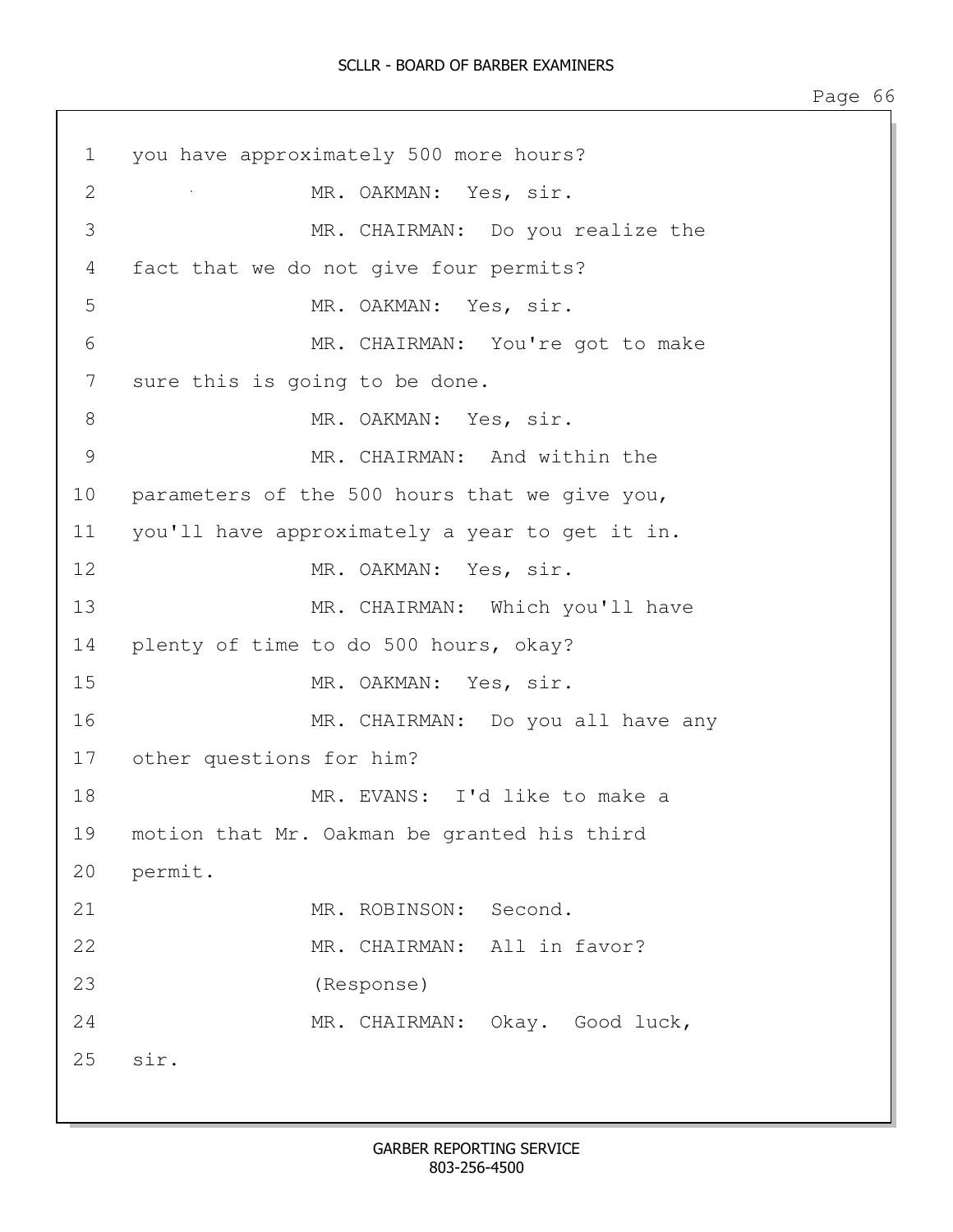## SCLLR - BOARD OF BARBER EXAMINERS

Page 67

1 MR. OAKMAN: Thank you. 2 MR. CHAIRMAN: Tony Hall? Come 3 forward and state your full name for me. 4 MR. HALL: Good morning. My name 5 is Tony Hall. 6 MR. CHAIRMAN: Okay. She's going 7 to swear you in. 8 Tony Hall, having been duly sworn 9 and cautioned to speak the truth, the whole 10 truth and nothing but the truth, testified as 11 follows: 12 MR. CHAIRMAN: Tell us why you're 13 here, sir. 14 MR. HALL: My name is Tony Hall and 15 I'm here to request for a third permit as well. 16 MR. CHAIRMAN: How many hours do 17 you have, sir? 18 MR. HALL: 1127. 19 MR. CHAIRMAN: I like that. Thank 20 you. 1127. Very, very good. So you've been 21 receiving your copies of the hours as I 22 suggested? 23 MR. HALL: Yes, sir. 24 MR. CHAIRMAN: Thank you, very 25 much. And tell us why. Do you have a hardship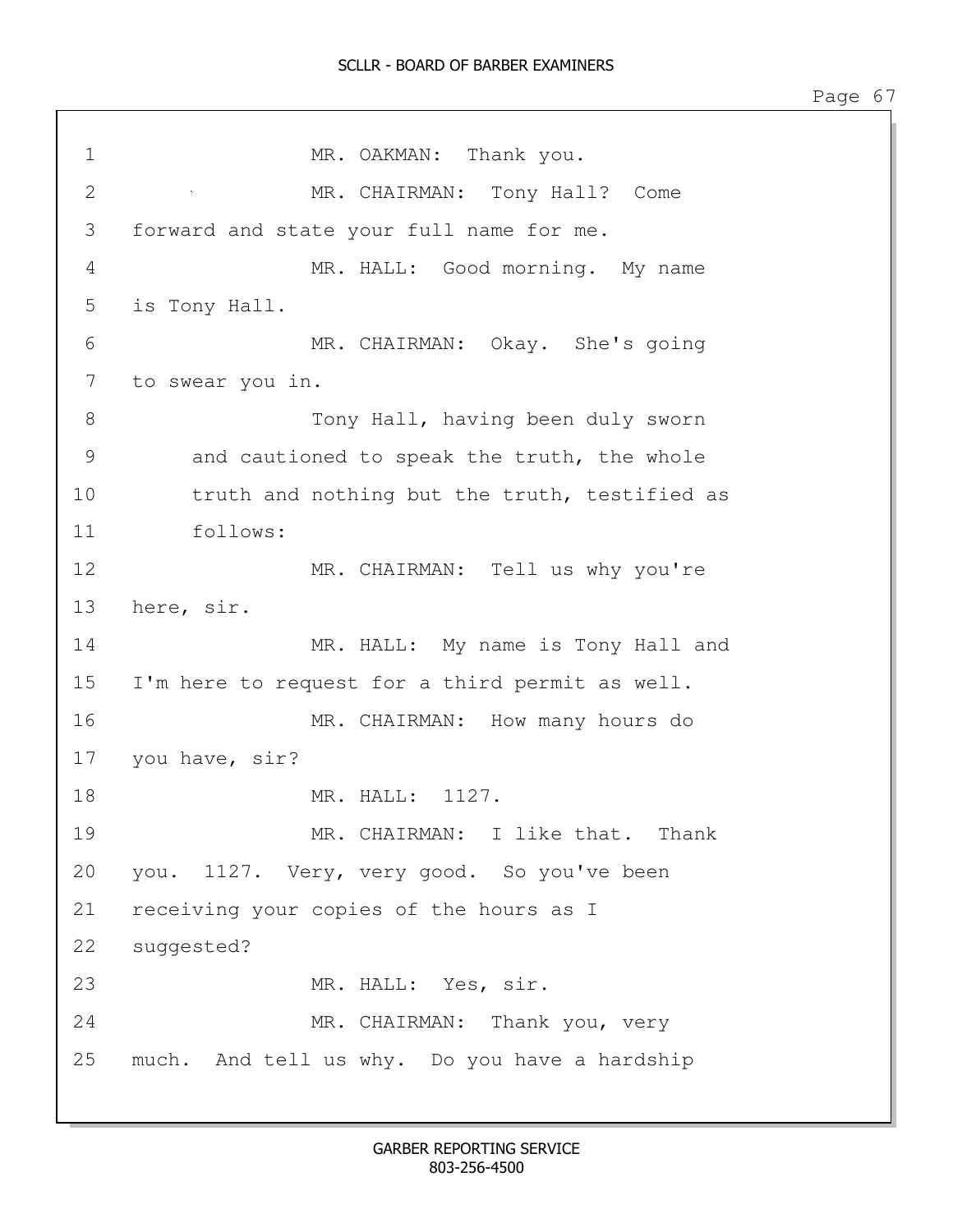1 problem or --

| 2  | MR. HALL: No, sir. What's                          |
|----|----------------------------------------------------|
| 3  | happened is, the reason I'm applying for a third   |
| 4  | permit is, the first permit I applied for, once I  |
| 5  | received it, the school I was applying for never   |
| 6  | opened up and so I never used the first permit. I  |
| 7  | then went to Harley's School of Barber and applied |
| 8  | for another permit and I started going to school,  |
| 9  | I think it was in October. October of last year,   |
| 10 | I started going to Harley's. I started out going   |
| 11 | part time because I was a full-time employee at    |
| 12 | Benedict College. And I quit going to school at    |
| 13 | Benedict to go to school full time around December |
| 14 | of last year. So my permit ran out about 18 days   |
| 15 | ago.                                               |
| 16 | MR. CHAIRMAN: And are you going to                 |
| 17 | be in another school or --                         |
| 18 | MR. HALL: I'm going to the same                    |
| 19 | school.                                            |
| 20 | MR. CHAIRMAN: You'll go to the                     |
| 21 | same school. Do y'all have any questions?          |
| 22 | MR. ROBINSON: No questions.                        |
| 23 | MR. EVANS: All right. Just one                     |
| 24 | question. Based on Mr. Hall's testimony, if it     |
| 25 | can be verified that he never used the first       |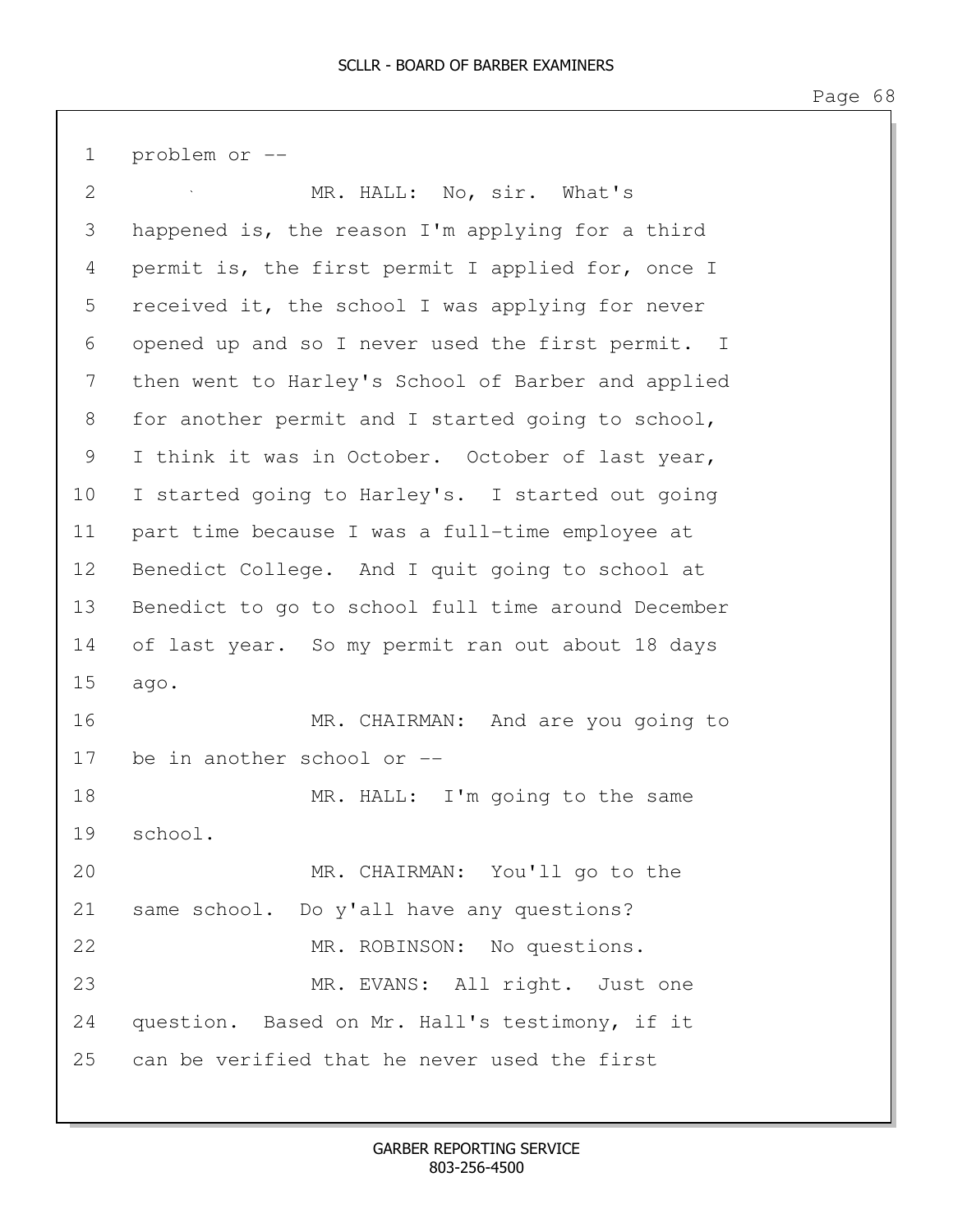1 permit, is there any way possible this could be 2 considered a second permit? 3 MS. HAWSEY: We do not have a way 4 to determine if they used their first permit. We 5 just have a record of the permit being issued. 6 MR. EVANS: Okay. He said the 7 school never opened. Which school was that, sir? 8 MR. HALL: Sir, I don't even know 9 the name of the school, but I think it should be 10 on the permit because the permit was given to me 11 by the instructor and he was saying that he was 12 having a problem as far as getting a Pell grant 13 approved and he had some type of problem as far as 14 zoning parking space. And so, at that time, he 15 just give me my permit and gave me all the 16 information. 17 I thought I could use it at 18 Harley's School, but Harley said I couldn't use 19 that permit, I had to get another permit under his 20 school. So I never used it at all. 21 MR. EVANS: Okay. What was the 22 name of the first school, sir? 23 MR. HALL: I don't even remember 24 it. I don't even remember the school. 25 MR. EVANS: The second school was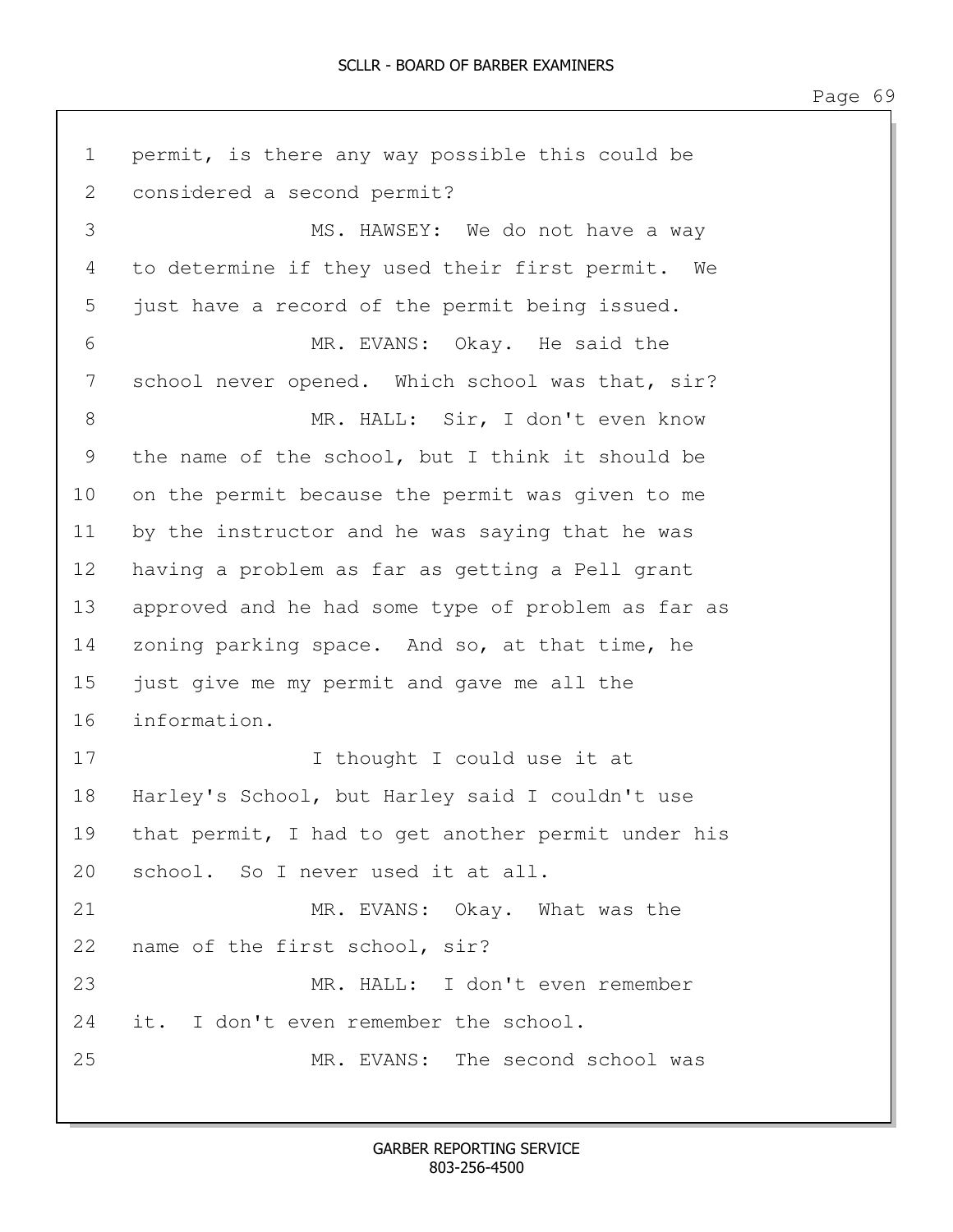1 Harley's -- 2 MR. HALL: Harley's Beauty and 3 Barber. 4 MR. EVANS: Okay. And the first 5 school was different but you don't recall the 6 name? 7 MR. HALL: Yes, sir. 8 MR. EVANS: Okay. 9 MR. HALL: It was supposed to be 10 located on Hampton Street. 11 MR. CHAIRMAN: How many years ago 12 was it? 13 MR. HALL: It was last year. 14 MR. CHAIRMAN: And you don't 15 remember the name of the school? 16 MR. HALL: No. Because when he 17 said I couldn't go there, I was kind of down about 18 it because I had just paid the \$35 for the permit 19 and now I can't use it. And then I thought I 20 could take that permit to Harley's. And when 21 Harley told me I couldn't use it, I just gave it 22 to Harley and he charged me \$35 to send the other 23 paperwork in to get another permit. 24 MS. HAWSEY: Was it possible you 25 were training in a barbershop?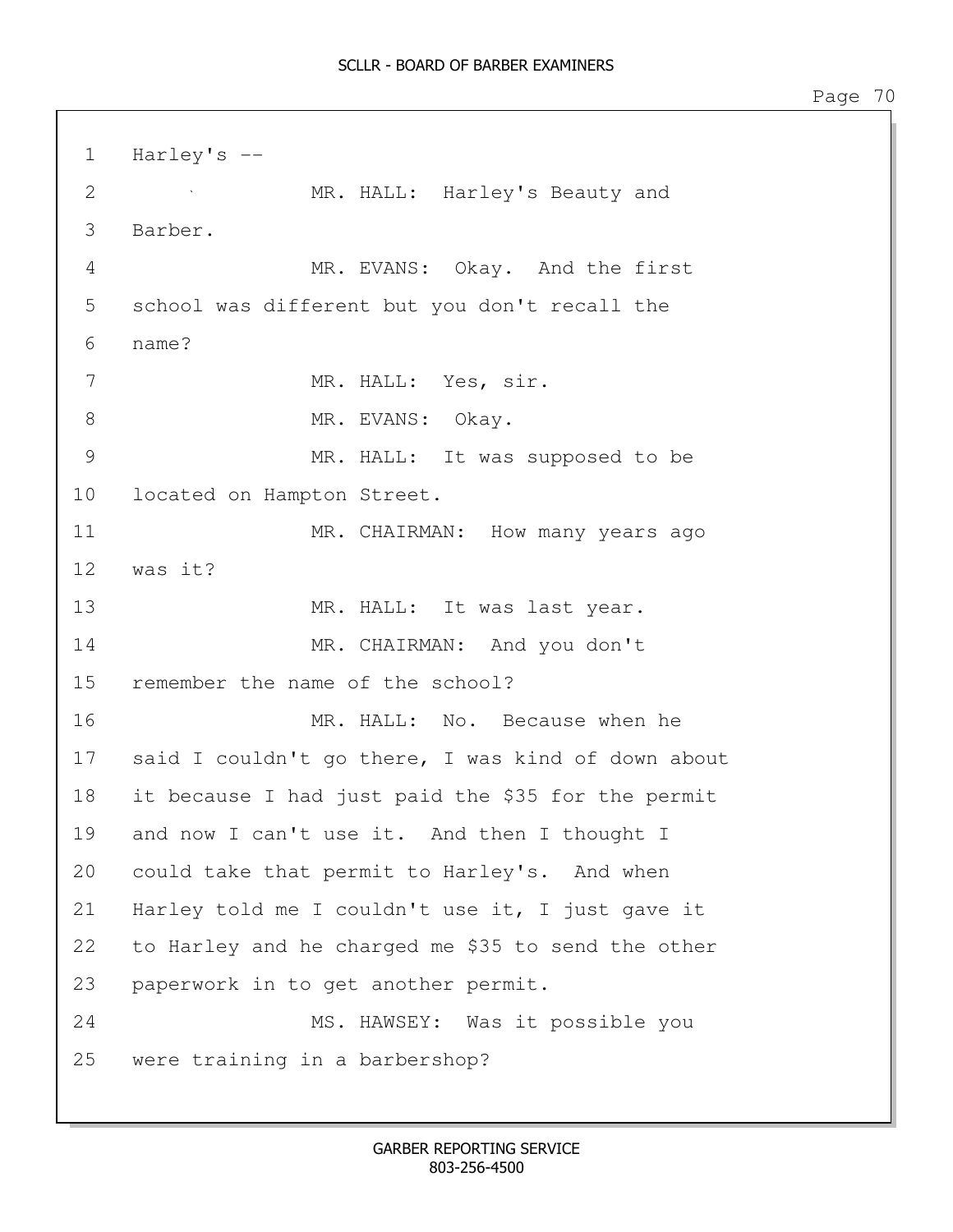1 MR. HALL: No, ma'am. 2 MS. HAWSEY: I mean, this was a 3 school? 4 MR. HALL: No. This was going to 5 be on-the-job training. 6 MS. HAWSEY: Okay. That was not a 7 school. On-the-job training? 8 MR. HALL: It was supposed to have 9 been on-the-job training. 10 MR. CHAIRMAN: Any other questions? 11 MR. EVANS: Still, I think that if 12 it can be verified that that permit was never used 13 to show due diligence to Mr. Hall, is there any 14 way that that permit can be classified as a second 15 permit? I understand the matter of record that 16 permits are issued as requested or upon request. 17 But I think that we have a responsibility here. 18 It just comes in the form of a recommendation 19 and/or a suggestion. 20 MR. CHAIRMAN: Do y'all want to do 21 anything? 22 MR. ROBINSON: We haven't in the 23  $past, so --$ 24 MR. SPOON: So the question is, do 25 you want to count the first permit. It was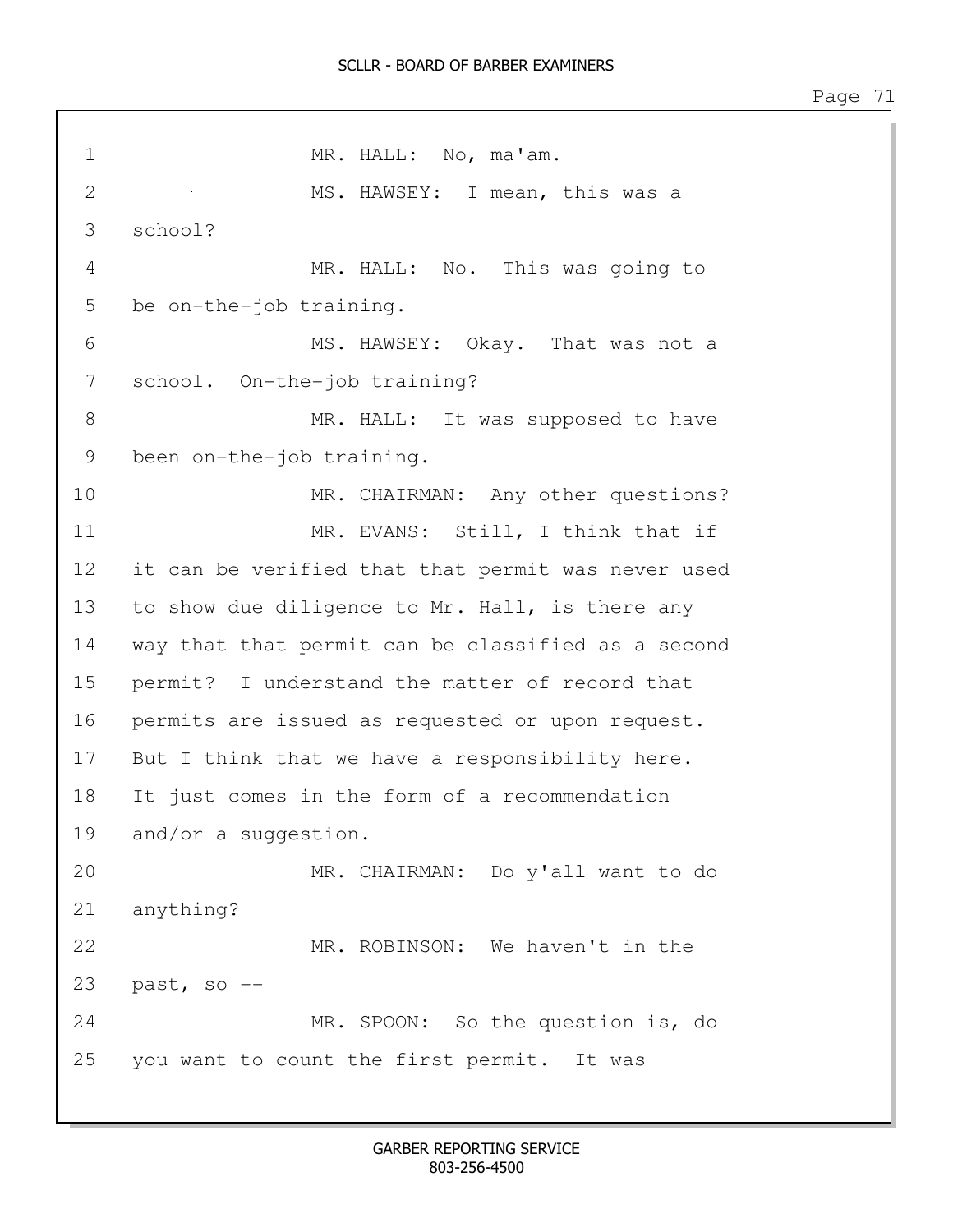1 issued, the applicant paid the fee. Is that 2 correct? 3 MR. HALL: Yes, sir. 4 MR. SPOON: He paid the fee for 5 that first permit, but it was never -- and was 6 there some question about whether or not the first 7 location that you don't recall the name of was 8 actually a barber school at all? 9 MR. HALL: Well, it's my 10 understanding that this individual had at one time 11 worked for Mr. Harley at the school I attend now 12 and he branched off to open up his own place but 13 he was having problems with getting a grant 14 approved for parking. He told me couldn't get a 15 grant approved, then he said that he got turned 16 down because he didn't have sufficient parking 17 space. 18 MR. ROBINSON: With a barbershop, 19 he wouldn't be getting Pell grants and if it was a 20 school, he wouldn't be using OJT, so -- 21 MR. EVANS: What is the person's 22 name? 23 MR. HALL: Abdul Almen. I think 24 that's the name. I can't remember the name. 25 MR. ROBINSON: I wonder if the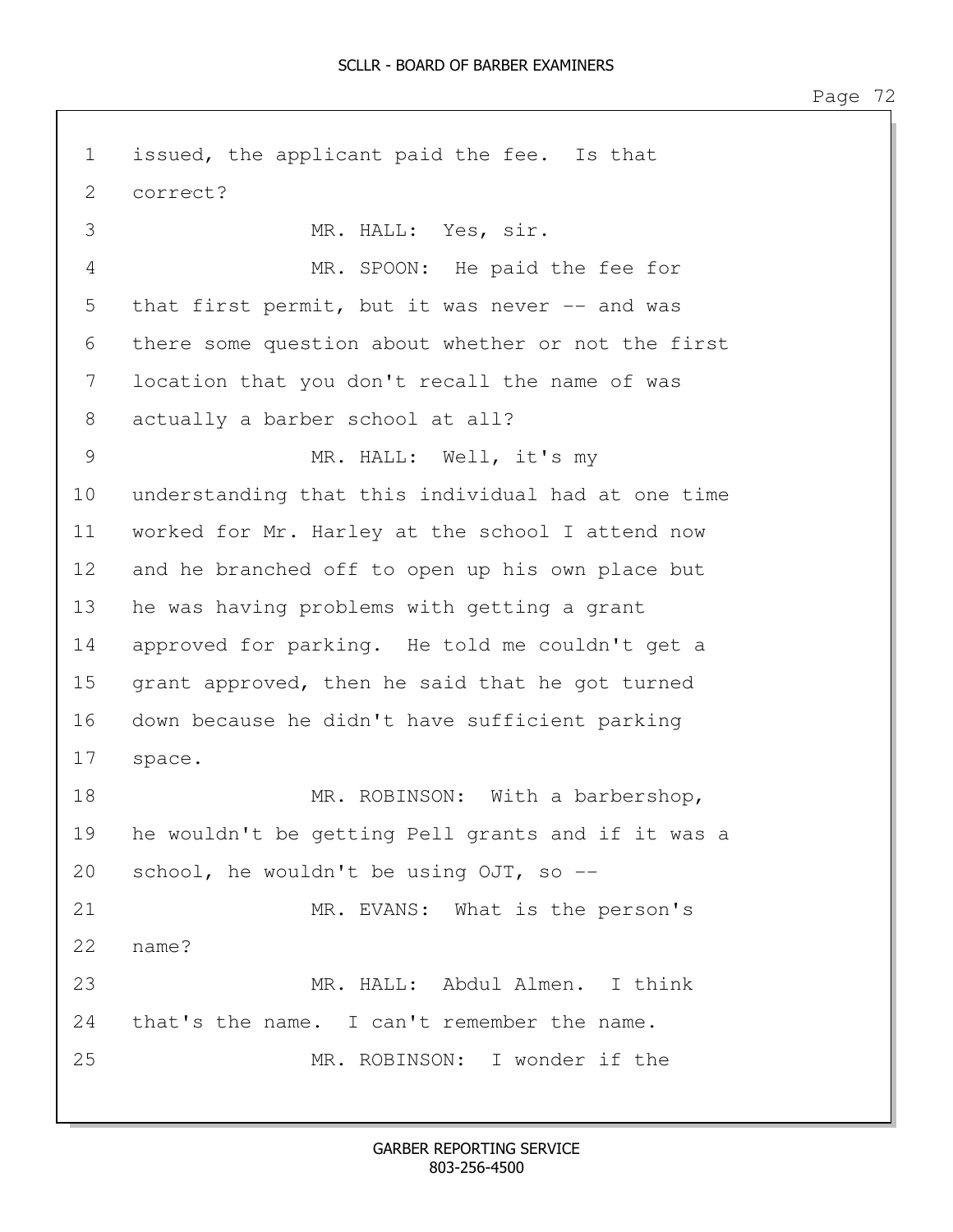1 Board office would have copies of the prior 2 permits that were issued so y'all could look at 3 them. 4 MR. HALL: This is what I was told 5 by Mr. Harley, because I asked him about the name 6 of the school as well and he said that the Board 7 would have a copy of that permit and  $-$ 8 MS. HAWSEY: No, we wouldn't have a 9 copy. We would have record of him having had that 10 permit. 11 MR. CHAIRMAN: The only thing we 12 can do in this particular forum is, we can put an 13 asterisk by it. If it does come up, we can look 14 at it again, then we could always make some 15 changes at that particular point. But I feel like 16 at this particular time with him having 1127 17 hours, he's going to finish anyways. 18 MR. EVANS: That's three months 19 away. 20 MR. CHAIRMAN: Right. It shouldn't 21 be an issue, but if it is an issue then we'll take 22 it under that consideration at that time. But 23 other than that, I don't see any problem, but I 24 think he can finish it. 25 MR. ROBINSON: Mr. Chairman, I make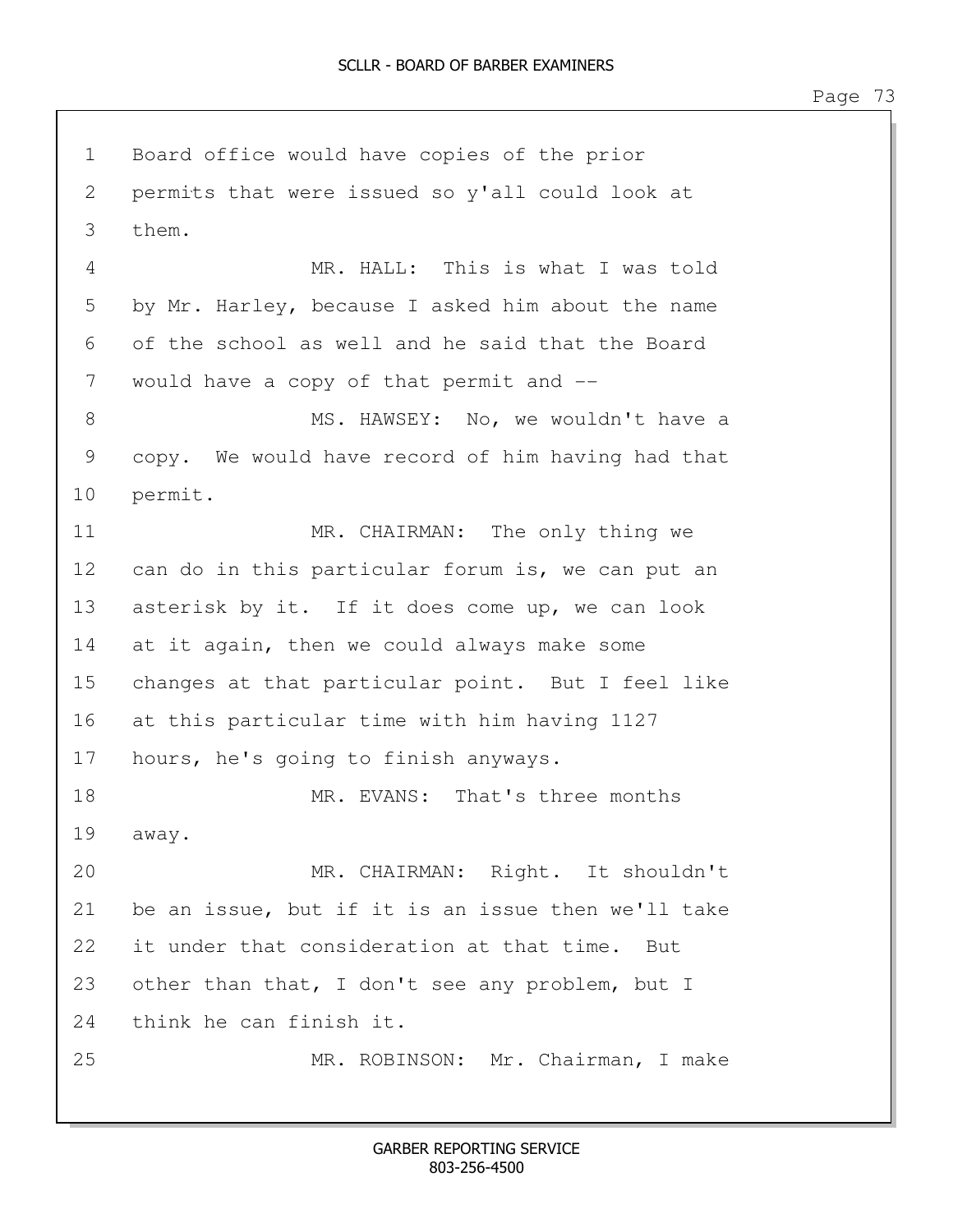1 a motion that we allow Mr. Tony Hall to receive 2 his third student permit. 3 MS. PATTON: And I second it. 4 MR. CHAIRMAN: All in favor? 5 (Response) 6 MR. CHAIRMAN: Okay. 7 MR. SPOON: Did you have a 8 question, Mr. Hall? They've already approved your 9 request. 10 MR. HALL: Yes, sir. I still have 11 a question. 12 MR. SPOON: All right. Is it a 13 question you could ask the Administrator? 14 MR. HALL: Yes, sir. With all due 15 respect, being that I've been out of school for 18 16 days already, is it possible that I can get that 17 permit today so I can go to school tomorrow? 18 MS. HAWSEY: We wouldn't be able to 19 issue it today, sir. You would need to apply with 20 your school and you fill out the proper paperwork 21 and send it in and we will issue it to you. 22 MR. HALL: Okay. 23 MR. CHAIRMAN: Blake Green, third 24 student permit. State your full name for the 25 record for me, please.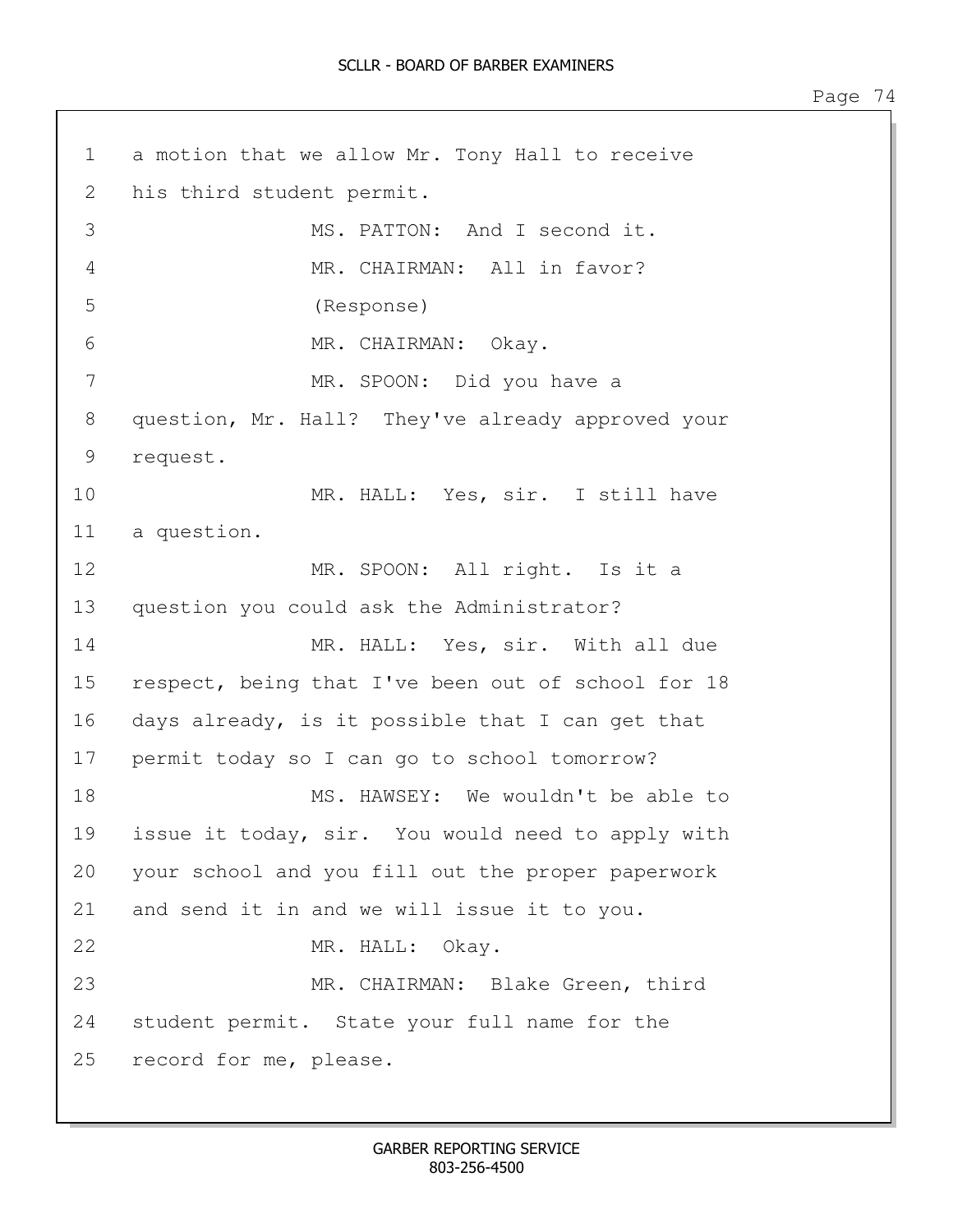1 MR. GREEN: Blake A. Green. 2 MR. CHAIRMAN: You've got to be 3 sworn in. 4 Blake A. Green, having been duly 5 sworn and cautioned to speak the truth, the 6 whole truth and nothing but the truth, 7 testified as follows: 8 MR. CHAIRMAN: How many hours do 9 you have, sir? 10 MR. GREEN: Currently with my last 11 instructor, I have 140. 12 MR. CHAIRMAN: 140 only hours? 13 MR. GREEN: Yes, sir. 14 MR. CHAIRMAN: What happened with 15 your first -- 16 MR. GREEN: I had went to school in 17 Greenville, South Carolina with Number One Cuts 18 under instructor Fred Fielder in -- which allowed 19 2005, and I had a child. So in March of 2006 when 20 I went back to the school, it was empty. He had 21 just packed up and left. I mean, I've been trying 22 to find till today to get my hours from that 23 school, because I had like 900 hours with him that 24 I know and I can't even get no transcript, I can't 25 contact them. So I just gave up with him.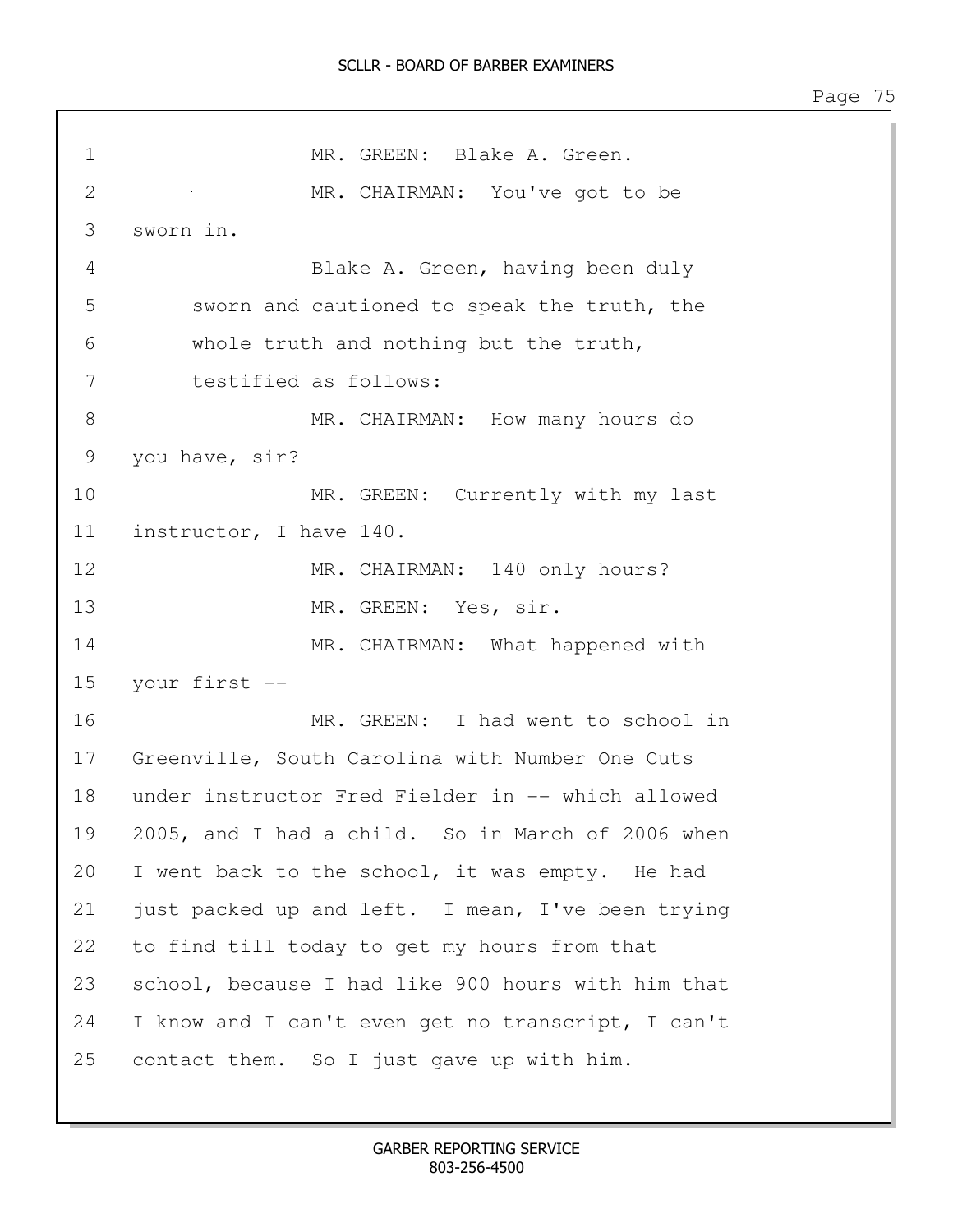| $\mathbf 1$ | So I started going back to school                 |
|-------------|---------------------------------------------------|
| 2           | recently -- well, not school. I went to the       |
| 3           | barbershop recently, with Southside Barbershop in |
| 4           | Spartanburg, South Carolina under instructor      |
| 5           | Daniel Jones. And I was in their barbershop, but  |
| 6           | the business was real, real slow and he was       |
| 7           | charging me a hundred dollars a week for booth    |
| 8           | rent and I was coming out of my pocket for like   |
| 9           | the first rent and I couldn't keep doing it       |
| 10          | because I have a family. So I asked him would     |
| 11          | could he work with me and he was like he couldn't |
| 12          | work with me. So I started searching for other    |
| 13          | instructors in the city, seeing what kind of      |
| 14          | different price ranges and I found one, so I'm    |
| 15          | wanting to go there.                              |
| 16          | MR. CHAIRMAN: All right. Let me                   |
| 17          | go back just a second. What year was it that you  |
| 18          | went with Mr. Fielder?                            |
| 19          | MR. GREEN: Fred Fielder? It was                   |
|             | 20 2005 to March of 2006. In July --              |
| 21          | MR. CHAIRMAN: You started when in                 |
| 22          | 2005?                                             |
| 23          | MR. GREEN: July of 2005.                          |
| 24          | MR. CHAIRMAN: And went how long?                  |
| 25          | Until 2006?                                       |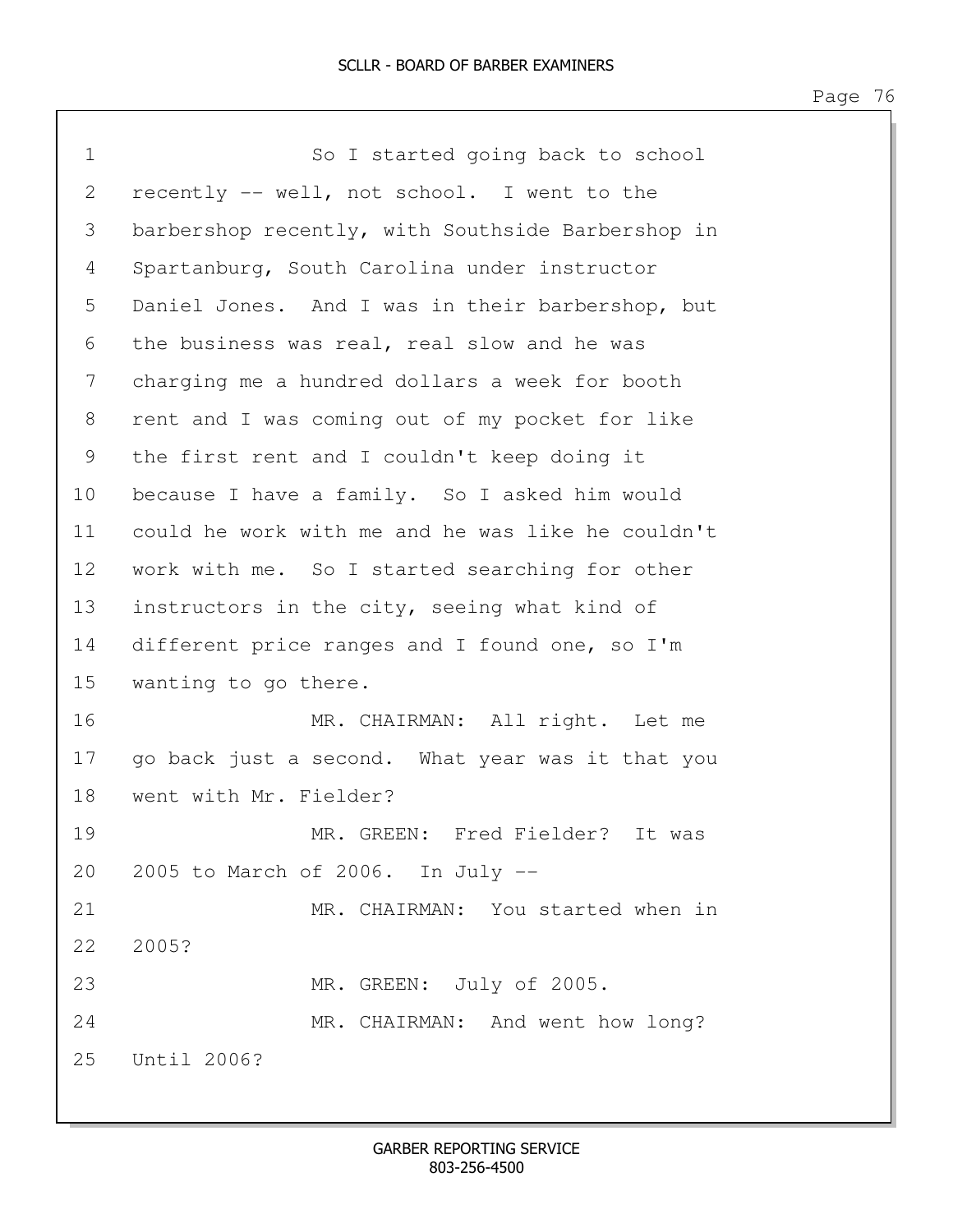1 MR. GREEN: March of 2006. I had a 2 child March 1st. I went back like four days after 3 he was born and the shop was closed, the school 4 was closed. 5 MR. CHAIRMAN: You don't remember 6 the date you started in July? 7 MR. GREEN: Not the exact date. 8 MR. CHAIRMAN: Okay. And how many 9 hours do you approximately think you have? 10 MR. GREEN: 900. 11 MS. PATTON: Well, we know where he 12 is. 13 MR. GREEN: I mean, he just closed 14 the school. 15 MR. CHAIRMAN: I think we need to 16 talk about this in Executive Session. 17 MS. PATTON: Yes. 18 MR. CHAIRMAN: I'd like to hold 19 this one over to Executive Session at this 20 particular point. No offense on you Mr. Green, 21 but we need to find out a little bit more about 22 your hours, so we're going to go into Executive 23 Session here shortly and you will be one of things 24 we discuss. So at this particular time, you are 25 not to leave the building, hang around. Once we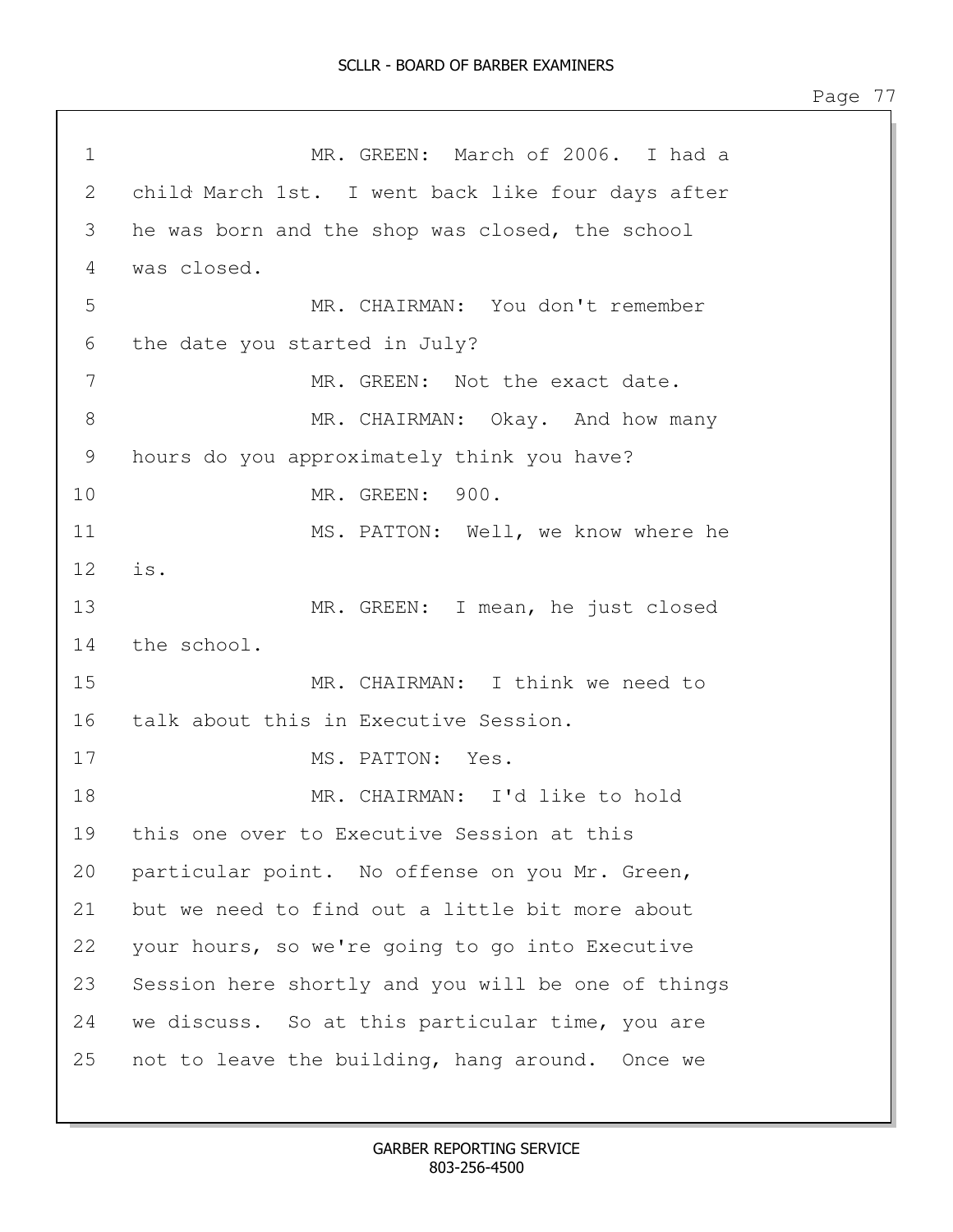```
1 do this, we'll go into Executive Session. It 
2 usually lasts about 15, 20 minutes, sometimes 
3 little longer depending on how many we have to 
4 deal with and so forth.
5 So if you will just hang around,
6 what we're trying to do is going to try to figure 
7 out how to help you with the hours, okay?
8 MR. GREEN: Okay.
9 MR. CHAIRMAN: Now, wait a minute. 
10 Before you go, do y'all have any other questions 
11 for him at this point?
12 (No response)
13 MR. CHAIRMAN: No questions. You 
14 said you've approximately now have got what?
15 MR. GREEN: 140. Because the 
16 business was real slow and he was charging me a 
17 hundred dollars a week for me just to be starting
18 back off and I couldn't afford it. My first 
19 couple of weeks, I was coming out of my pocket 
20 because I wasn't making no money there. I was 
21 coming out of my pocket.
22 MR. CHAIRMAN: And who do you plan
23 on going to?
24 MR. GREEN: Reggie's Unique Cuts
25 under Reggie Rice.
```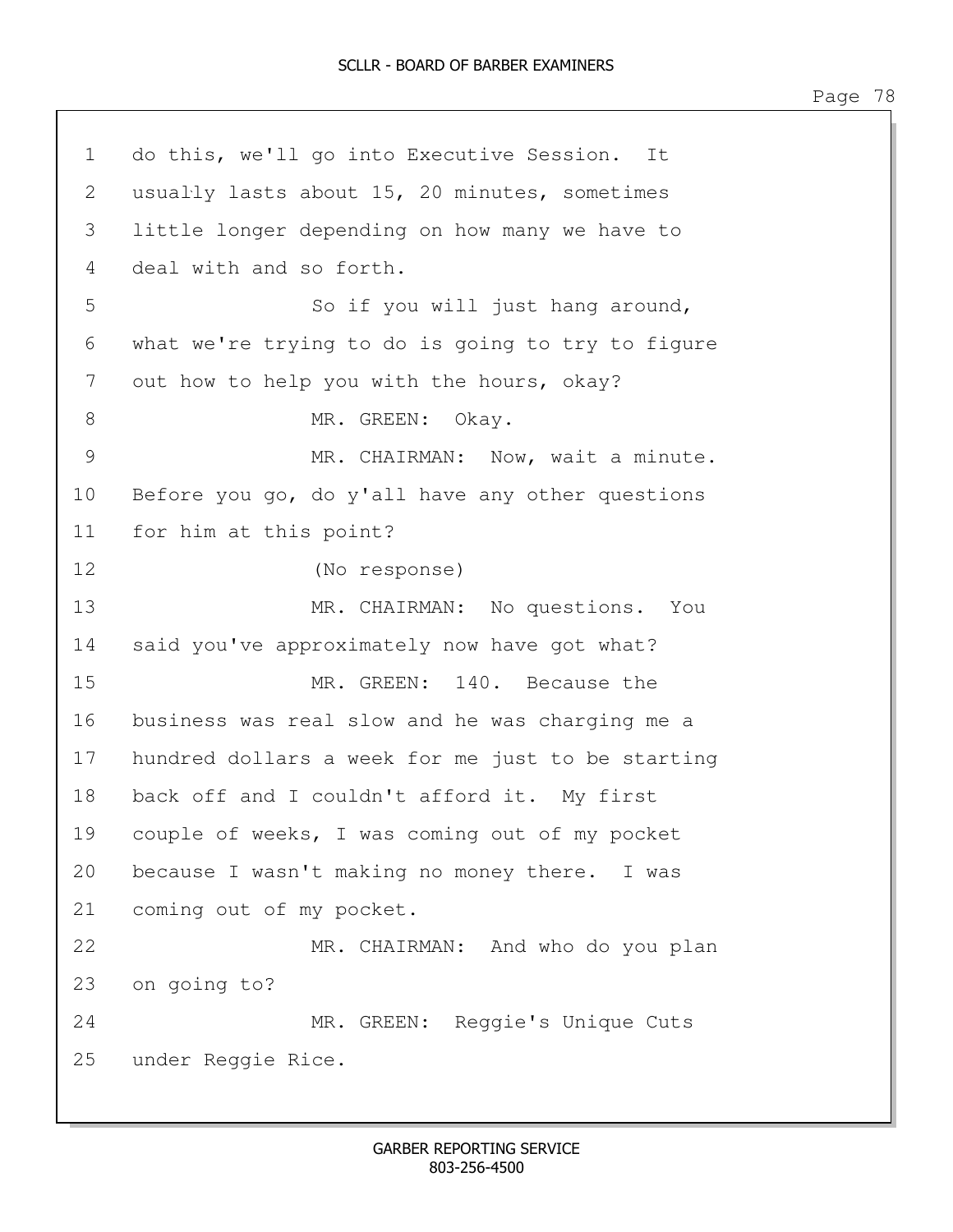1 MR. CHAIRMAN: What's the name of 2 it again, sir? 3 MR. ROBINSON: Reggie Rice. 4 MS. PATTON: So your 140 came from 5 Daniel? 6 MR. GREEN: Yes, ma'am. 7 MS. PATTON: And where was 8 Mr. Fielder's shop at the time? 9 MR. GREEN: Well, the first school 10 we was at was on Poinsett Highway in Greenville. 11 Then while I was at the school, he moved to 12 Augusta Road. That's where it closed down at. 13 MR. CHAIRMAN: All right. 14 MR. SPOON: And where did the 900 15 hours come in? I'm just trying to clarify. At 16 one point, you said something about 900 hours. 17 MR. GREEN: At the school, Greg 18 Fielder. 19 MS. PATTON: Did you do it at 20 Poinsett or Augusta Road? 21 MR. GREEN: At both because he 22 moved. Because we was at Poinsett and he moved 23 the school. 24 MR. SPOON: So is that 900 plus 25 140?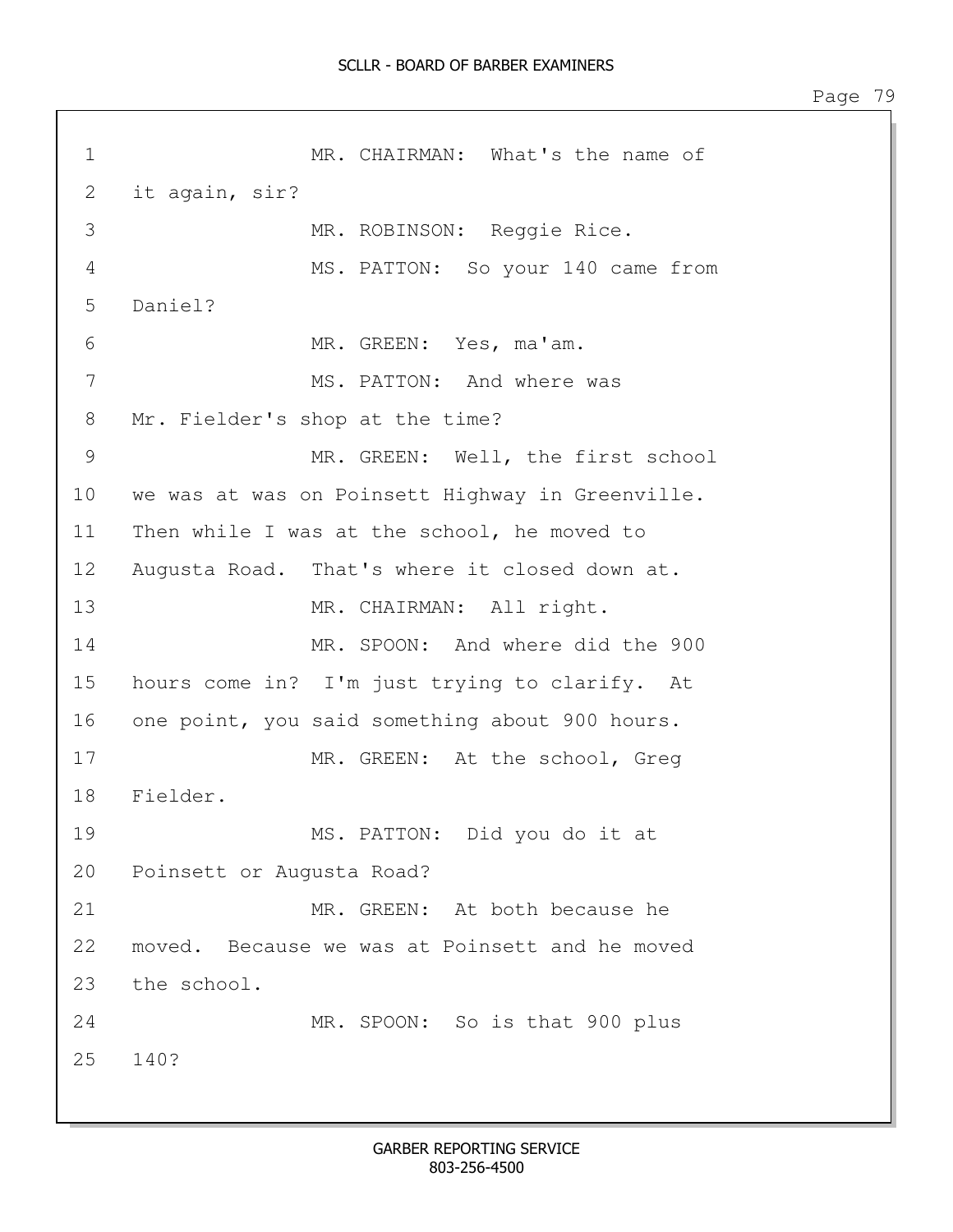1 MR. GREEN: I don't have the 2 transcript for them hours. The 140 comes from 3 Daniel Jones. 4 MR. CHAIRMAN: Yeah. So it would 5 be approximately 1100. 6 MS. PATTON: And you did this when? 7 When were you with Mr. Fielder? 8 MR. GREEN: I was with Mr. Fielder 9 in July of 2005 to March of 2006. I really can't 10 say March because after my little boy was born, I 11 went back like four days later and the school was 12 gone, so I didn't really do anything in March. 13 MS. PATTON: Okay. 14 MR. CHAIRMAN: All right. If 15 you'll hang around, we'll come back to you. 16 MR. GREEN: All right. 17 MR. CHAIRMAN: Approval of 18 apprentice registered/master haircare application, 19 Rodney Talbert. 20 MR. TALBERT: Good morning. 21 MR. CHAIRMAN: Mr. Talbert, state 22 your full name and you'll be sworn in. 23 MR. TALBERT: My name is Rodney 24 Talbert. 25 Rodney Talbert, having been duly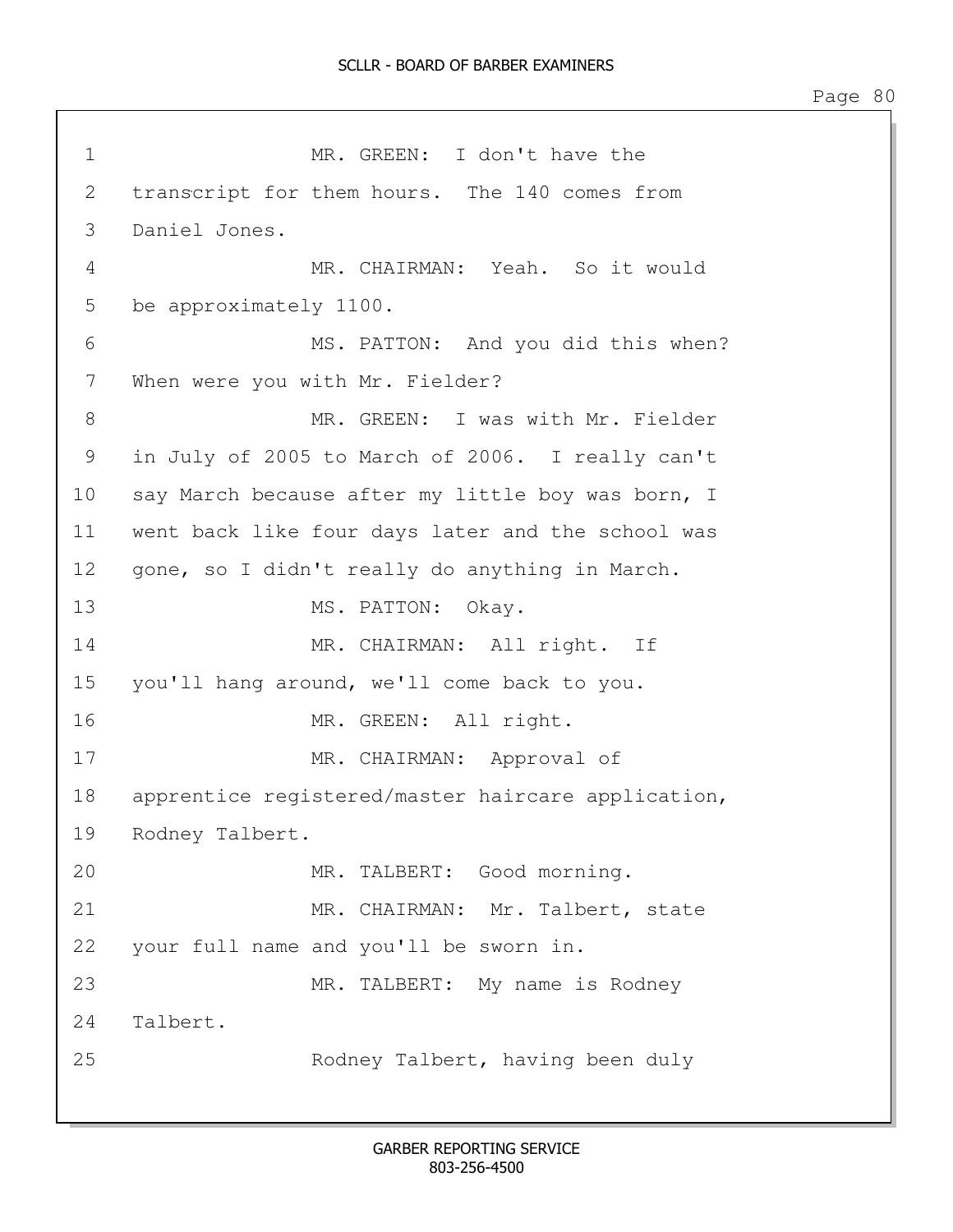1 sworn and cautioned to speak the truth, the 2 whole truth and nothing but the truth, 3 testified as follows: 4 MR. CHAIRMAN: All right. 5 Mr. Talbert, tell us why you're here. 6 MR. SPOON: You may want to hear 7 from the Administrator and just what questions did 8 the staff have about this application. 9 MS. HAWSEY: We received his 10 application from the testing and he was eligible 11 to receive a license. However, when we received 12 it, he had a criminal background report and, as 13 you know, when we receive an application with 14 that, we would like the Board to review it. We do 15 not approve applications at staff level with 16 criminal background reports per your request. 17 MR. CHAIRMAN: Now, you've already 18 been to school? 19 MR. TALBERT: Yes, sir. 20 MR. CHAIRMAN: So you've already 21 been through this once? 22 MR. TALBERT: Yes, sir. 23 MR. CHAIRMAN: Because when you 24 applied, you had to go through this. So you're 25 waiting to get what kind of license?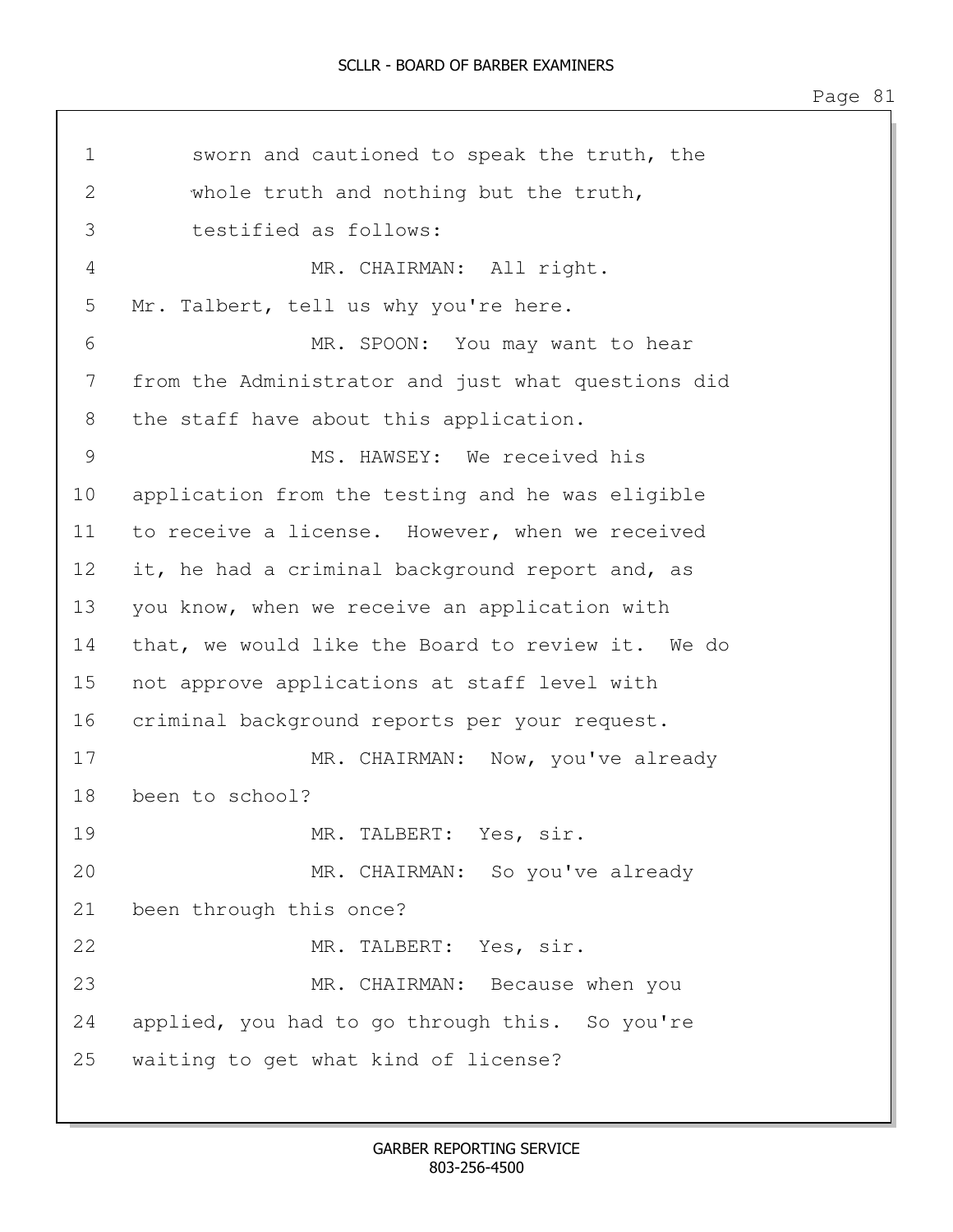| $\mathbf 1$       | MR. TALBERT: Registered.                                                 |
|-------------------|--------------------------------------------------------------------------|
| 2                 | MR. CHAIRMAN: Registered?<br>$\mathcal{F}^{\mathcal{G}}_{\mathcal{G}}$ . |
| 3                 | MR. TALBERT: Yes, sir.                                                   |
| $\overline{4}$    | MR. ROBINSON: Mr. Talbert, are you                                       |
| 5                 | currently on probation or parole?                                        |
| 6                 | MR. TALBERT: No, sir.                                                    |
| 7                 | MS. HAWSEY: He's reinstating his                                         |
| 8                 | registered barber license.                                               |
| $\mathcal{G}$     | MR. CHAIRMAN: So he's already been                                       |
| 10                | a barber for how long?                                                   |
| 11                | MS. HAWSEY: He's just been allowed                                       |
| $12 \overline{ }$ | -- did you allow it to lapse and then you had to                         |
| 13                | re-take the practical exam?                                              |
| 14                | MR. TALBERT: Yes, ma'am.                                                 |
| 15                | MS. HAWSEY: Okay.                                                        |
| 16                | MR. CHAIRMAN: So why did it lapse,                                       |
|                   | 17 sir?                                                                  |
| 18                | MR.<br>TALBERT: Oh, no. I ain't                                          |
| 19                | never had them. But I went to school in Georgia                          |
| 20                | and I transferred my hours. I finished in                                |
| 21                | Georgia, but I transferred because they said I can                       |
| 22                | -- they require 1500 hours so they said I could do                       |
| 23                | that, and that's what I did.                                             |
| 24                | MR. CHAIRMAN: All right. Let's go                                        |
| 25                | back here, now. Ms. Hawsey, can you help us out                          |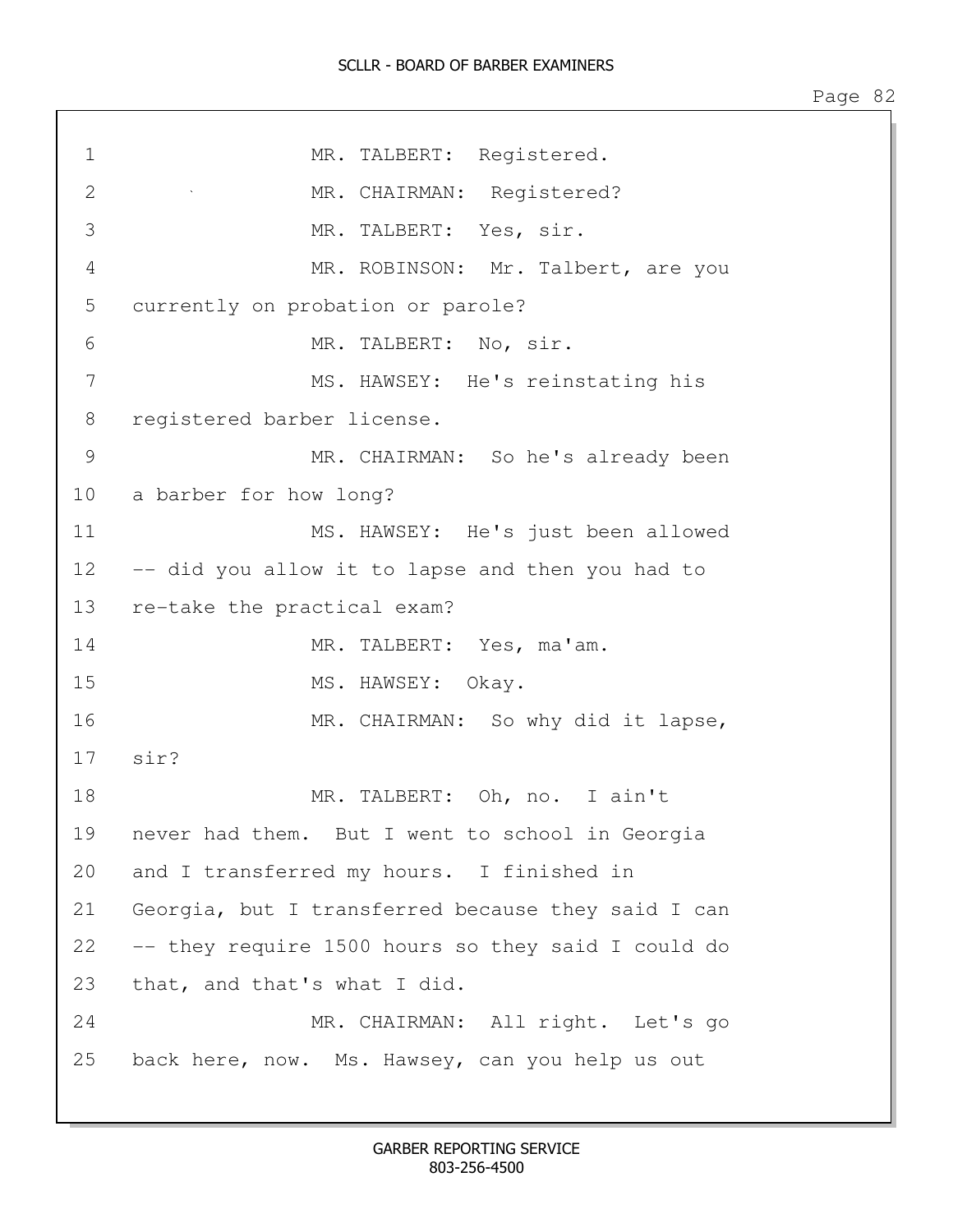| $\mathbf 1$   | here a little bit and what's going on.             |
|---------------|----------------------------------------------------|
| $\mathbf{2}$  | MS. HAWSEY: When I reviewed his                    |
| 3             | application prior to placing it on the agenda, I   |
| 4             | noticed that you had a previous registered barber  |
| 5             | license with us.                                   |
| 6             | MR. TALBERT: Well, no. I went to                   |
| 7             | school like years back in '03 off of Wade Hampton. |
| $8\,$         | I maybe had probably like a thousand hours or      |
| $\mathcal{G}$ | something like that. But then I moved to Georgia   |
| 10            | because my wife's in the military. So I had went   |
| 11            | back to school so I started all back over again.   |
| 12            | They said I could have sent my hours, but I never  |
| 13            | found my -- you know, I never called or nothing.   |
| 14            | I just went back to school and did it all over     |
| 15            | again in Georgia.                                  |
| 16            | See, when we moved, I just                         |
| 17            | transferred my hours to here, South Columbia,      |
| 18            | Columbia, and I just came and took the test.       |
| 19            | MR. SPOON: On the application,                     |
| 20            | sir, on the first page, the very last thing that   |
| 21            | is asked, there's a field there for reinstatement  |
| 22            | and you did not check reinstatement. So can the    |
| 23            | Board take that to mean that you've never had a    |
| 24            | South Carolina license of any sort?                |
| 25            | MR. TALBERT: No. I've never had                    |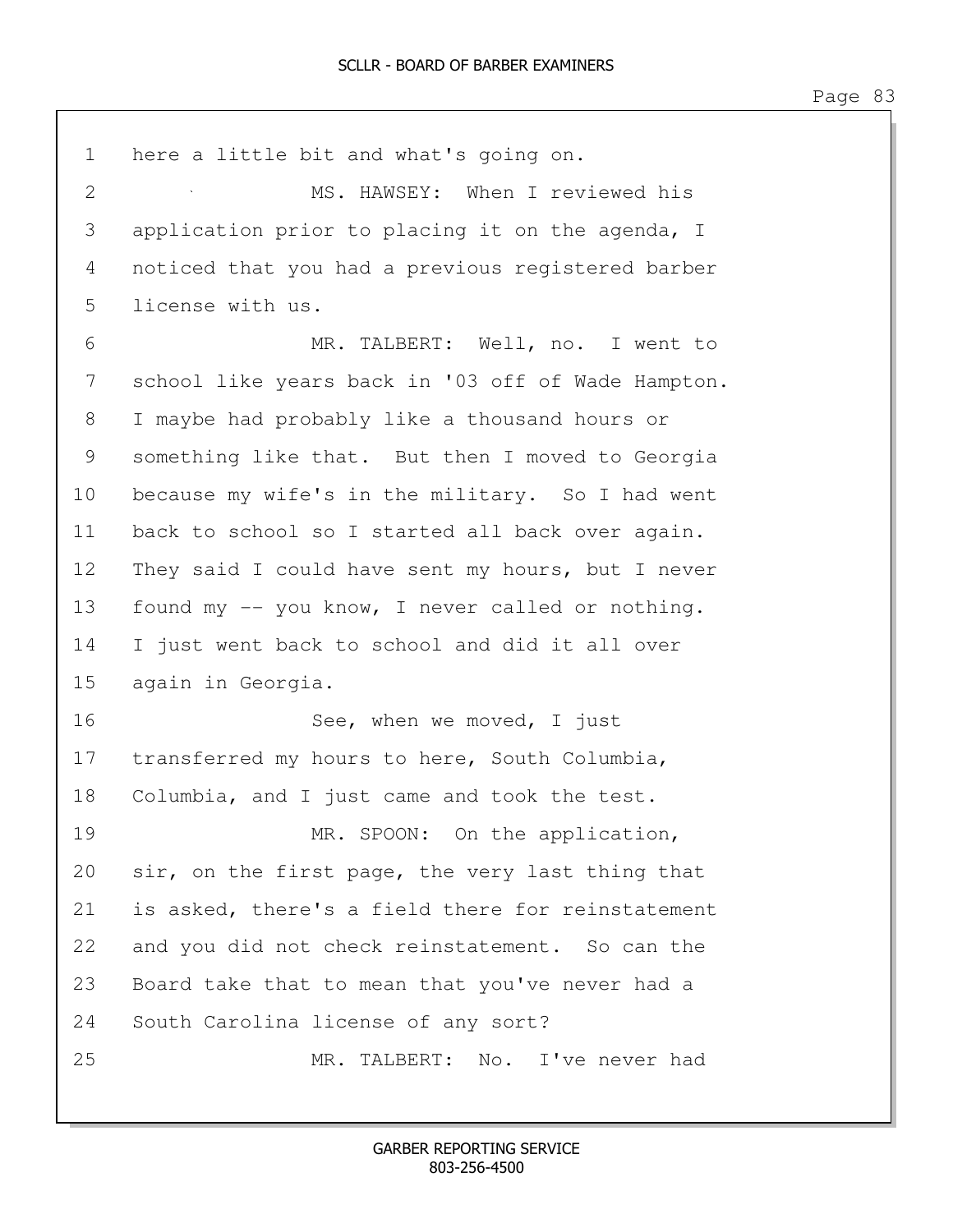1 no South Carolina license. I went to school but I 2 never had no license. I think I transferred my 3 transcript -- 4 MR. ROBINSON: Yeah. You didn't 5 transfer hours. You did your barber college all 6 together over again in Georgia. 7 MR. TALBERT: Yes, sir. 8 MR. ROBINSON: And now you're 9 coming back to South Carolina and you're trying to 10 transfer those hours so you can take -- you took 11 the exam here and passed the exam, but you had a 12 criminal background and that's why you're here. 13 That's why I asked you if you were on probation or 14 parole. 15 MR. TALBERT: No, sir. 16 MR. ROBINSON: What is the 17 disposition of -- I see a charge 3911. What's the 18 disposition of that charge? 19 MR. TALBERT: Well, I have never 20 went to court for it so I don't know why they put 21 it on my record. I had got a lawyer for it to 22 beat the case, but they got no proof or nothing. 23 They just said she just said something I did, but 24 they ain't got no proof of it but he locked me up 25 anyway. So I went and got a lawyer but I never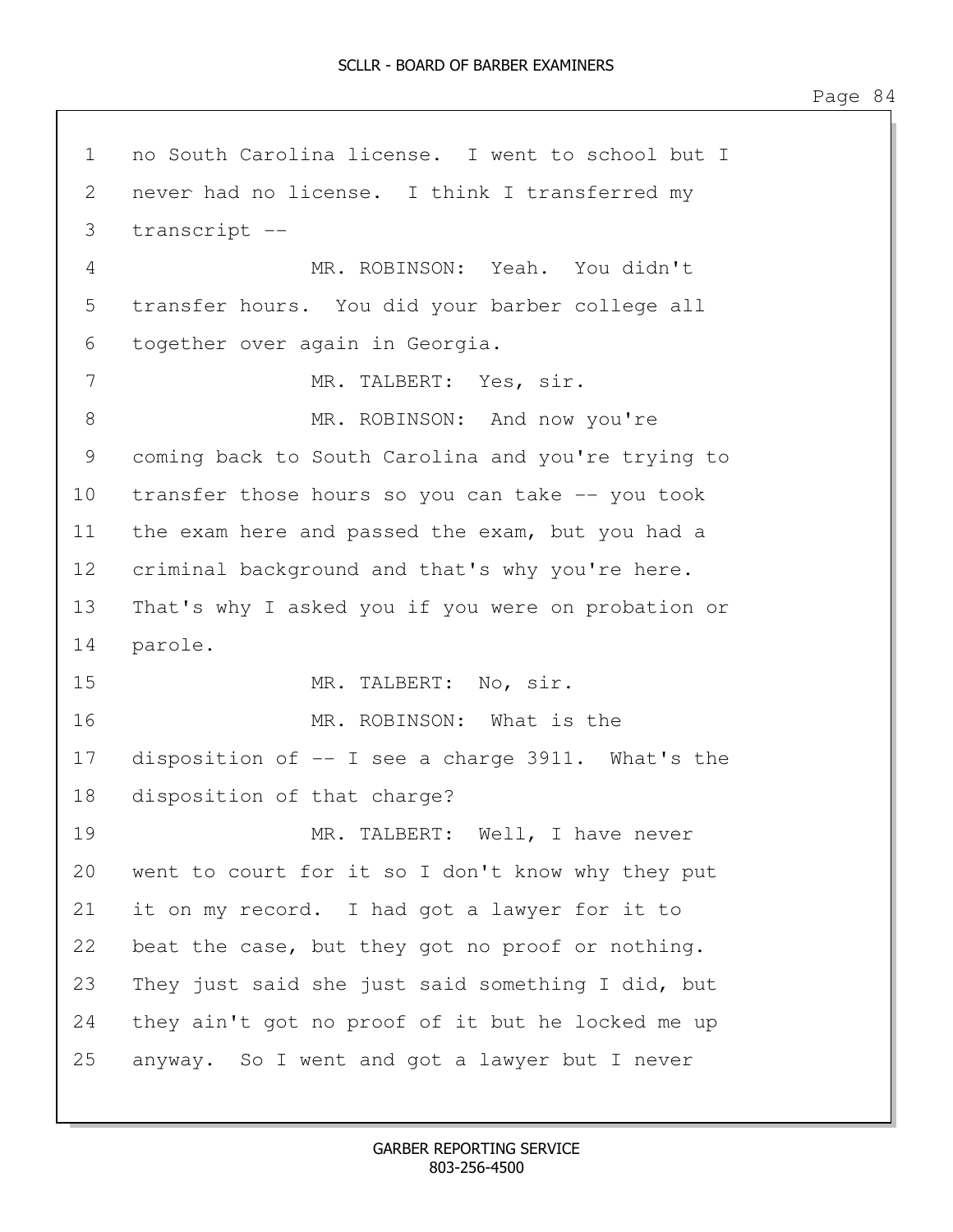1 been to court about it. 2 MR. ROBINSON: So the charges are 3 pending to your knowledge? 4 MR. TALBERT: Yes, sir. 5 MR. ROBINSON: Okay. So the only 6 thing at issue is, the 2011 charge is pending? 7 MR. TALBERT: Yes, sir. 8 MR. ROBINSON: The CDV. Okay. 9 MR. CHAIRMAN: You've had a fair 10 amount of domestic violence; is that correct? 11 MR. TALBERT: Yes, sir. 12 MR. CHAIRMAN: And the crack 13 cocaine was dismissed. You were convicted of 14 disorderly conduct in '92, criminal domestic 15 violence in '94, gun laws in '94, assault and 16 battery in '96. It seems like every two years 17 you're going through something. 18 MR. TALBERT: Well, just like the 19 gun, I don't understand because it was my gun in 20 my name. I don't understand why I got charged 21 with it. 22 MR. CHAIRMAN: Probably because 23 you've been in jail before on domestic violence, I 24 would imagine. I'm not a judge so I don't know. 25 Driving under the influence in '99. Then we skip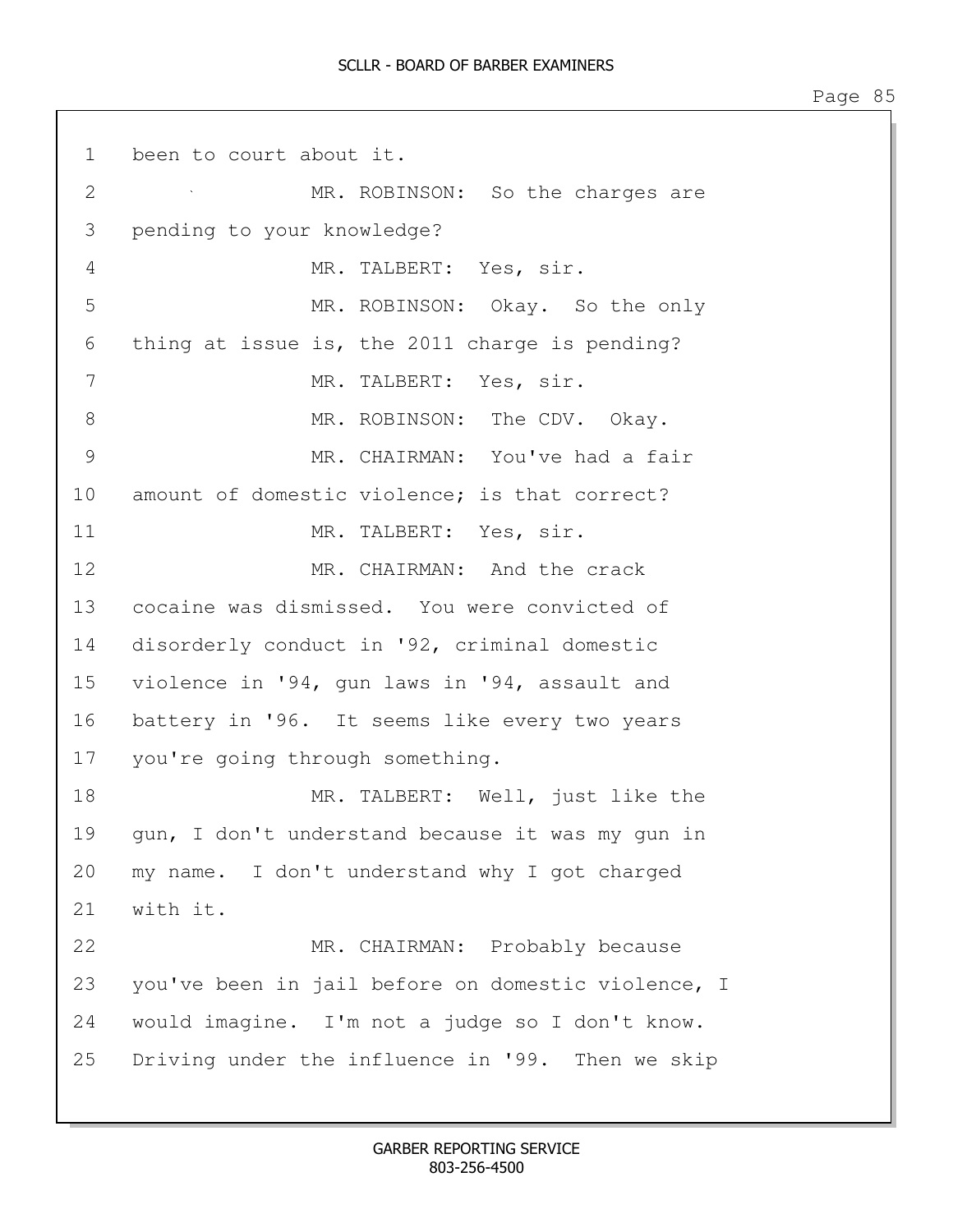1 to 2005, so we did go four years. But you've got 2 twice in 2005 and then in 2011 you did go a 3 while. 4 Convince us why we should give you 5 a license. That's what I'm trying to tell you. 6 Now, if you were looking at this, why would you 7 want me to give you a license? Why should I? 8 Obviously, you've got a big history here. Why 9 should I? 10 MR. TALBERT: Because I worked 11 hard for it. I mean, I ain't really no trouble 12 maker. 13 MR. CHAIRMAN: No. You ain't been 14 in no trouble except that right now you're in 15 trouble because we have a conviction of -- well, 16 we don't have a conviction, but we've got a 17 domestic violence thing going on in 2011. 18 MR. TALBERT: Well, that's going to 19 get throwed out anyway. 20 MR. CHAIRMAN: But we don't know 21 that. 22 MR. TALBERT: I understand. 23 MR. CHAIRMAN: We don't know that. 24 MR. TALBERT: You're right. 25 MR. CHAIRMAN: It's just a big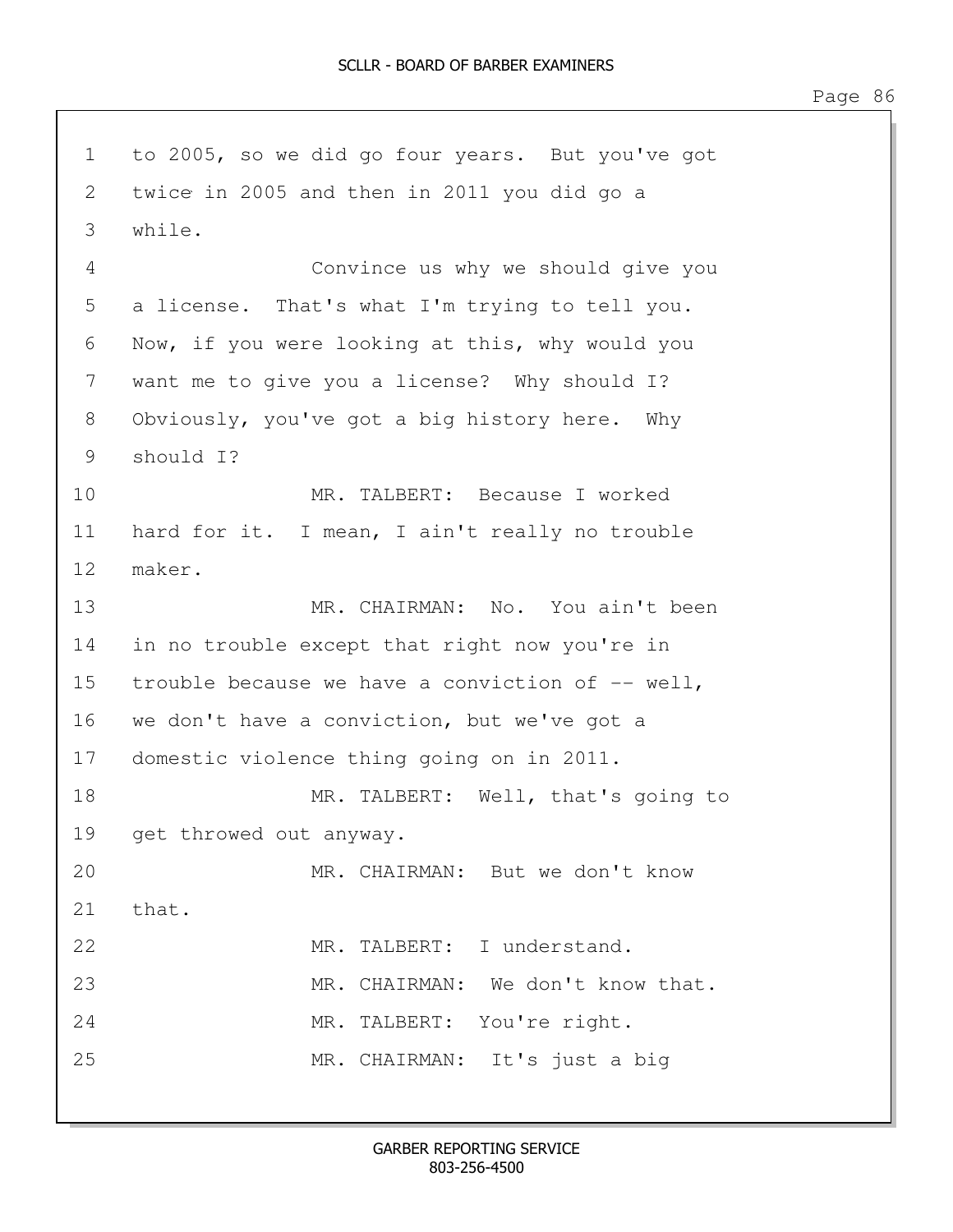1 history here, that's what I'm saying. 2 MR. TALBERT: I understand. 3 MR. SPOON: Understand, 4 Mr. Talbert, that when you answer that question on 5 the application, the Board -- and you're entitled 6 to have a copy of what they have as well -- but 7 the Board has a copy of your SLED check, your 8 state criminal background check, just to make you 9 aware. 10 MR. TALBERT: Yes, sir. 11 MR. SPOON: So that is what the 12 Board is referring to. And if you want to look at 13 my copy here, you're welcome to it. 14 MR. CHAIRMAN: Any more questions 15 for him? 16 MR. EVANS: Just a few, 17 Mr. Talbert. I'm the public member on the Board. 18 I'm not a barber. 19 MR. TALBERT: Yes, sir. 20 MR. EVANS: And my responsibility 21 is to protect the citizens of the state of South 22 Carolina as it pertains to the barbering industry. 23 For 21 years you've been pretty much in and out of 24 the system here with criminal activity. Have you 25 changed?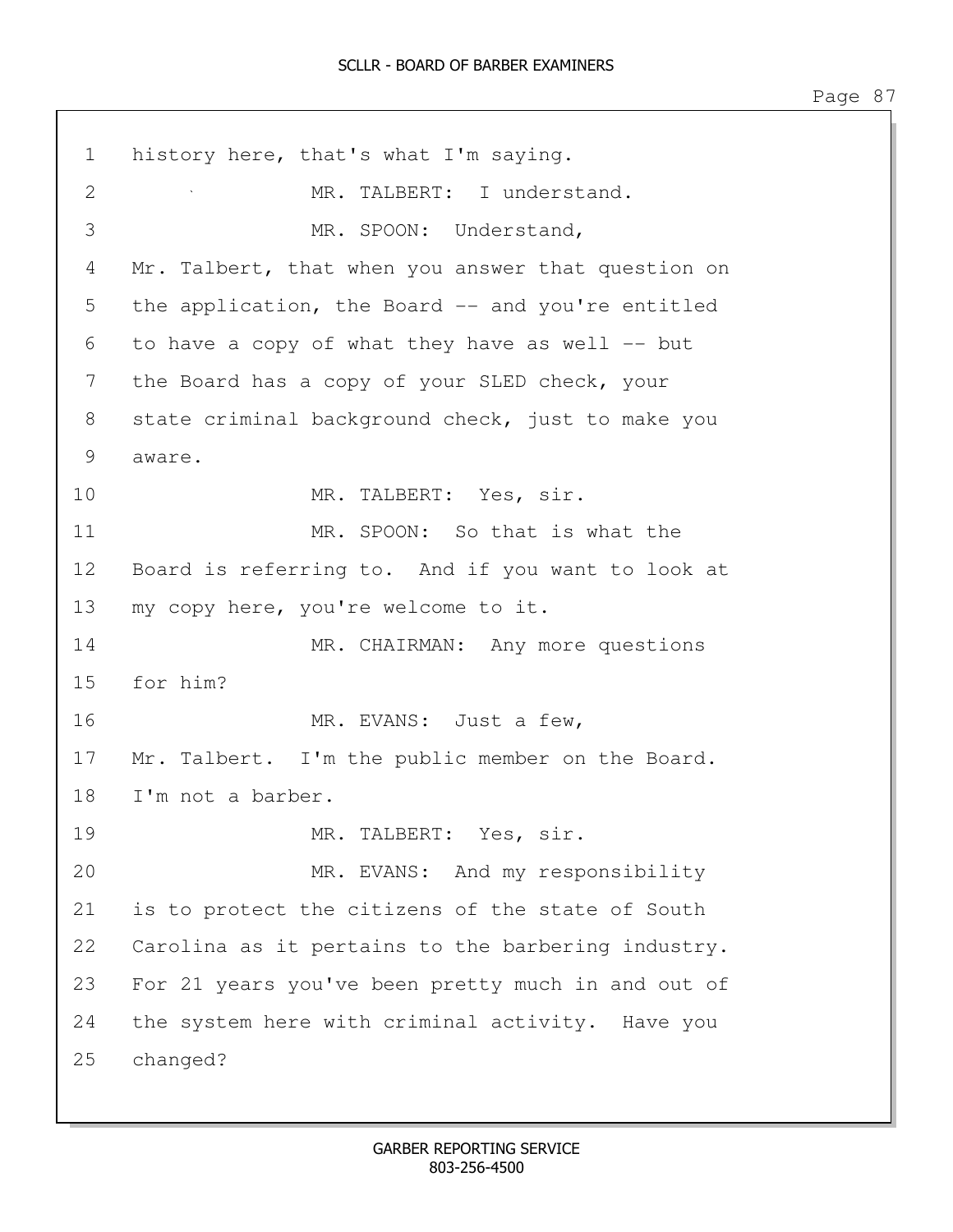1 MR. TALBERT: Yes, sir. I mean --2 yes, sir. 3 MR. EVANS: Are you receiving any 4 kind of counseling? You understand the nature of 5 my questions, right? Why I'm concerned? Because 6 there are some violent acts. 7 MR. TALBERT: But them charges 8 really are minor. 9 MR. EVANS: But you had been 10 charged with them. 11 MR. TALBERT: Yes, sir. 12 MR. EVANS: I'm not your judge, 13 okay? 14 MR. TALBERT: Yes, sir. 15 MR. EVANS: If you're cutting hair 16 and someone should sit in your chair and you have 17 an argument, a disagreement, what would you do? 18 MR. TALBERT: I don't arque. I 19 don't be arguing with them. I mean, that's 20 something I'll walk away from. 21 MR. EVANS: Okay. Did any of these 22 offenses on your criminal record check take place 23 in a barbershop? 24 MR. TALBERT: No. sir. 25 MR. EVANS: Near a barbershop?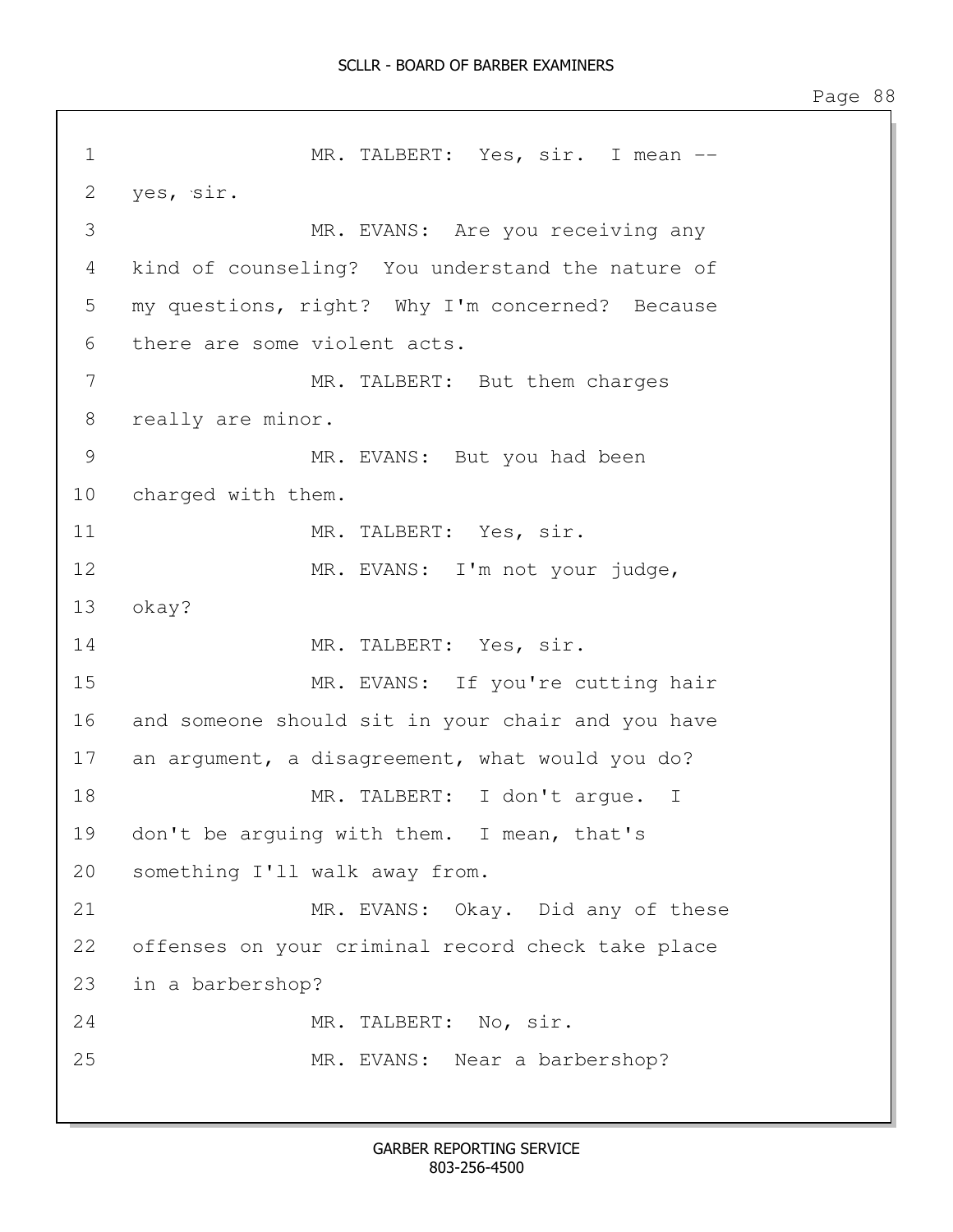1 MR. TALBERT: Never. At home. 2 MR. EVANS: Huh? 3 MR. TALBERT: At home as far as 4 like the criminal. 5 MR. EVANS: At home? Okay. Are 6 you working now? 7 MR. TALBERT: Yes, sir. 8 MR. EVANS: Okay. What do you do? 9 MR. TALBERT: I cut hair. 10 MR. EVANS: You're cutting hair 11 now? 12 MR. TALBERT: Uh-huh. 13 MR. EVANS: Where do you cut hair? 14 MR. TALBERT: In Greenville. 15 MR. EVANS: In Greenville? And why 16 are you here today? 17 MR. TALBERT: Because I got a 18 letter saying I had to come here about my 19 background check. 20 MR. EVANS: About your background 21 check and you're seeking to get your license, 22 right? 23 MR. TALBERT: Yes, sir. 24 MR. EVANS: Okay. But you're 25 cutting hair?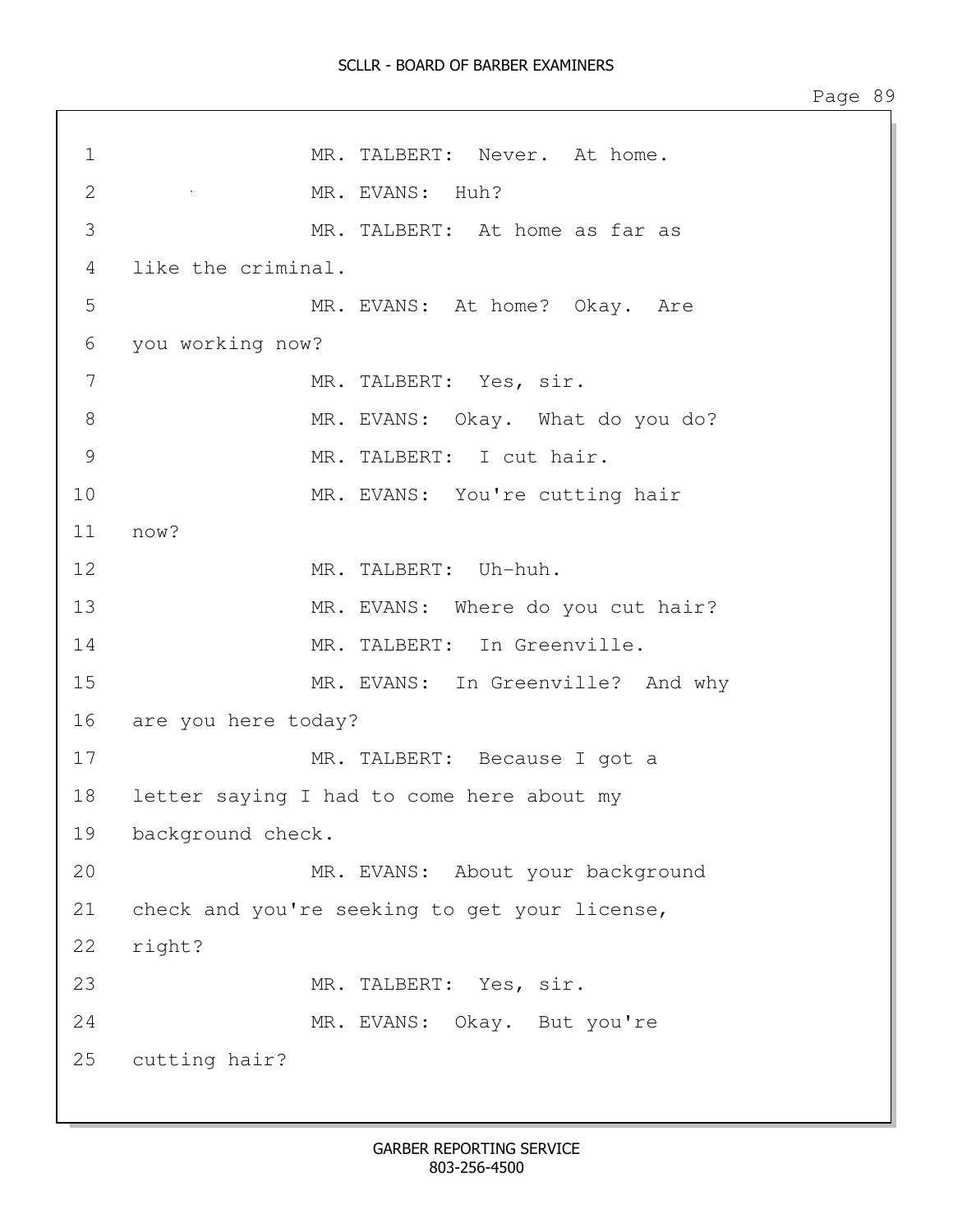1 MR. TALBERT: Yes, sir. Well, they 2 told me I could cut off my -- 3 MR. EVANS: You have a work permit. 4 You should have had a work permit if you passed 5 the test. 6 MR. TALBERT: Yeah. That's what I 7 had, yeah. She told me I can work off my exam, 8 that I passed the test. Use that for now until I 9 come here. 10 MR. EVANS: Right. And how long 11 have you had that? 12 MR. TALBERT: About two months 13 ago. 14 MR. EVANS: About two months? 15 Okay. I have no further questions. 16 MR. CHAIRMAN: Anything further? 17 MR. ROBINSON: No questions. 18 MS. PATTON: I'm just not clear on 19 the reinstatement. He's just actually getting a 20 registered barber license, correct? 21 MR. CHAIRMAN: I just don't see 22 what we can do till we get the final violation on 23 this. 24 MR. SPOON: Did you have a question 25 for the applicant or did you have a request that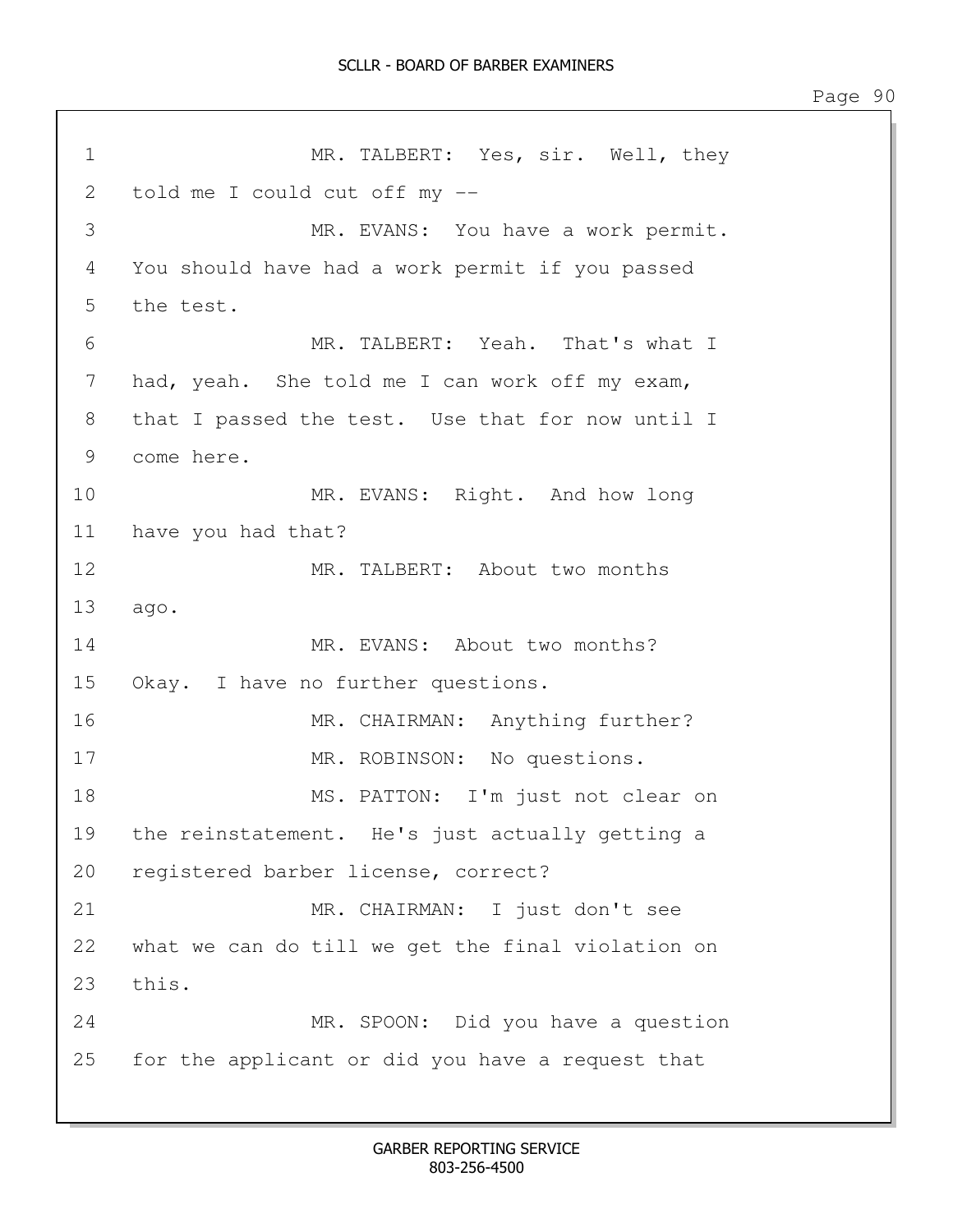1 maybe the Board had some records that would answer 2 your question? 3 MS. PATTON: That's what I would 4 like. Because it says reinstatement and she 5 mentioned something about him holding a license, 6 so I'm curious about that. 7 MR. SPOON: Okay. So you want a 8 license verification from the Administrator on 9 Mr. Talbert? 10 MR. ROBINSON: He's already stated 11 that he never had a South Carolina license and 12 that he completed all of his hours in Georgia. So 13 he's already taken his test and passed it. I 14 believe the issue is surrounding the pending 15 charge, and what we've done in the past is that if 16 there's a pending charge, we would not allow the 17 candidate to receive the license until the 18 disposition of the pending charge has been 19 completed. That's what we've done in the recent 20 past. 21 MR. CHAIRMAN: We have to follow 22 through with what we normally do. 23 MR. ROBINSON: We're concerned 24 about the pending charge and what that disposition 25 will be. So if you are exonerated, there's no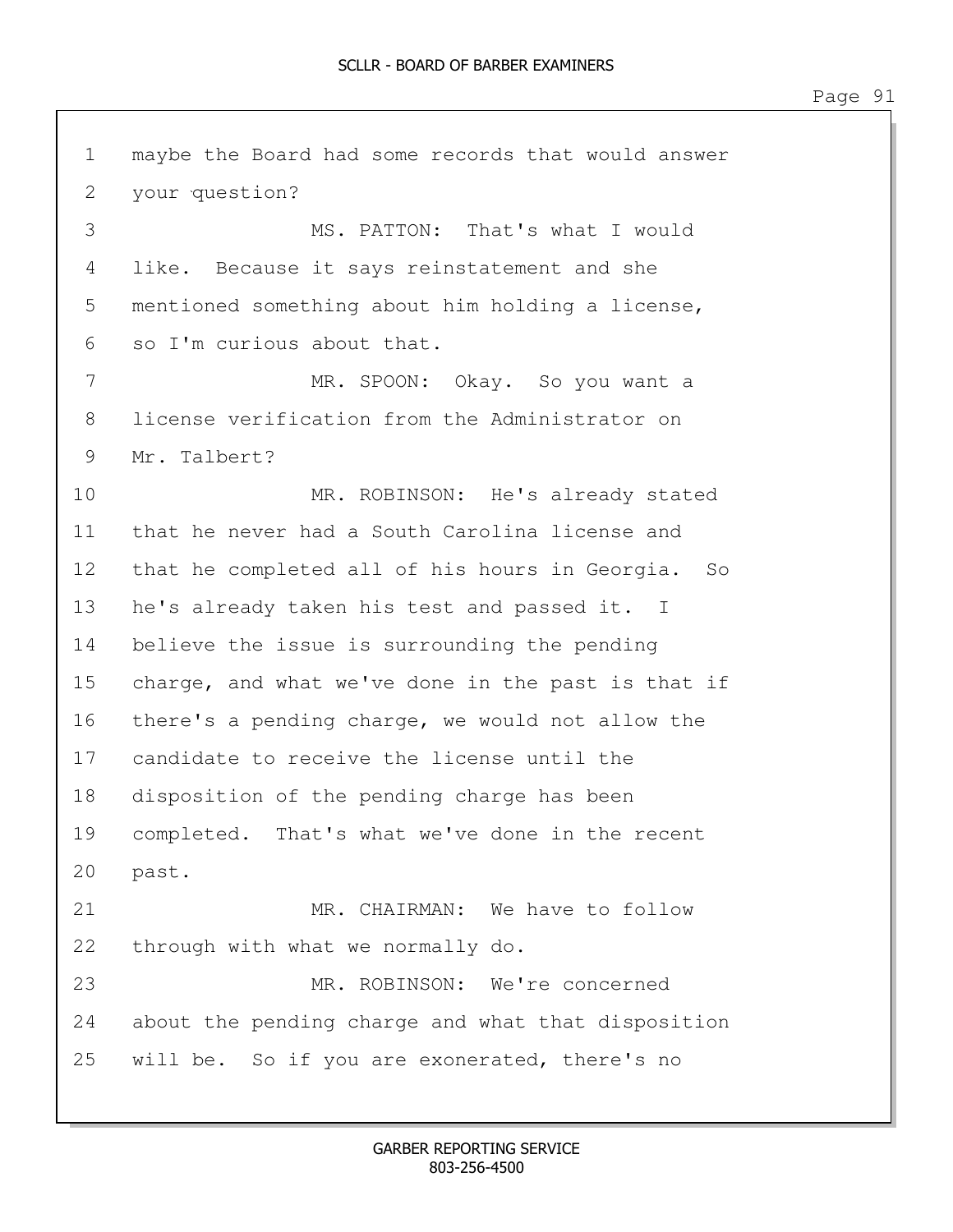1 problem. 2 MR. TALBERT: Well, I need to go 3 talk to my lawyer to find out because he never got 4 back to me with that. The only thing he said, 5 they'll throw it out because --6 MR. CHAIRMAN: When does your 7 temporary expire? 8 MR. TALBERT: On what? The 9 permit? 10 MR. ROBINSON: Not the permit. 11 That you passed and you have to have that in the 12 shop. 13 MR. CHAIRMAN: I thought it was so 14 many days before you -- 15 MR. ROBINSON: You get 90 days, or 16 work 90 days, that's what I'm talking about. 17 MR. TALBERT: Yes, sir. 18 MR. ROBINSON: Okay. There's no 19 date stated on the letter. I know. My son just 20 got one. They don't give you a date of when it 21 expires. They don't give you an expiration date 22 on the letter informing you that you passed. They 23 just tell you to keep the letter and your exam 24 entrance with your picture at the shop so that if 25 an inspector comes, he can see that you passed the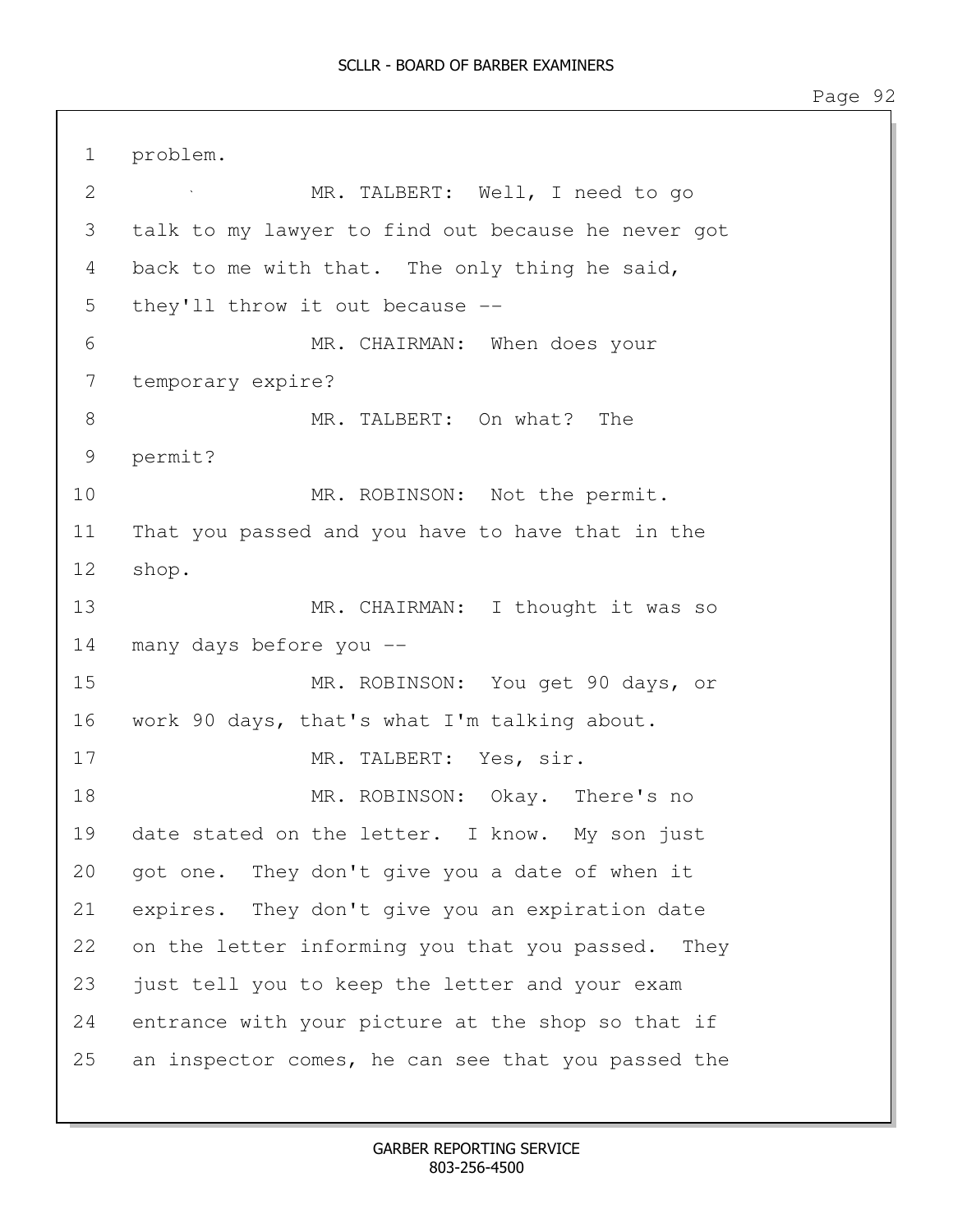1 test. 2 MR. CHAIRMAN: But isn't it 3 normally a 90-day grace period, work permit? 4 MS. HAWSEY: That's two different 5 things. 6 MR. CHAIRMAN: Yeah. Well, I'm 7 talking about the work permit. 8 MR. ROBINSON: It's 90 days. But 9 the letter, there's no expiration date on it. 10 MS. HAWSEY: From the testing 11 provider. 12 MR. CHAIRMAN: But that's all I was 13 concerned about is the fact that he's got a 14 temporary work permit, that that's going to run 15 out. 16 MS. HAWSEY: But he doesn't. He 17 has his exam. 18 MR. CHAIRMAN: Right. Okay. I 19 understand. All right. 20 MR. SPOON: Do you want to go into 21 Executive Session on it, Mr. Chairman, or do you 22 feel -- well, two things I was going to say. One 23 is the Executive Session issue which you may do. 24 Also, did you need any records that you don't have 25 in your packet from the Board office that you'd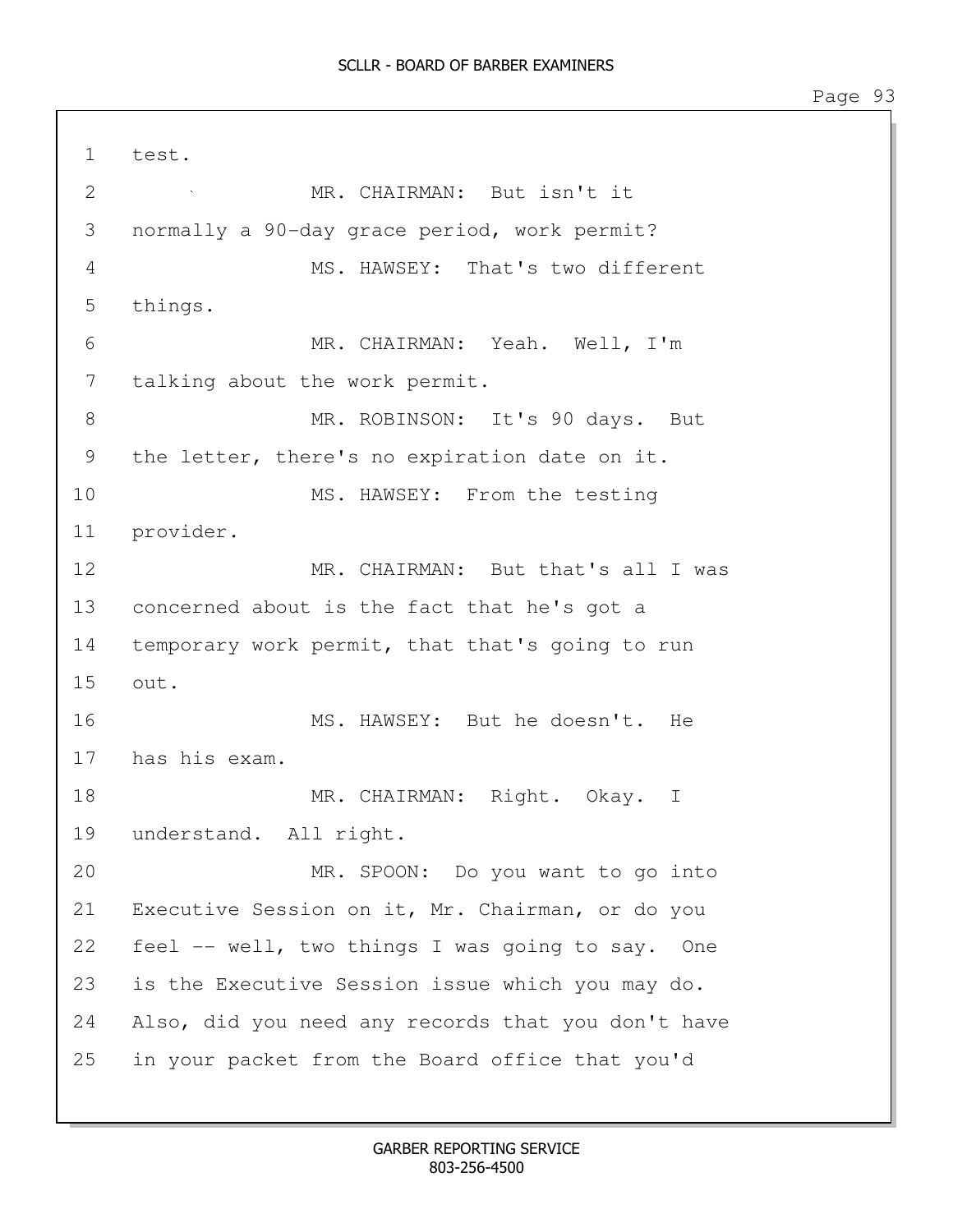1 like to request? 2 MS. PATTON: Well, my thing is just 3 the clarity on whether he had a license or just a 4 permit. 5 MS. HAWSEY: I'll go and retrieve 6 that information for you. 7 MR. CHAIRMAN: All right. So we'll 8 need more information so it'll be held over into 9 Executive Session. 10 MR. ROBINSON: So what are we 11 seeking for? 12 MR. PATTON: It was stated by 13 Ms. Hawsey that you had a license and they were 14 reinstating the license, and that's just my 15 question. And he says he's never had a license, 16 so there's some kind of confusion there. 17 MR. ROBINSON: Okay. 18 MS. PATTON: And then the pending 19 of his CDV -- 20 MR. CHAIRMAN: Okay. Is that all 21 right? Do y'all want to go forward? 22 MR. ROBINSON: We're going to end 23 up in the same place, so -- 24 MR. CHAIRMAN: We will. Because 25 he'll still be able to work.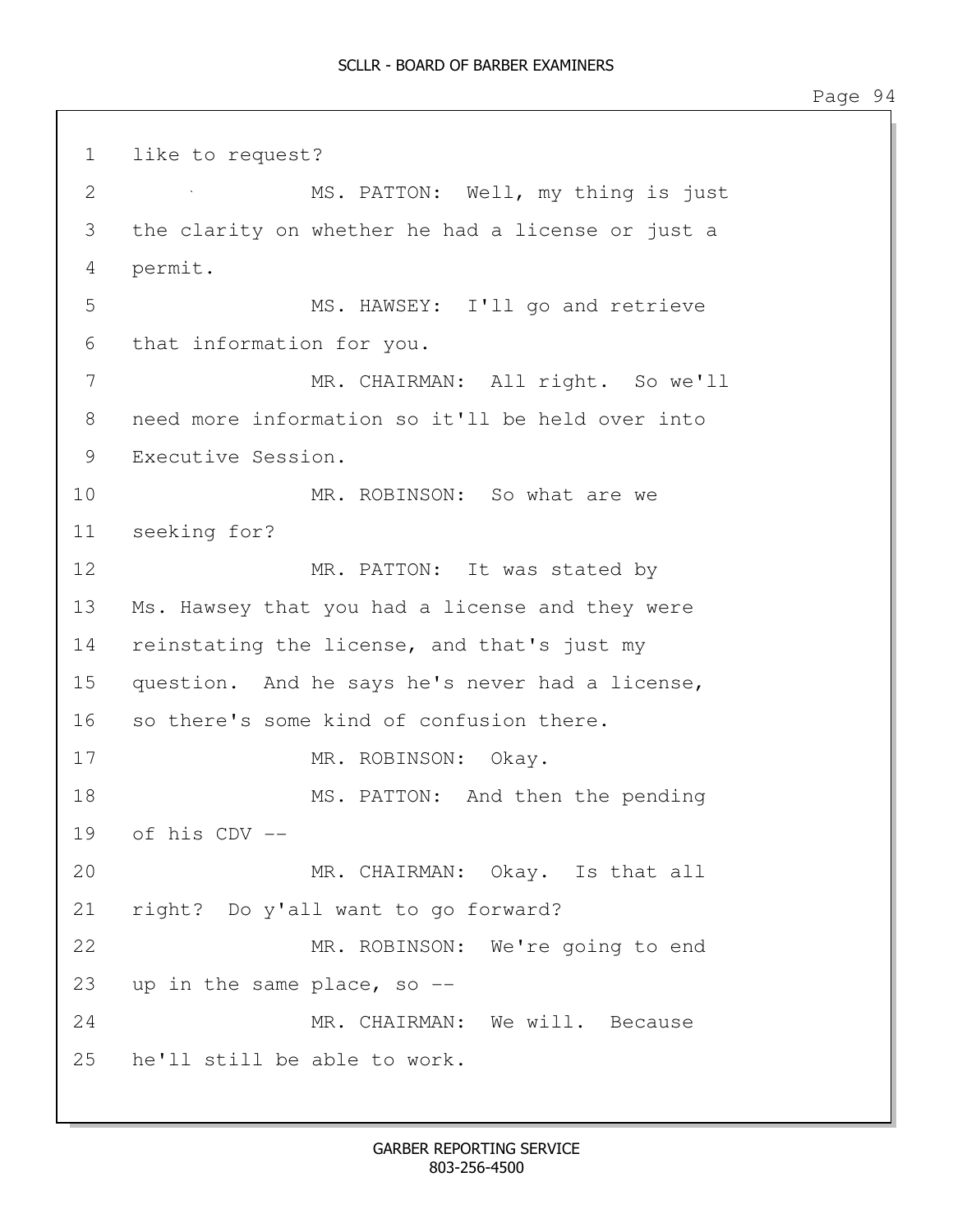1 MR. ROBINSON: I mean, he's still 2 got a pending that we have to deal with. So 3 whether he has a license or not is irrelevant in 4 my mind. You still won't get a license until the 5 charge is dealt with. 6 MS. PATTON: Right. So we can do 7 it concurrently. We can get the information about 8 whether he held a license, just for peace of mind. 9 But I agree, the pending with the criminal 10 domestic violence needs to be cleared. 11 MR. CHAIRMAN: So what do y'all 12 want to do? Is there a motion or do you just want 13 to go into Executive Session? 14 MS. PATTON: Well, he's passed his 15 exam here in this state, so he's eligible to work. 16 I don't think we should keep him from working, but 17 I think this needs to be contingent on whether 18 he's going to be charged with some kind of 19 criminal domestic violence. 20 MR. ROBINSON: I think the two 21 things are -- I don't think we're talking about 22 the same thing. His ability to work is tied to 23 that letter if his work permit is expired. The 24 work permit was only for 90 days. I'm assuming 25 that's expired now, the little purple work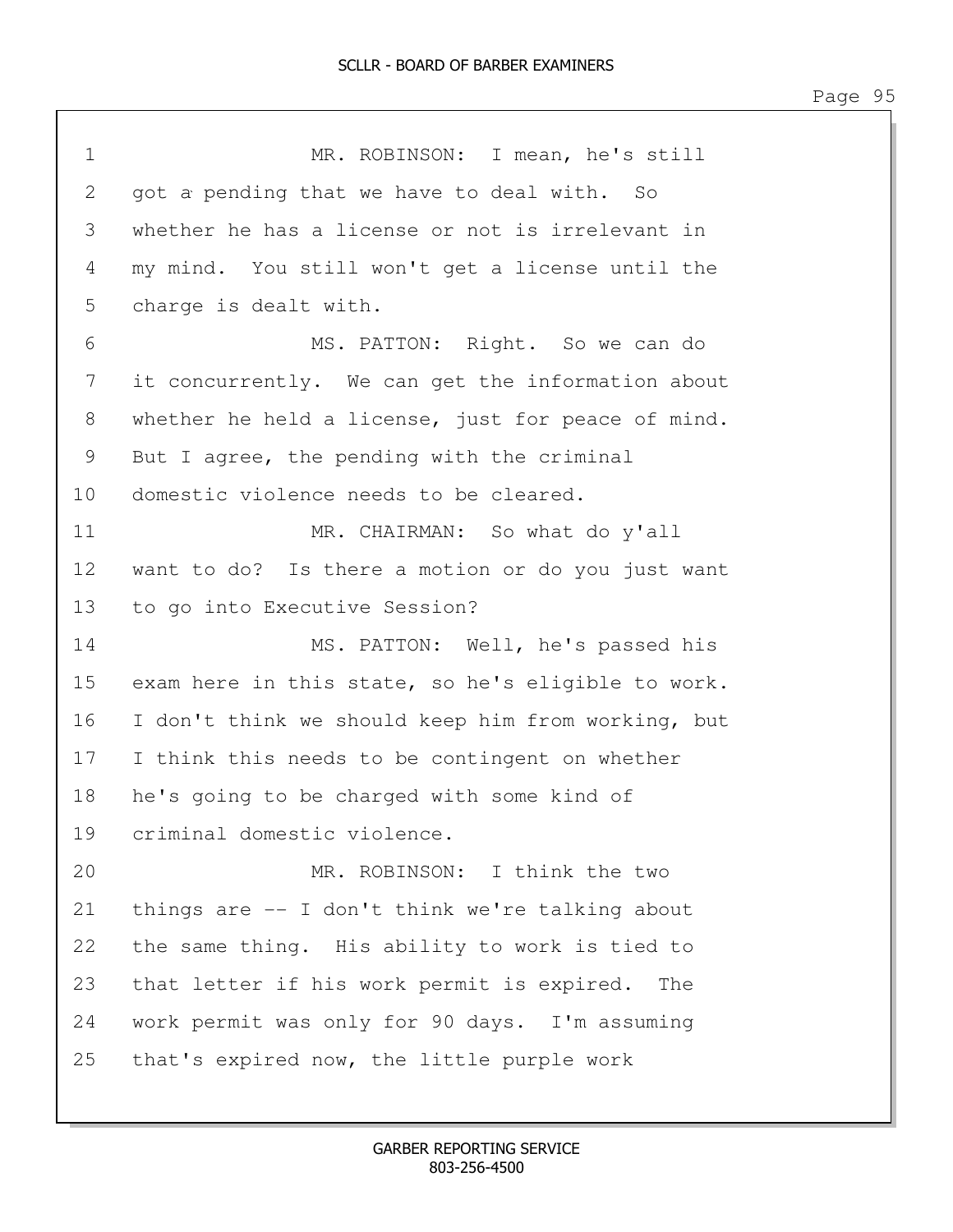1 permit? 2 MR. TALBERT: Whatever they give 3 you when you fill out the application to take the 4 test. 5 MR. ROBINSON: Right. That's 6 expired. 7 MR. TALBERT: Yeah, that expired. 8 MR. ROBINSON: Okay. So all he's 9 working on now is a letter that doesn't have an 10 expiration date on it. 11 MR. TALBERT: Right. 12 MR. ROBINSON: What's critical for 13 us to make a decision is the disposition of the 14 charge. And so unless that charge is disposed of 15 one way or the other, we're not able to make a 16 decision. If you're found guilty and go to 17 prison, I hope that doesn't happen, but we're not 18 going to issue a license. If you're exonerated, 19 then you'll go right to work. But that letter, 20 unless it has an expiration date, you can work on 21 that until this disposition -- 22 MR. CHAIRMAN: Unless we stop it. 23 MR. SPOON: Again, I think the 24 letter -- you know, again, I'm not making any 25 decisions about the application. I don't know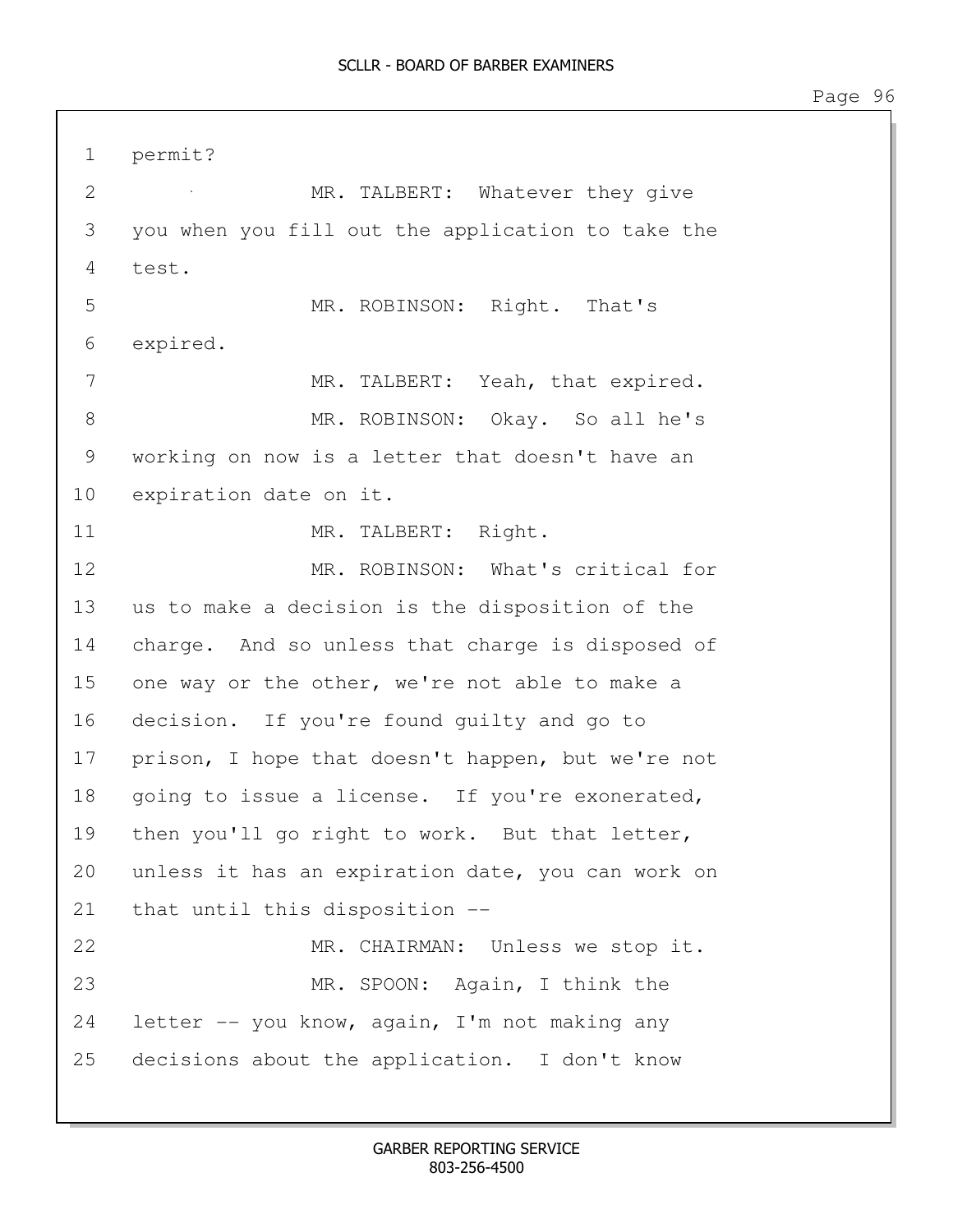1 what the letter says. I'm just noting for the 2 record that I don't think the applicant -- I think 3 you've stated you don't have the letter either? 4 You don't have the letter that you have been 5 discussing, the temporary permit or -- 6 MR. ROBINSON: No. The letter 7 comes from the people that gave the test. And 8 they just tell you to keep that in the shop in 9 case an inspector comes. 10 MR. SPOON: Okay. So it would have 11 been sent to -- just for my own education, it 12 would have been sent to Mr. Talbert? 13 MR. ROBINSON: He was given a 14 notice that he passed. Because he took the 15 practical first and then a written. 16 MR. TALBERT: Correct. 17 MR. ROBINSON: He had been given a 18 notice and then a letter followed a week or so 19 later. 20 MR. CHAIRMAN: So he has a letter 21 just stating he can work, but -- 22 MR. ROBINSON: No. It doesn't say 23 he can work. It just says you passed. And they 24 tell you to keep it -- 25 MS. PATTON: In case you are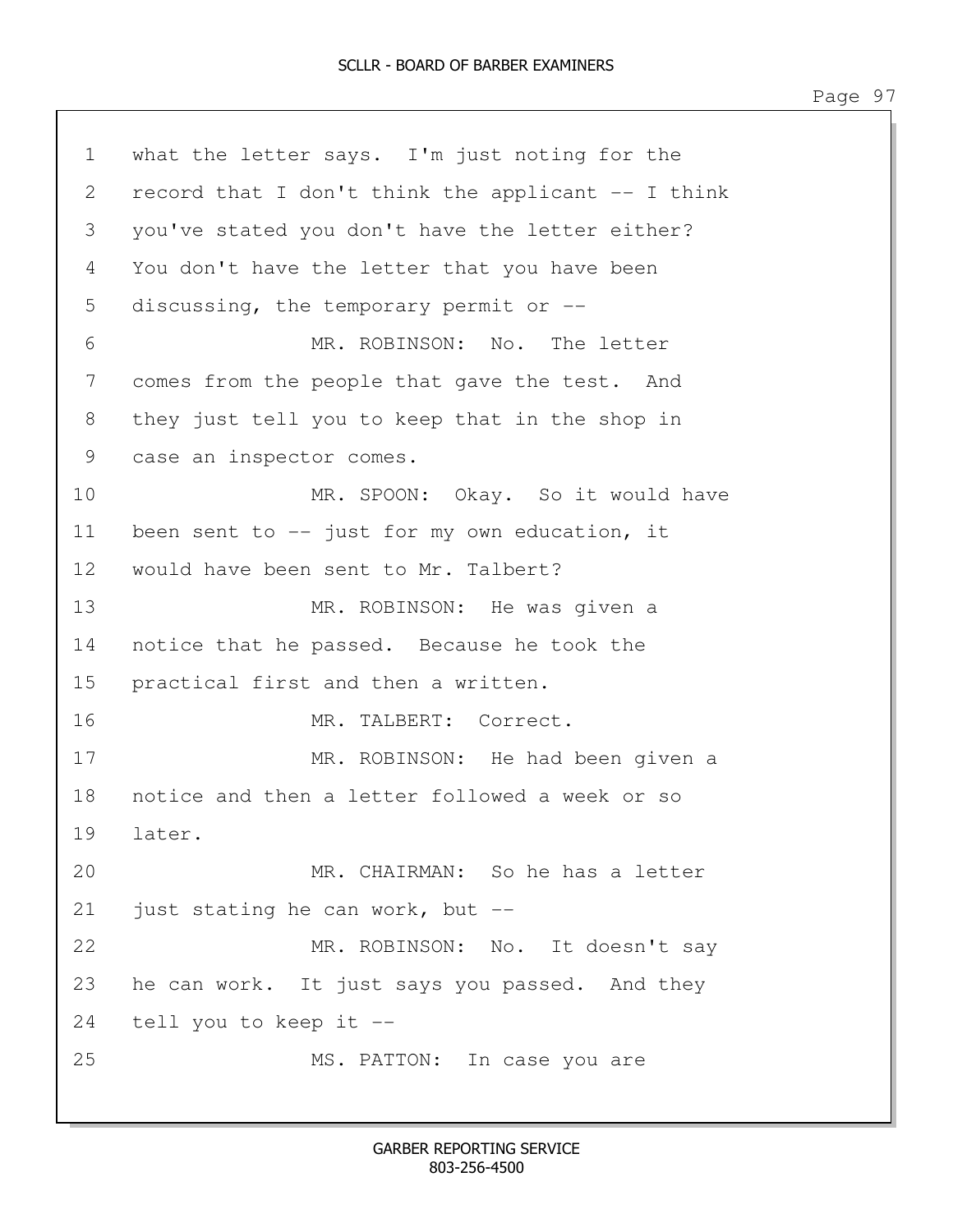1 working. 2 MR. CHAIRMAN: But your work permit 3 has expired. 4 MR. ROBINSON: The work permit 5 expired. 6 MR. CHAIRMAN: He's not following 7 us. 8 MR. EVANS: Yeah. I'm not 9 following that either. 10 MR. CHAIRMAN: The letter don't 11 cease your work permit, though, does it? 12 MR. TALBERT: No. 13 MS. PATTON: No. But there can be 14 technicalities in the process of getting the 15 license to the person. So if an inspector were to 16 come -- 17 MR. CHAIRMAN: I understand. But 18 once you give him a work permit, the letter says 19 you can work, I understand. But then you receive 20 a work permit, do you not? 21 MR. ROBINSON: No. The letter 22 doesn't say you can work. 23 MS. HAWSEY: When the person 24 applies for an exam with PTS, the testing 25 provider, they then notify us. We will in turn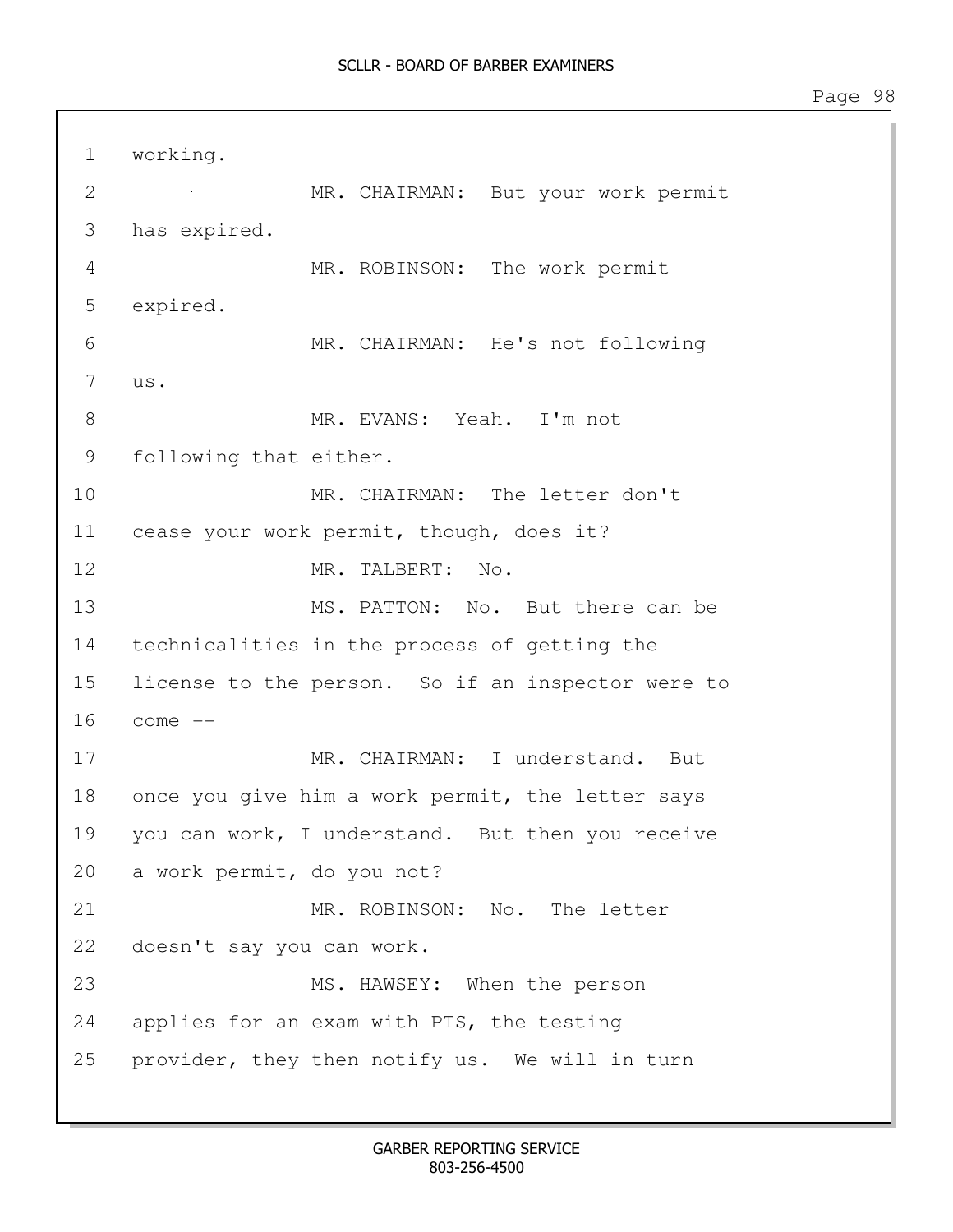1 send a 90-day work permit to him so he can work. 2 That usually gives him time to take his exams and 3 all of that. 4 Then when he goes to take the exam, 5 as Mr. Robinson alluded to, they get a letter at 6 the time that they pass, as I understand it, from 7 passing the practical portion, right? I'm not 8 sure what they do first because, you know, we're 9 not in the testing business anymore. I think they 10 take the written first sometimes, the practical. 11 Anyhow, the testing provider gives 12 them a letter at that time saying, you passed 13 whatever portion of the exam; is that correct? 14 And that's usually what those folks work on until 15 they get their license from us or meet with you or 16 whatever they need to do. 17 MR. CHAIRMAN: All right. So 18 there, again, I go back to the work permit, his 19 90-day work permit, and this criminal background 20 supersedes any letter from PCS. 21 MR. ROBINSON: The criminal 22 background doesn't have anything to do with him 23 working in the shop up until this point. 24 MS. HAWSEY: Right. 25 MR. CHAIRMAN: At this point, will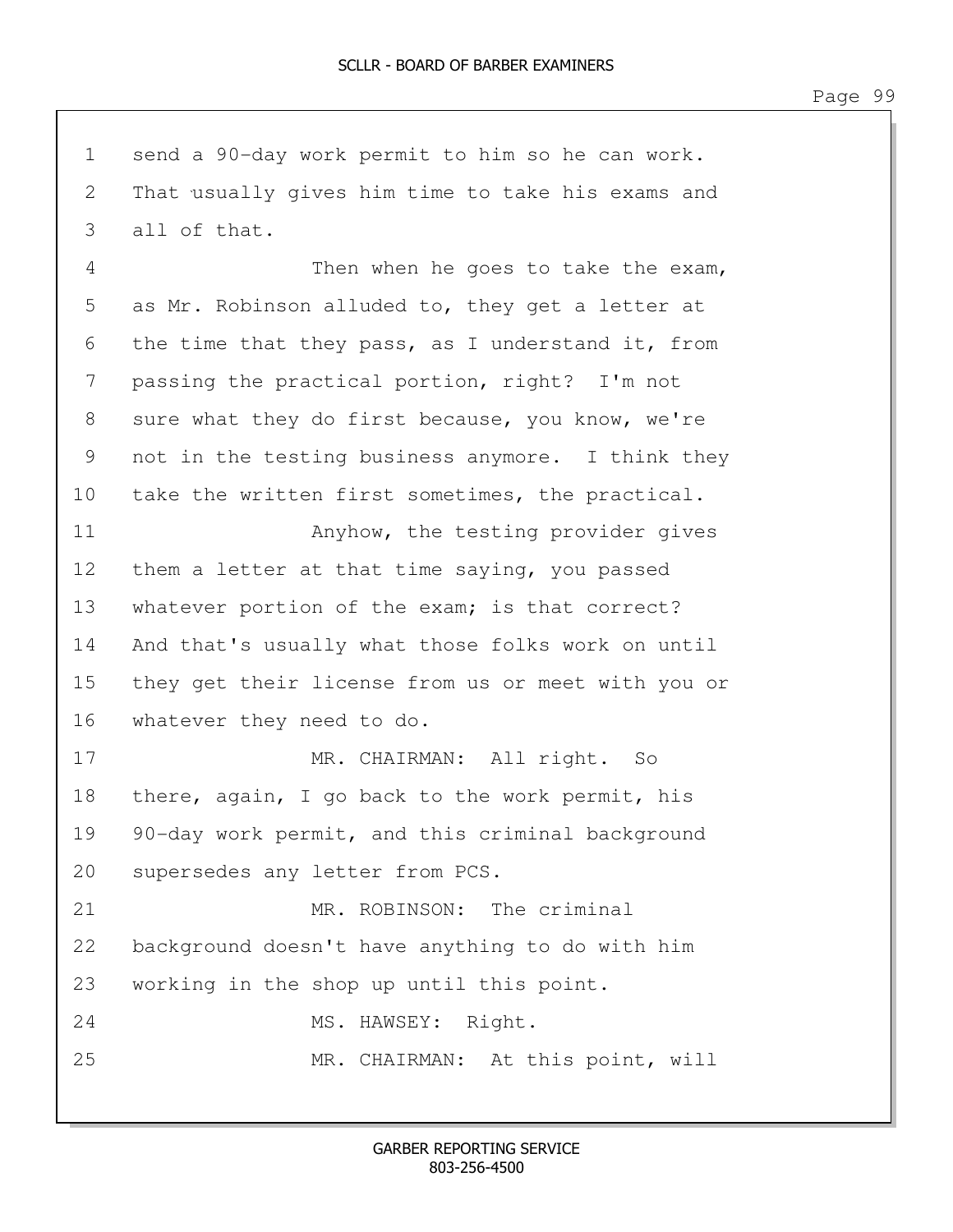1 we have a  $-$ 2 MR. ROBINSON: We have a pending 3 charge. 4 MR. CHAIRMAN: A pending charge. 5 MR. ROBINSON: What we've done in 6 the past is wait until the disposition on the 7 charge is complete to determine whether we're 8 going to give them their license. 9 MR. CHAIRMAN: That could be years. 10 I can't do that. 11 MR. ROBINSON: So he's worked on 12 that letter. 13 MR. CHAIRMAN: But this would 14 supersede any letter. 15 MR. ROBINSON: Any decision we make 16 from today will supersede the letter. So if we 17 don't make a decision today, then he can work on 18 that letter. If Inspector Crums, he has that 19 letter that he passed, there's nothing to bridge 20 the gap. 21 MS. HAWSEY: Right. 22 MR. ROBINSON: Because the 23 inspector is not going to know what we talked 24 about today. 25 MR. CHAIRMAN: No. But what I'm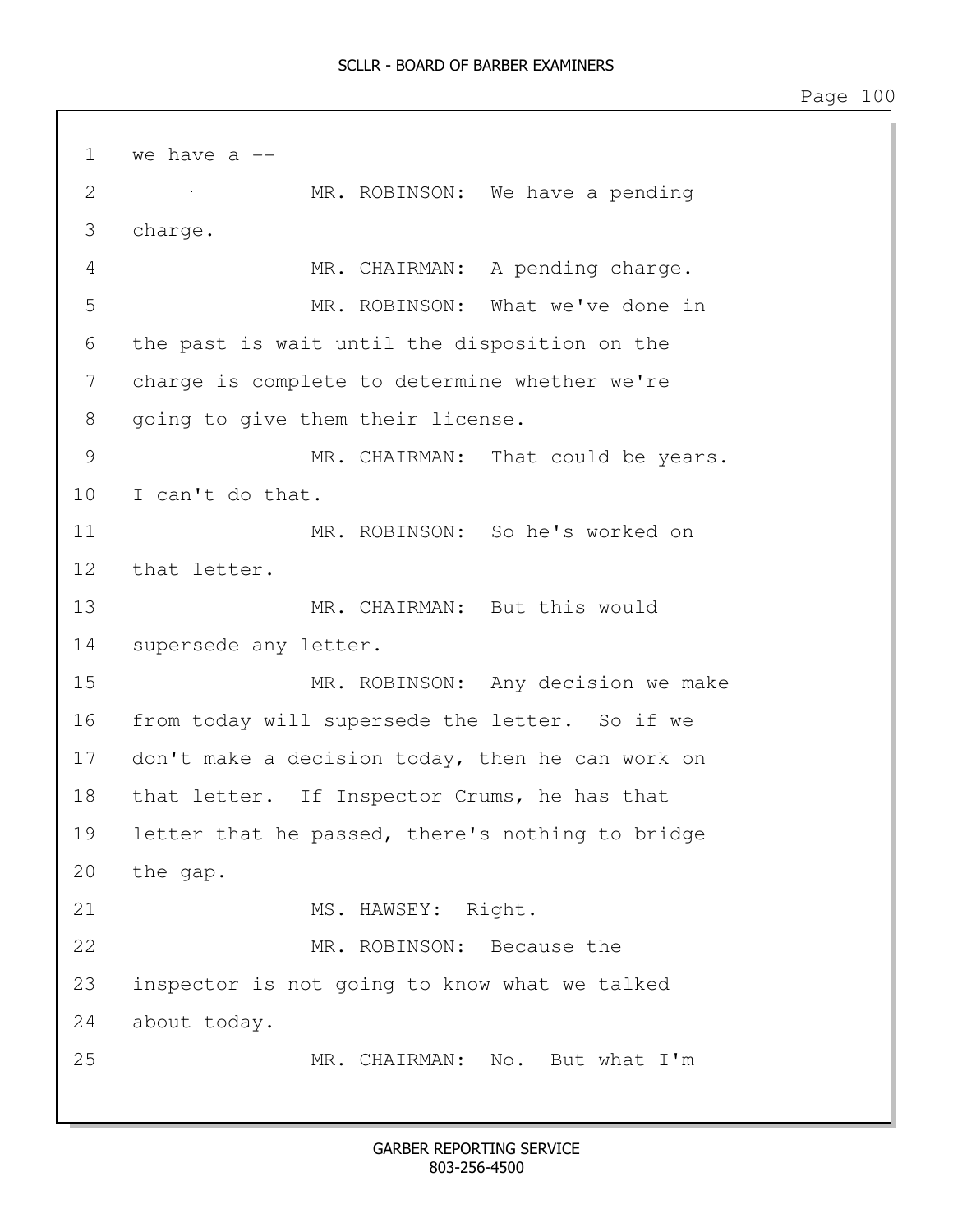1 just saying is, because of the thing that's going 2 on, this could take another year or two before it 3 gets into court. We cannot do that. So would it 4 be right to him or would it be right to the 5 public? 6 MR. SPOON: Well, there's two 7 things. I mean, one is the letters. I mean, you 8 know, again, I'm just sitting here for the first 9 time in a long time, but it seems like that it 10 would be a great help to you as a Board to see 11 those letters. And they must exist and I think my 12 question would be, where are they? 13 Are they not in a person's 14 application file? Are they not something that 15 would have been mailed to the applicant that -- 16 MR. ROBINSON: It goes to the 17 applicant. And all that does is keep the 18 inspector from citing them for being in violation 19 of operating without a license. That's all that 20 does. 21 MR. SPOON: Okay. And my only 22 point is, is that Mr. Talbert has confirmed that 23 you don't have the letter with you today; is that 24 right? 25 MR. TALBERT: What? The exams?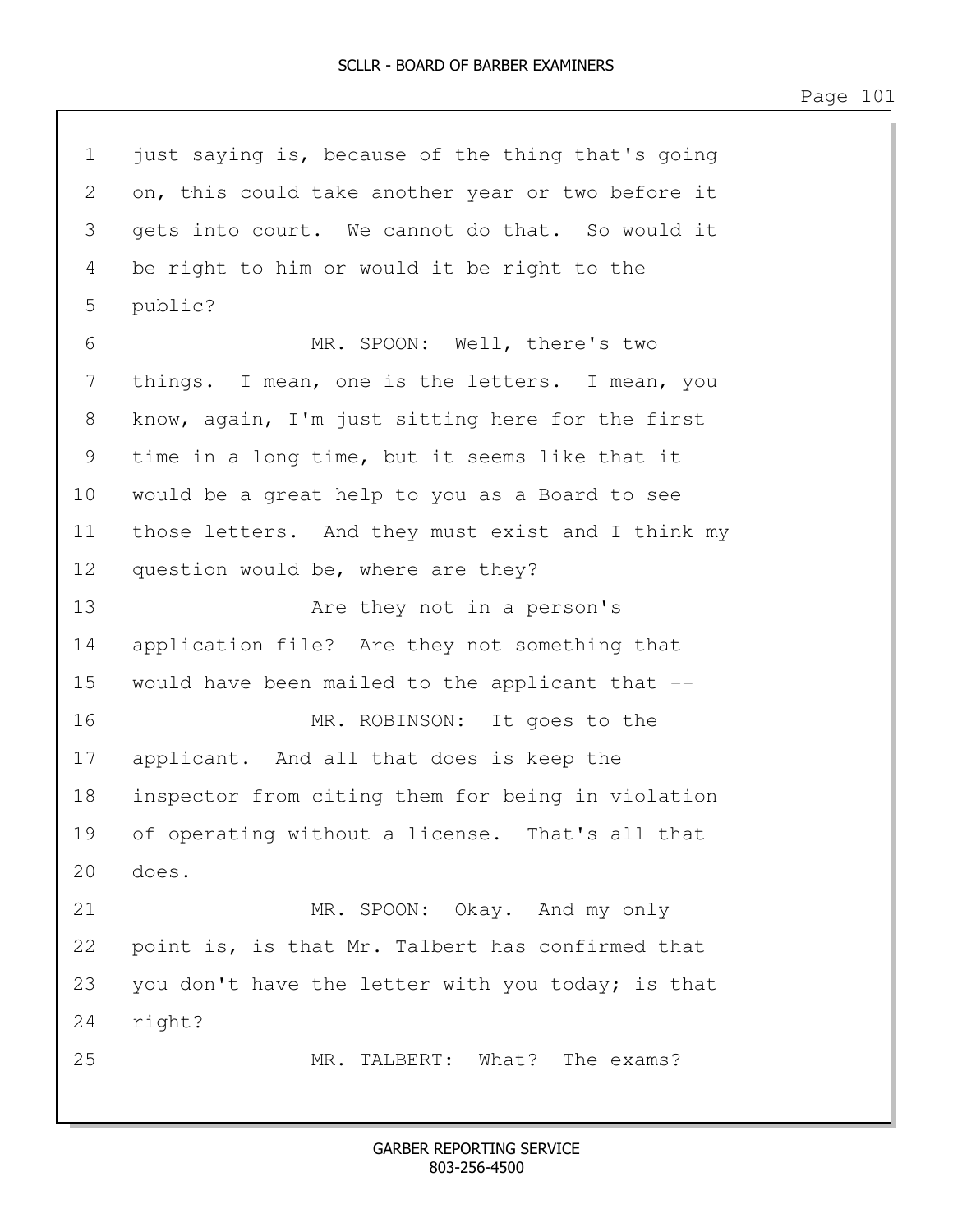1 MR. SPOON: Right. Any letter of 2 -- at this point, any letter. You don't have 3 anything right now that you'd like to make part of 4 the record? 5 MR. TALBERT: Well, I think I got a 6 letter in my car. 7 MR. SPOON: Okay. Well --8 MS. HAWSEY: A letter from the 9 testing? 10 MR. TALBERT: Yes, ma'am. 11 MS. HAWSEY: I think that's what 12 they want to see. 13 MR. CHAIRMAN: Again, that's --14 MR. SPOON: That's the first issue. 15 And then the second issue is, as you have 16 correctly noted, is the criminal history issue. 17 MR. CHAIRMAN: Which could be years 18 and we can't do that. 19 MR. SPOON: All right. You may 20 want to talk about that in Executive Session. 21 MR. CHAIRMAN: Let's go into 22 Executive Session on that one. Let's just stop it 23 right there. 24 MR. EVANS: Well, just one 25 question, Mr. Chairman, if possible.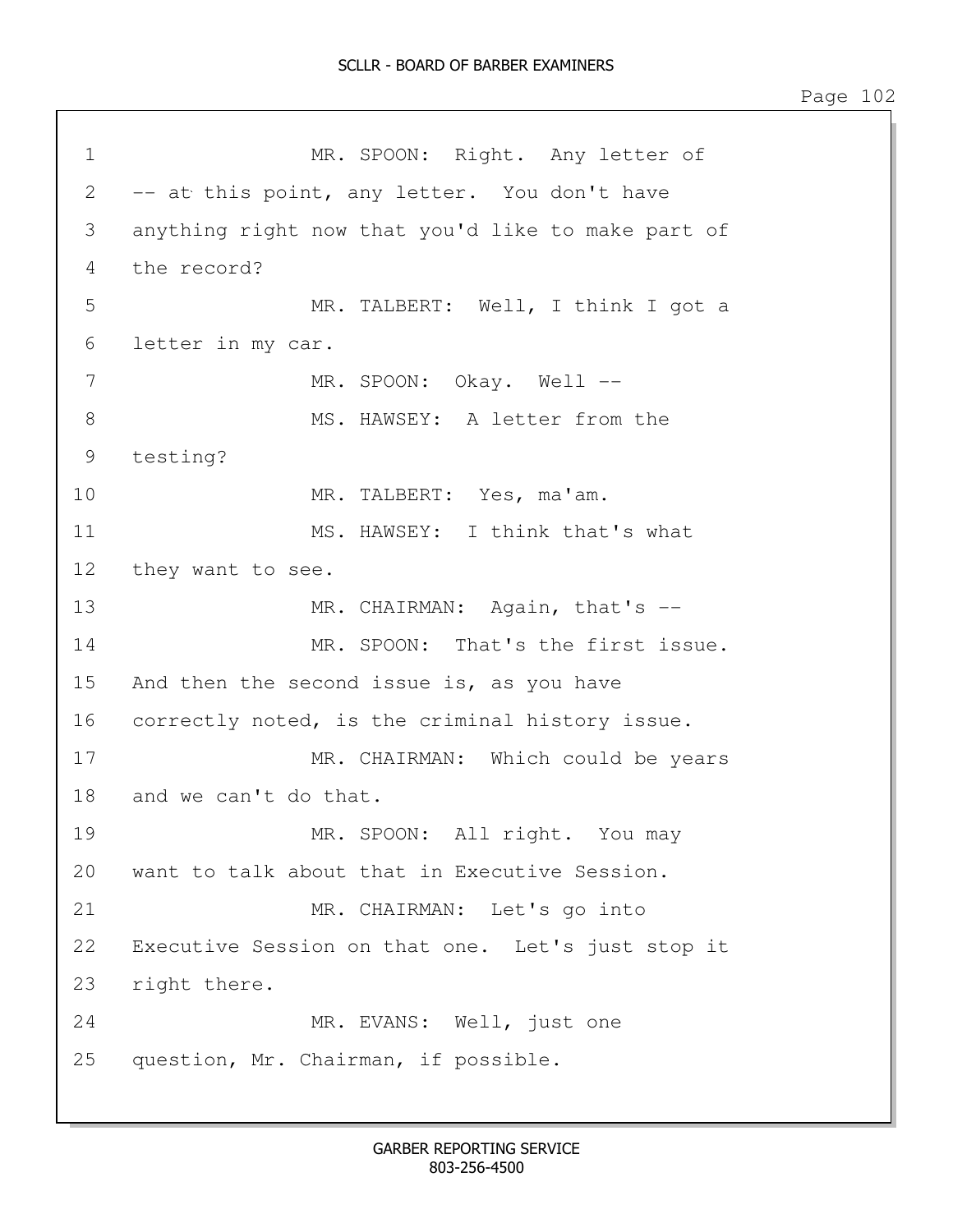## SCLLR - BOARD OF BARBER EXAMINERS

Page 103

| $\mathbf 1$    | MR. CHAIRMAN: All right.                           |
|----------------|----------------------------------------------------|
| $\overline{2}$ | MR. EVANS: Just a point of                         |
| 3              | clarity. Is this a letter from the testing         |
| 4              | company along with the work permit that he's       |
| 5              | operating under? Is that correct?                  |
| 6              | MR. CHAIRMAN:<br>No.                               |
| 7              | MS. PATTON: His work permit has                    |
| 8              | expired. He only has a letter of permission, or    |
| 9              | indicating that he passed his exam.                |
| 10             | MR. EVANS: Okay. But the letter                    |
| 11             | does not authorize him to practice; is that        |
| 12             | correct?                                           |
| 13             | MS. PATTON: No. That's just from                   |
| 14             | the testing company.                               |
| 15             | MR. EVANS: Okay.                                   |
| 16             | MR. ROBINSON: I think it's                         |
| 17             | implicit because they tell you, if you're working  |
| 18             | in the shop, if the inspector comes in, you        |
| 19             | present the letter and you're not going to get     |
| 20             | fined. That's when he tells you, you can go on to  |
| 21             | work, a license is coming. They don't know about   |
| 22             | what we require as a SLED report or $-$ they don't |
| 23             | get involved in that. Am I correct?<br>That's us.  |
| 24             | See, the only thing we have to                     |
| 25             | decide since the charge is pending is whether or   |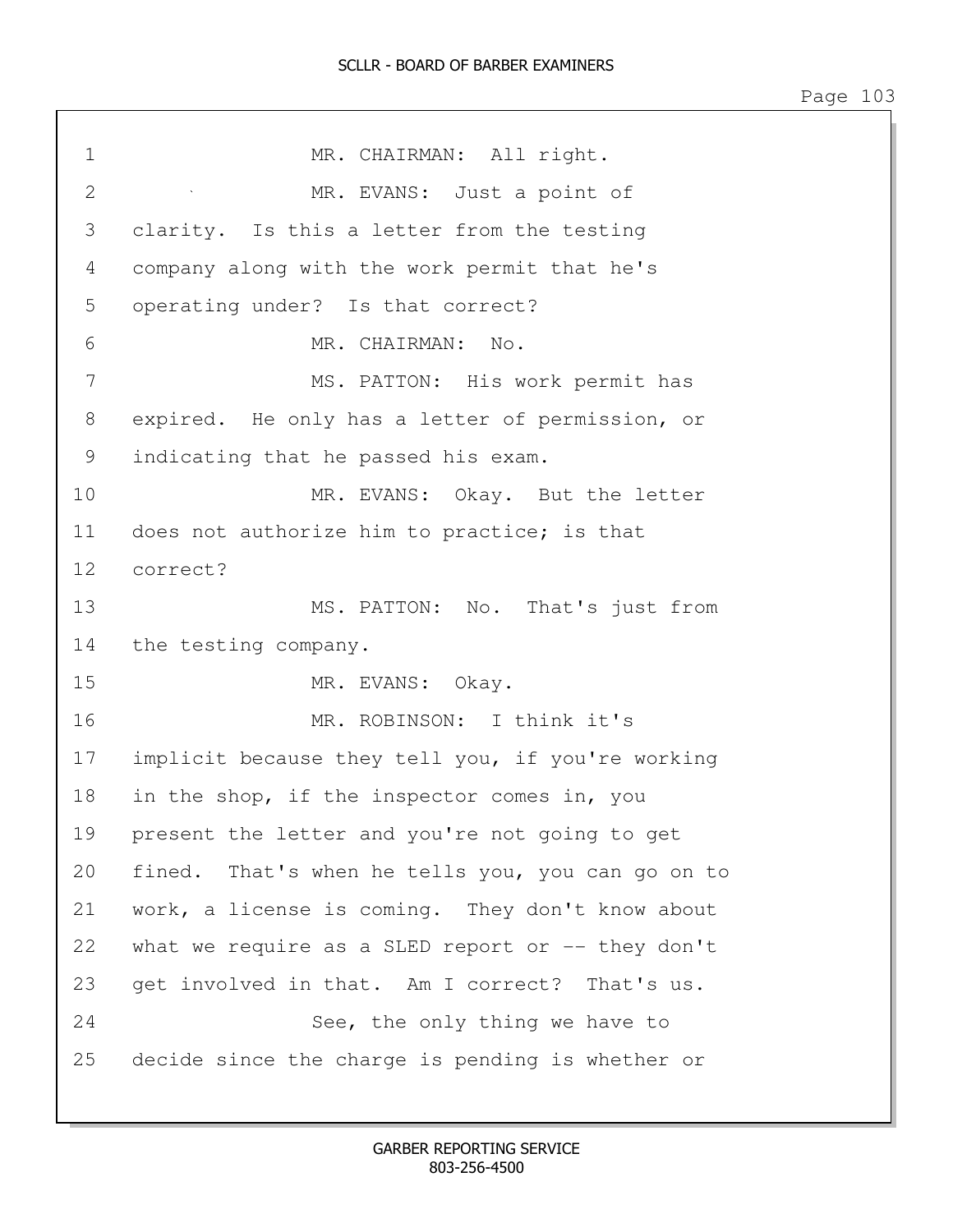1 not we are going to withhold his right to get a 2 license until the disposition of the charge is 3 made. That's all we've got. 4 MR. CHAIRMAN: And, once again, I 5 suggest we go into Executive Session. 6 MR. EVANS: Okay. That's fine, 7 Mr. Chairman. But my only problem here is that I 8 do not recall this Board authorizing the testing 9 company on the issue -- 10 MS. PATTON: When we gave 11 permission for them to take over the testing, they 12 sort of superseded everything that the LLR had, 13 just totally went around. They determine 14 everything sent to PCS. PCS contacts directly to 15 them. We have no records that we keep here any 16 longer. 17 MR. EVANS: But the Board did not 18 authorize PCS to extend some privilege or what 19 have you, implied or unimplied, to practice 20 barbering. It just issued the results of their  $21$  grade  $-$ 22 MS. PATTON: They only are required 23 to give the information that they passed. 24 MR. CHAIRMAN: Let's stop again. 25 I'm going to once again say, do we have any more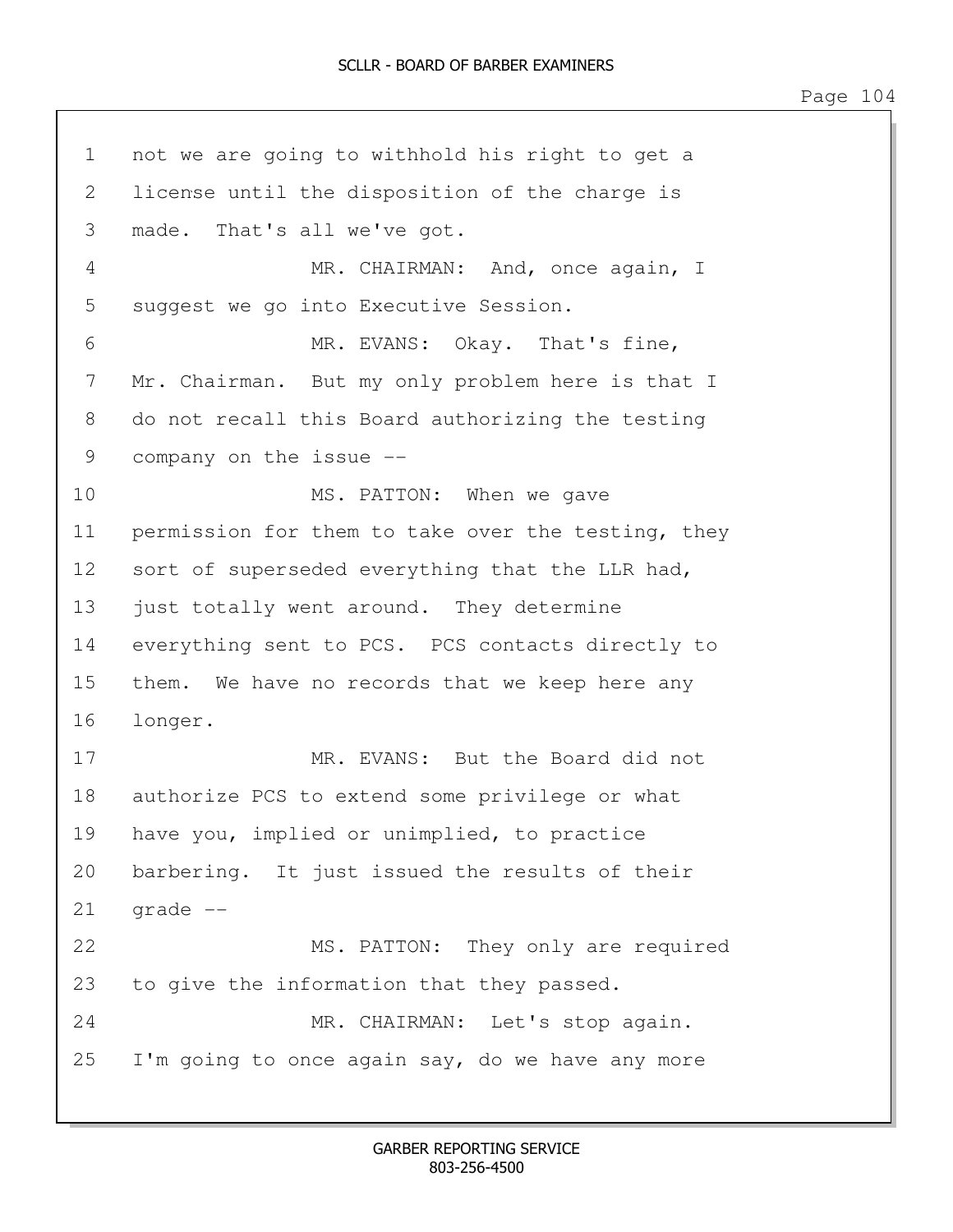1 questions for him? If not, I want to go into 2 Executive Session because everything we're 3 discussing can be discussed between us. 4 MS. PATTON: Okay. 5 MR. CHAIRMAN: All right. You hang 6 around until Executive Session is over. We're 7 going in in just a little bit. 8 MR. ROBINSON: Go get your letter 9 out of your car, Tony. 10 MR. CHAIRMAN: And go get your 11 letter out of your car if you have it. 12 MR. SPOON: Anything you have that 13 you want to make part of the record that you have 14 with you today. And the Board can reconvene and 15 get that evidence and then go into Executive 16 Session, okay? 17 MR. CHAIRMAN: All right, sir. 18 Thank you. And just hang around and we'll come 19 back in out of Executive Session and you need to 20 be in the room, okay? 21 MR. TALBERT: All right. 22 MR. CHAIRMAN: Christopher Mullen? 23 State your full name for the record, please. 24 MR. MULLEN: Christopher Mullen. 25 MR. CHAIRMAN: Let her swear you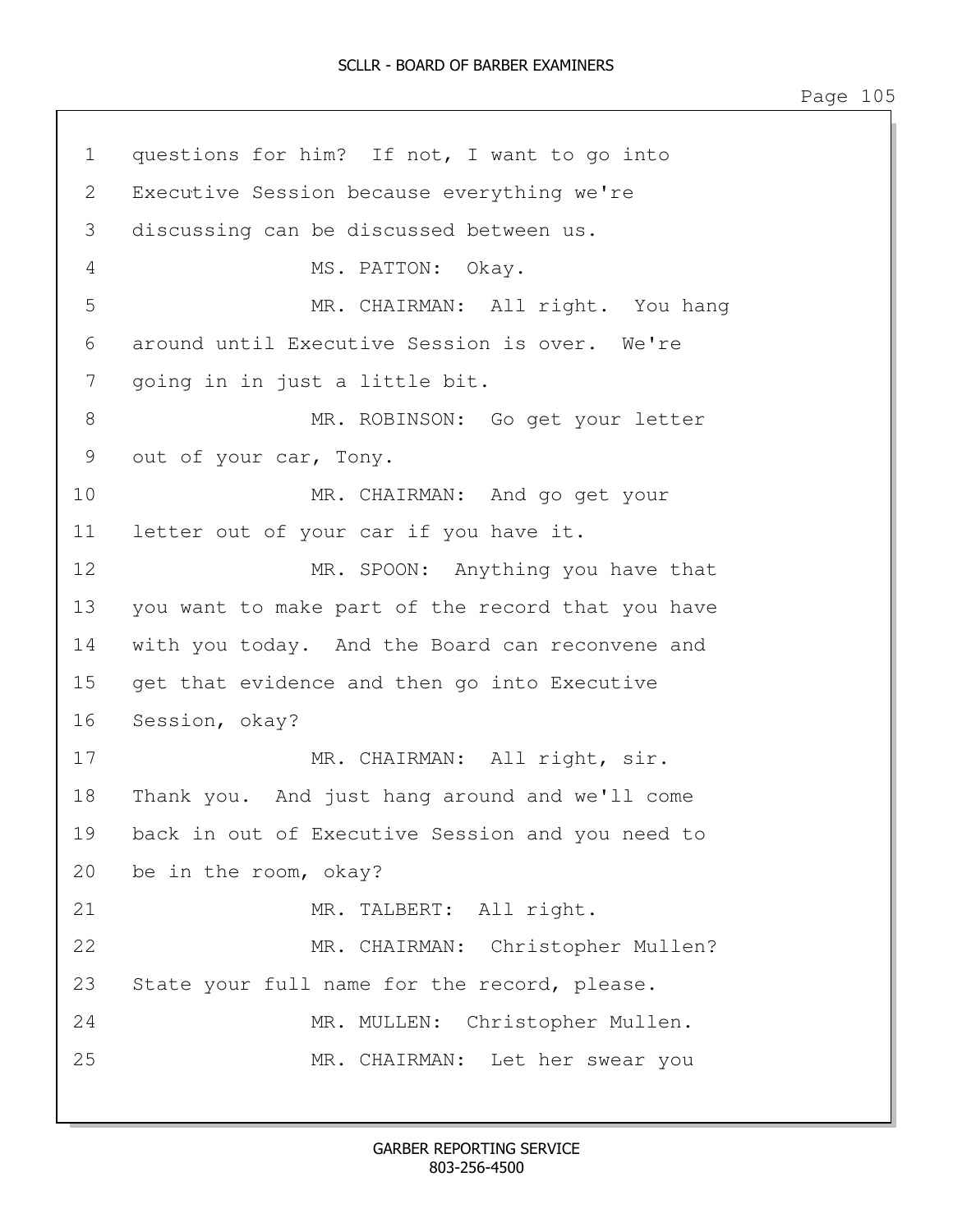| $\mathbf 1$ | in.                                               |
|-------------|---------------------------------------------------|
| 2           | Christopher Mullen, having been                   |
| 3           | duly sworn to tell the truth, the whole truth     |
| 4           | and nothing but the truth, testified as           |
| 5           | follows:                                          |
| 6           | MR. CHAIRMAN: Ms. Hawsey, have you                |
| 7           | got anything to say?                              |
| 8           | MS. HAWSEY: Yes, sir. Mr. Mullen                  |
| 9           | was asked to appear before you today because he   |
| 10          | has passed his exams prior for him to be eligible |
| 11          | to receive an apprentice registered barber        |
| 12          | license. However, since he has a SLED report      |
| 13          | attached to his application, he was asked to      |
| 14          | appear before you for review.                     |
| 15          | MR. CHAIRMAN: The last time you                   |
| 16          | were in jail was when, sir?                       |
| 17          | MR. MULLEN: 2009.                                 |
| 18          | MR. CHAIRMAN: When did you get                    |
| 19          | out, sir?                                         |
| 20          | MR. MULLEN: I got out September                   |
| 21          | 1st from Ridgeland Correctional or whatever.      |
| 22          | MR. CHAIRMAN: I need you to speak                 |
| 23          | up just a little.                                 |
| 24          | MR. MULLEN: I got out September                   |
| 25          | 1st, I think, 2010, if I'm not mistaken, or 2009. |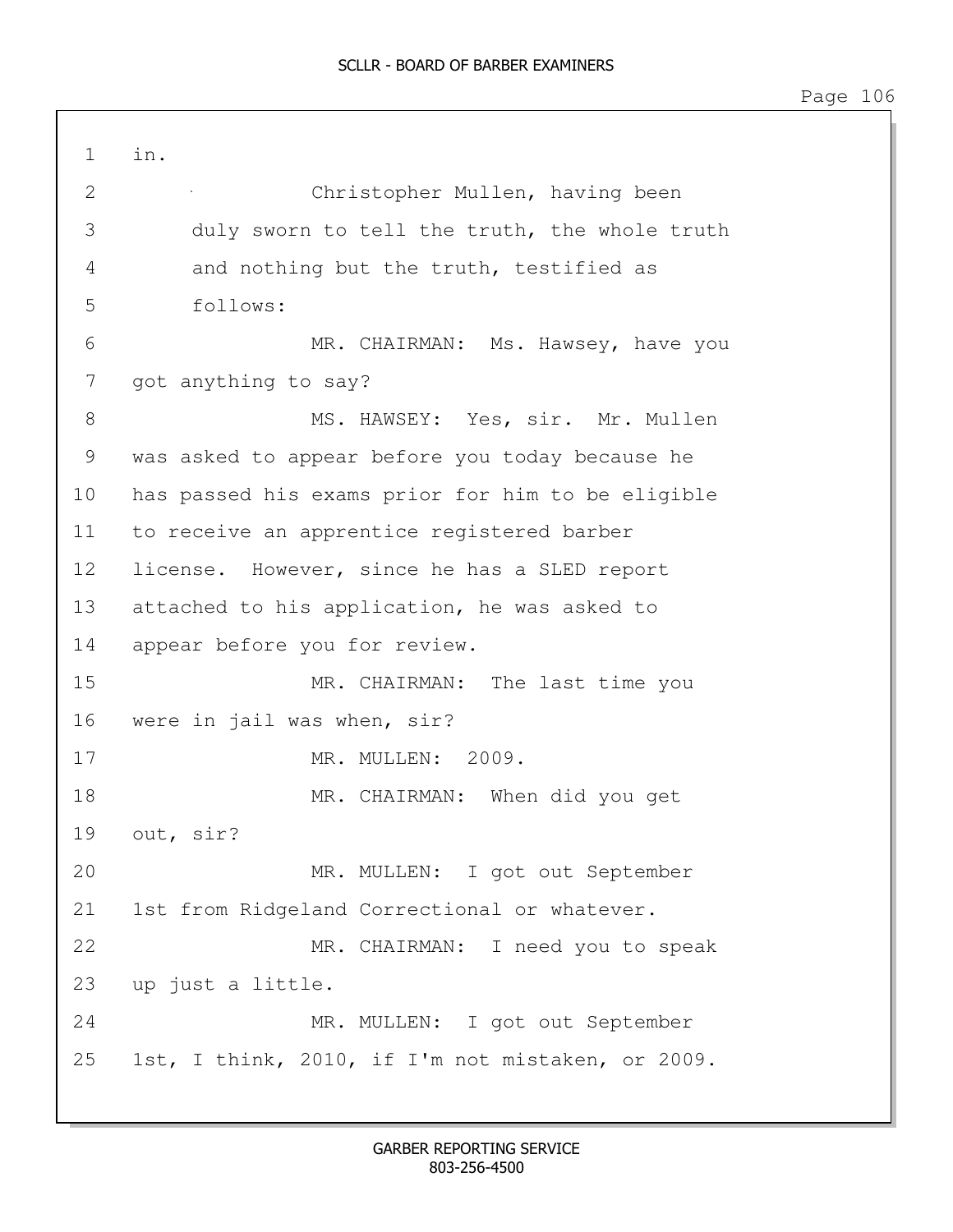1 MR. CHAIRMAN: Are you currently on 2 any probation? 3 MR. MULLEN: No, sir. 4 MR. CHAIRMAN: Parole? 5 MR. MULLEN: No, sir. 6 MR. EVANS: Have you taken any kind 7 of anger management classes or courses or 8 anything? 9 MR. MULLEN: No, sir. 10 MR. CHAIRMAN: All right. I'm more 11 interested in the felonies than anything else. 12 2006, arrest for trafficking cocaine. Tell me 13 what happened. 14 MR. MULLEN: I mean, if I'm not --15 I mean, the charges were dropped down to a lesser 16 charge, if I'm not mistaken. But, I mean, I don't 17 know. I was in a house and the house got raided 18 and I was in the house so I was charged with the 19 trafficking of cocaine and all. And when I went 20 to court about a year-and-a-half later, it was 21 dropped down to simple possession of cocaine. 22 MR. CHAIRMAN: And then you have a 23 felony of assault and battery, intent to kill. 24 MR. MULLEN: Yes, sir. Do you want 25 to hear about that?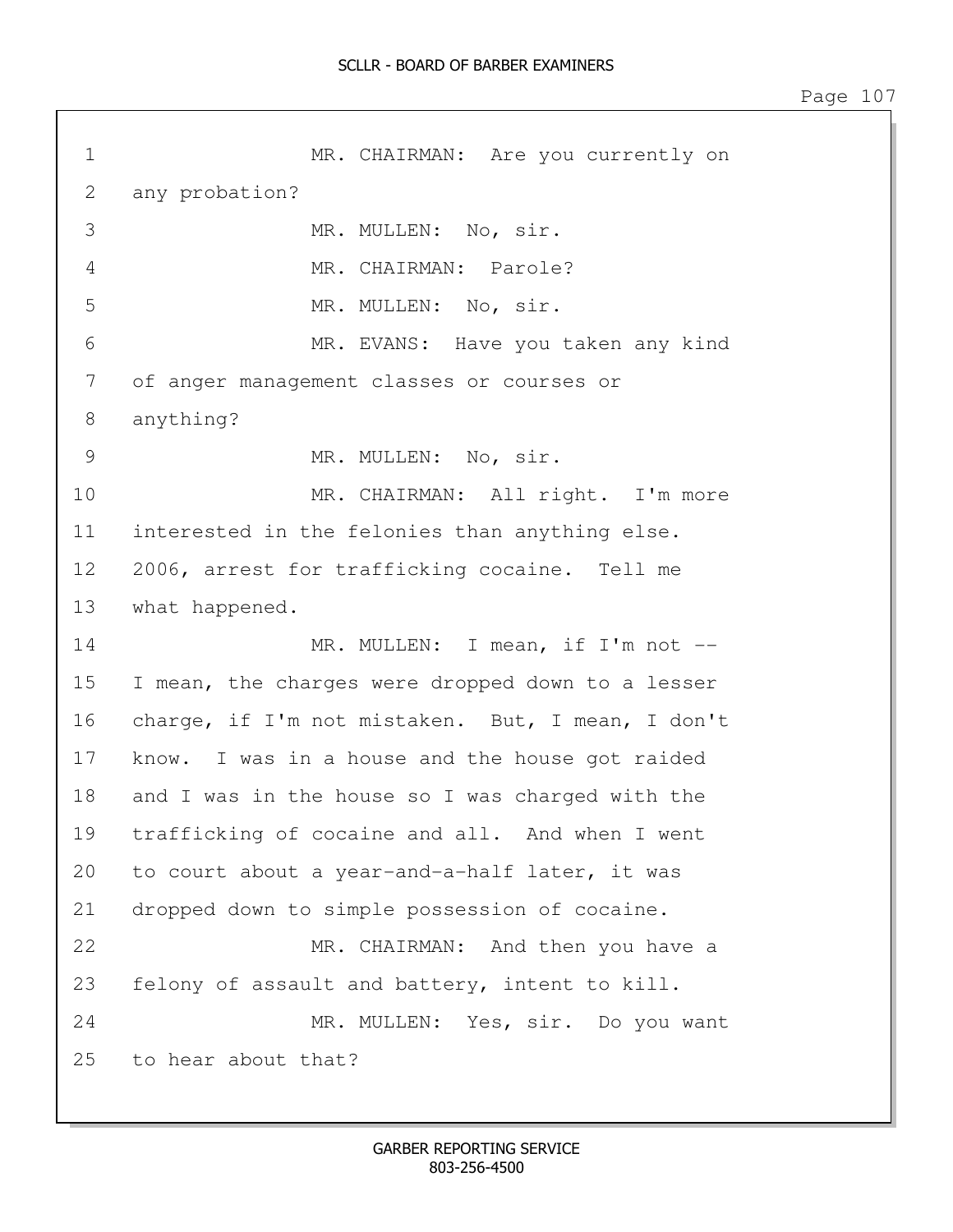| $\mathbf 1$    | MR. CHAIRMAN: Yes.                                 |
|----------------|----------------------------------------------------|
| $\overline{2}$ | MR. MULLEN: I was at a nightclub,                  |
| 3              | and I was leaving the nightclub and I got into it  |
| 4              | with a fellow and two of his friends jumped in     |
| 5              | with him and I was being assaulted by three        |
| 6              | people, and I had a small pocket knife and I       |
| 7              | stabbed one of the fellows.                        |
| 8              | But in the state of South Carolina,                |
| 9              | I was told we don't have self-defense, or you have |
| 10             | to meet a certain type of criteria. So I pled out  |
| 11             | to assault and battery of a high and aggravated    |
| 12             | nature.                                            |
| 13             | MR. SPOON: So that would be                        |
| 14             | reflected -- and, again, you can look at what I'm  |
| 15             | looking at, sir. I'm just trying to ask this       |
| 16             | question only because the SLED checks, to me       |
| 17             | anyway, are hard to decipher sometimes.            |
| 18             | So it looks like it starts out in                  |
| 19             | July of '08 and there's an arrest charge and it's  |
| 20             | a felony charge. Is it your testimony that there   |
| 21             | was a felony conviction for that or that there was |
| 22             |                                                    |
| 23             | MR. MULLEN: I had two. Are you                     |
| 24             | talking about the assault and battery with intent  |
| 25             | to kill?                                           |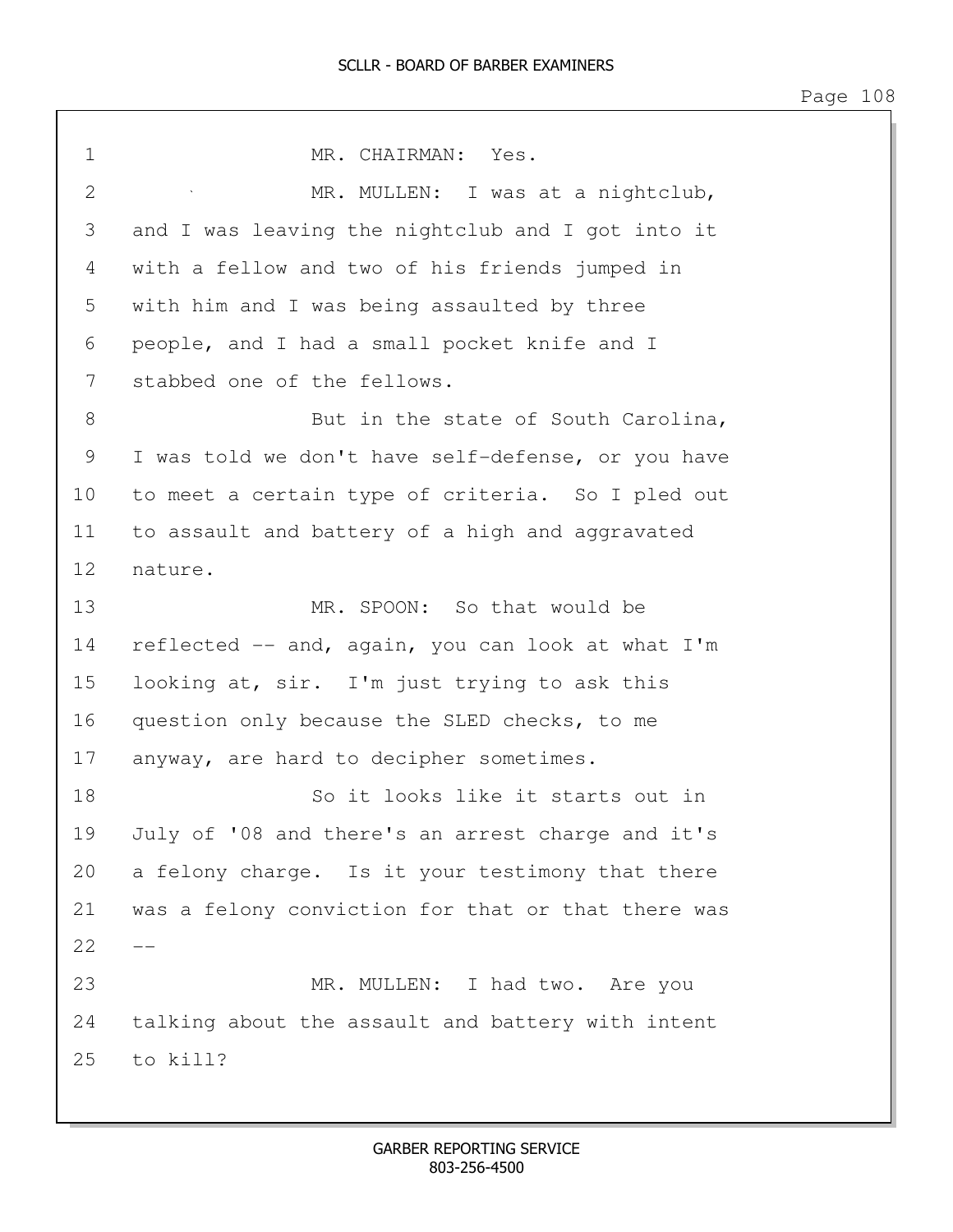1 MR. SPOON: Yes. 2 MR. MULLEN: I had two counts of 3 assault and battery with intent to kill and it was 4 dropped down to one count of assault and battery 5 of a high and aggravated nature which is a felony, 6 if I'm not mistaken. I think it's the lowest 7 felony of that. The next would be assault and 8 battery which would be municipal. 9 MR. SPOON: Well, it says 10 misdemeanor and I was just trying to make sure 11 that the arrest and the conviction, it may have 12 been for a different thing, but the arrest and 13 conviction were for the same set of facts, the 14 same incident. 15 MR. MULLEN: Yes, sir. 16 MR. SPOON: So, again, July of '08, 17 two charges, both felonies, assault and battery 18 with intent to kill. And then looking right after 19 that, July of 2009, there is an actual conviction, 20 assault and battery of a high and aggravated 21 nature, and that's indicated on here as a 22 misdemeanor. 23 MR. MULLEN: I sat in County for 24 almost a year because of the -- my lawyer told me 25 the best thing to do would be just sit in County.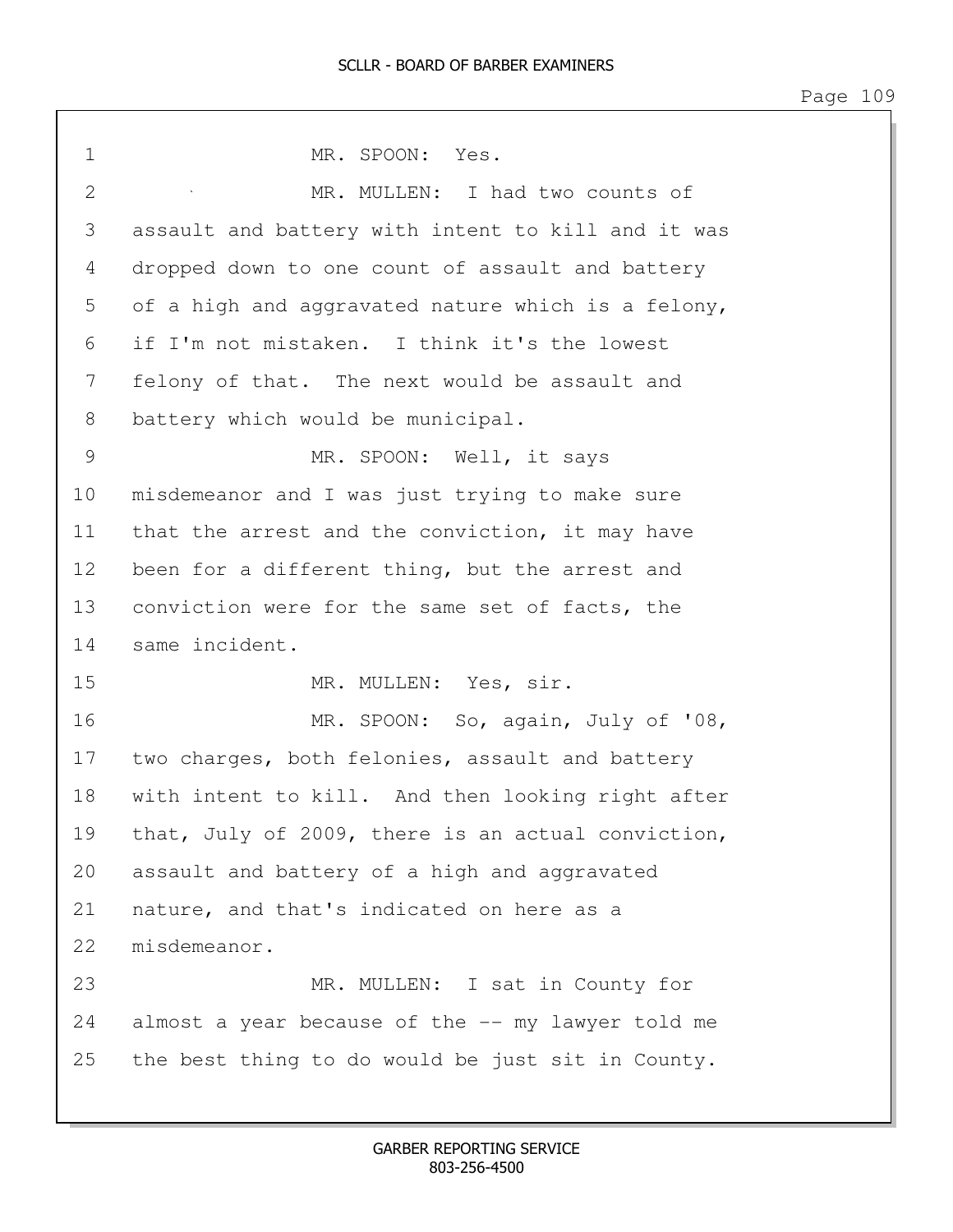1 So I sat in County for about ten months and then 2 went up for the -- and I pled out to that and 3 about two years in prison, which only amounted to 4 like 14 months. So I got out September 1st of 5 2009, I think. 6 MR. SPOON: All right. Thank you. 7 MR. CHAIRMAN: Do y'all have any 8 questions for him? 9 MR. ROBINSON: So, essentially, 10 it's a misdemeanor and not a felony, is what it 11 boils down to? 12 MR. MULLEN: Yes, sir. 13 MS. PATTON: Do you have a place to 14 go work, Mr. Mullen? 15 MR. MULLEN: Yes, ma'am. I 16 actually have my boss here with me today. 17 MS. PATTON: Okay. And it's with 18 whom? 19 MR. MULLEN: It's called Main 20 Attraction in Sumter, South Carolina. 21 MR. WOODS: If possible, I would  $22$  like to  $-$ 23 MR. CHAIRMAN: Oh, sir, hang on one 24 second, sir. 25 MR. SPOON: You indicated that you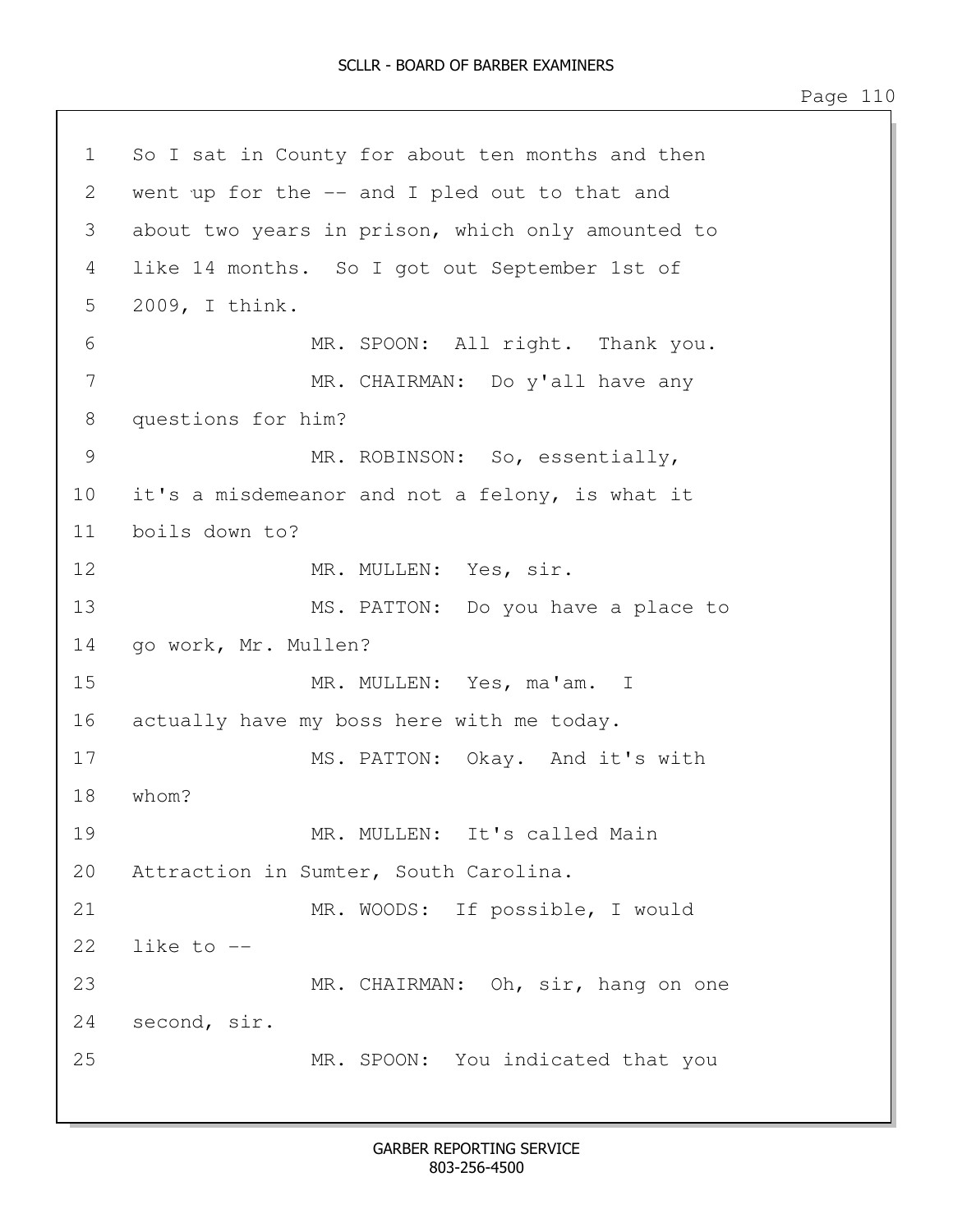1 had an additional person here. Would you like to 2 have that person testify as a witness? 3 MR. MULLEN: I mean, yeah, if --4 MR. SPOON: Okay. Well, he'll have 5 to be sworn. 6 MR. MULLEN: All right. 7 MR. SPOON: Would you like to be 8 sworn in, sir, and provide some testimony at the 9 Board's discretion? 10 MR. WOODS: That's fine. 11 Terrell Woods, having been duly 12 sworn and cautioned to speak the truth, the 13 whole truth and nothing but the truth, 14 testified as follows: 15 MS. PATTON: You name is? 16 MR. WOODS: Woods, Terrell Woods. 17 MR. CHAIRMAN: Where is your shop, 18 sir? 19 MR. WOODS: It's located in Sumter, 20 South Carolina. 21 MR. CHAIRMAN: Okay. What can you 22 tell us about the individual? 23 MR. WOODS: Well, I could tell you 24 that I've known Chris for about four months now, 25 which is not really a long time, but I feel like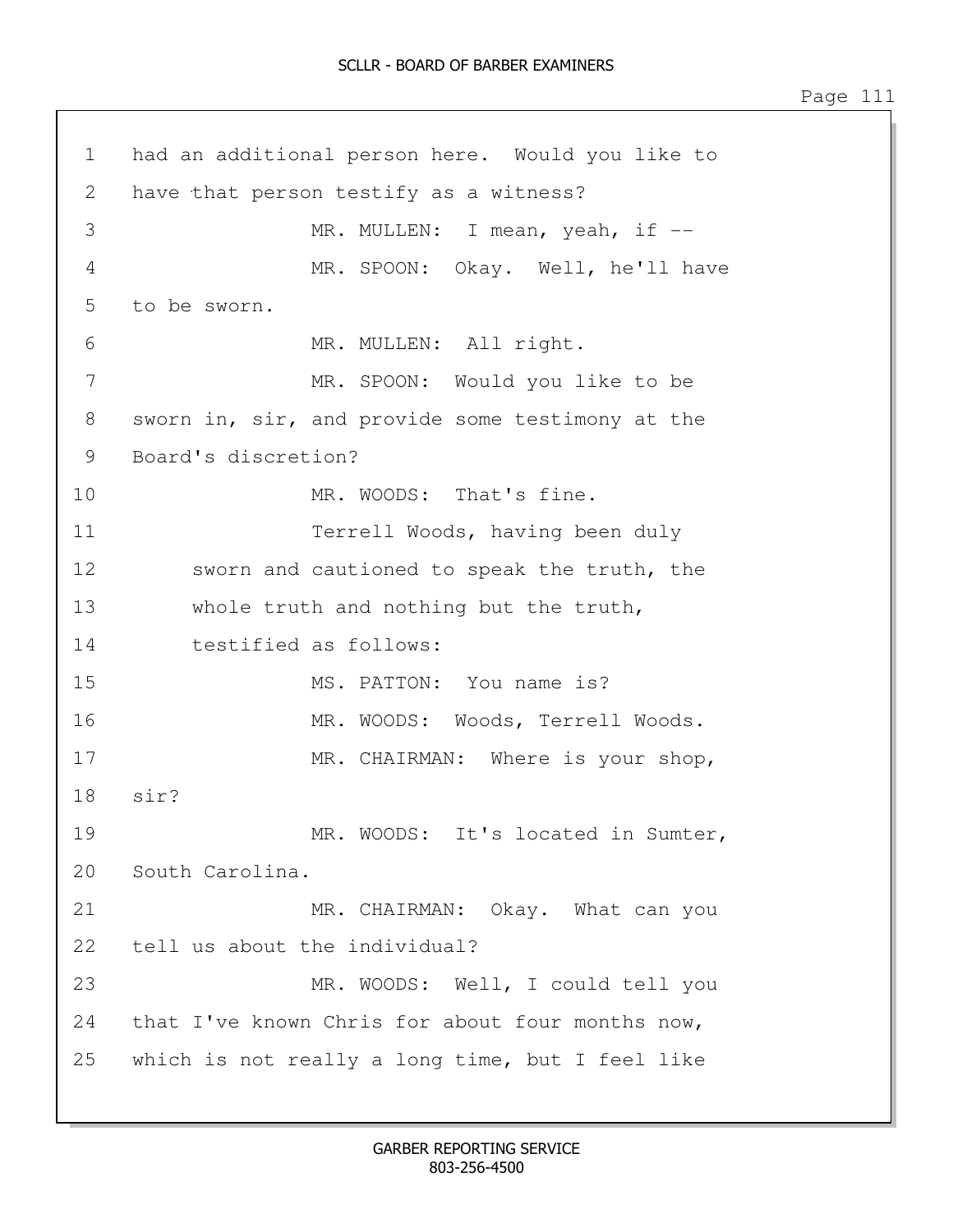| $\mathbf 1$ | I'm a good judge of character. And I would just    |
|-------------|----------------------------------------------------|
| 2           | like for the Board to give this gentleman a second |
| 3           | chance, you know. He's been -- the gentleman that  |
| 4           | appeared before Chris, you know. It is all --      |
| 5           | MR. CHAIRMAN: And I want it on                     |
| 6           | record for this one, sir.                          |
| 7           | MR. WOODS: Okay. Well, it's                        |
| 8           | almost -- the only way that a person could be      |
| 9           | accepted back into society is for people to        |
| 10          | actually give them a second chance. So I would     |
| 11          | just ask that the Board show leniency upon Chris   |
| 12          | and give him a second chance to be productive.     |
| 13          | As far as the time that I've known                 |
| 14          | Chris, I haven't seen any anger. Obviously, the    |
| 15          | only time that he's served, he's learned a good    |
| 16          | lesson for it. He's still a young man. He still    |
| 17          | has a whole lot of life ahead of him, so I would   |
| 18          | just like for him to move forward. I'm just        |
| 19          | speaking here on his behalf. And he's not going    |
| 20          | to be in Sumter long. He's probably going to be    |
| 21          | leaving, headed back home here very shortly, so    |
| 22          | I'm not speaking for my shop or for my benefit.    |
| 23          | I'm speaking on just for his behalf. And I'd just  |
| 24          | like to see him be productive. He's been doing     |
| 25          | very well and I feel like he'll continue to move   |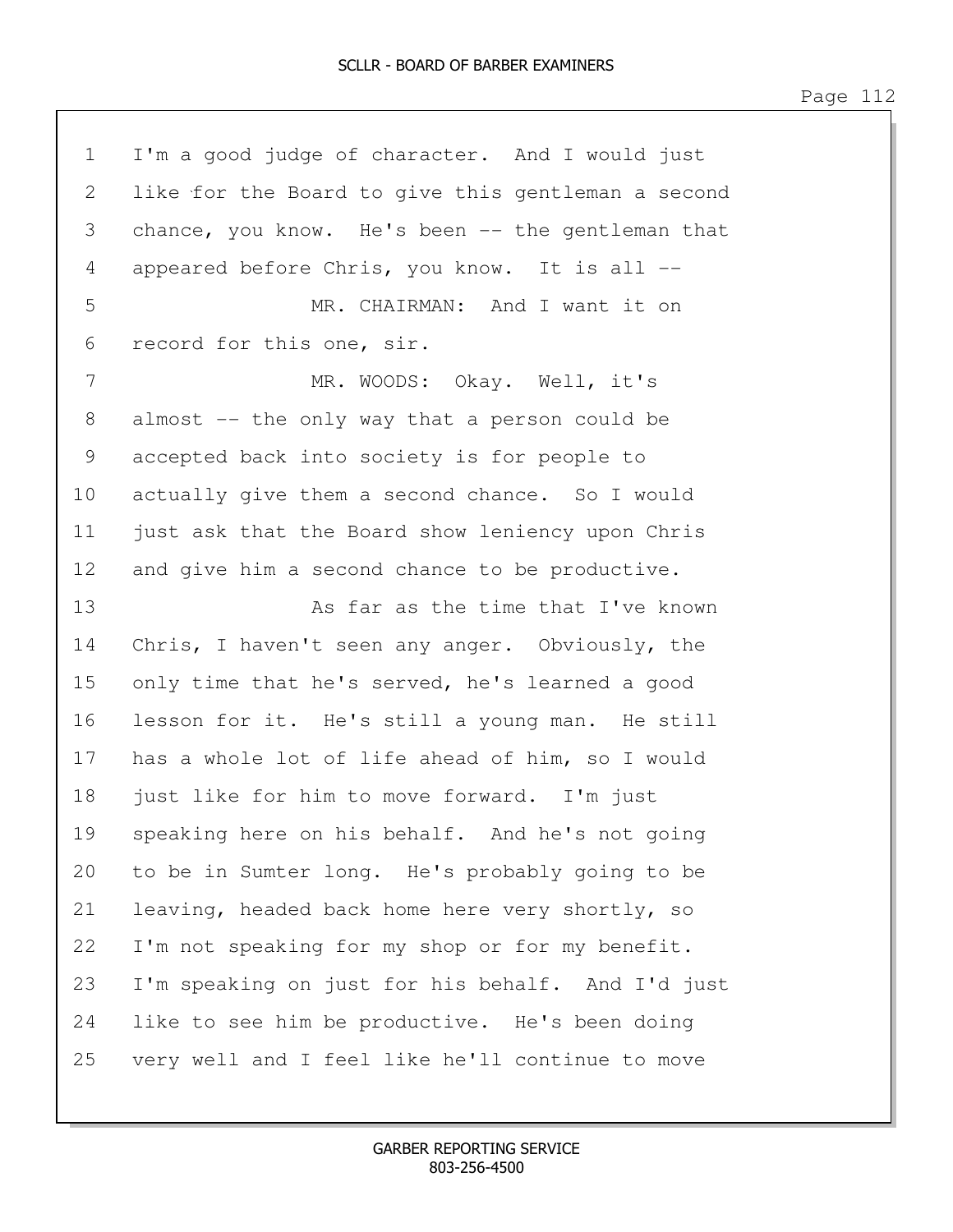1 forward. So I'd just like for the Board to give 2 him a shot at getting his license and being a 3 productive member of the community. 4 MR. CHAIRMAN: Okay. Thank you, 5 sir. Mr. Mullen, would you come back up for me? 6 MR. MULLEN: Yes, sir. 7 MR. CHAIRMAN: Do y'all have any 8 more questions for him? 9 MR. EVANS: Mr. Mullen, did any of 10 the offenses as reflected on your criminal record 11 take place in a barbershop? 12 MR. MULLEN: No, sir. Not at all. 13 MR. EVANS: Near a barbershop? 14 MR. MULLEN: No, sir. 15 MR. EVANS: Okay. I have no 16 further questions. 17 MR. CHAIRMAN: Do y'all have any 18 questions? 19 MR. ROBINSON: No questions. 20 MR. CHAIRMAN: Would anybody like 21 to make a motion? 22 MS. PATTON: I make a motion that 23 Mr. Christopher Mullen, that he be eligible to 24 apply for his apprentice registered barber 25 license.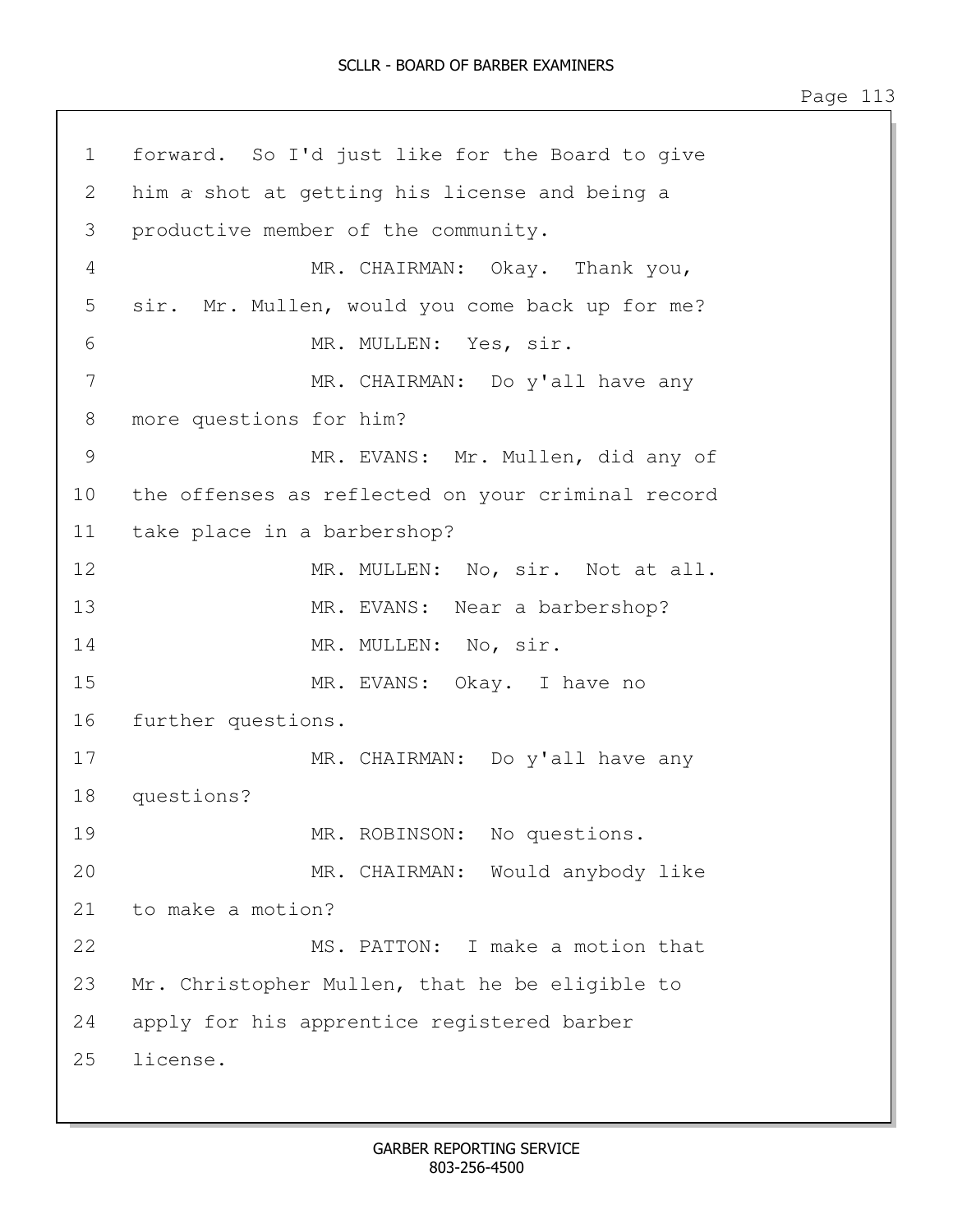## SCLLR - BOARD OF BARBER EXAMINERS

| $\mathbf 1$   | MR. CHAIRMAN: Okay.                              |
|---------------|--------------------------------------------------|
| $\mathbf{2}$  | MR. ROBINSON: I second.                          |
| 3             | MR. CHAIRMAN: All in favor?                      |
| 4             | (Response)                                       |
| 5             | MR. CHAIRMAN: Okay.                              |
| 6             | MR. MULLEN: Thank you, very much.                |
| 7             | MR. CHAIRMAN: Okay. Jai A.                       |
| 8             | Ferguson.                                        |
| $\mathcal{G}$ | MR. FERGUSON: Yes, sir.                          |
| 10            | MR. CHAIRMAN: All right. State                   |
| 11            | your full name for the record and then be sworn  |
| 12            | in.                                              |
| 13            | MR. FERGUSON: Jai Aaron Ferguson.                |
| 14            | Jai A. Ferguson, having been duly                |
| 15            | sworn and cautioned to speak the truth, the      |
| 16            | whole truth and nothing but the truth,           |
| 17            | testified as follows:                            |
| 18            | MR. CHAIRMAN: All right, Ms.                     |
| 19            | Hawsey.                                          |
| 20            | MS. HAWSEY: Mr. Ferguson's                       |
| 21            | application came to us as an examination         |
| 22            | application. I believe you are to be reinstated. |
| 23            | MR. FERGUSON: Yes, ma'am.                        |
| 24            | MS. HAWSEY: You had a registered                 |
| 25            | barber license but his license lapsed, so he had |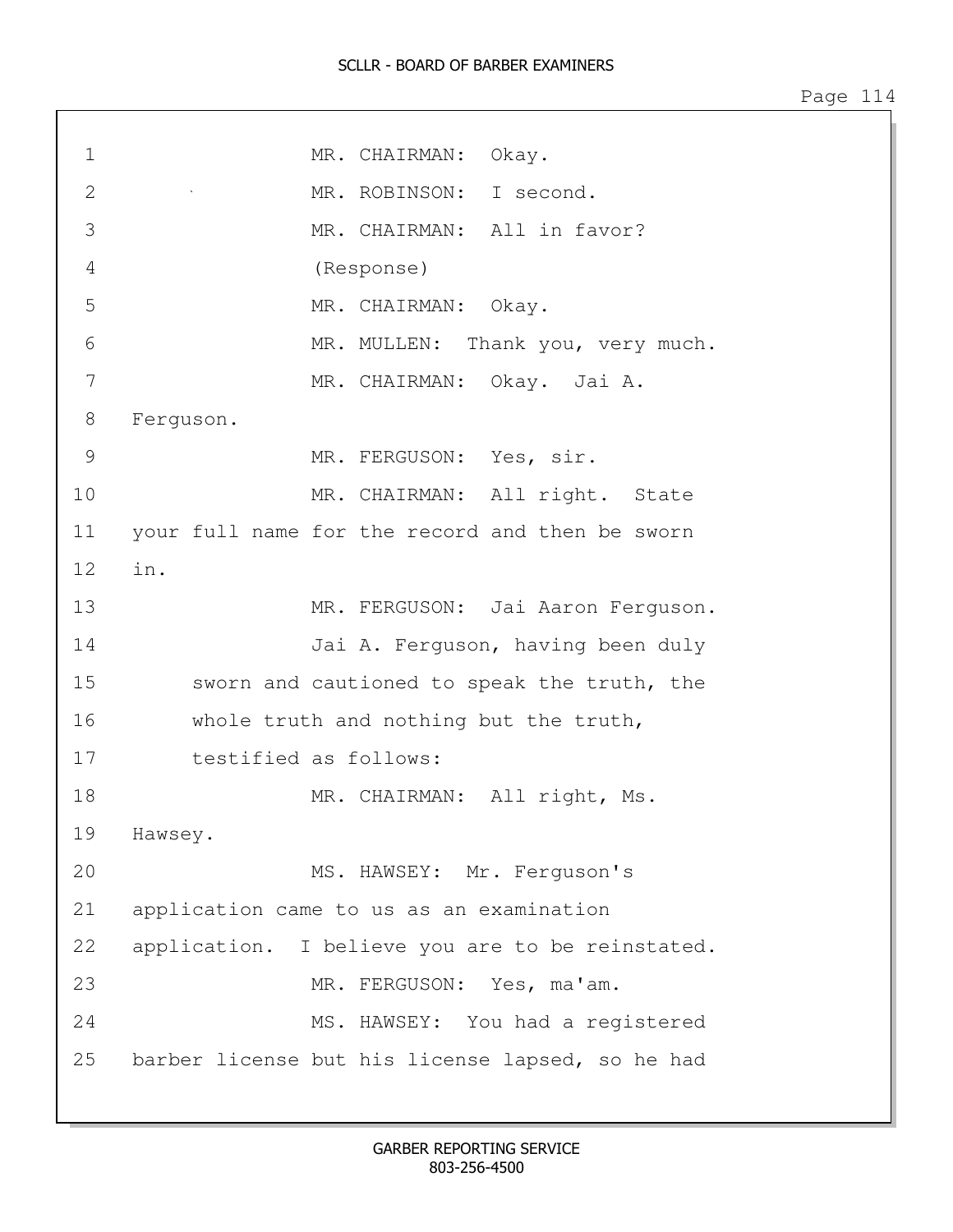1 to re-take the practical portion of the exam. But 2 when we received the application, it did have a 3 SLED report attached to it and he was asked to 4 appear today before you to seek eligibility for 5 his license. 6 MR. ROBINSON: Mr. Ferguson, are 7 you currently on probation or parole? 8 MR. FERGUSON: No, sir. 9 MR. ROBINSON: The disposition of 10 the July 23rd, 2010 possession -- 11 MR. FERGUSON: To distribute? It's 12 already been -- I already went to prison for that. 13 I got credit to a hundred days. I got time 14 served, basically. 15 MR. ROBINSON: Time served? 16 MR. FERGUSON: Yes, sir. 17 MR. ROBINSON: But no probation, no 18 parole? 19 MR. FERGUSON: No probation. I'm 20 currently -- I'm clean. I have nothing -- I mean, 21 I have a record, but I don't have nothing pending, 22 you know. I'm working, you know. They told me 23 that I could work off of my letter. I have my 24 boss here with me. 25 MR. ROBINSON: Now, who told you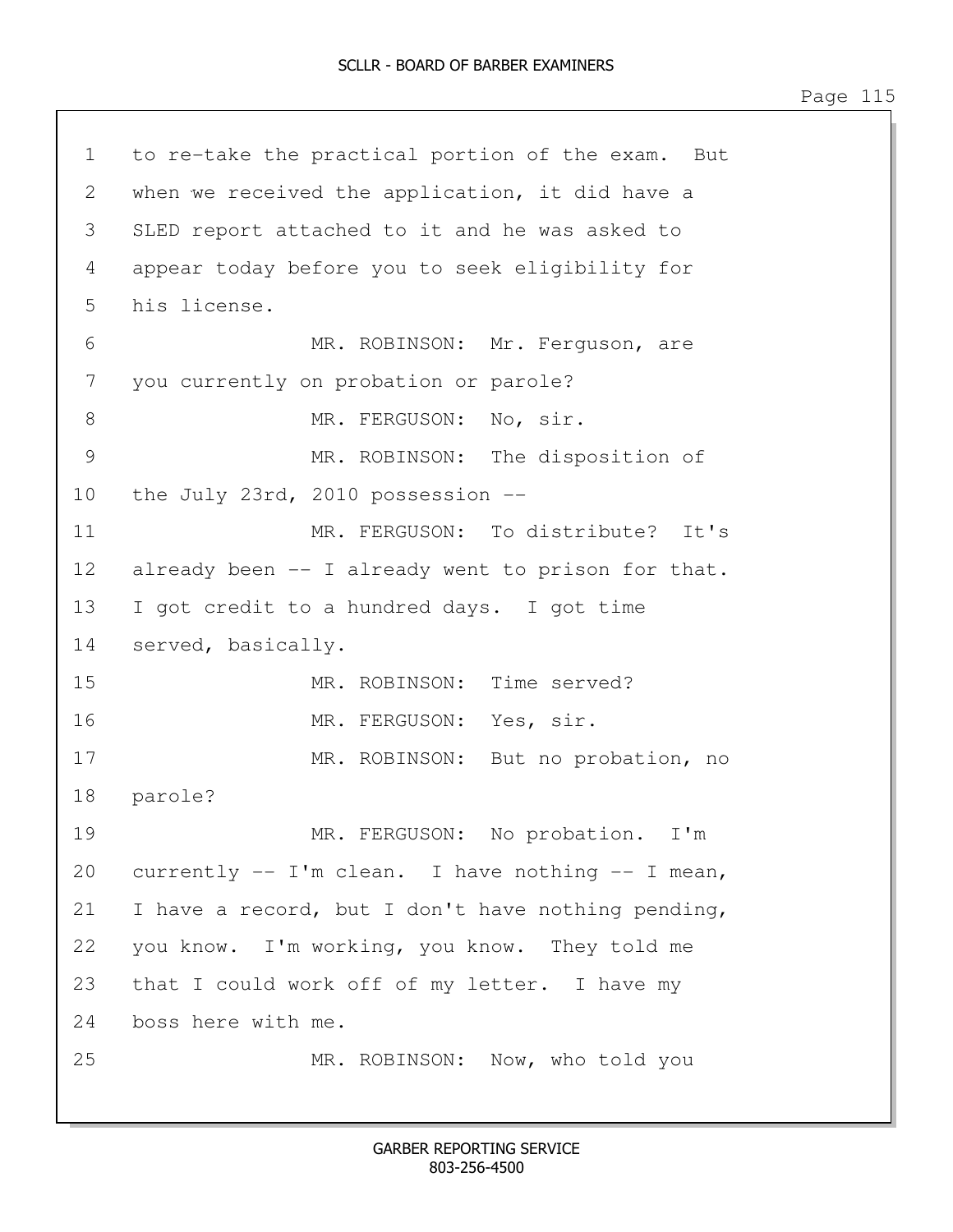1 you could work off your letter? 2 MR. FERGUSON: Ms. Glenda. I 3 called up here. 4 MR. CHAIRMAN: So your work permit 5 is over? 6 MR. FERGUSON: Yes, sir. 7 MR. CHAIRMAN: I don't see that, 8 see how they have that authority. 9 MR. ROBINSON: Well, that's just 10 what the Board has done all these years. You 11 don't get a permit. I mean, from the time you 12 pass the test, you go right to work. You've 13 always been able to go right to work, as far as I 14 remember. They're doing what we were doing. 15 Okay. What's the name of the shop 16 you're working at? 17 MR. FERGUSON: Guciano's Hair 18 Salon. 19 MR. ROBINSON: Okay. That's in 20 Charleston? 21 MR. FERGUSON: Yes, sir. 22 MR. CHAIRMAN: In 2010, going back 23 to that, you've been arrested for cocaine a good 24 bit, have you not? 25 MR. FERGUSON: Yes, sir. But none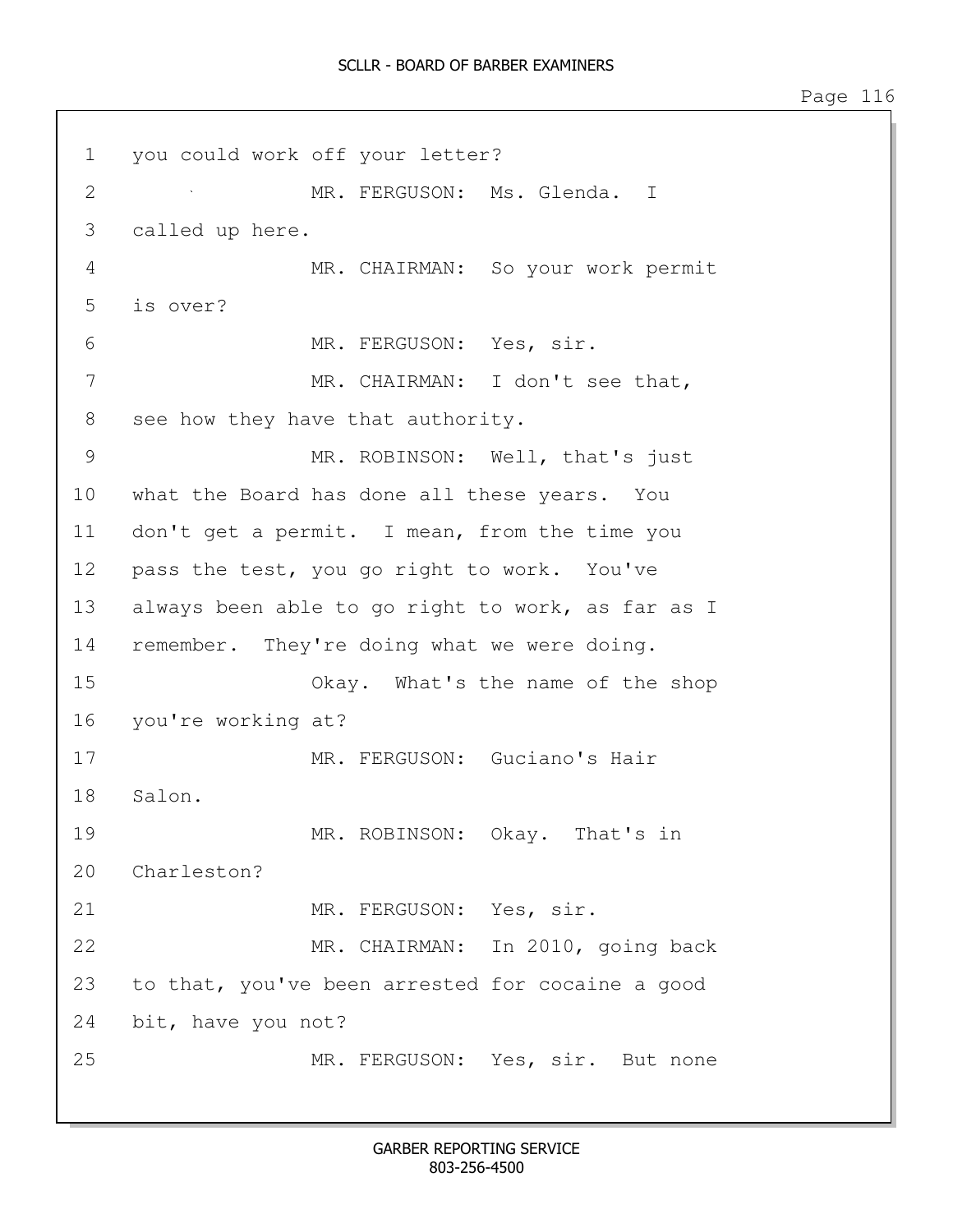1 of them is -- have been convictions. I had one 2 possession with intent to distribute charge. It 3 got dismissed because it wasn't mine, so -- but, I 4 mean, I still have it on my record, but, you know, 5 I've got it on my record as dismissed. 6 MR. CHAIRMAN: Your last one was 7 around a school. What kind of school? 8 MR. FERGUSON: Where? In North 9 Carolina? 10 MR. CHAIRMAN: I don't know where. 11 It says arrest charge -- 12 MR. ROBINSON: South Carolina. 13 MR. CHAIRMAN:  $--$  felony, 14 7/23/2010. 15 MR. FERGUSON: Can I see that? 16 MR. CHAIRMAN: I've got it right 17 here if he wants to see it. 18 MS. HAWSEY: He's got it. 19 MR. FERGUSON: (Views document). 20 It was near a school. I mean, it wasn't -- 21 MR. CHAIRMAN: Well, it was near a 22 school or around a school. That's a big issue 23 with us. Where was your arrest at? 24 MR. FERGUSON: I was in a hotel and 25 it was near Goose Creek High School.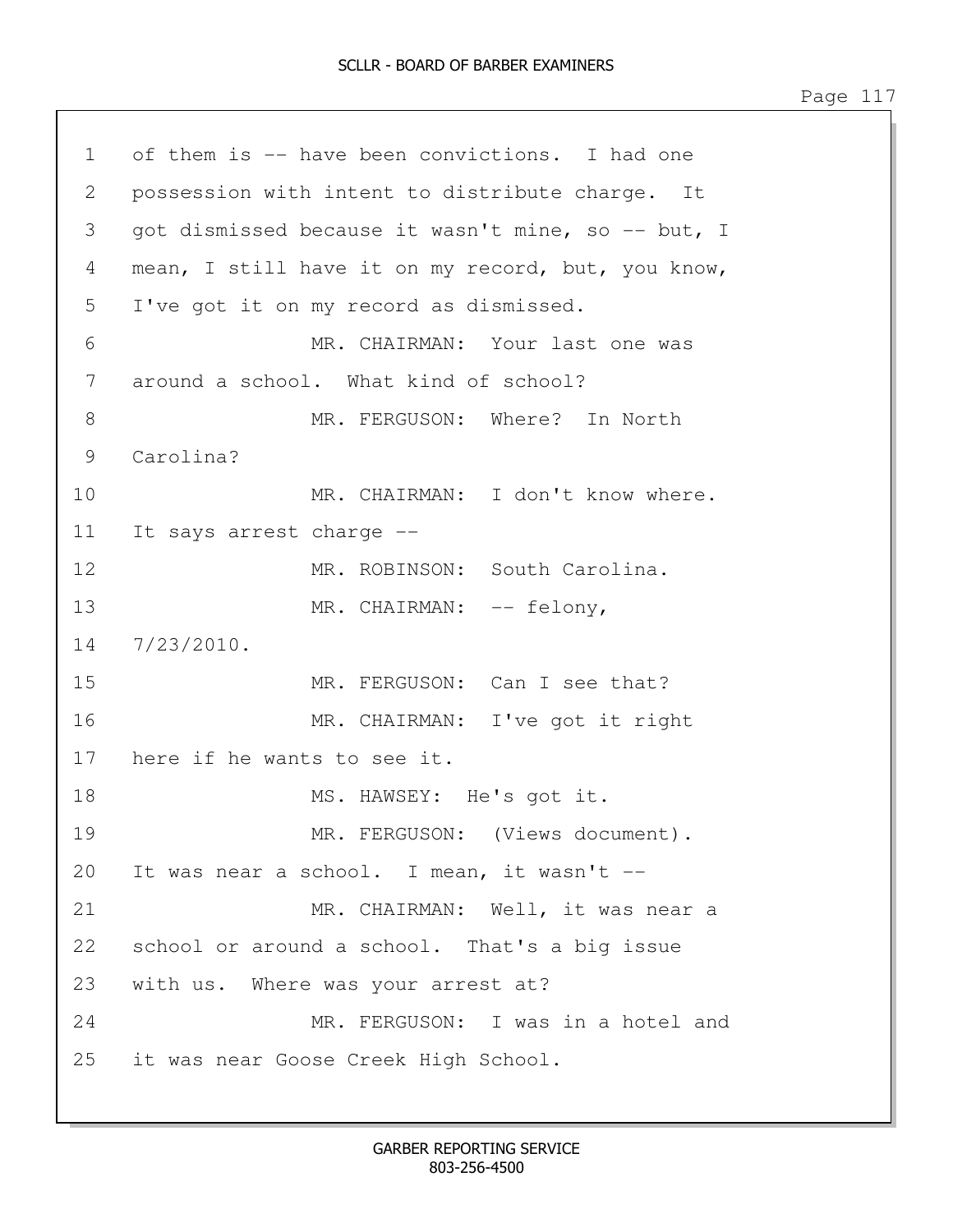1 MR. SPOON: Is that charge 2 pending? 3 MR. FERGUSON: No. I don't have no 4 pending charges. All my charges have been tooken 5 care of. I either did time for it or either it 6 got dismissed. 7 MR. SPOON: I think the issue might 8 be that the record -- and I don't want to speak 9 for the Board on this -- but I think that the SLED 10 check that they have does not show the disposition 11 of that last felony charge, which is the one that 12 you were reviewing involving being in the vicinity 13 of a school, happened on July 23rd, 2010. And, 14 again, the SLED check just doesn't show that as 15 being -- it shows an arrest and that's where it 16 ends. 17 MR. FERGUSON: Yeah. I already did 18 my time because I just came home. I've only been 19 home like 30 days, you know. I got time served. 20 MR. ROBINSON: Do you have any kind 21 of documentation of that? This probably is going 22 to show up on the SLED report, but did you get 23 anything from the Department of Corrections? 24 MR. FERGUSON: Yeah. I have my 25 ID.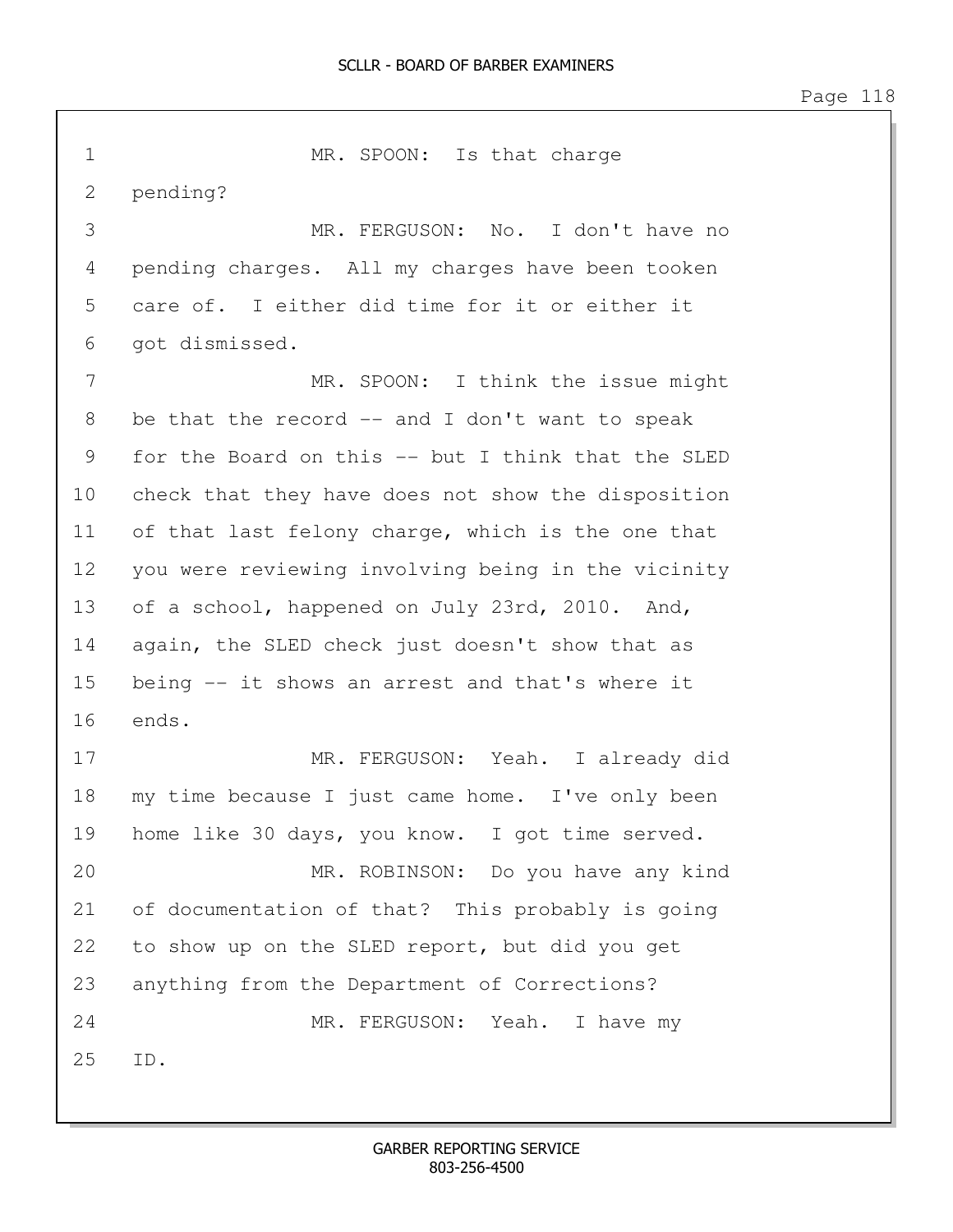1 MR. ROBINSON: No. Upon your 2 release, did they give you any kind of --3 MR. FERGUSON: Yeah. Well, I had 4 -- well, you know, my release date was on the back 5 of my ID, but I don't have my ID with me. It is 6 5511, you know. That's all they give you. 7 They'll just give you a picture ID of me. I mean, 8 you can contact the State or however the Board may 9 do that, you know. But I don't have no pending 10 charges. I'm not on probation, I'm not on parole  $11$ 12 MR. ROBINSON: Okay. We're clear 13 on that. Calm down a little bit. We're clear on 14 that. All we're trying to do is, since there is a 15 gap in information, to verify what you are telling 16 us from somebody other than you. 17 MR. FERGUSON: Right. 18 MR. ROBINSON: Okay. You're 19 telling us you were out 38 days. That's fine. We 20 need something to verify that so that we can see 21 that you served time and finished that time for 22 this last charge. That's all we're saying. 23 MR. FERGUSON: Okay. 24 MR. ROBINSON: Can you get that for 25 us?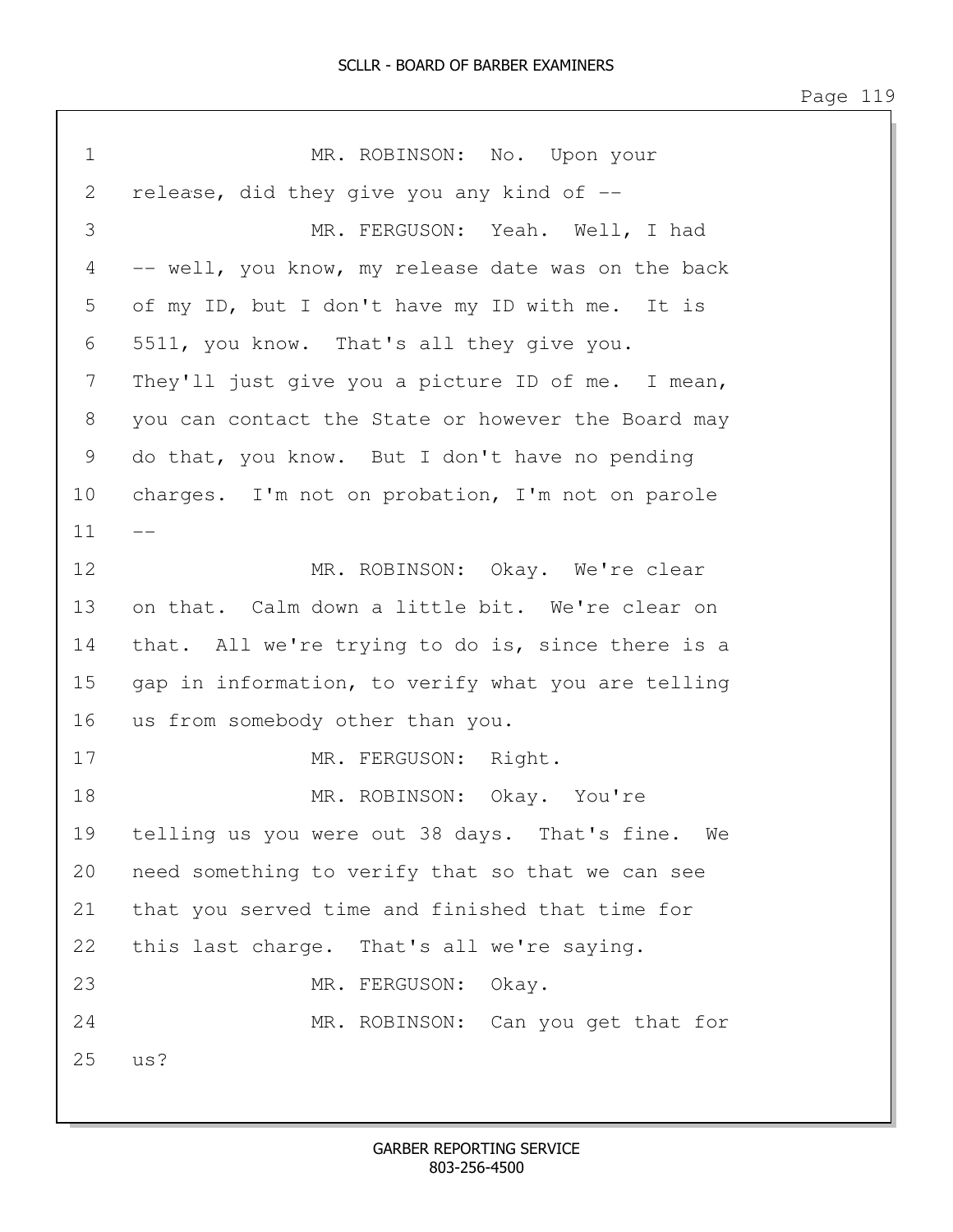| $\mathbf 1$  | MR. FERGUSON: Yeah. It might take                  |
|--------------|----------------------------------------------------|
| $\mathbf{2}$ | a couple of days. I mean, the only other thing I   |
| 3            | could do is, I could get another SLED report, you  |
| 4            | know. Because the SLED report which I have now,    |
| 5            | that's the one that I sent with my application.    |
| 6            | But if I were to get another SLED report that just |
| 7            | showed that I done did my time for that.           |
| 8            | MR. ROBINSON: Okay. And that may                   |
| 9            | be what needs to happen. We need to get a copy of  |
| 10           | another SLED report at your expense or a copy of   |
| 11           | that release part, or whatever you're saying, with |
| 12           | the date on it that you were released.             |
| 13           | MR. FERGUSON: All right.                           |
| 14           | MR. CHAIRMAN: For that offense.                    |
| 15           | MR. ROBINSON: For that offense,                    |
| 16           | okay? Because that's what --                       |
| 17           | MR. FERGUSON: Well, see, I got the                 |
| 18           | last charge that I have and --                     |
| 19           | MR. ROBINSON: I got you. I'm                       |
| 20           | clear on that.                                     |
| 21           | MR. FERGUSON: All right.                           |
| 22           | MR. ROBINSON: All we're saying is,                 |
| 23           | this is the way that we could help you, to be fair |
| 24           | to you and the other people in your same           |
| 25           | situation, the most recent charges that we cannot  |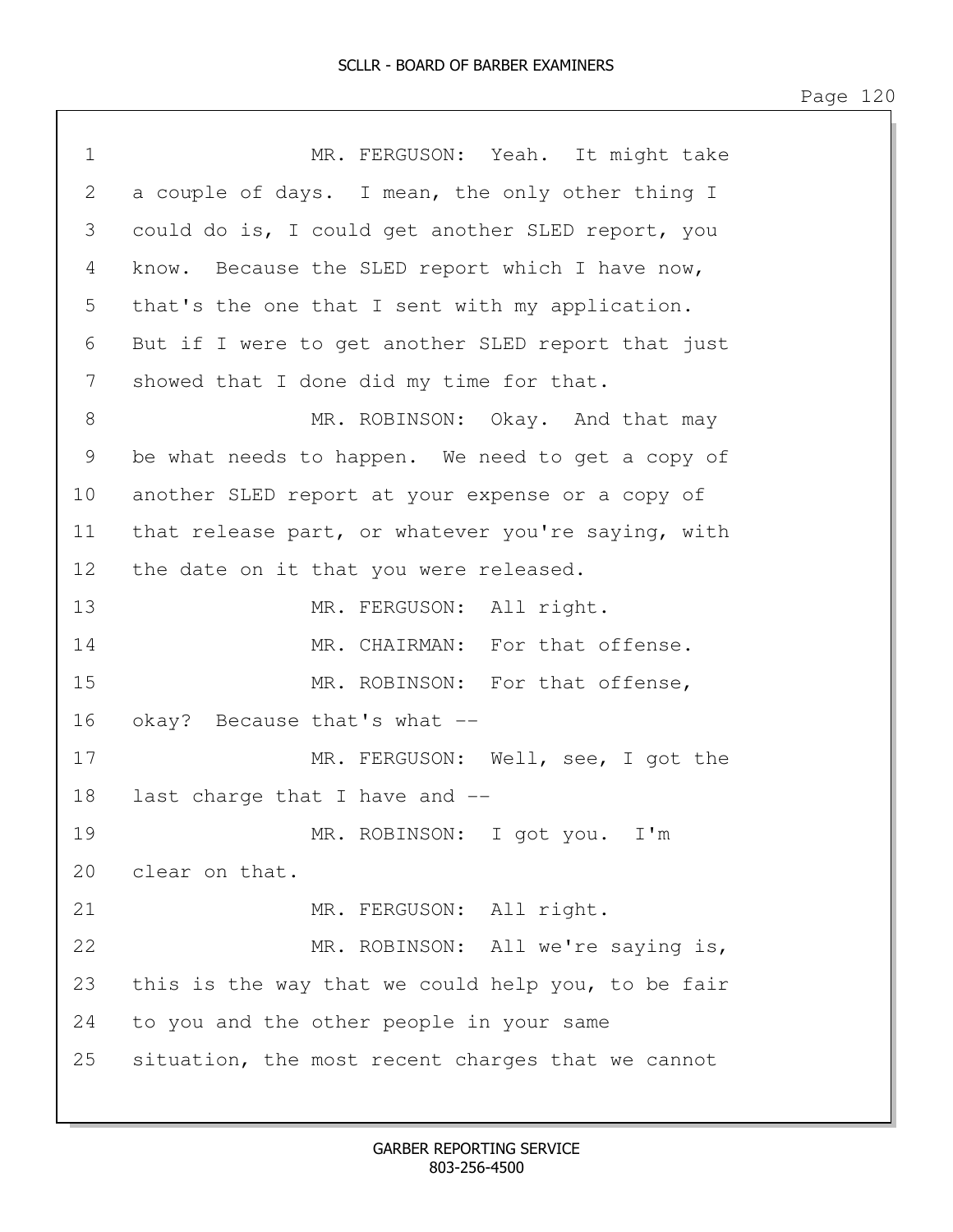1 see from your SLED report that have been dealt 2 with. 3 MR. FERGUSON: Okay. And I need to 4 make a correction on that. And I wasn't charged 5 with cocaine. I was charged with marijuana. I 6 had a possession with attempt to distribute for 7 marijuana. They made a mistake for the 2010 on 8 the 23rd of July. 9 MR. ROBINSON: All right. Well, it 10 may be helpful to you to pay the money and get 11 another report and submit it to the office, and 12 then that should take care of that, okay? 13 MR. FERGUSON: All right. 14 MR. ROBINSON: That's what I'm 15 thinking. Is that correct, Board members? 16 MR. FERGUSON: So once I get the 17 information, then what do I have to do? 18 MR. ROBINSON: Let's see if they 19 have another question first. 20 MR. FERGUSON: All right. 21 MR. CHAIRMAN: I just had a 22 question. I mean, you said the last one was not 23 for cocaine but it states cocaine. Did they 24 reduce it down to marijuana? Is that what they 25 did?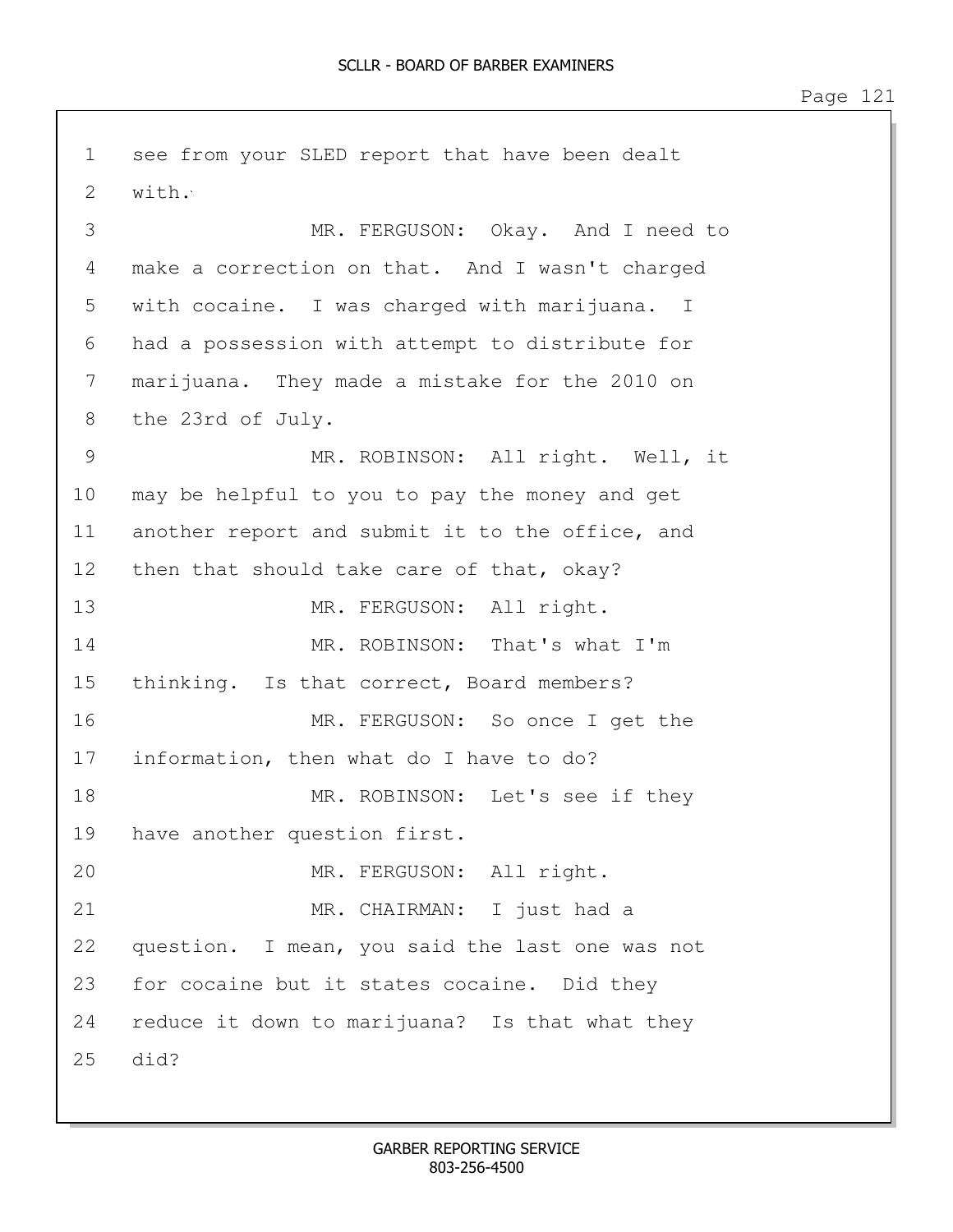1 MR. FERGUSON: No. It never was a 2 cocaine charge. It was a possession with intent 3 to distribute marijuana. I had -- 4 MR. CHAIRMAN: But you have had 5 cocaine problems? 6 MR. FERGUSON: Yeah. I have had 7 cocaine -- you know, I have been stopped for 8 simple possession. 9 MR. CHAIRMAN: All right. Have you 10 ever been helped? Do you have a cocaine problem 11 yourself? 12 MR. FERGUSON: No, I don't. I was 13 hustling it. 14 MR. CHAIRMAN: How about a 15 marijuana problem? 16 MR. FERGUSON: No. I was hustling 17 it as well. 18 MR. CHAIRMAN: So you weren't an 19 abuser yourself? 20 MR. FERGUSON: No. I mean, I won't 21 say I never tried smoking marijuana or using 22 cocaine before. Yeah, I have. But, you know, I 23 don't have a problem with it at this time. 24 MR. CHAIRMAN: Well, you said, at 25 this time. Have you had in the past a problem?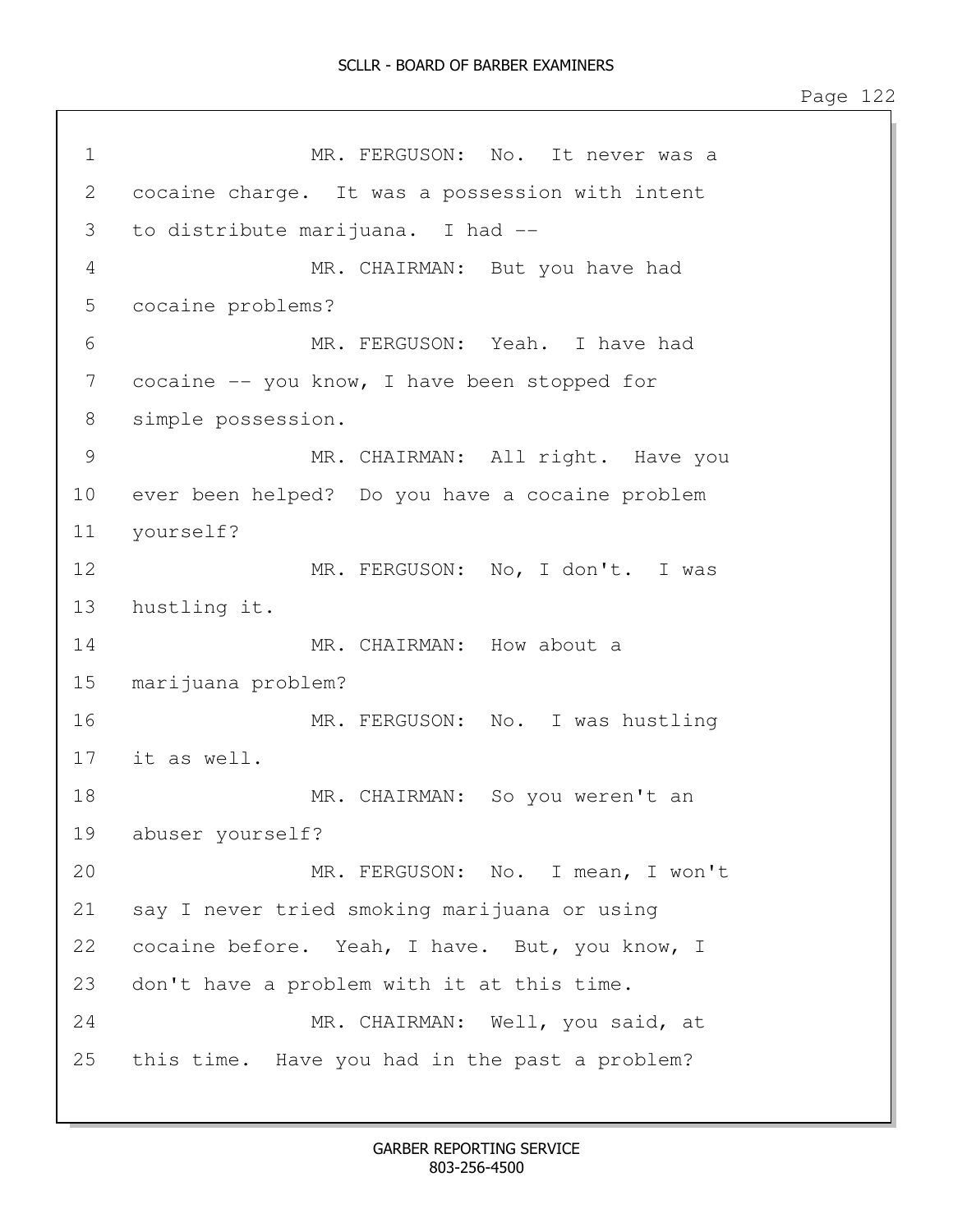1 MR. FERGUSON: I wouldn't really 2 call it a problem. I mean, I've been to a rehab. 3 This is back in 2003. 4 MR. CHAIRMAN: That's what I needed 5 to know. 6 MR. FERGUSON: Yeah. 7 MR. CHAIRMAN: And that was in 8 2003? 9 MR. FERGUSON: Yes, sir. 10 MR. CHAIRMAN: Okay. Do y'all have 11 any more questions? 12 MR. EVANS: Mr. Ferguson, did any 13 of the crimes listed on your criminal records 14 check take place in a barbershop? 15 MR. FERGUSON: No. sir. 16 MR. EVANS: Okay. Tell me about 17 this criminal domestic violence. I see you have 18 quite a few charges. 19 MR. FERGUSON: It was never for me 20 touching a woman or  $-$  a couple of them took place 21 as far as like me trying to see my kids. And, you 22 know, if a woman call the police, somebody is 23 going to jail anyway, you know. It don't never 24 have to necessarily be, you know, me, you know, 25 getting in an altercation or anything like that.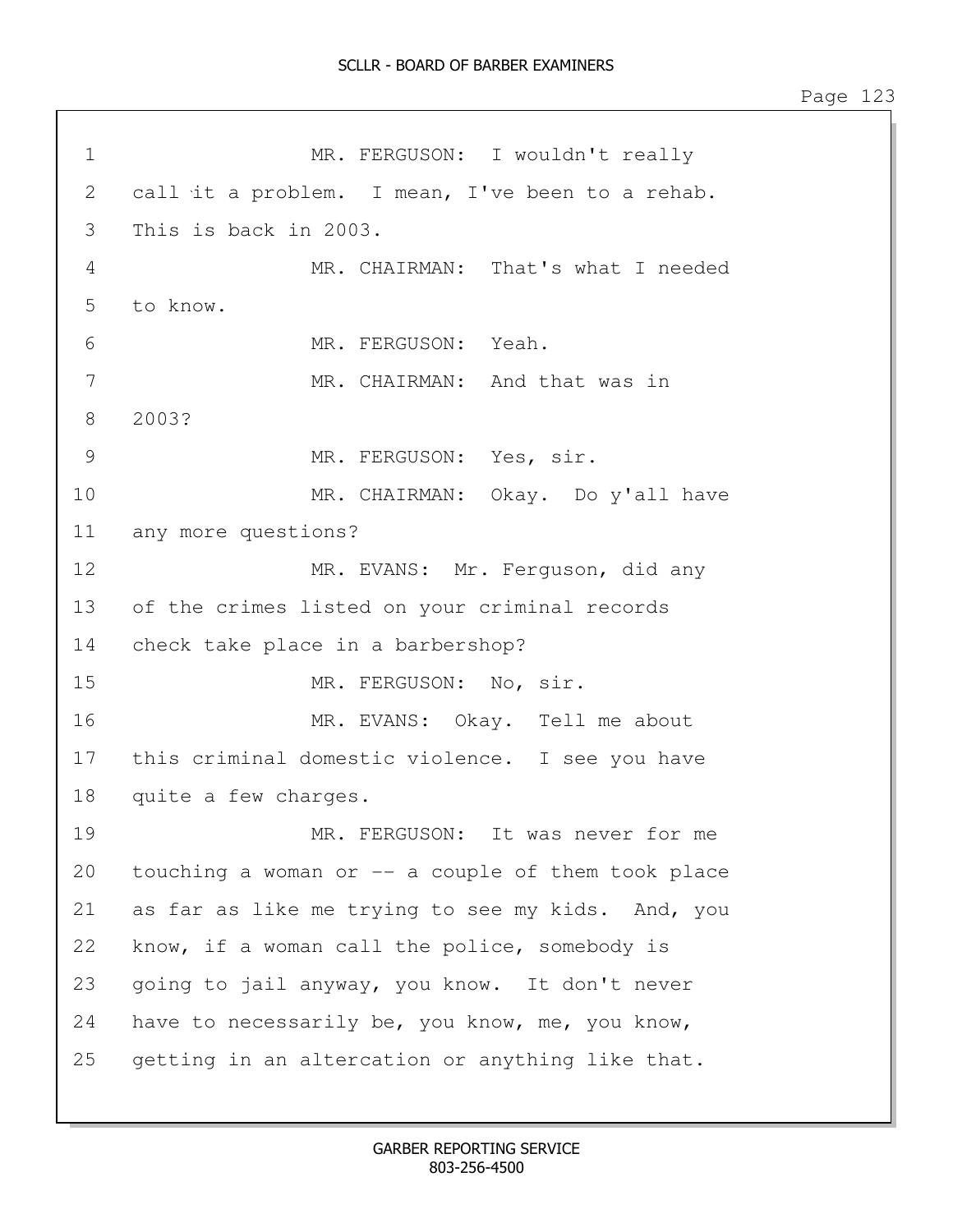```
1 The few that I have was always over
2 my kids, me trying to see my kids and the girl, 
3 you know, their mother not wanting me to see the 
4 child, you know. And one incident, you know, is 
5 saying that I kicked the door in. I mean, I'm not
6 a small guy, you know, and I guess, you know, I 
7 could cause --
8 MR. EVANS: Some problems?
9 MR. FERGUSON: Yeah. Some 
10 problems, I mean, so --
11 MR. EVANS: The same situation like
12 with the stalking charges?
13 MR. FERGUSON: Yeah, pretty much.
14 I mean, all that was together.
15 MR. EVANS: All of it was brought 
16 together?
17 MR. FERGUSON: Yeah.
18 MR. EVANS: Okay. Just one other
19 question. How about the failure to obtain a 
20 business license? What type of business were you
21 in?
22 MR. FERGUSON: Failure to --
23 MR. EVANS: Obtain a business 
24 license. 
25 MR. FERGUSON: I don't know what
```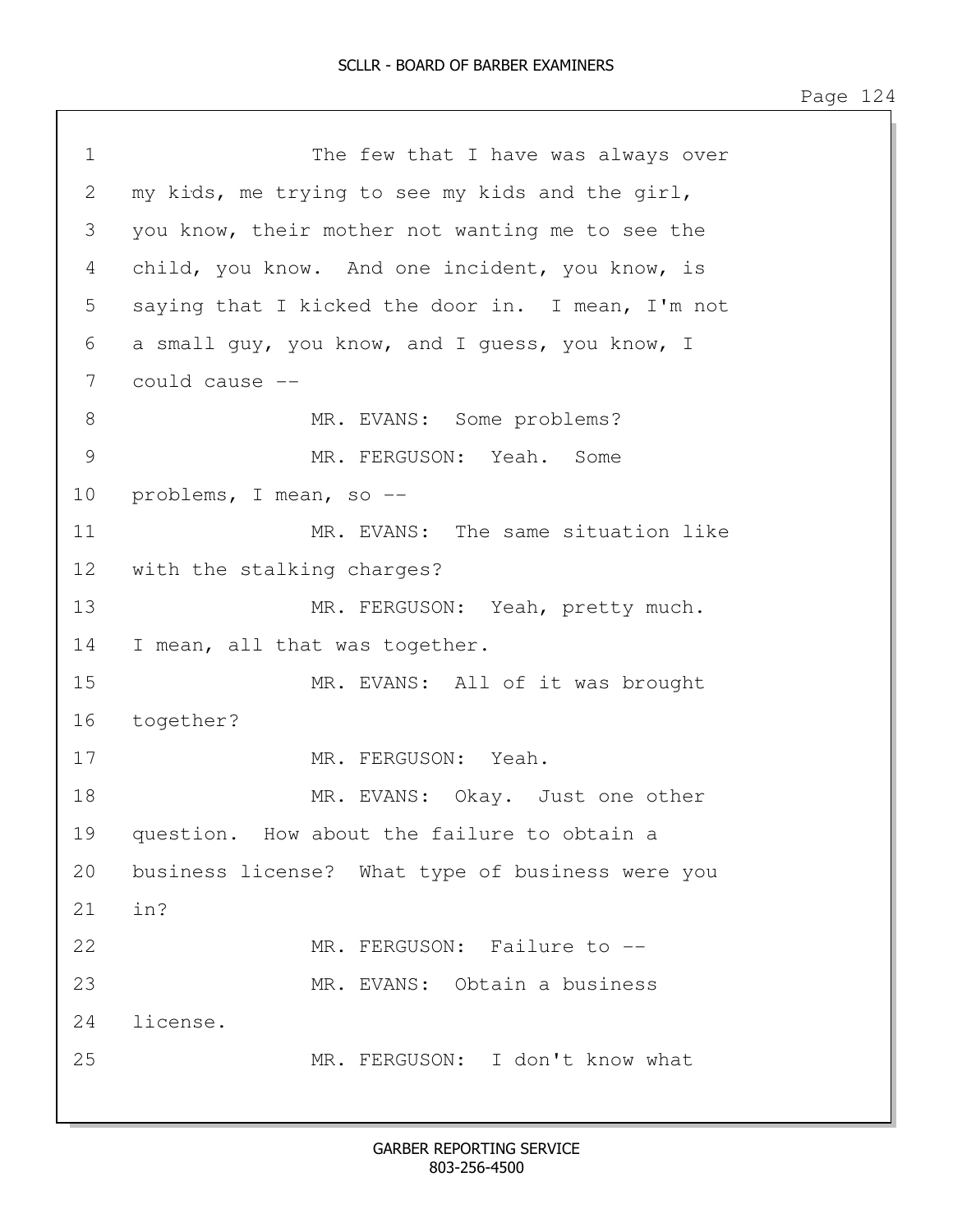1 that was for. 2 MR. EVANS: Are you in Moncks 3 Corner? 4 MR. FERGUSON: As far as -- yeah. 5 I was working at another barbershop and they was 6 trying to say -- 7 MR. EVANS: That's what I want to 8 hear. Go ahead. 9 MR. FERGUSON: And they was trying 10 to say that we had to get a individual business 11 license. 12 MR. ROBINSON: For the City? 13 MR. FERGUSON: Yeah, for the City, 14 you know, saying individual for each barber that 15 was in there, you know. And then when they came 16 out, I didn't have no business license and I was 17 like, you know, well, I work under him, you know. 18 He was my instructor at the time. I was 19 on-the-job training so -- 20 MR. EVANS: We understand that. 21 MR. FERGUSON: Yeah. You know, so 22 I'm like, you know, why do I have to get a 23 business license? 24 MR. CHAIRMAN: Well, that is 25 normal.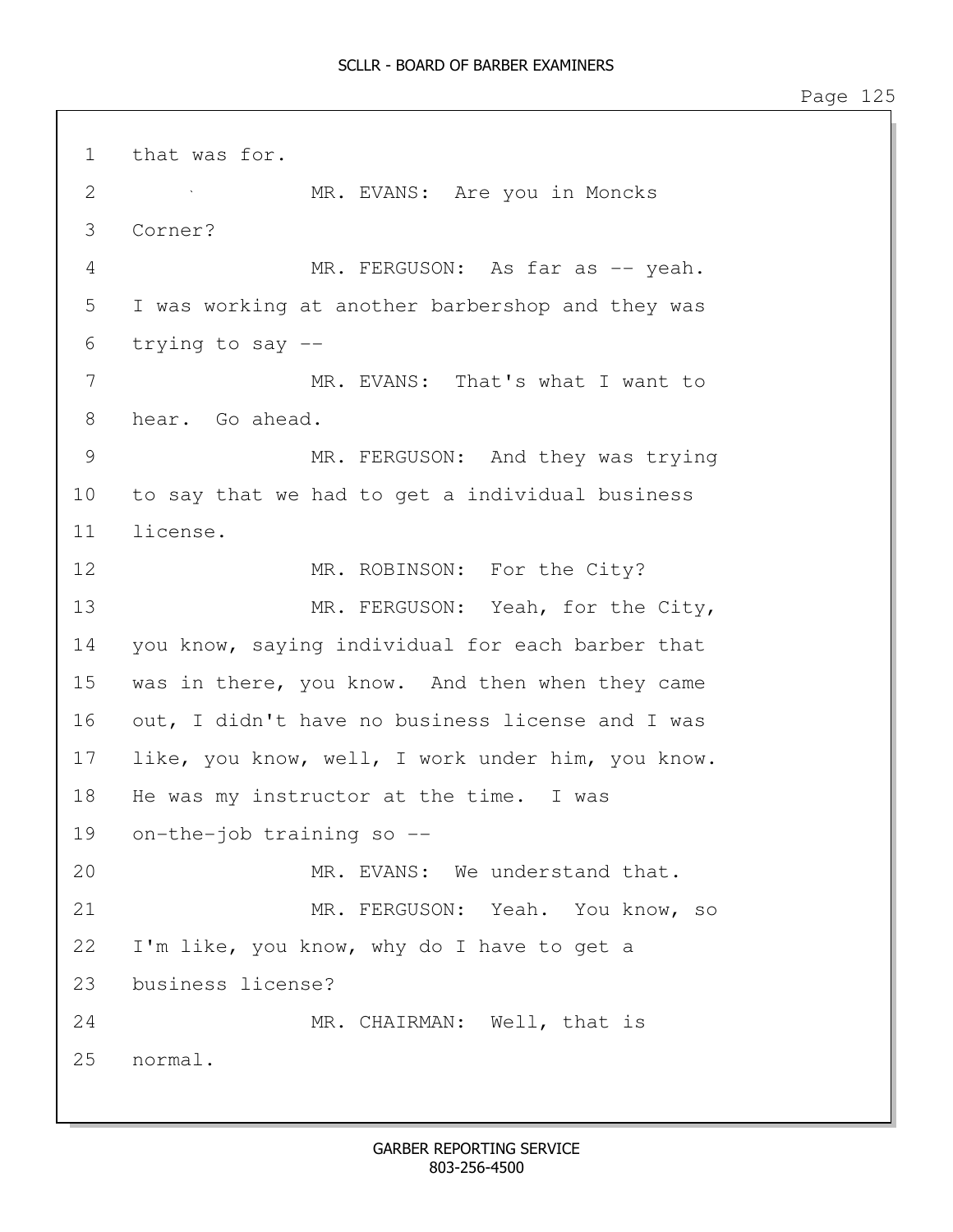1 MR. EVANS: Right. That's normal, 2 but it goes back to my first question. I'd asked 3 whether or not did any of these offenses take 4 place in a barbershop. 5 MR. FERGUSON: Oh, no. Ain't none 6 of them took place in a barbershop. I mean, as 7 far as me getting a business license, you know, 8 they happened to come and, you know, I guess they 9 wanted to see if we had a business license and 10 each person had to have a business license at the 11 time. 12 MR. EVANS: I understand. I 13 understand. And I appreciate it. I was measuring 14 something else. But I appreciate, it. 15 MR. FERGUSON: All right. 16 MR. EVANS: I have no further 17 questions. 18 MR. CHAIRMAN: How about y'all? 19 MR. ROBINSON: No. 20 MR. CHAIRMAN: Okay. 21 MR. ROBINSON: Mr. Ferguson, we 22 need to get that second report. 23 MR. FERGUSON: Okay. So once y'all 24 receive that, then y'all consider me having my 25 license?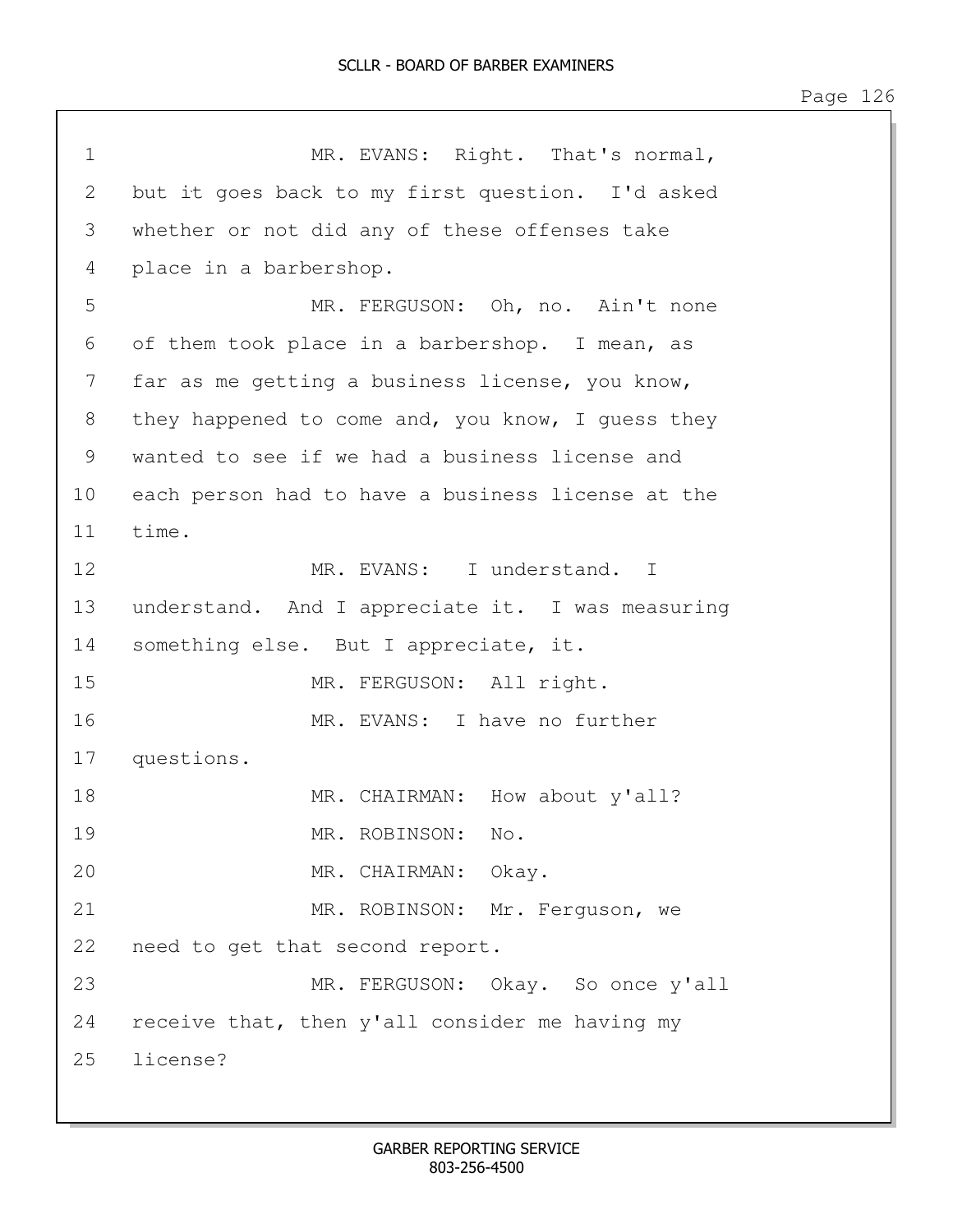1 MR. ROBINSON: It depends on what 2 that report says. 3 MR. FERGUSON: Well, I already know 4 it was going to say -- whatever I got to do to 5 prove that I don't have nothing pending or 6 anything like that so that I can receive my 7 license so that I can continue to work. 8 MR. ROBINSON: What you have to do 9 is to get the second report for the office, okay? 10 MR. FERGUSON: All right. 11 MR. ROBINSON: We usually have them 12 turn that in and we do this again, right? 13 MR. CHAIRMAN: Or either we have 14 done it where they -- 15 MR. ROBINSON: Give the 16 Administrator the authority to -- 17 MR. CHAIRMAN: Let me take a look 18 at it and if I have -- 19 MR. SPOON: If the SLED report is 20 consistent with -- and this would be -- and what 21 I'm suggesting to you is a precondition before the 22 applicant proceeds further in the licensure 23 process is that the applicant would obtain, at his 24 expense, an updated/corrected copy of the SLED 25 check. And if the Administrator finds it to be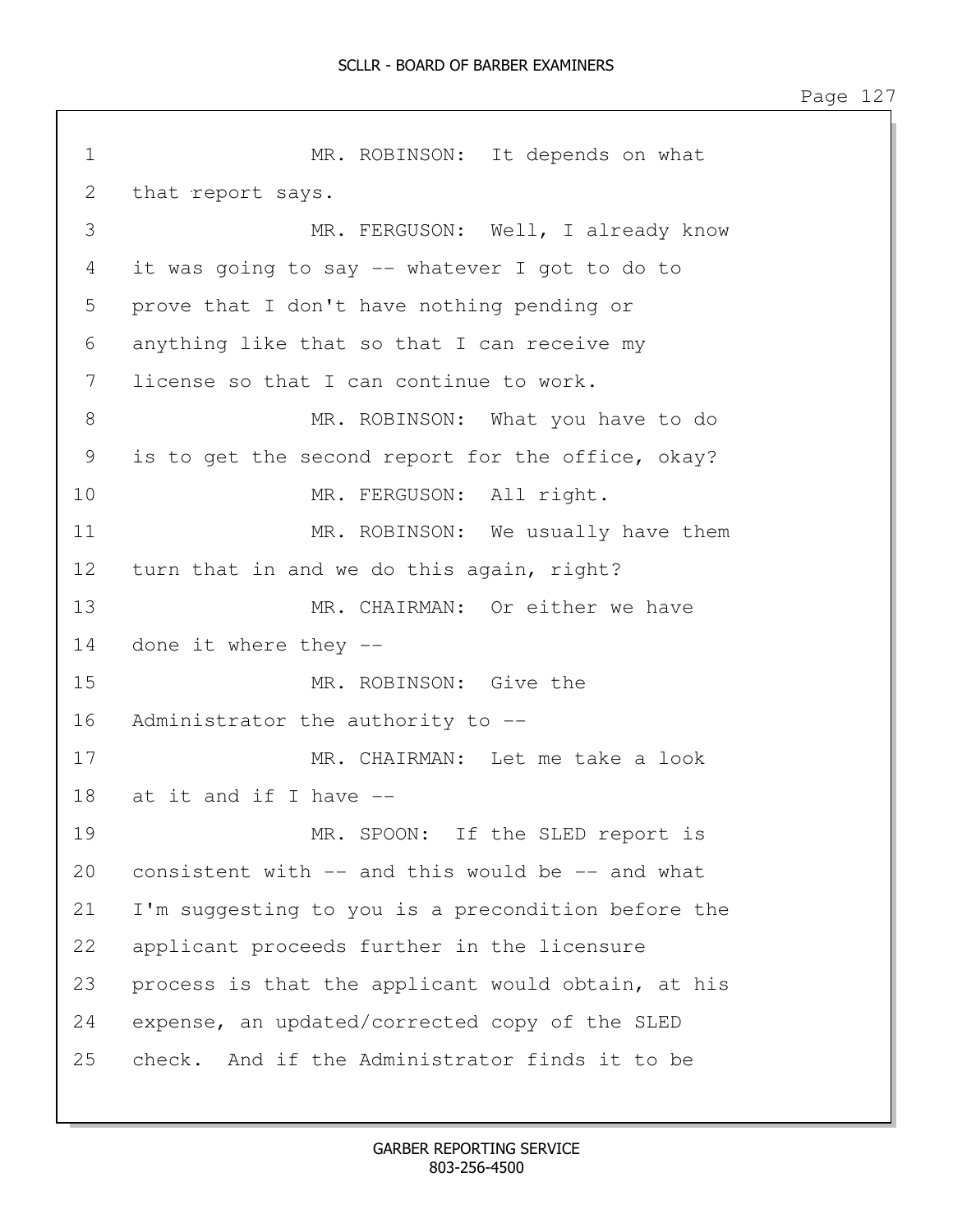| $\mathbf 1$     | consistent with his testimony -- and what I mean  |  |  |  |
|-----------------|---------------------------------------------------|--|--|--|
| 2               | by that is, that there is a disposition of that   |  |  |  |
| 3               | 2010 charge. Because right now, it's incomplete   |  |  |  |
| 4               | and, as such, it's an incomplete application for  |  |  |  |
| 5               | all intents and purposes. So if it's consistent   |  |  |  |
| 6               | with that, then he will be authorized to proceed  |  |  |  |
| 7               | further.                                          |  |  |  |
| 8               | MR. EVANS: I just have one final                  |  |  |  |
| 9               | question.                                         |  |  |  |
| 10              | MR. CHAIRMAN: Okay.                               |  |  |  |
| 11              | MR. EVANS: Mr. Ferguson, we are                   |  |  |  |
| 12 <sup>°</sup> | trying to help you here this morning. Are you     |  |  |  |
| 13              | sure you're not on probation?                     |  |  |  |
| 14              | MR. FERGUSON: No, sir. I'm not on                 |  |  |  |
| 15              | probation. I'm not on probation, I'm not on       |  |  |  |
| 16              | parole. I have nothing pending on -- I don't have |  |  |  |
| 17              | nothing pending over me.                          |  |  |  |
| 18              | MR. EVANS: Okay. Your time was                    |  |  |  |
| 19              | reduced? Is that how you got out early?           |  |  |  |
| 20              | MR. FERGUSON: No. They gave me                    |  |  |  |
| 21              | time served credit to a hundred days. I had       |  |  |  |
| 22              | already done served over a hundred days in the    |  |  |  |
| 23              | County.                                           |  |  |  |
| 24              | MR. EVANS: Well, what was the                     |  |  |  |
| 25              | total sentence?                                   |  |  |  |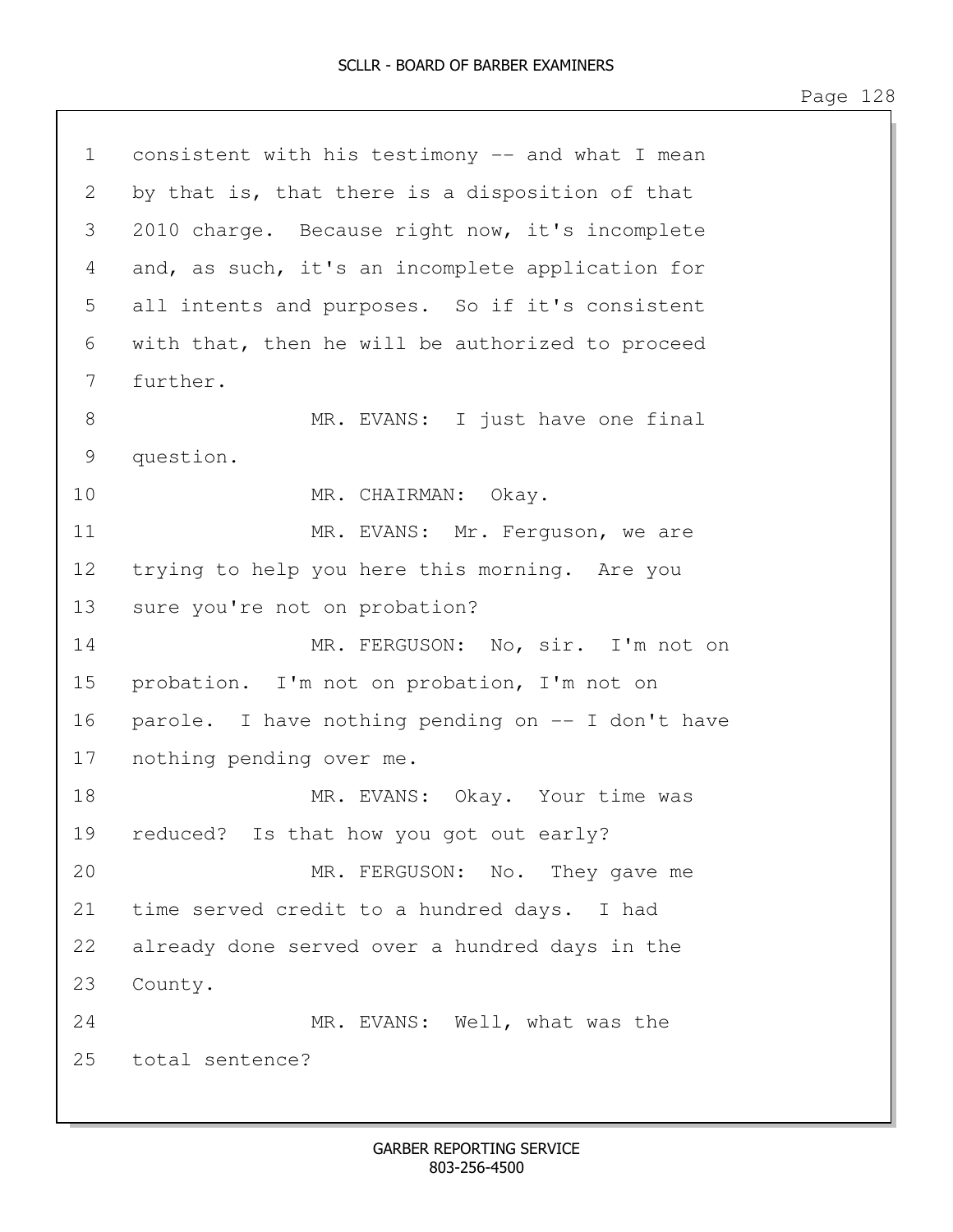1 MR. FERGUSON: It was a hundred 2 days -- it was a hundred days credited to a 3 hundred days suspended for time served. 4 MR. EVANS: Okay. 5 MR. FERGUSON: I did five months 6 and twelve days in County. 7 MR. EVANS: Okay. Okay. That 8 answers that question. Thank you? 9 MR. CHAIRMAN: Back to your 10 motion. 11 MR. ROBINSON: Well, it sounds from 12 the attorney, we have a incomplete application, is 13 what we have. What we're asking to do is provide 14 us with another or updated SLED report -- 15 MR. FERGUSON: Or either proof that 16 I already -- that time was done? 17 MR. ROBINSON: Hang on, Mr. 18 Ferguson, and let me state the entire motion 19 before you say anything further. 20 MR. FERGUSON: All right. 21 MR. ROBINSON: We're asking for, or 22 my motion would be that you provide us with an 23 updated SLEd report or a corrected SLED report, or 24 proof that you have been released and then make 25 your application again.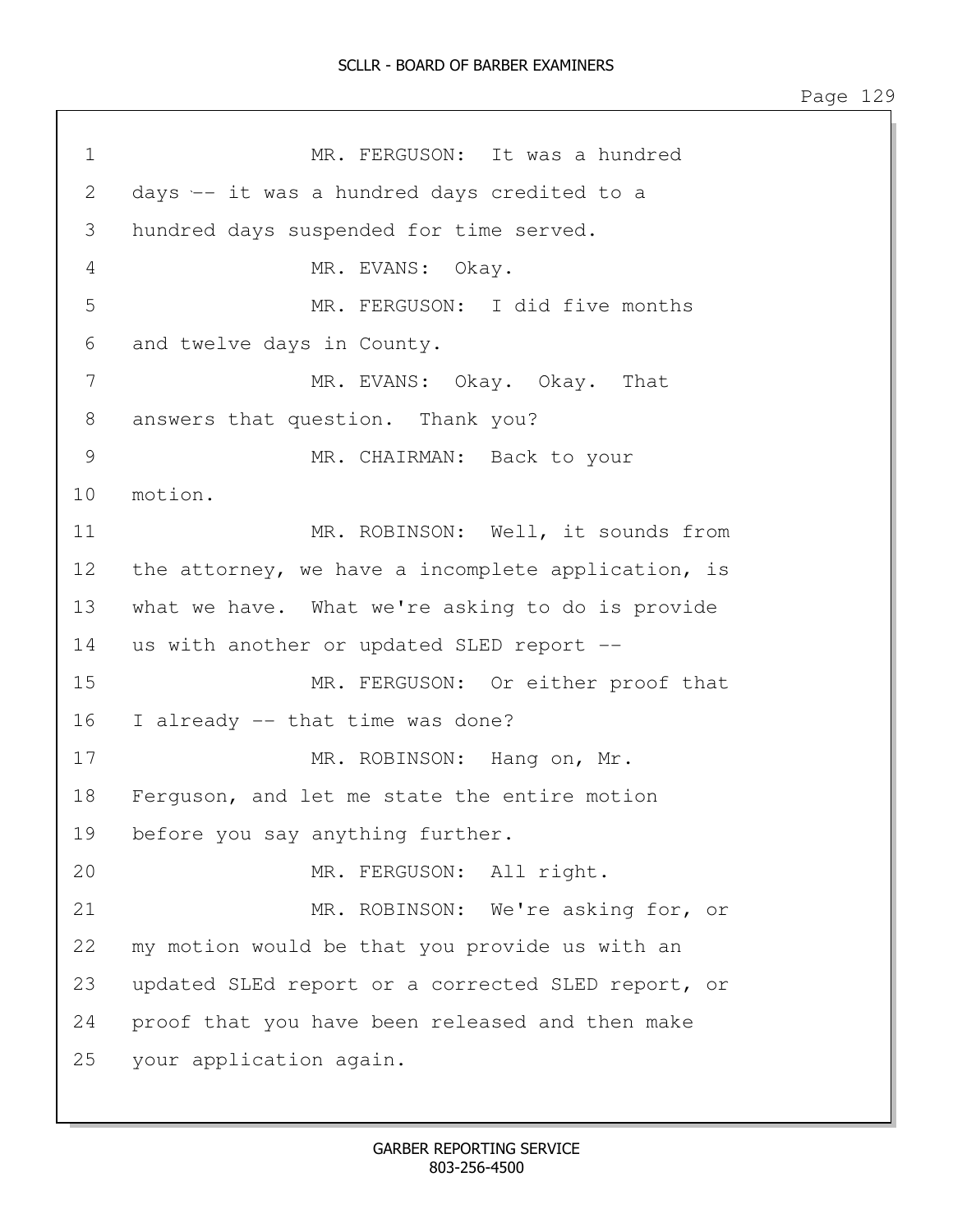1 MR. FERGUSON: Okay. What do you 2 mean by making my application? 3 MR. SPOON: I need for you -- 4 MR. FERGUSON: I mean, I want to 5 understand exactly what -- 6 MR. SPOON: And I understand and 7 we're going to get there. But I need for you to 8 just listen right now, if you would. 9 MR. FERGUSON: All right. 10 MR. ROBINSON: The motion is simply 11 for you to give us a updated SLED report. 12 MR. FERGUSON: All right. 13 MR. ROBINSON: Because that will 14 give us a disposition. 15 MR. CHAIRMAN: The motion is -- 16 MR. ROBINSON: The motion is for 17 Mr. Ferguson to provide us with an updated SLED 18 report to complete his application. 19 MR. CHAIRMAN: There's a motion on 20 the floor but I still think we've got some 21 discussion on this motion. 22 MR. SPOON: The motion needs to be 23 seconded. 24 MS. PATTON: Second. 25 MR. CHAIRMAN: All right. Now, we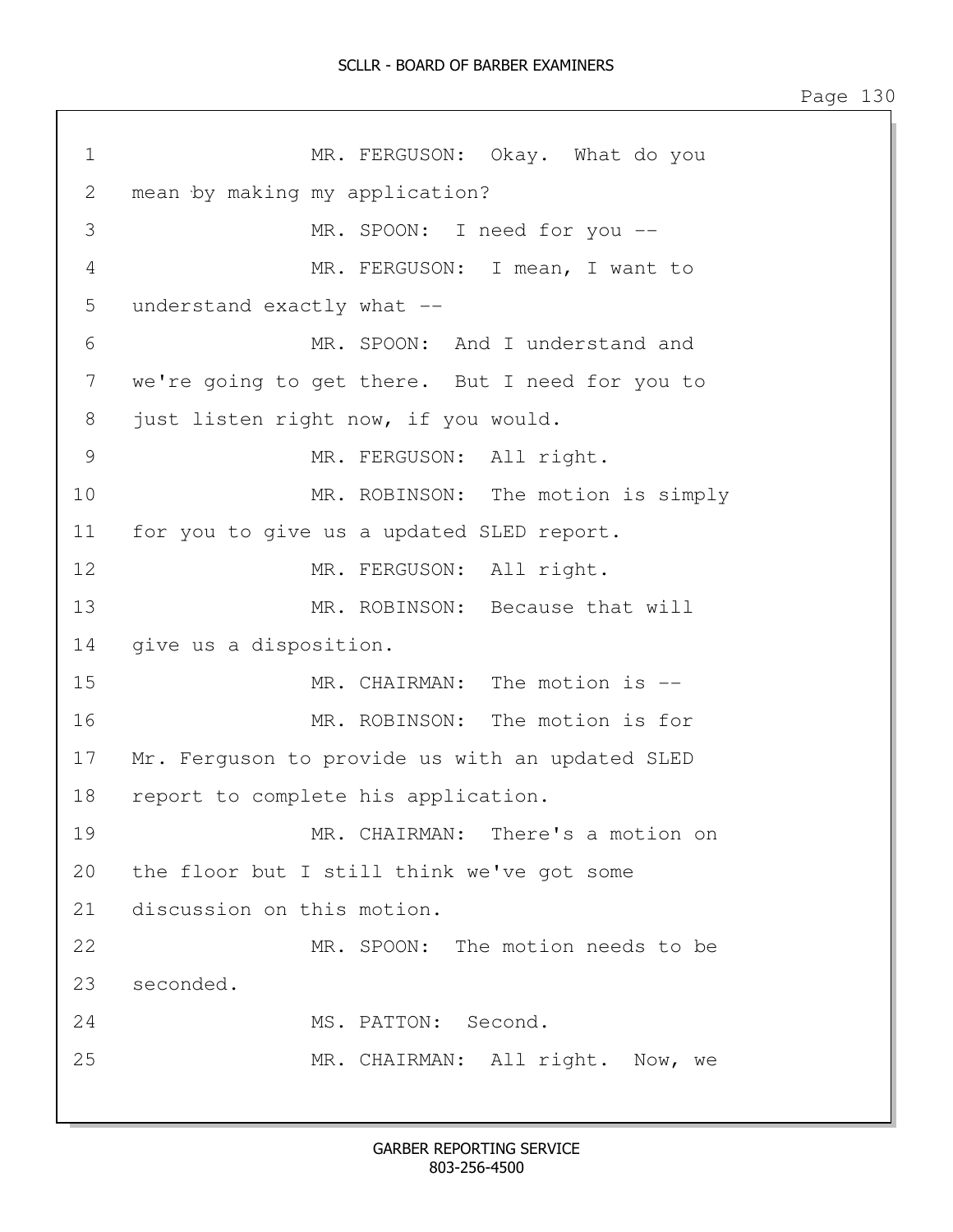| $\mathbf 1$ | need to -- I thought that the motion should add to |  |  |
|-------------|----------------------------------------------------|--|--|
| 2           | the effect, if it is found -- if he gives us       |  |  |
| 3           | sufficient information, that everything is         |  |  |
| 4           | correct, then Ms. Hawsey would allow him to go on  |  |  |
| 5           | to work instead of him holding up two months.      |  |  |
| 6           | MS. HAWSEY: So it would be                         |  |  |
| 7           | contingent on the outcome of the SLED report?      |  |  |
| 8           | MR. CHAIRMAN: It would make it                     |  |  |
| 9           | contingent.                                        |  |  |
| 10          | MR. SPOON: Do you accept that                      |  |  |
| 11          | amendment?                                         |  |  |
| 12          | MR. ROBINSON: Yes. I accept that                   |  |  |
| 13          | amendment.                                         |  |  |
| 14          | MR. CHAIRMAN: Any other                            |  |  |
| 15          | discussion?                                        |  |  |
| 16          | (No response)                                      |  |  |
| 17          | MR. CHAIRMAN: All in favor?                        |  |  |
| 18          | (Response)                                         |  |  |
| 19          | MR. CHAIRMAN: Okay. Now, what's                    |  |  |
|             | 20 your question?                                  |  |  |
| 21          | MR. FERGUSON: So can I work at                     |  |  |
| 22          | this time until I can go --                        |  |  |
| 23          | MR. ROBINSON: Yes. You can work.                   |  |  |
| 24          | MR. FERGUSON: Okay.                                |  |  |
| 25          | MR. ROBINSON: Now, what you have                   |  |  |
|             |                                                    |  |  |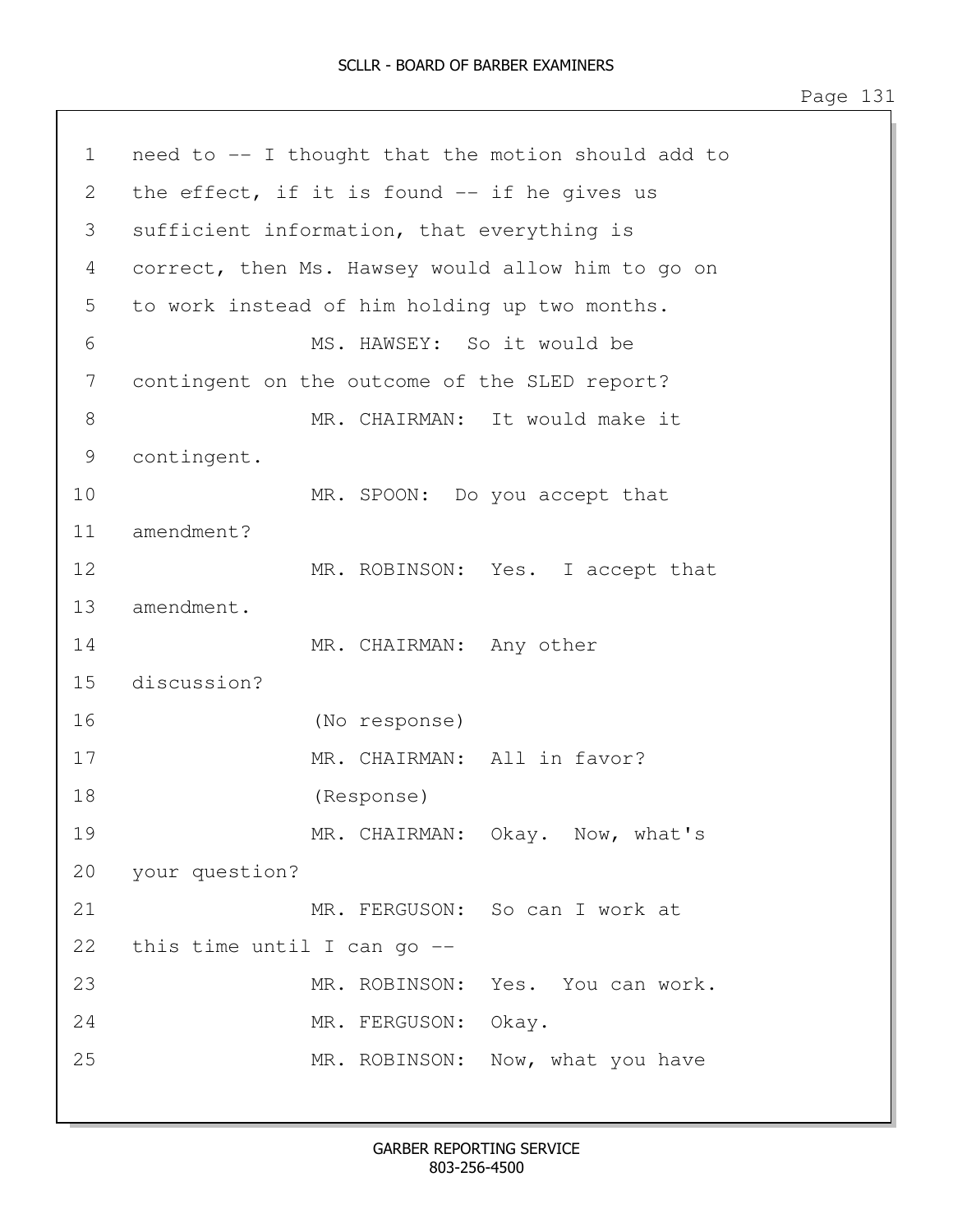1 to do is provide the SLED report. 2 MR. FERGUSON: All right. 3 MR. ROBINSON: If the SLED report 4 comes back and verifies what you said, then we're 5 giving the Administrator the authority to give you 6 a license. 7 MR. FERGUSON: No problem. 8 MR. ROBINSON: If it doesn't come 9 back the way you said, then you're going to have a 10 problem. You won't be able to work, okay? 11 MR. FERGUSON: Yeah. There's no 12 problem. 13 MR. ROBINSON: Okay. So that's 14 essentially what that means, okay? 15 MR. FERGUSON: I got you. Thank 16 you. 17 MR. CHAIRMAN: All right. Marcus 18 J. Fripp. State your full name for the record, 19 sir. 20 MR. FRIPP: Marcus J. Fripp. 21 MR. CHAIRMAN: Speak up for me. 22 MR. FRIPP: Marcus J. Fripp. 23 MR. CHAIRMAN: Okay. She'll swear 24 you in. 25 Marcus J. Fripp, having been duly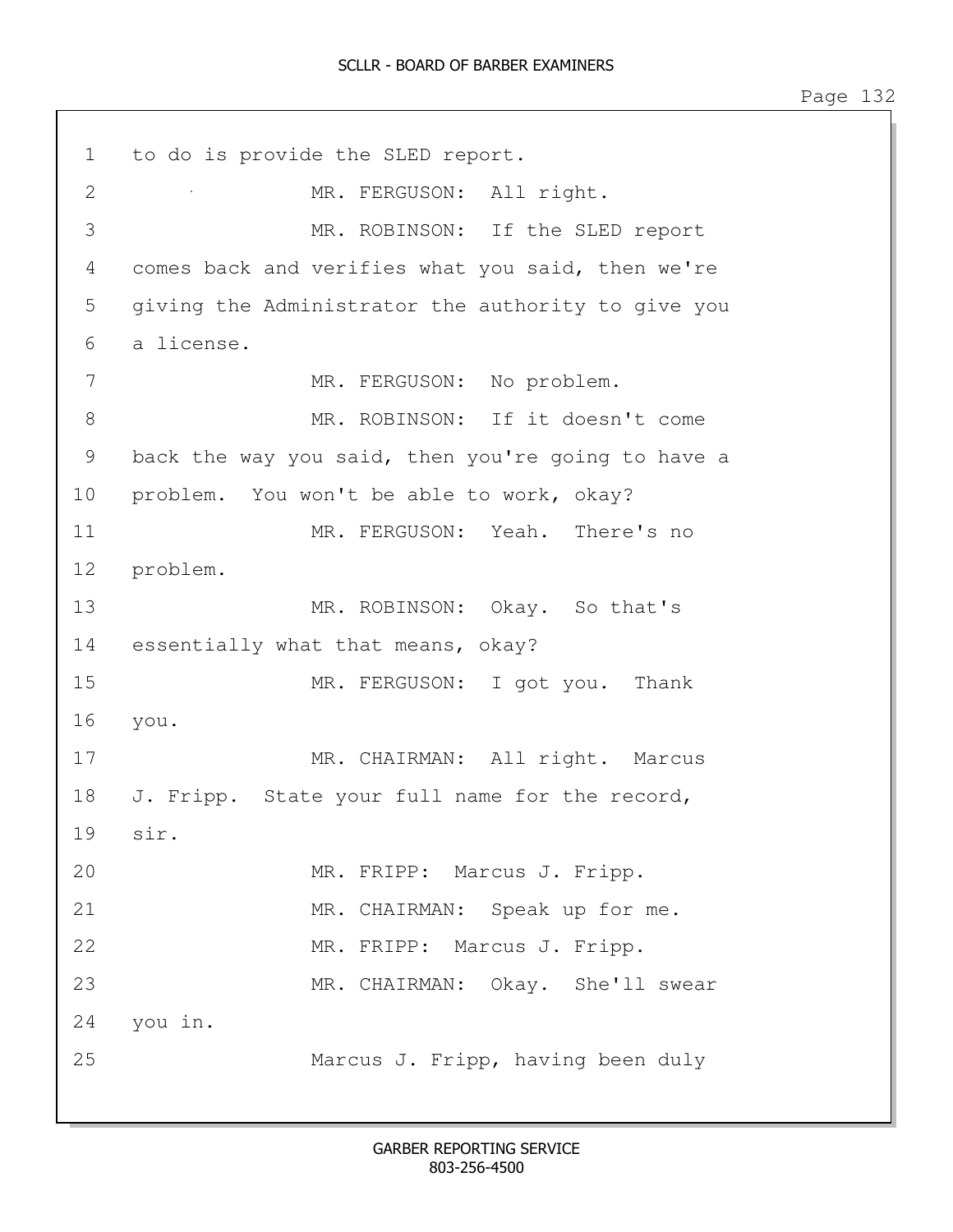```
1 sworn and cautioned to speak the truth, the 
2 whole truth and nothing but the truth, 
3 testified as follows:
4 MR. CHAIRMAN: Ms. Hawsey?
5 MS. HAWSEY: Yes. Mr. Fripp's
6 application was sent to us from the test provider 
7 PCS because he had passed both portions of the 
8 exam required of him to receive an apprentice 
9 master haircare license. But with the SLED report
10 attached, he was asked to appear before you to 
11 seek eligibility for his license.
12 MR. ROBINSON: Mr. Fripp, are you
13 currently on probation or parole?
14 MR. FRIPP: No, sir.
15 MR. ROBINSON: Do you have a 
16 barbershop to work in?
17 MR. FRIPP: Actually, now, I'm 
18 working at the navy base in Goose Creek that's in
19 Charleston, South Carolina. 
20 MR. ROBINSON: That means in the 
21 barbershop or at the base?
22 MR. FRIPP: Yes, sir. At the base
23 in the barbershop.
24 MR. CHAIRMAN: Any other
25 questions?
```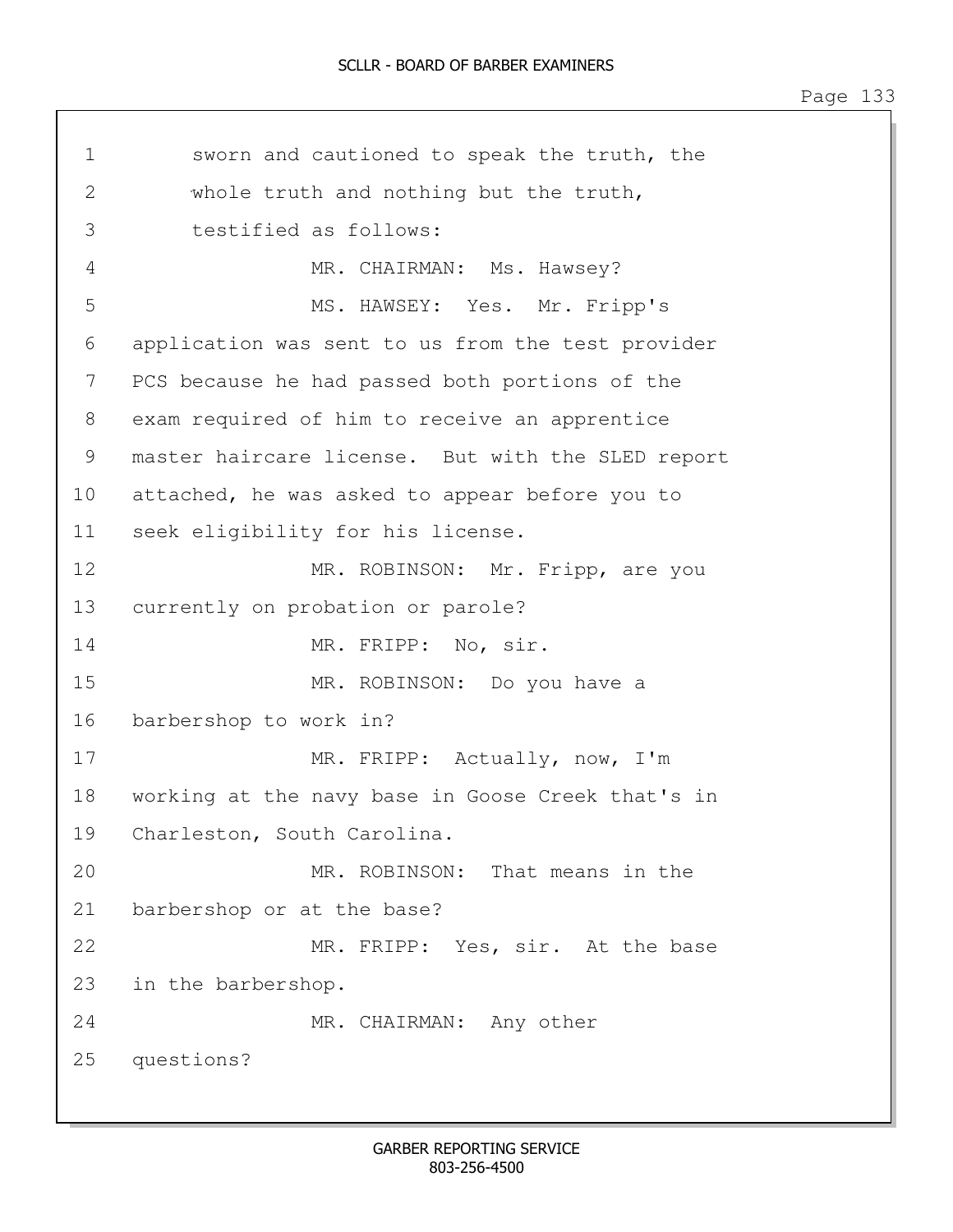| 1              | MR. ROBINSON: No questions.                        |
|----------------|----------------------------------------------------|
| $\overline{2}$ | MR. EVANS: Mr. Fripp, are any of                   |
| 3              | these incidents on your criminal record, did they  |
| 4              | take place in a barbershop?                        |
| 5              | MR. FRIPP: No, sir. When that                      |
| 6              | incident happened, the burglary second and grand   |
| 7              | larceny, when it did happen, I was a little        |
| 8              | younger, like coming up. I'd say about 17 and I'm  |
| 9              | like 23 right now. And when that happened, it was  |
| 10             | kind of an incident -- it was me just kind of      |
| 11             | surfing, just getting out into, you know, coming   |
| 12             | out of, you know, teenage years and young and      |
| 13             | foolish a little, so -- and I learned from that    |
| 14             | and I have two kids now and I take care of my kids |
| 15             | and try to maintain and stay positive. Right now,  |
| 16             | I'm currently working at the navy base in          |
| 17             | Charleston, South Carolina.                        |
| 18             | MR. EVANS: Okay. Thank you, sir.                   |
| 19             | No further questions.                              |
| 20             | MR. CHAIRMAN: Do I hear a motion?                  |
| 21             | MS. PATTON: I make a motion that                   |
| 22             | Mr. Marcus Fripp is granted the ability to get his |
| 23             | apprentice master haircutter's license.            |
| 24             | MR. CHAIRMAN: All right. All in                    |
| 25             | favor?                                             |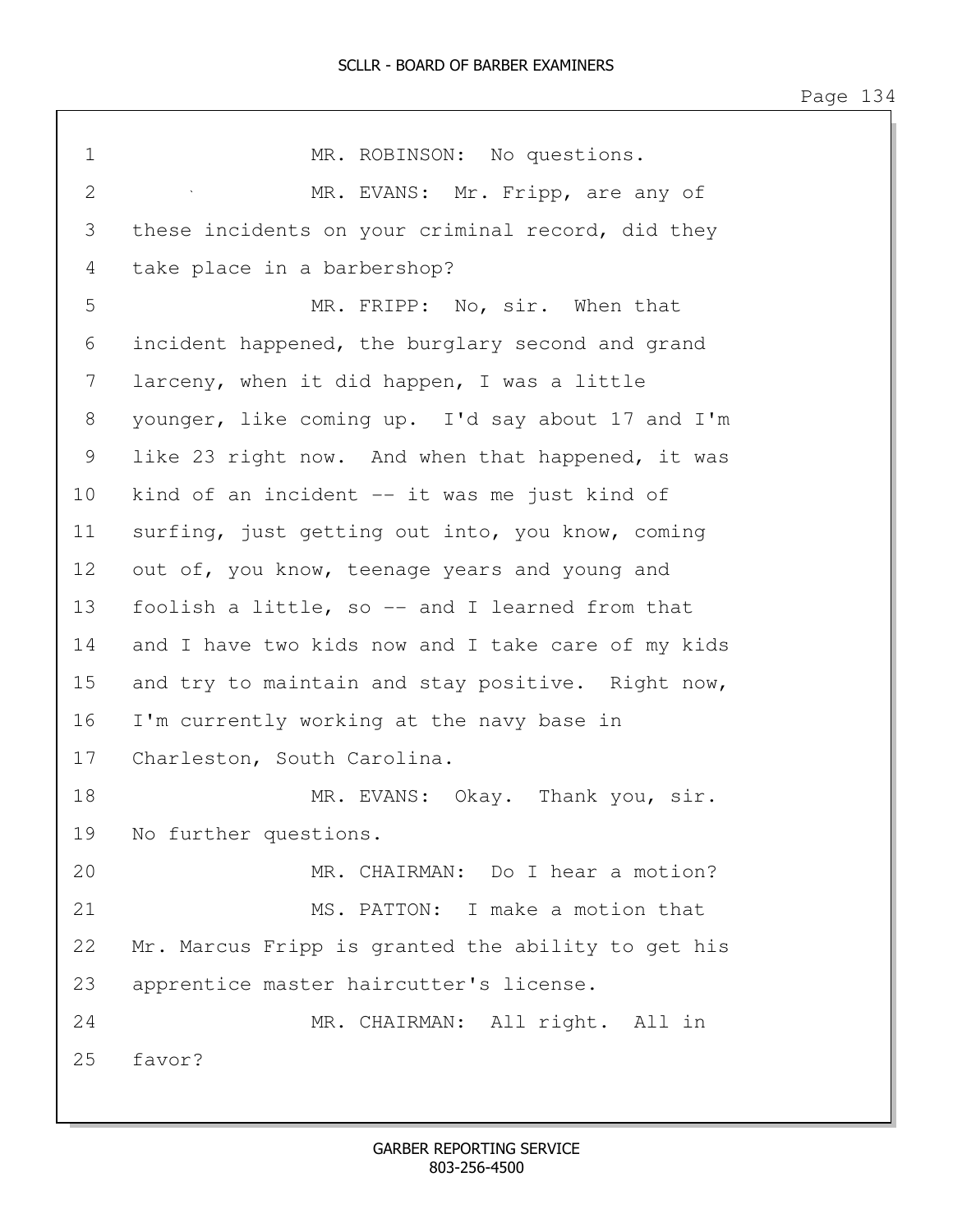1 (Response) 2 MR. CHAIRMAN: Okay. 3 Congratulations. 4 MR. FRIPP: Thank you. 5 MR. CHAIRMAN: Is anybody else here 6 to see the Board at this time? 7 MR. MANN: I'm seeking a third 8 permit. 9 MR. CHAIRMAN: We don't have any 10 information on you, sir. 11 MR. MANN: Yeah. I talked to you 12 and you scheduled an appointment last week. Or, 13 actually, two times. 14 MR. CHAIRMAN: State your full name 15 first. 16 MR. MANN: Madoris Mann. 17 MR. CHAIRMAN: Okay. 18 MR. SPOON: Mr. Knight, hang on a 19 second. I just want to ask the Administrator, 20 what do you know about this application? 21 MS. HAWSEY: Were you supposed to 22 come to the last meeting and -- 23 MR. MANN: I was supposed to come 24 but I had to reschedule. 25 MS. HAWSEY: Okay. And he did not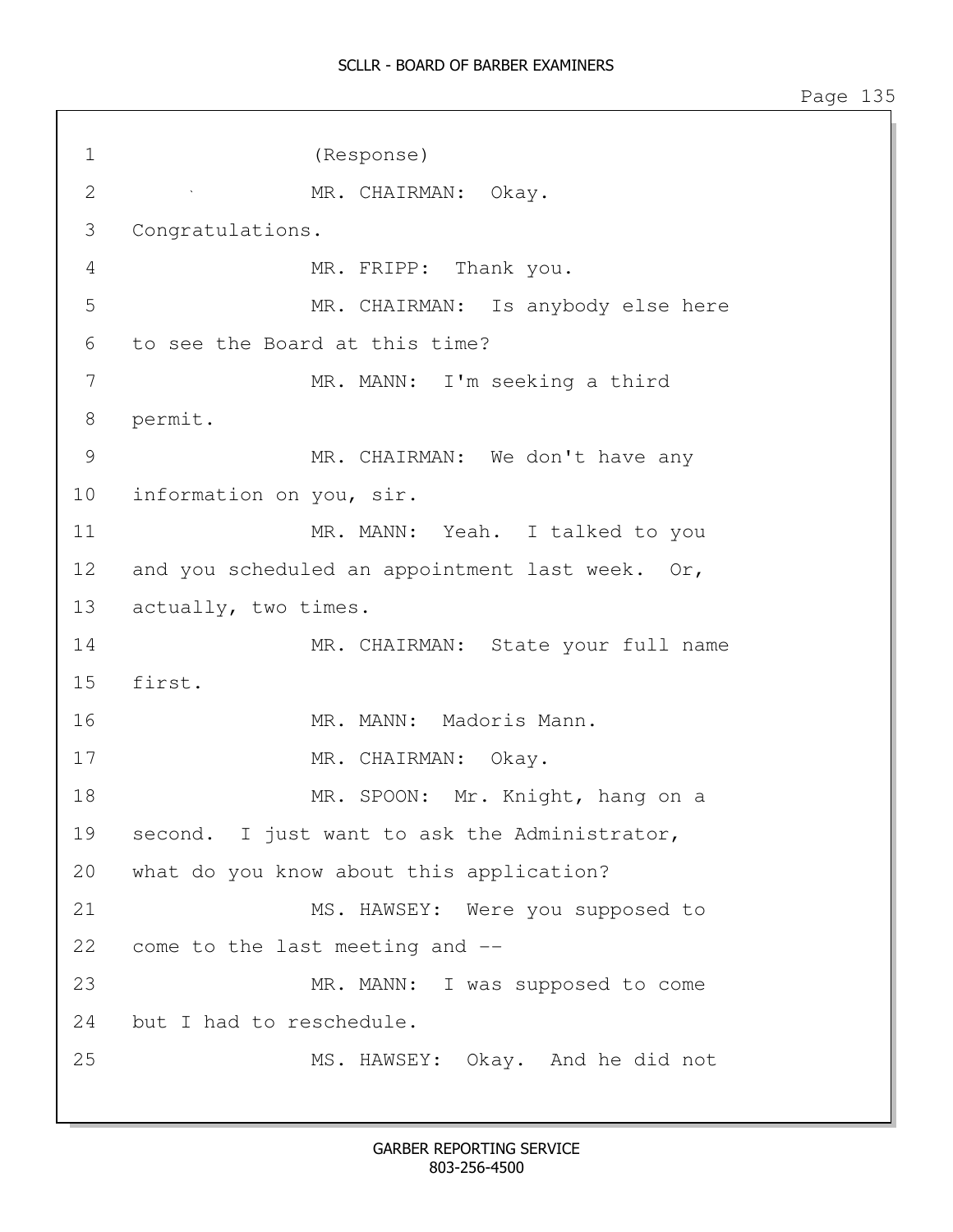| $\mathbf 1$ | appear. He didn't request to seek a second         |  |  |  |  |
|-------------|----------------------------------------------------|--|--|--|--|
| 2           | appearance. He would have received a letter from   |  |  |  |  |
| 3           | me if he had sent something in writing to be to be |  |  |  |  |
| 4           | rescheduled and I did not receive that. We're      |  |  |  |  |
| 5           | supposed to receive something in writing before    |  |  |  |  |
| 6           | you can come here.                                 |  |  |  |  |
| 7           | MR. MANN: Because I was about to                   |  |  |  |  |
| 8           | go out of town and I called and they was on the -- |  |  |  |  |
| 9           | the Board was on vacation. But by the time $I$ --  |  |  |  |  |
| 10          | then when they got back, then I was on vacation.   |  |  |  |  |
| 11          | And I came back Monday, the 13th. The 14th, I      |  |  |  |  |
| 12          | called to be scheduled on the 8th. Then I called   |  |  |  |  |
| 13          | last next, like Monday, then I asked when do I     |  |  |  |  |
| 14          | need to come here to be scheduled, and she said I  |  |  |  |  |
| 15          | don't need nothing, just come.                     |  |  |  |  |
| 16          | MS. HAWSEY: No, sir. That's not                    |  |  |  |  |
| 17          | $ -$                                               |  |  |  |  |
| 18          | MR. CHAIRMAN: I can't hear it.                     |  |  |  |  |
| 19          | I'm sorry, but you've got to follow up in writing. |  |  |  |  |
| 20          | Everything has got to be done in writing these     |  |  |  |  |
| 21          | days, young man. I'm sorry. But we have to         |  |  |  |  |
| 22          | follow our agenda. In old school days, we'd have   |  |  |  |  |
| 23          | helped you somehow or another. But in this new     |  |  |  |  |
| 24          | time, we can't. So, sorry. But you'll get it in    |  |  |  |  |
| 25          | writing and get it Ms. Glenda over there today,    |  |  |  |  |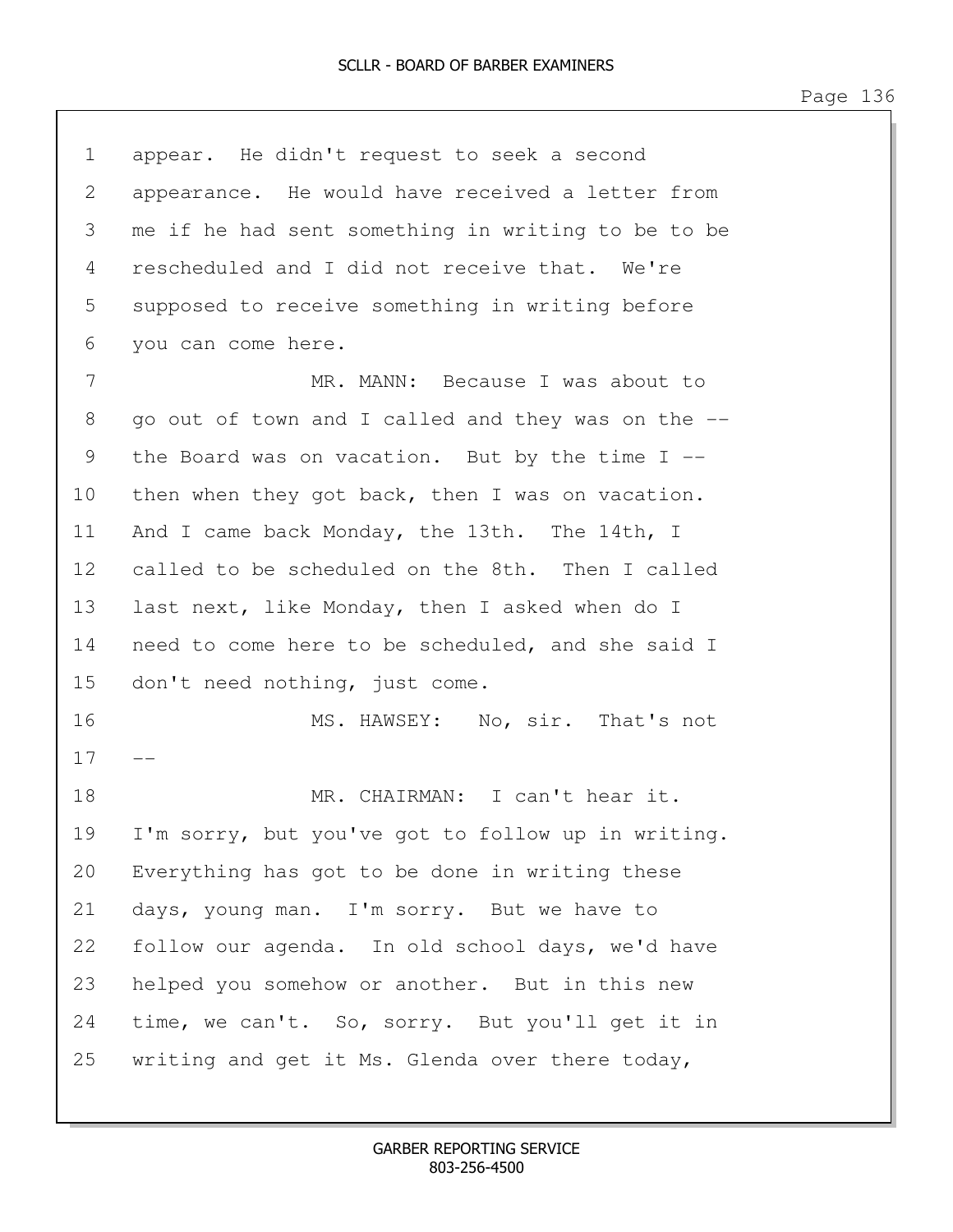1 then you'll get an appointment next time, okay? 2 MR. MANN: Okay. 3 MR. CHAIRMAN: All right. Go see 4 Ms. Glenda over there. Anybody else here to see 5 the Board? At this point, we're going into 6 Executive Session after a five minute break. 7 (Executive Session from 11:28 a.m. to 8 11:50 a.m.) 9 MR. CHAIRMAN: Mr. Samuels, come 10 back up. Mr. Samuels, would you state your full 11 name again for the record? 12 MR. SAMUELS: Robert Samuels. 13 MR. CHAIRMAN: All right. You've 14 already been sworn under oath. 15 MR. SAMUELS: Yes, sir. 16 MR. CHAIRMAN: Okay. I just want 17 to remind you that you're still under oath. All 18 right. Lisa, do you have any documents to present 19 to us? 20 MS. HAWSEY: Yes, I do. 21 MR. CHAIRMAN: Okay. Tell us what 22 this is. 23 MS. HAWSEY: Well, I was going to 24 start with the order that was issued by the Board 25 on June 26th, 2009 to Mr. Samuels regarding his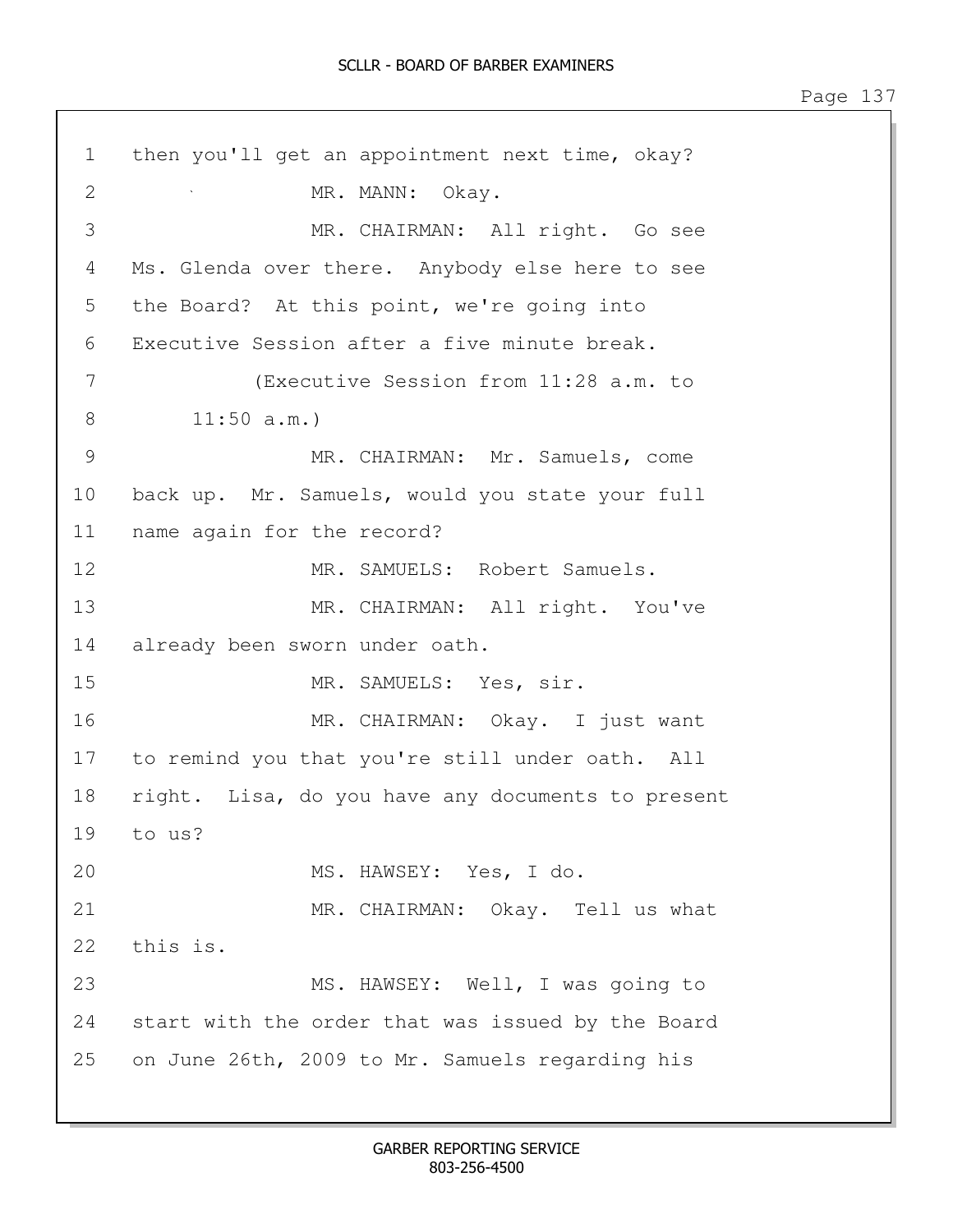1 previous school profile, barber school as a result 2 of some investigative findings. 3 On August 5th of 2009, Mr. Samuels 4 wrote a letter of appeal and that letter is in 5 here for your review. We also have a view screen 6 on the licensing history for -- as himself as a 7 barber instructor where you have a current 8 license. It doesn't lapse until 6/30/13. 9 We also have another bit of 10 information where he -- we have a copy his receipt 11 of having paid the \$500 fine that was assessed to 12 him. The date of receipt was 9/15/09. 13 MR. SPOON: Okay. And I'll ask 14 you, Mr. Samuels, if you understood what is 15 occurring. When you were here previously earlier 16 this morning, the Board was in need of some 17 additional information. The Administrator's 18 office has gotten that information and I think the 19 Board would entertain, or would like to make this 20 information now a part of the record that they did 21 not have in the first part of your hearing, so I'm 22 going to tell you what these things are and ask 23 you if you have any objection. 24 The first thing is this prior Board 25 order from June 26th, 2009. Are you familiar?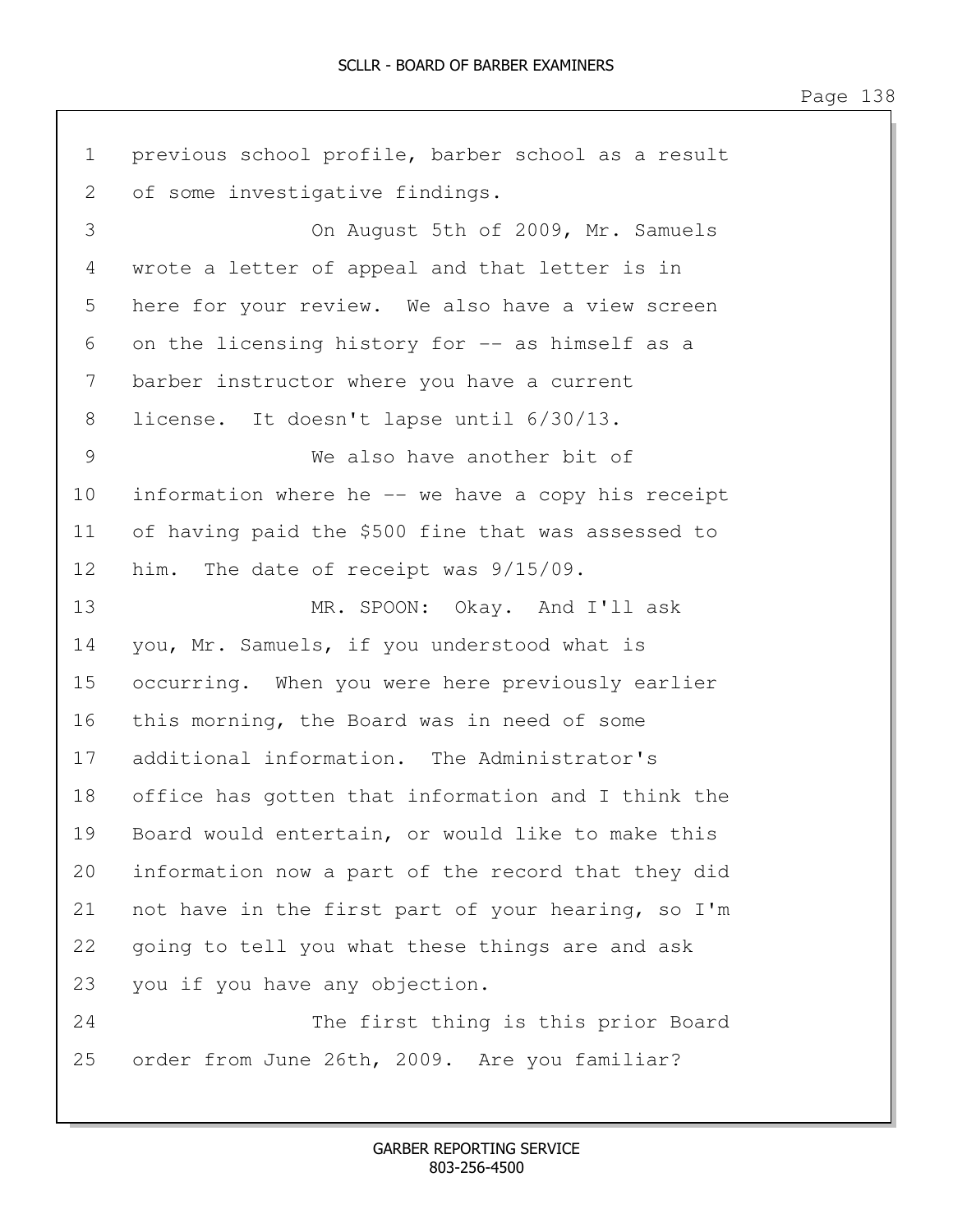| $\mathbf 1$ | MR. SAMUELS: Yes, sir.                            |  |  |  |
|-------------|---------------------------------------------------|--|--|--|
| 2           | MR. SPOON: Okay. Do you have any                  |  |  |  |
| 3           | objection to that?                                |  |  |  |
| 4           | MR. SAMUELS: All of the --                        |  |  |  |
| 5           | MR. SPOON: You'll be able to                      |  |  |  |
| 6           | address it and speak to it. But, you know, this   |  |  |  |
| 7           | is a prior order of the Board. It's a matter of   |  |  |  |
| 8           | public record and the Board is going to add this  |  |  |  |
| 9           | to their material that they didn't have           |  |  |  |
| 10          | previously, okay?                                 |  |  |  |
| 11          | MR. SAMUELS: Okay.                                |  |  |  |
| 12          | MR. SPOON: Or, at least, that's                   |  |  |  |
| 13          | what they propose to do. The second is basically  |  |  |  |
| 14          | a license view screen internal records that I'll  |  |  |  |
| 15          | show you. The next thing is just a document and,  |  |  |  |
| 16          | again, an internal document that shows service of |  |  |  |
| 17          | a prior order. And the next couple of documents   |  |  |  |
| 18          | appears to be some appeal letter, an appeal where |  |  |  |
| 19          | you appealed the order to the Administrative Law  |  |  |  |
| 20          | Court. And I will show you these. We only have    |  |  |  |
| 21          | one copy at this point and I'll show you those    |  |  |  |
| 22          | things and let you know that I've got to advise   |  |  |  |
| 23          | the Board that they can and should make those     |  |  |  |
| 24          | items part of the record in your case and that    |  |  |  |
| 25          | you'll have the opportunity to speak to them,     |  |  |  |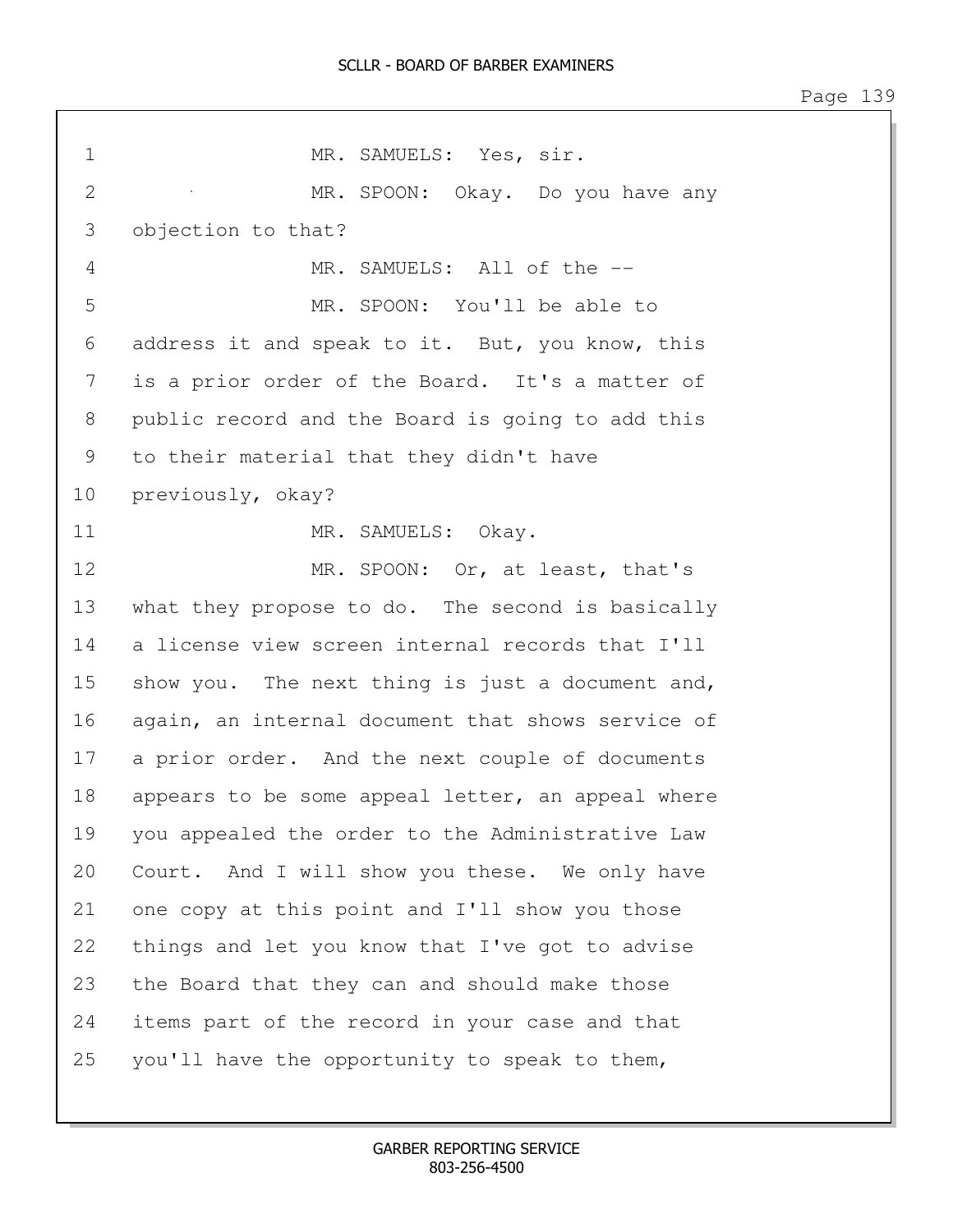| $\mathbf 1$    | okay?                                             |
|----------------|---------------------------------------------------|
| $\overline{2}$ | MR. SAMUELS: Sure.                                |
| 3              | MR. SPOON: And, again, they may                   |
| 4              | have some questions for you about these things.   |
| 5              | MR. SAMUELS: Absolutely. No                       |
| 6              | problem.                                          |
| 7              | MR. SPOON: All right. Unless you                  |
| 8              | have questions about these things that you didn't |
| 9              | have earlier, these documents.                    |
| 10             | MR. CHAIRMAN: All right. Any                      |
| 11             | questions?                                        |
| 12             | MR. ROBINSON: No questions.                       |
| 13             | MR. SPOON: Do you have anything                   |
| 14             | you'd like to briefly say? The Board says there's |
| 15             | no questions, but do you have any comments just   |
| 16             | briefly on just those additional items that were  |
| 17             | admitted?                                         |
| 18             | MR. SAMUELS: The items that are                   |
| 19             | sitting before you, I'm very knowledgeable of     |
| 20             | them, I have copies of myself, everything from    |
| 21             | those items have already been taken care of, as   |
| 22             | Ms. Hawsey stated earlier, the fines have been    |
| 23             | paid, the suspensions have been served.           |
| 24             | I did get a letter of notice in the               |
| 25             | mail from the LLC saying that -- and I forget the |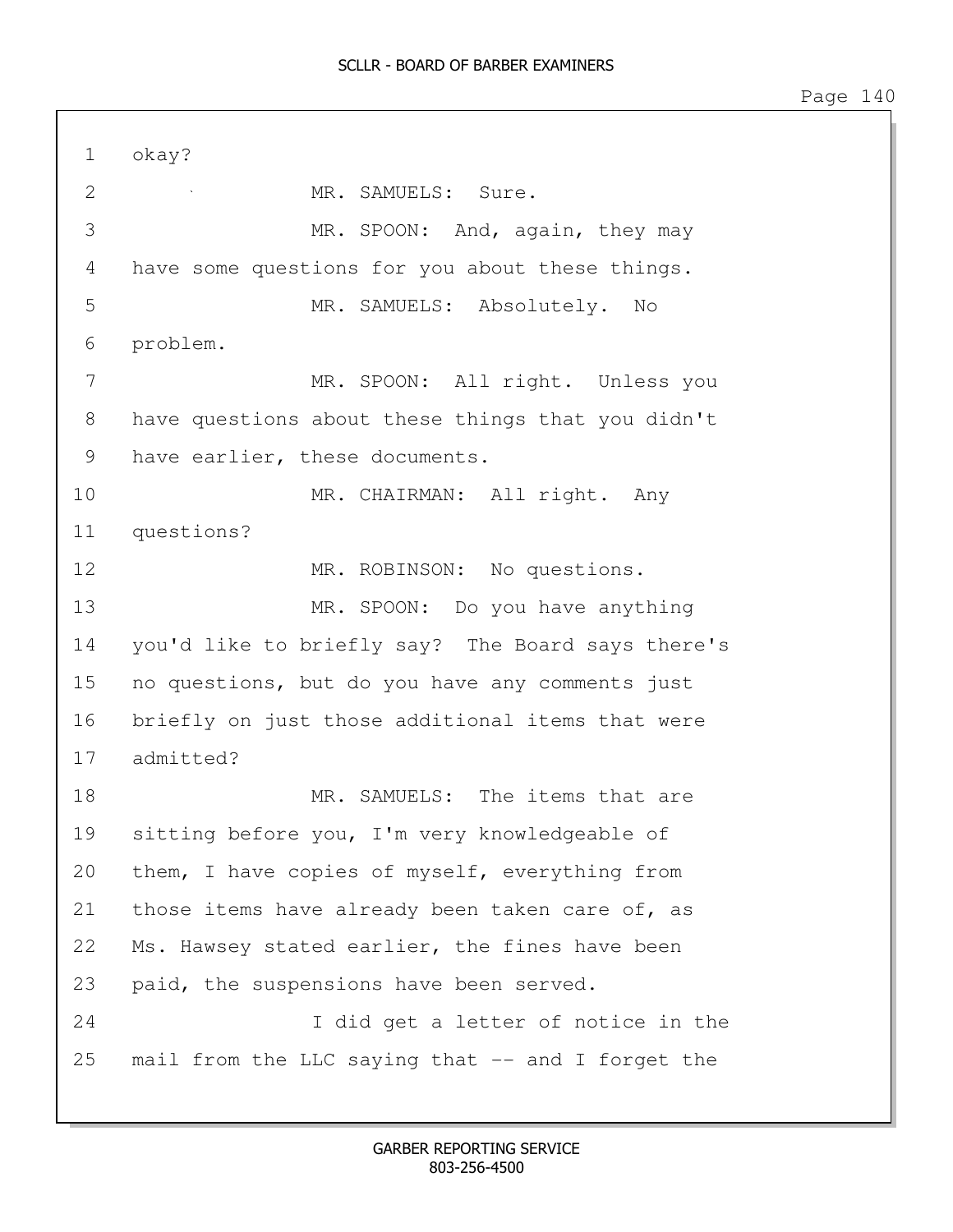1 exact date -- that all suspensions were lifted and 2 I was free to practice again. And, of course, you 3 know, just like anything else, especially if 4 you're early in business, sometimes you do make 5 mistakes. I'm not going to make any excuses as to 6 some of the things that happened, but it's 7 definitely learning experience and experience is 8 the best teacher. So I would like to ask the 9 Board to approve the application for school and I 10 thank you. 11 MS. HAWSEY: Is there anything 12 pending with the appeal of the prior order to the 13 Administrative Law Court? What's the status of 14 that? 15 MR. SAMUELS: That appeal was 16 withdrawn from -- 17 MR. SPOON: Just with your appeal? 18 MR. SAMUELS: Yes. It would have 19 been too long. The appeal process would have been 20 a year, and by that time, my suspension and 21 everything would have been lifted anyway, so it 22 didn't make any sense at the time. 23 MS. HAWSEY: Okay. I think that's  $24$ 25 MR. CHAIRMAN: Okay. Do we have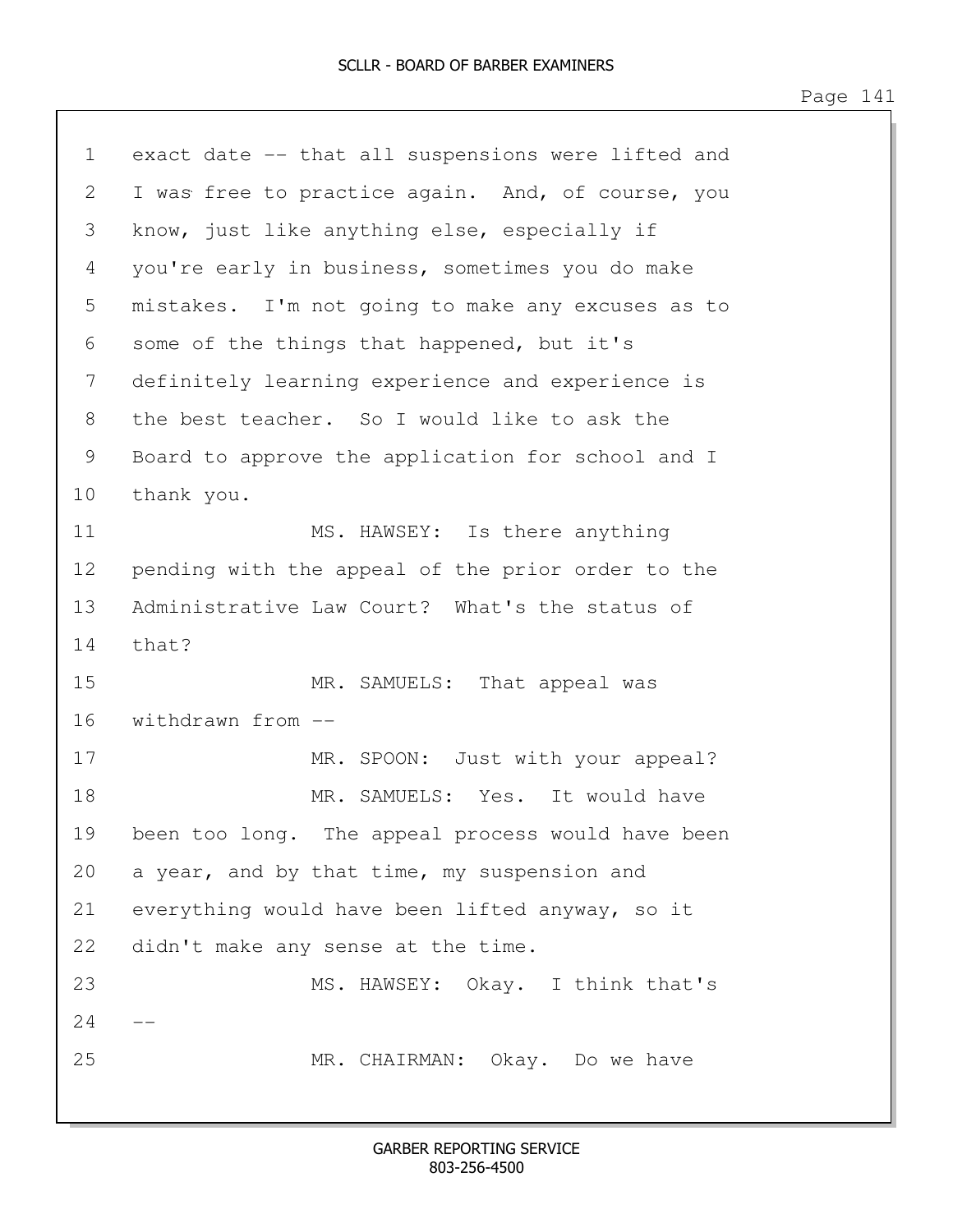| $\lnot$ |  |  |
|---------|--|--|
|---------|--|--|

| 1             | any more documents from somebody else?          |
|---------------|-------------------------------------------------|
| 2             | MR. SPOON: I want to say perhaps                |
| 3             | -- it was either Mr. Green or Mr. Talbert. Lisa |
| 4             | Hawsey, were there any additional documents for |
| 5             | anyone else? There were three cases. Were there |
| 6             | any additional things that you were getting?    |
| 7             | MS. HAWSEY: Regarding Mr. Talbert,              |
| 8             | he did not have a prior license with us.        |
| $\mathcal{G}$ | MR. SPOON: Okay.                                |
| 10            | MS. HAWSEY: That was an error on                |
| 11            | my part on the letter.                          |
| 12            | MR. SPOON: Okay. You were able to               |
| 13            | verify that?                                    |
| 14            | MS. HAWSEY: Yes.                                |
| 15            | MR. SPOON: Okay.                                |
| 16            | MR. CHAIRMAN: Anything else?                    |
| 17            | MR. SPOON: I don't think so. And                |
| 18            | nothing on Mr. Green?                           |
| 19            | MR. TALBERT: I had to bring these               |
|               | 20 papers.                                      |
| 21            | MR. CHAIRMAN: Come on up, Mr.                   |
| 22            | Green.                                          |
| 23            | MR. TALBERT: Oh. I'm Talbert.                   |
| 24            | MR. SPOON: Mr. Talbert. I'm                     |
| 25            | sorry. Come on up Mr. Talbert. Do you want to   |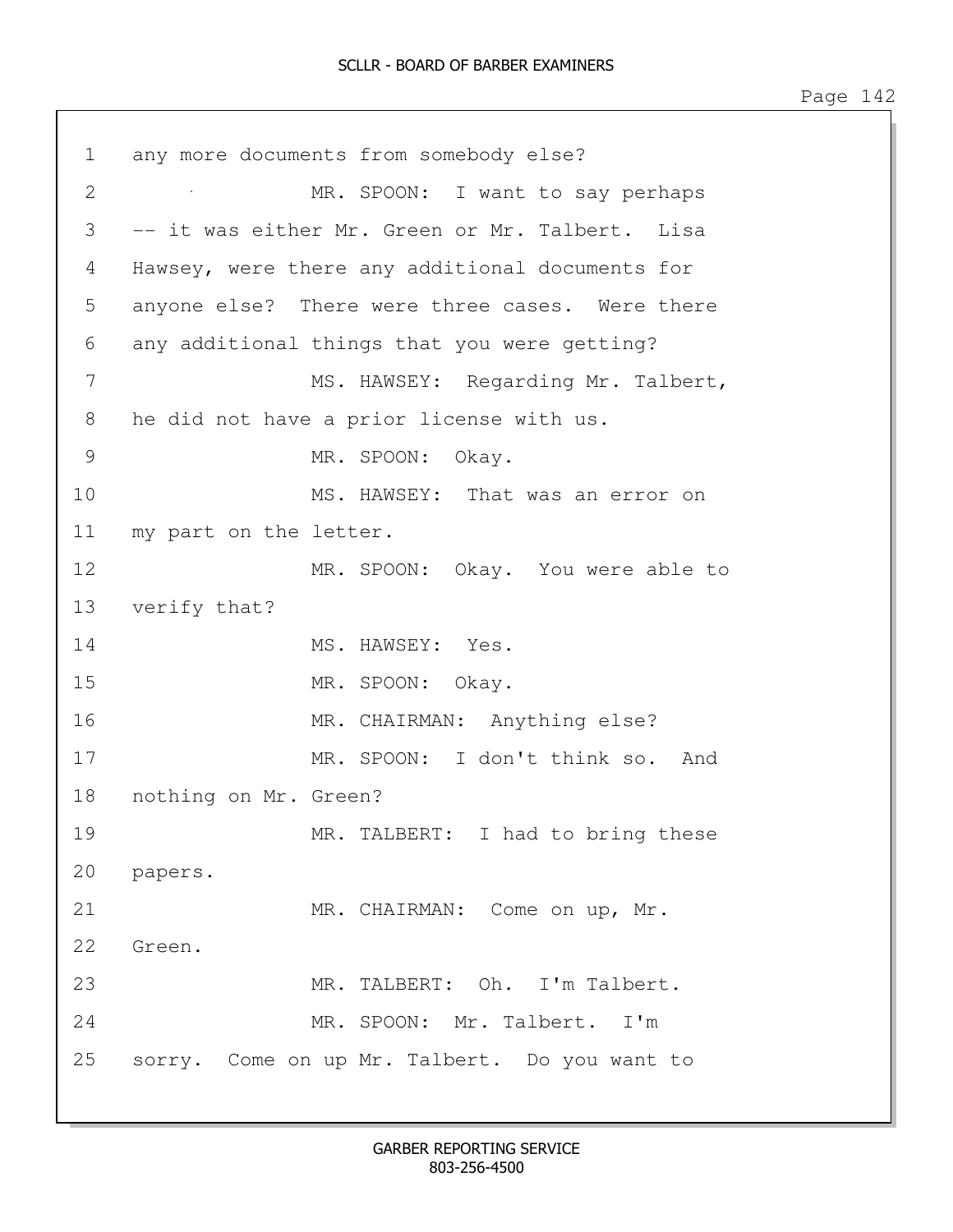1 tell us what this is? 2 MR. TALBERT: My exam. 3 MR. SPOON: Okay. Tell the Board 4 what that is and if you want to make it part of 5 the record. 6 MR. TALBERT: Oh. My exam, that I 7 had passed? But I had another question, though, 8 as far as that last charge. Evidently, they must 9 have done charged me for it if they got it on my 10 record. The only thing, I just know I didn't go 11 to court because I paid the lawyer to fight my 12 case because there wasn't no criminal domestic 13 violence. But, evidently, they must have charged 14 me anyway. 15 I mean, I can go back and talk to 16 my lawyer and find out. But if they got it on my 17 record, they already charged me. I just didn't go 18 to court because I had a lawyer. My lawyer took 19 care of it. 20 MR. SPOON: But the records the 21 Board has, it appears as a pending charge. Do you 22 have any documents right now that you want to make 23 part of the record? 24 MR. TALBERT: Well, I don't have no 25 documents in hand.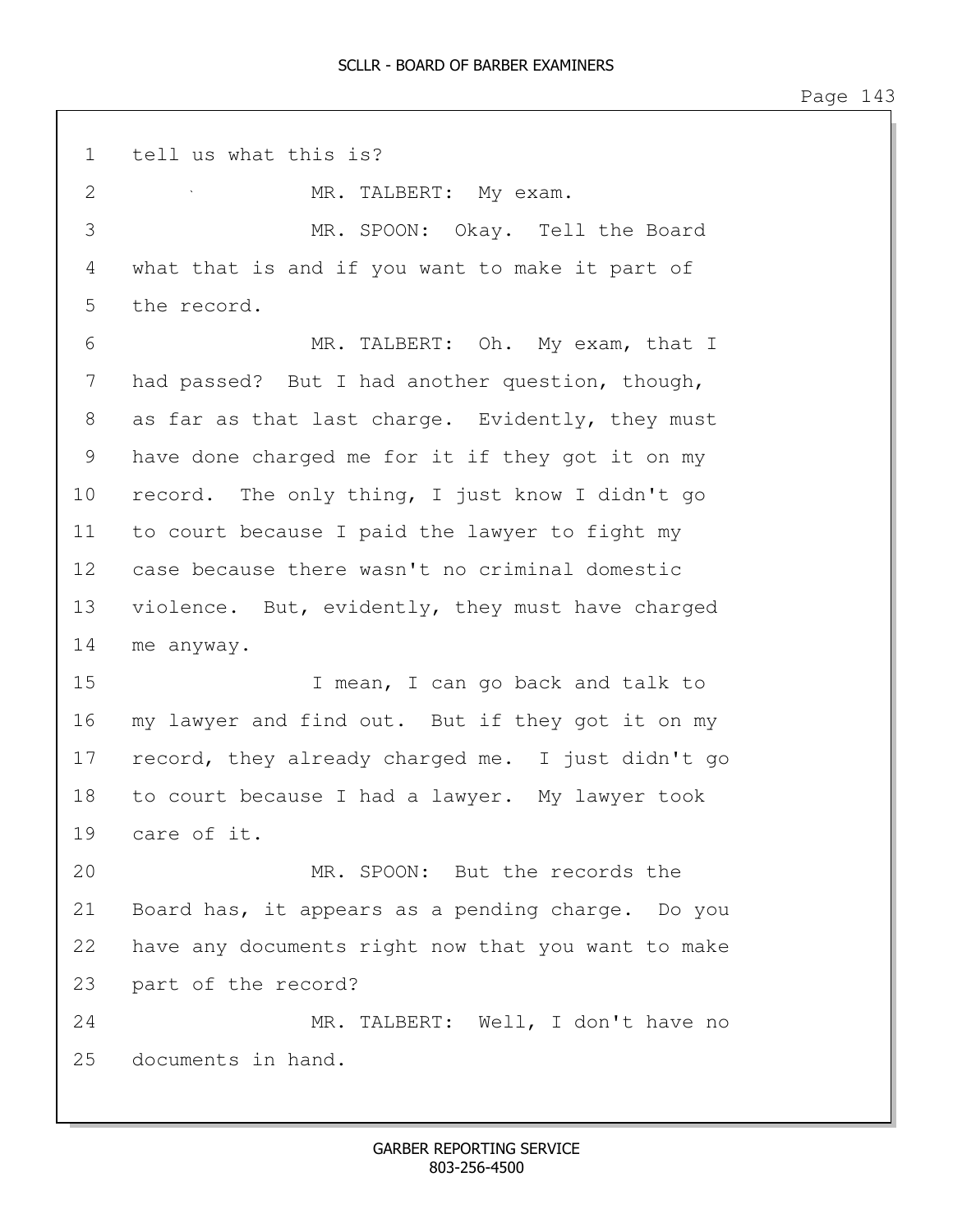1 MR. SPOON: Okay. Not as it 2 relates to the criminal matters but as it relates  $3$  to  $-$ 4 MR. TALBERT: Well, this -- I've 5 got all my test scores. 6 MR. SPOON: Okay. And, again, do 7 you want to make this part of the record? 8 MR. TALBERT: Yes, sir. 9 MR. SPOON: Okay. We'll entertain 10 your request to make those part of the record, 11 then. And, Mr. Chairman, this is from PCS, the 12 notice of completion and the letter that you had 13 some earlier discussion about from PCS, and the 14 examination score report. It says PSI on this 15 one. So I would see no reason why you couldn't 16 make that a part of the record. 17 MR. CHAIRMAN: Okay. All right. 18 Can we hold these for a little while and go into 19 Executive Session? 20 MR. TALBERT: Yes, sir. 21 MR. CHAIRMAN: Thank you. 22 MR. TALBERT: Is that all? 23 MR. CHAIRMAN: That's all for right 24 now and we'll get back with you in just a few 25 minutes.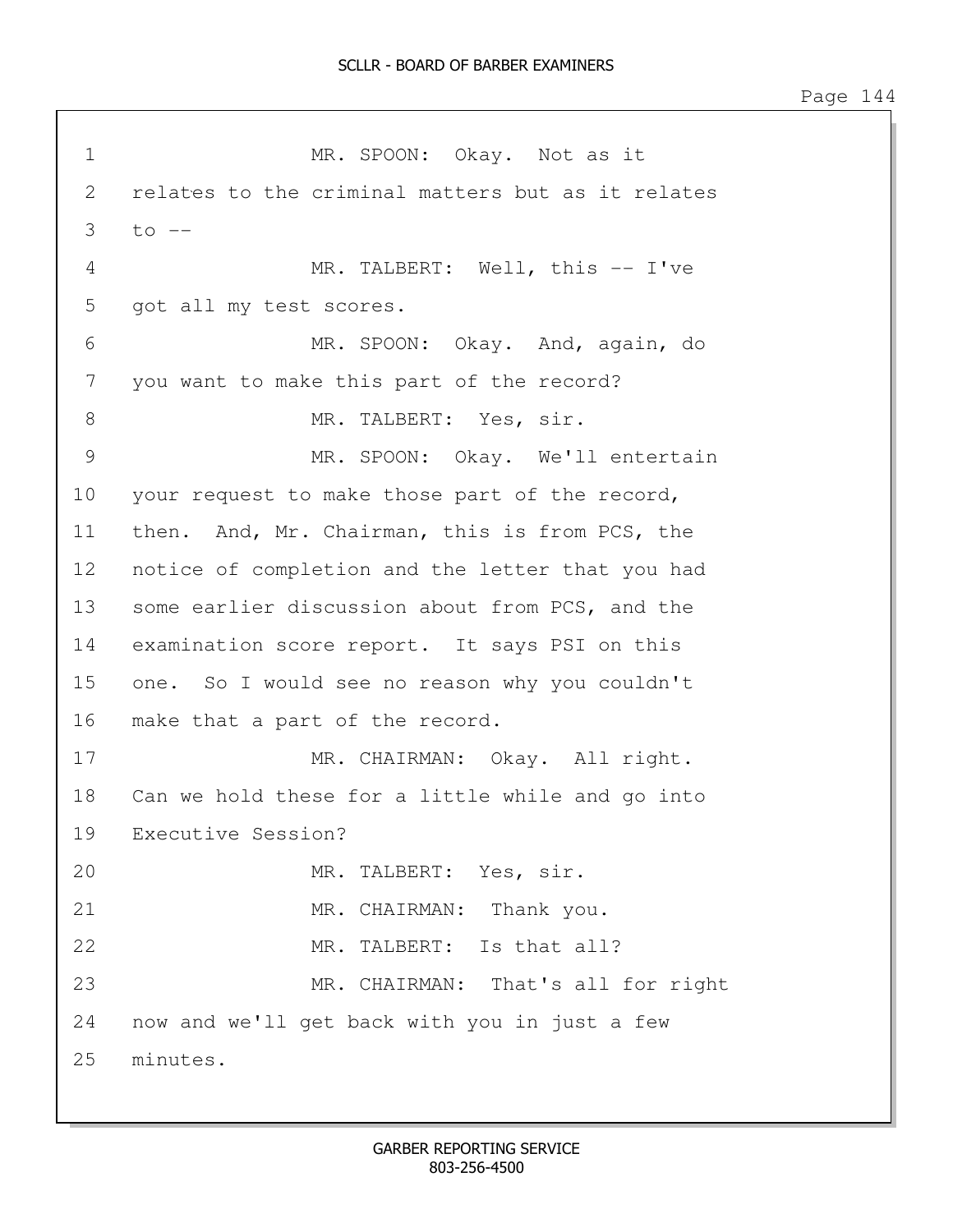1 MR. TALBERT: All right. Thank 2 you. 3 MR. CHAIRMAN: Is there any more 4 records on Mr. Green about the 900 hours that he 5 had with -- are you supposed to be researching 6 that, too? 7 MS. HAWSEY: Oh, I'm sorry. I 8 didn't realize that I was supposed to do that. 9 No, we didn't research that. I apologize. 10 MR. CHAIRMAN: While we're out, can 11 we take care of that while we're in Executive 12 Session? 13 MS. HAWSEY: Yes. 14 MR. CHAIRMAN: And when we come 15 back, we'll do Mr. Green if there's something on 16 him? 17 MS. HAWSEY: Uh-huh. 18 MR. CHAIRMAN: We don't need to 19 hold these people up any longer, including me. 20 MR. SPOON: Okay. For at least 21 these first two, what I would say is, go ahead and 22 go into Executive Session for the first two of the 23 three. Do you want to do that? 24 MR. CHAIRMAN: All right. 25 MS. PATTON: I make a motion that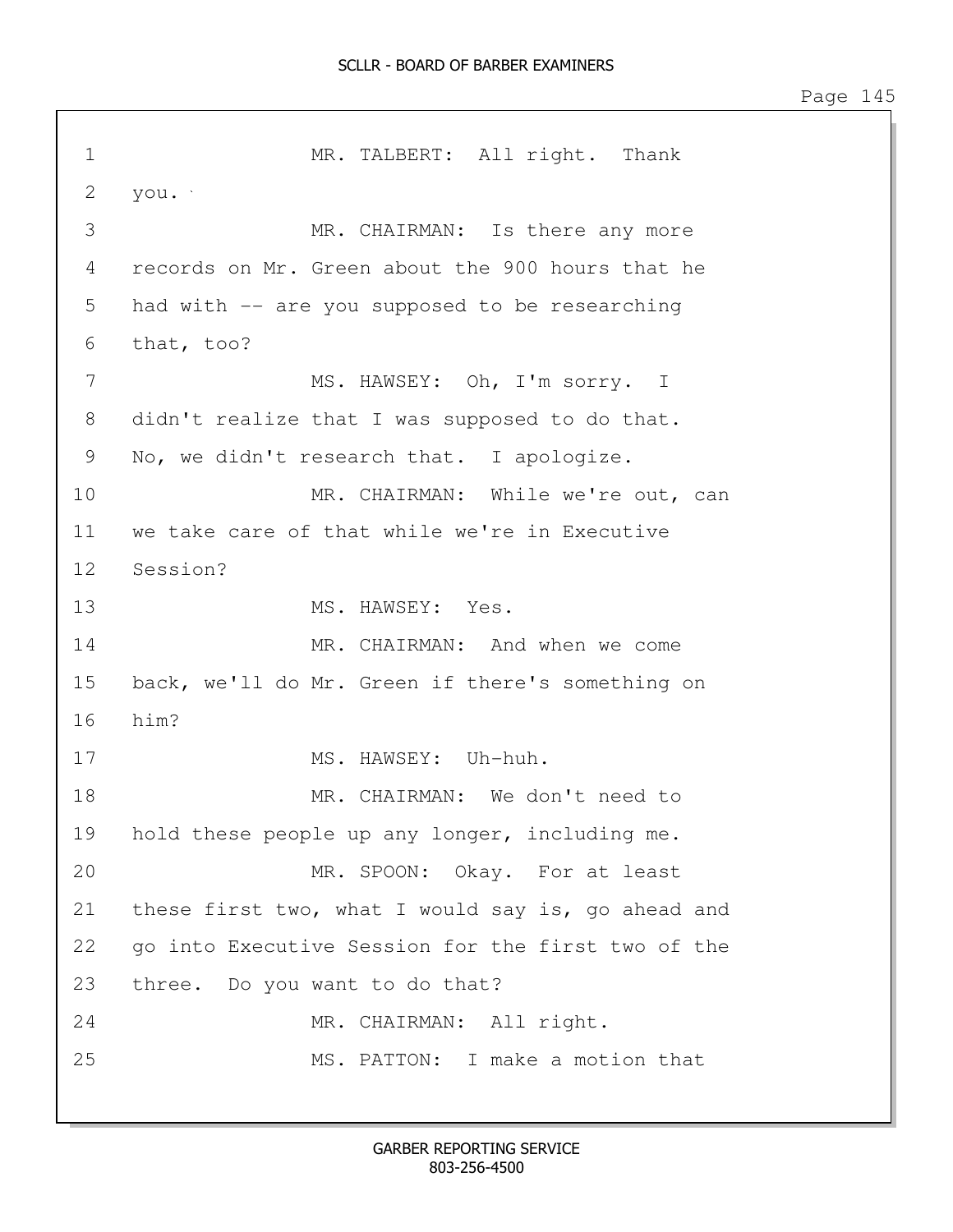1 we go into Executive Session. 2 MR. EVANS: Second. 3 MR. CHAIRMAN: Thank you. We are 4 now in Executive Session. 5 (Recess from 12:03 p.m. to 12:45 p.m.) 6 MR. CHAIRMAN: Okay. I need a 7 motion to come out of Executive Session. 8 MS. PATTON: I make a motion we 9 come out of Executive Session. 10 MR. ROBINSON: Second. 11 MR. CHAIRMAN: Okay. All in 12 favor? 13 (Response) 14 MR. CHAIRMAN: All right. Mr. 15 Green, would you state your full name again for 16 the record. 17 MR. GREEN: Blake A. Green. 18 MR. CHAIRMAN: I will remind you 19 that you're under oath. 20 MR. GREEN: Yes, sir. 21 MR. CHAIRMAN: Okay. 22 MS. PATTON: I make a motion that 23 he is granted his permit and promptly suggest that 24 you get with Glenda to get information on finding 25 Mr. Fielder and getting the information of the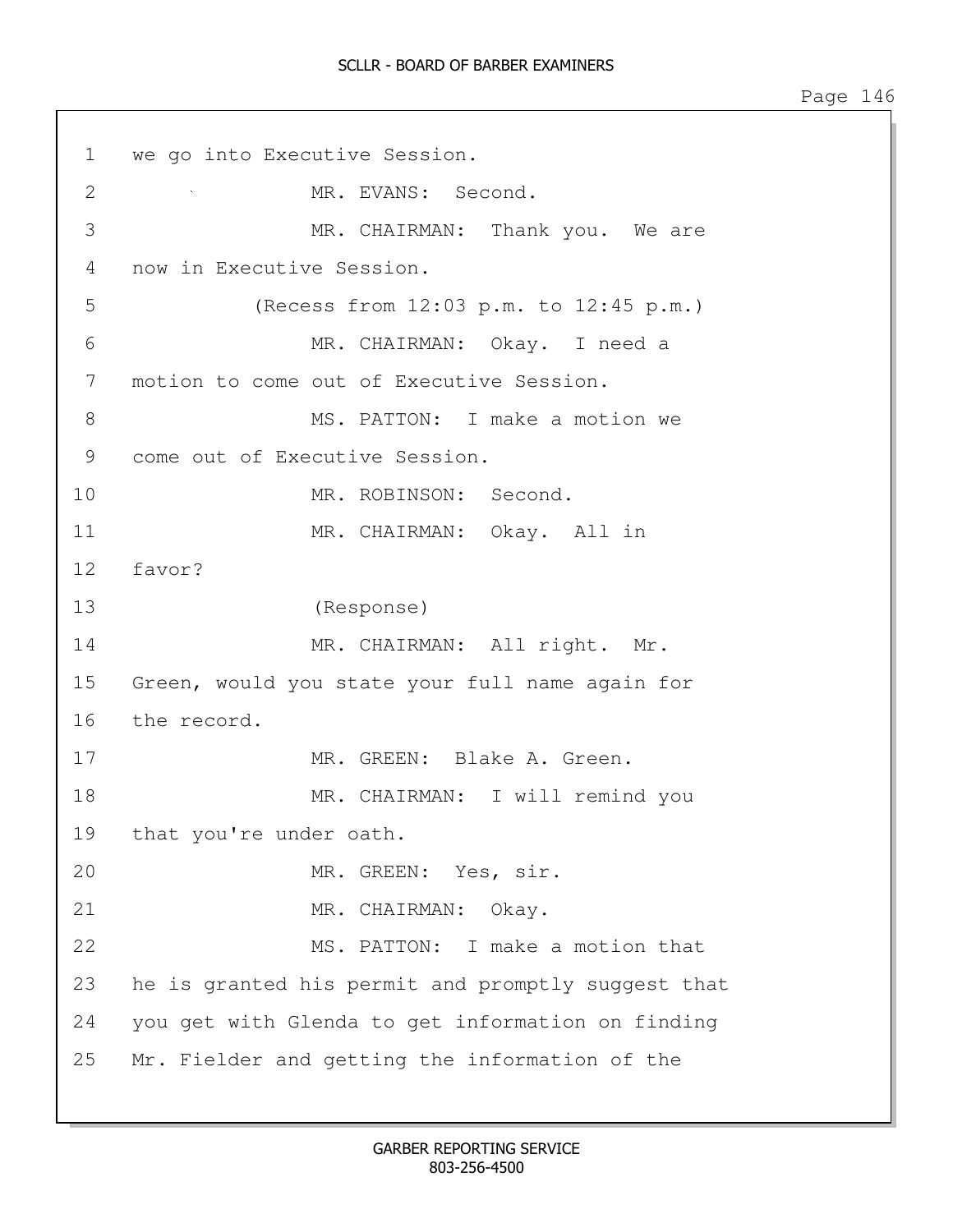1 hours that you have previously acquired and help 2 you with your hours, and she will have that 3 information for you. 4 MR. GREEN: Okay. 5 MR. CHAIRMAN: Do I have a second? 6 MR. ROBINSON: Second. 7 MR. CHAIRMAN: Okay. Have you got 8 it? 9 MR. GREEN: Yes, sir. So when will 10 I be able to get my permit? 11 MR. CHAIRMAN: See the staff right 12 there. Okay. Mr. Samuels? State your full name 13 for the record for me, sir. 14 MR. SAMUELS: Robert Samuels. 15 MR. CHAIRMAN: I'll remind you that 16 you're under oath. Okay. Go ahead. 17 MS. PATTON: I would like to make a 18 motion that if Mr. Samuels would profile a barber 19 institute, be granted an application for a new 20 barber school with all the information at hand and 21 he's met all his past requirement, that he be 22 granted that. 23 MR. EVANS: Granted approval? 24 MS. PATTON: Approval, yes. 25 MR. EVANS: I second the motion.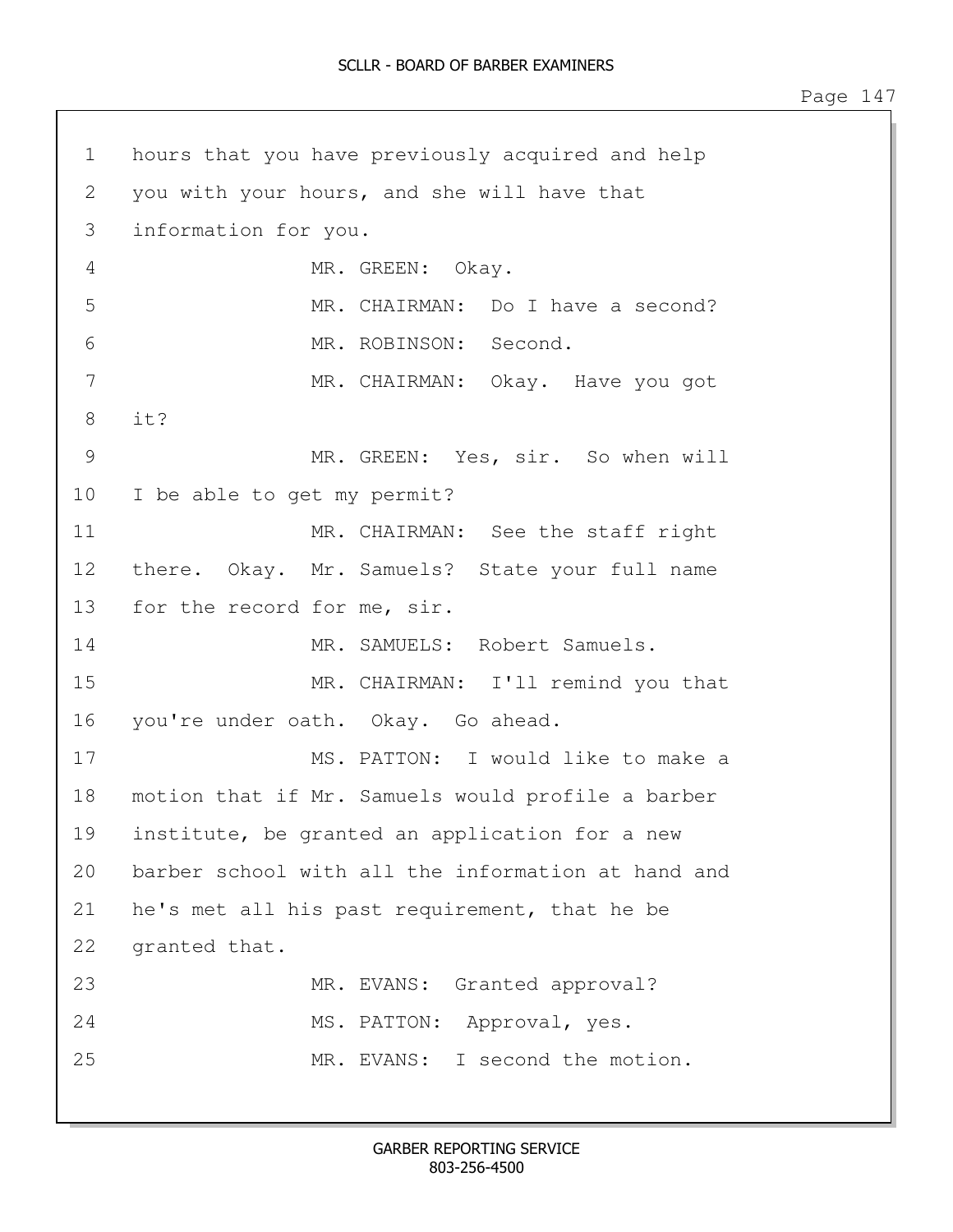## SCLLR - BOARD OF BARBER EXAMINERS

| $\mathbf 1$   | MR. CHAIRMAN: Any discussion?                      |  |  |
|---------------|----------------------------------------------------|--|--|
| 2             | (No response)                                      |  |  |
| 3             | MR. CHAIRMAN: All in favor?                        |  |  |
| 4             | MR. EVANS: I.                                      |  |  |
| 5             | MR. CHAIRMAN: Opposed?                             |  |  |
| 6             | MR. ROBINSON: Nay.                                 |  |  |
| 7             | MR. CHAIRMAN: All right, Mr.                       |  |  |
| $8\,$         | Samuels.                                           |  |  |
| $\mathcal{G}$ | MR. SAMUELS: Thank you. Do I need                  |  |  |
| 10            | to call back for inspection?                       |  |  |
| 11            | MS. HAWSEY: I was just getting                     |  |  |
| 12            | ready to say you approved him for an inspection    |  |  |
| 13            | after that test? No, you'll be notified, or        |  |  |
| 14            | they'll notify you.                                |  |  |
| 15            | MR. EVANS: You're ready to be                      |  |  |
| 16            | inspected?                                         |  |  |
| 17            | MR. SAMUELS: Yes, sir.                             |  |  |
| 18            | MR. EVANS: Okay. They will                         |  |  |
| 19            | contact you. Right, Lisa?                          |  |  |
| 20            | MS. HAWSEY: Right. We will                         |  |  |
| 21            | contact him.                                       |  |  |
| 22            | MR. ROBINSON: Mr. Talbert? I make                  |  |  |
| 23            | a motion that your request for a license be denied |  |  |
| 24            | at this time until the disposition of your current |  |  |
| 25            | CDV charge dated 3/9/11 has been adjudicated. And  |  |  |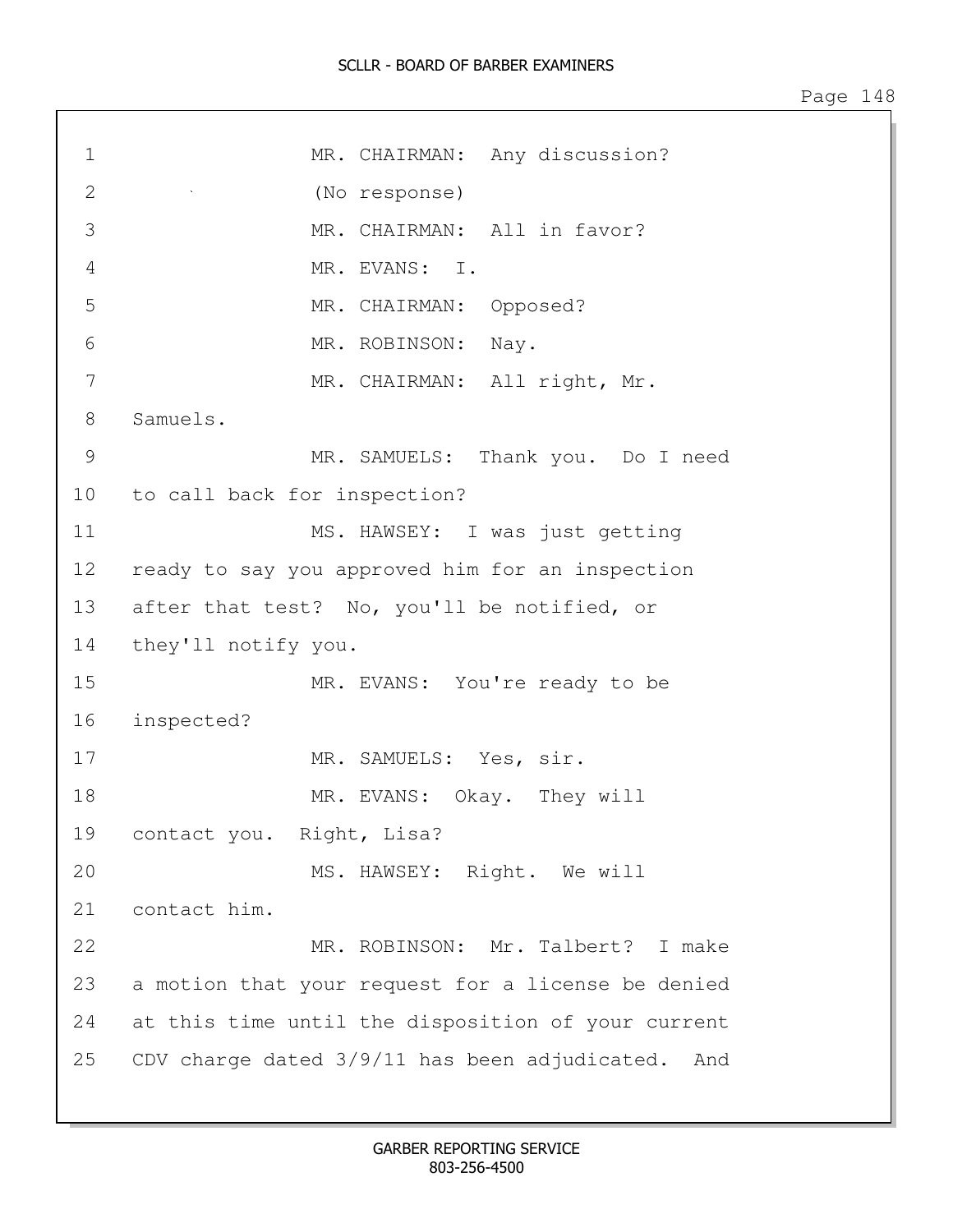1 that is the motion. 2 MS. PATTON: I second. 3 MR. CHAIRMAN: Any discussion? 4 (No response) 5 MR. CHAIRMAN: All in favor? 6 (Response) 7 MR. ROBINSON: Do you understand? 8 MR. TALBERT: So what do I have to 9 do? Like -- 10 MR. ROBINSON: Find out from your 11 lawyer or from the court what happened to the 12 charge, have to go to court or what have you. If 13 it's been dropped, just reapply and then we'll go 14 from there, okay? If it's been dropped, it should 15 be no problem, okay? 16 MR. TALBERT: Okay. 17 MR. SPOON: You may not have to 18 fill out another application, but I think the 19 decision was that this charge is pending and the 20 Board is going to deny your application until such 21 time until that charge, until there's a 22 disposition of that charge, all right? At that 23 time, then they would reconsider your 24 application. 25 MR. TALBERT: Could I still work?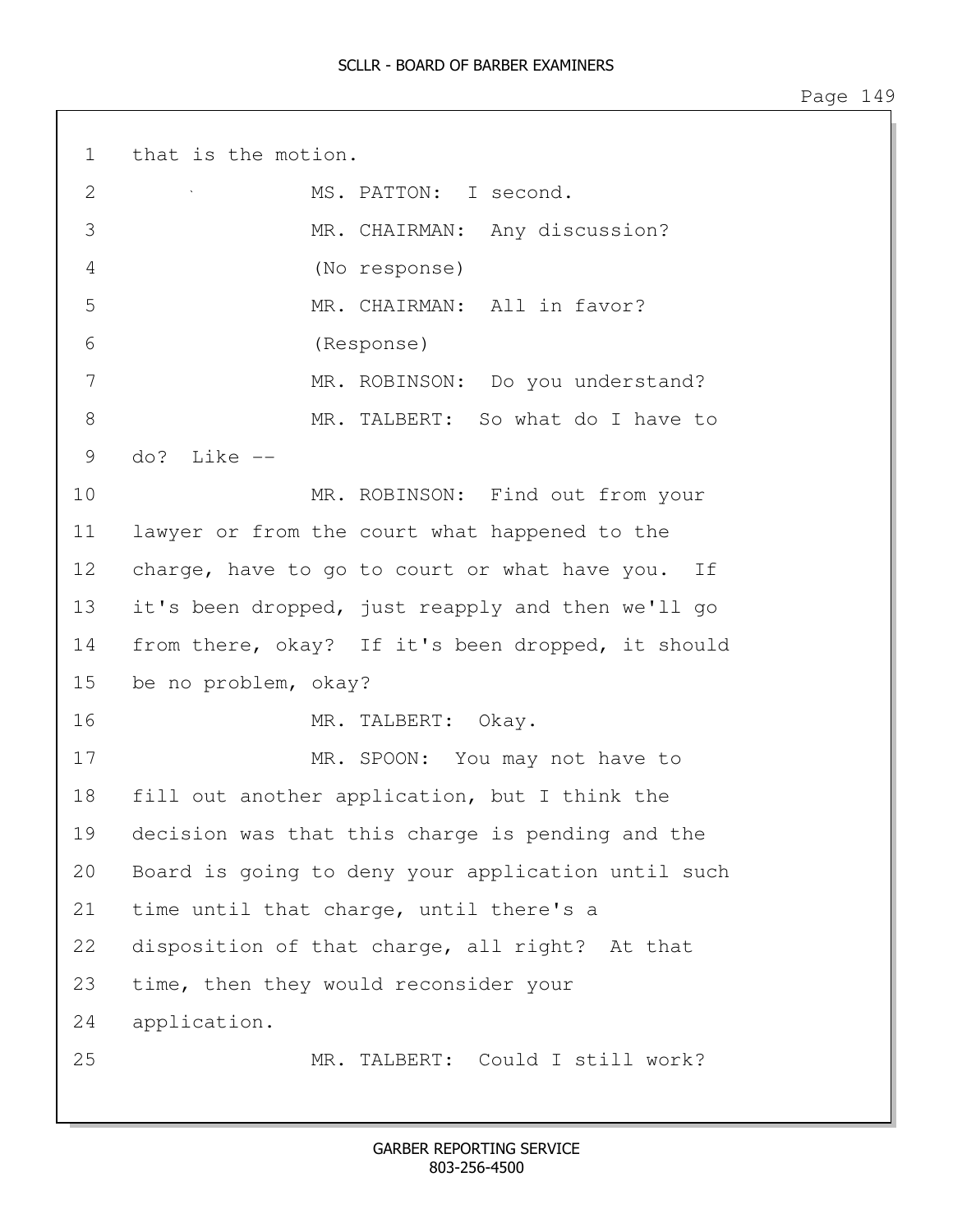Page 150

| $\mathbf 1$  | MR. ROBINSON: Do you have any time                    |  |  |
|--------------|-------------------------------------------------------|--|--|
| $\mathbf{2}$ | on your work permit now?                              |  |  |
| 3            | MR. TALBERT:<br>No.                                   |  |  |
| 4            | MR. ROBINSON: Have you had the                        |  |  |
| 5            | letter over 30 days?                                  |  |  |
| 6            | MR. TALBERT: Oh, yeah. Yes, sir.                      |  |  |
| 7            | MR. SPOON: See, I would -- and I                      |  |  |
| 8            | don't want to overstep. But, I mean, if the           |  |  |
| 9            | question were put to me $--$ and I guess this is $--$ |  |  |
| 10           | I don't know if this is speaking to you or legal      |  |  |
| 11           | advice, but if the question were put to me, I'd       |  |  |
| 12           | have to say that you could not work beyond the        |  |  |
| 13           | date of today's hearing.                              |  |  |
| 14           | I mean, that's my interpretation,                     |  |  |
| 15           | Mr. Talbert. You've presented these documents and     |  |  |
| 16           | they had informed you that you had passed the         |  |  |
| 17           | examination and you went ahead and submitted your     |  |  |
| 18           | application. The Board has denied your                |  |  |
| 19           | application, not denied outright, not denied          |  |  |
| 20           | forever, but denied it until such time there's a      |  |  |
| 21           | disposition of the charge.                            |  |  |
| 22           | So unless there's some -- unless                      |  |  |
| 23           | you're working pursuant to some other authority       |  |  |
| 24           | that the Board is not aware of, then that would be    |  |  |
| 25           | my interpretation.                                    |  |  |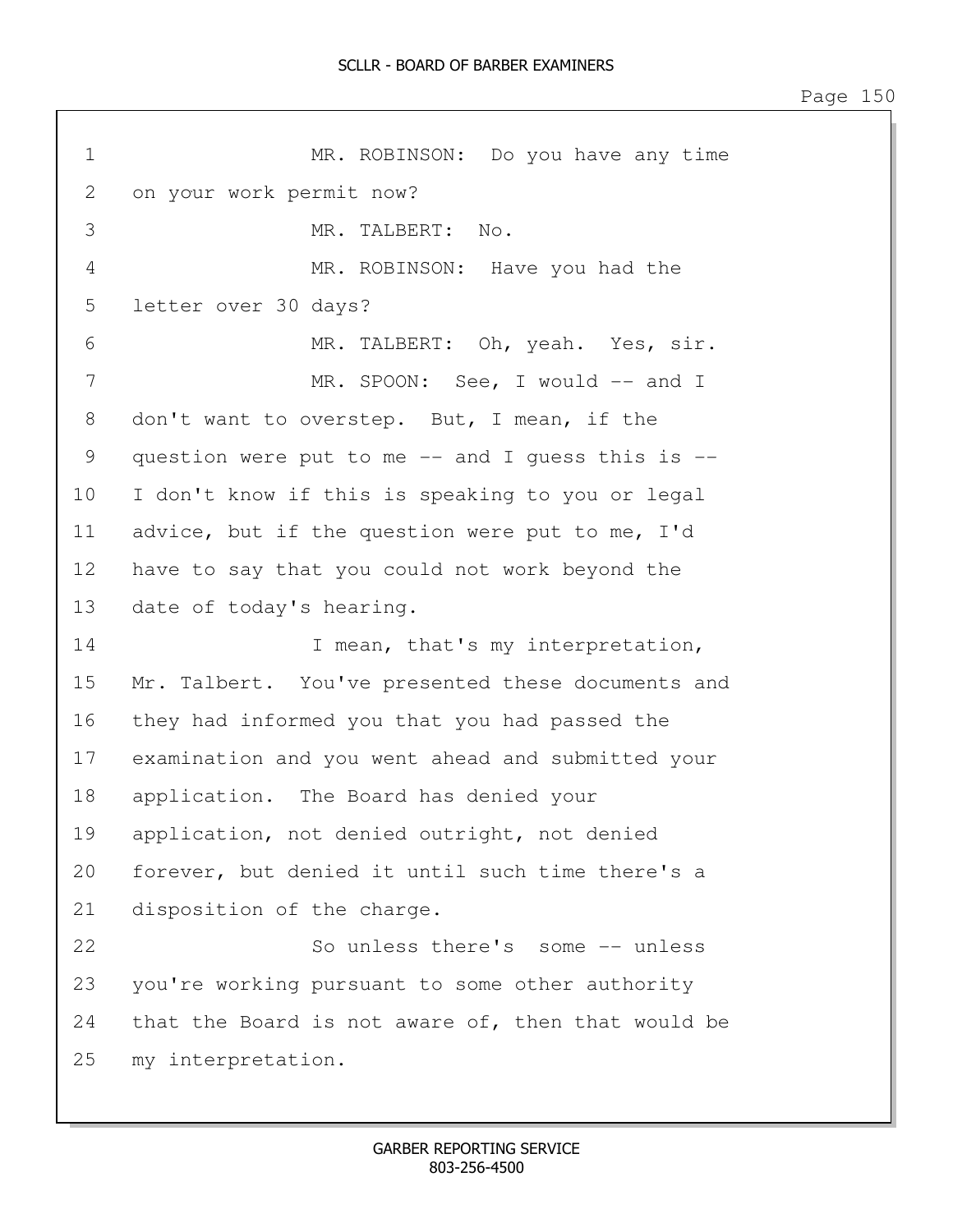1 MR. CHAIRMAN: So you need to get 2 this thing resolved as quickly as possible. And 3 he'll get that back to you. 4 MR. SPOON: These are yours and 5 I'll get you your originals back. 6 MR. TALBERT: Thank you. 7 MR. CHAIRMAN: Any other Board 8 discussion? Mr. Ferguson. 9 MR. SPOON: You've submitted an 10 updated copy of your SLED report. I think the 11 Board has had a chance to review that and the 12 Board's prior decision was that you do that, 13 provide that undated SLED report. And you had 14 indicated that you felt like the charge was not 15 the right charge, but that's what the record 16 shows. And you also indicated that there was a 17 disposition in that charge -- 18 MR. FERGUSON: Right. 19 MR. SPOON: -- which is not what 20 you had submitted previously. So I think the 21 Board has had a chance now to look at what you did 22 provide later on. And just for the record, did 23 you find that to be an acceptable -- 24 MR. ROBINSON: Yes. 25 MR. SPOON: Okay. They've approved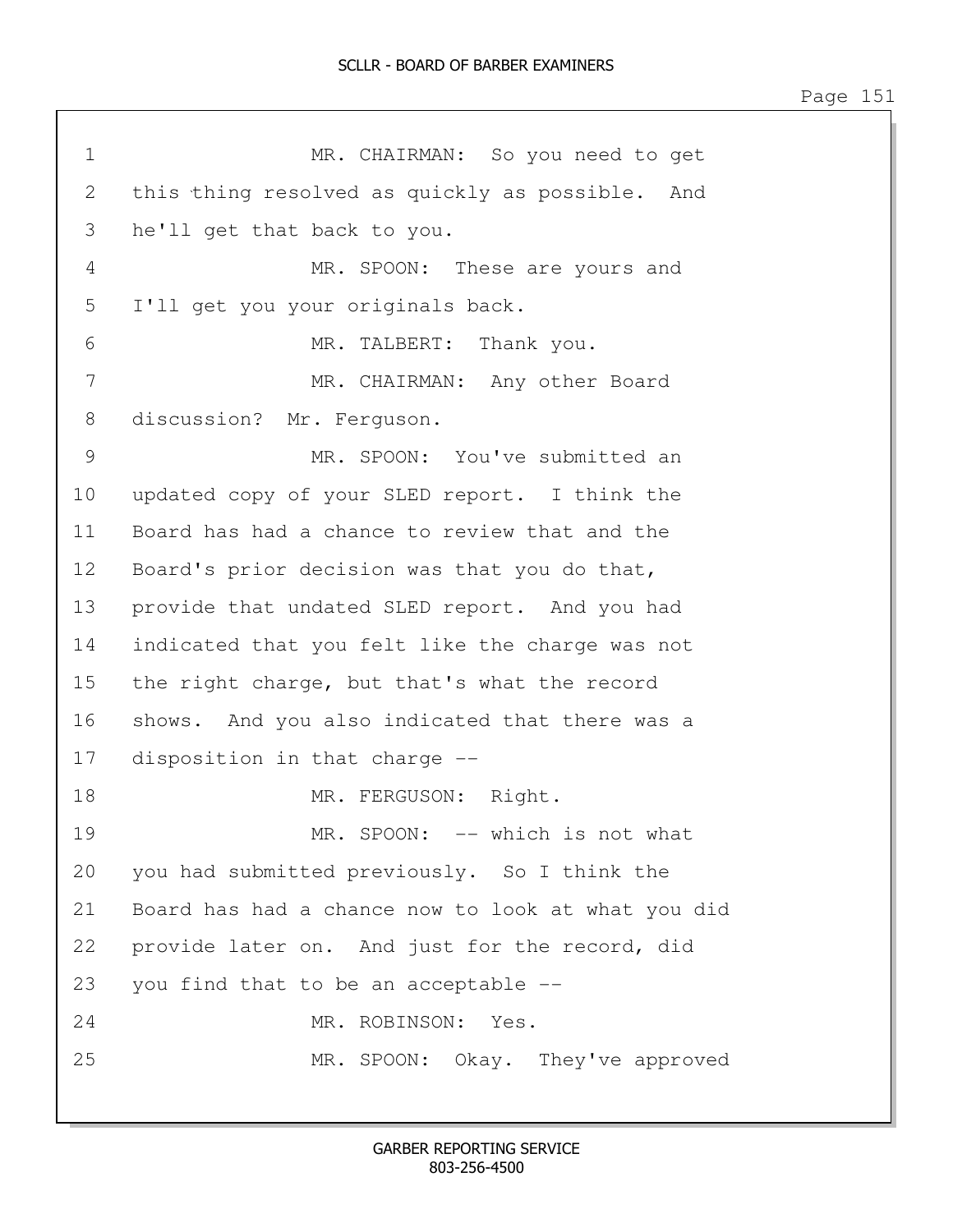| $\mathbf 1$    | your application. |                                       |  |
|----------------|-------------------|---------------------------------------|--|
| $\mathbf{2}$   |                   | MR. FERGUSON: Thank you. I            |  |
| $\mathfrak{Z}$ | appreciate that.  |                                       |  |
| $\overline{4}$ |                   | MR. CHAIRMAN: I need a motion to      |  |
| $\mathsf S$    | adjourn.          |                                       |  |
| 6              |                   | MS. PATTON: I make a motion.          |  |
| $\overline{7}$ |                   | MR. ROBINSON: Second.                 |  |
| $\,8\,$        |                   | MR. CHAIRMAN: All in favor, say       |  |
| $\mathcal{G}$  | aye.              |                                       |  |
| 10             |                   | (Response)                            |  |
| 11             |                   | (The meeting adjourned at 12:52 p.m.) |  |
| 12             |                   |                                       |  |
| 13             |                   |                                       |  |
| 14             |                   |                                       |  |
| 15             |                   |                                       |  |
| 16             |                   |                                       |  |
| 17             |                   |                                       |  |
| 18             |                   |                                       |  |
| 19             |                   |                                       |  |
| 20             |                   |                                       |  |
| 21             |                   |                                       |  |
| 22             |                   |                                       |  |
| 23             |                   |                                       |  |
| 24             |                   |                                       |  |
| 25             |                   |                                       |  |
|                |                   |                                       |  |